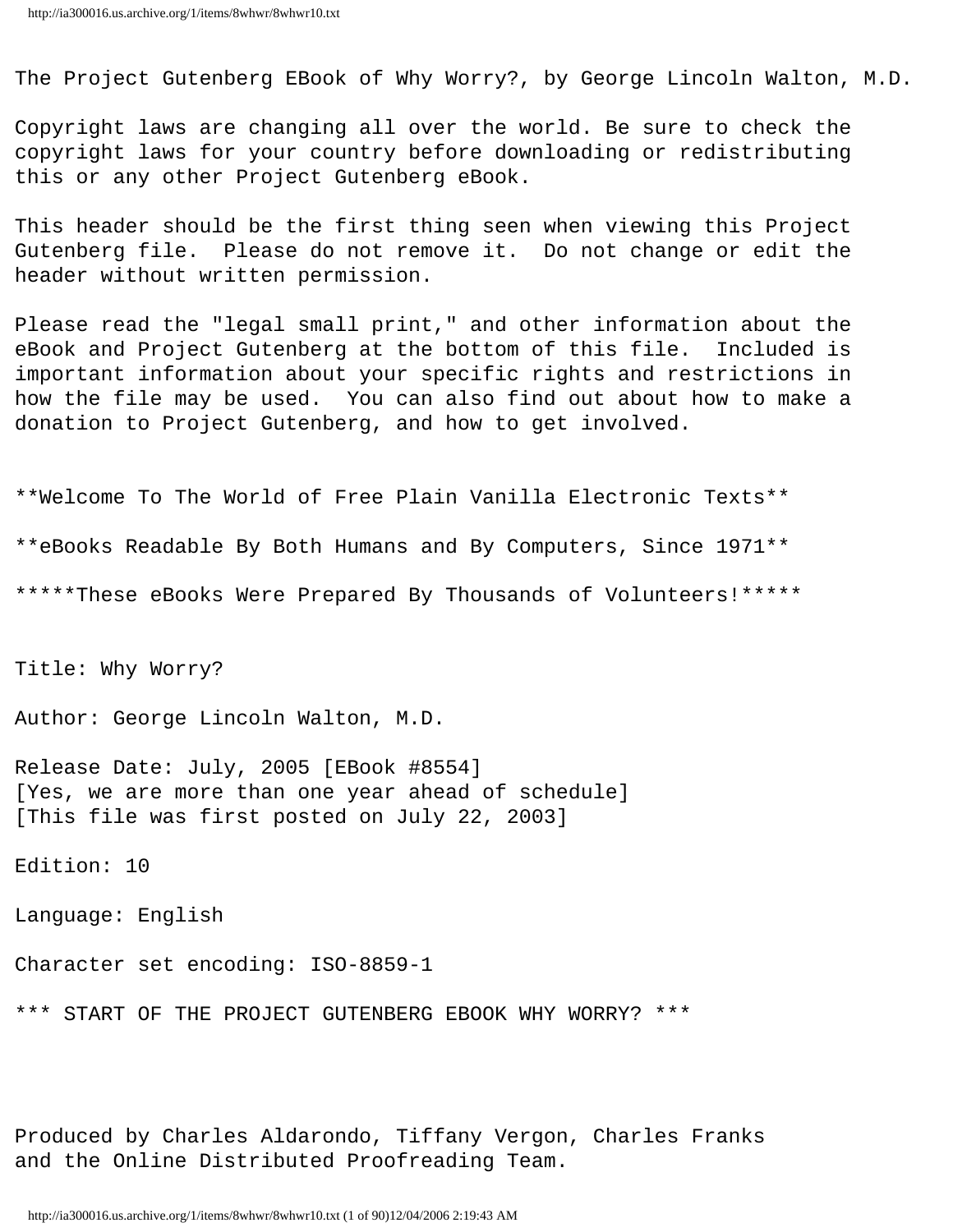WHY WORRY?

BY

GEORGE LINCOLN WALTON, M.D.

CONSULTING NEUROLOGIST TO THE MASSACHUSETTS GENERAL HOSPITAL

The legs of the stork are long, the legs of the duck are short; you cannot make the legs of the stork short, neither can you make the legs of the duck long. Why worry?--\_Chwang Tsze\_.

TO MY LONG-SUFFERING FAMILY AND CIRCLE OF FRIENDS, WHOSE PATIENCE HAS BEEN TRIED BY MY EFFORTS TO ELIMINATE WORRY, THIS BOOK IS AFFECTIONATELY DEDICATED.

# PREFACE.

No apology is needed for adding another to the treatises on a subject whose importance is evidenced by the number already offered the public.

The habit of worry is not to be overcome by unaided resolution. It is hoped that the victim of this unfortunate tendency may find, among the homely illustrations and commonplace suggestions here offered, something to turn his mind into more healthy channels. It is not the aim of the writer to transform the busy man into a philosopher of the indolent and contemplative type, but rather to enable him to do his work more effectively by eliminating undue solicitude. This elimination is consistent even with the "strenuous life."

One writer has distinguished between normal and abnormal worry, and directed his efforts against the latter. Webster's definition of worry (A state of undue solicitude) obviates the necessity of deciding what degree and kind of worry is abnormal, and directs attention rather to deciding what degree of solicitude may be fairly adjudged undue.

In the treatment of a subject of this character a certain amount of repetition is unavoidable. But it is hoped that the reiteration of fundamental principles and of practical hints will aid in the application of the latter. The aim is the gradual establishment of a \_frame of mind\_. The reader who looks for the annihilation of individual worries, or who hopes to influence another by the direct application of the suggestions,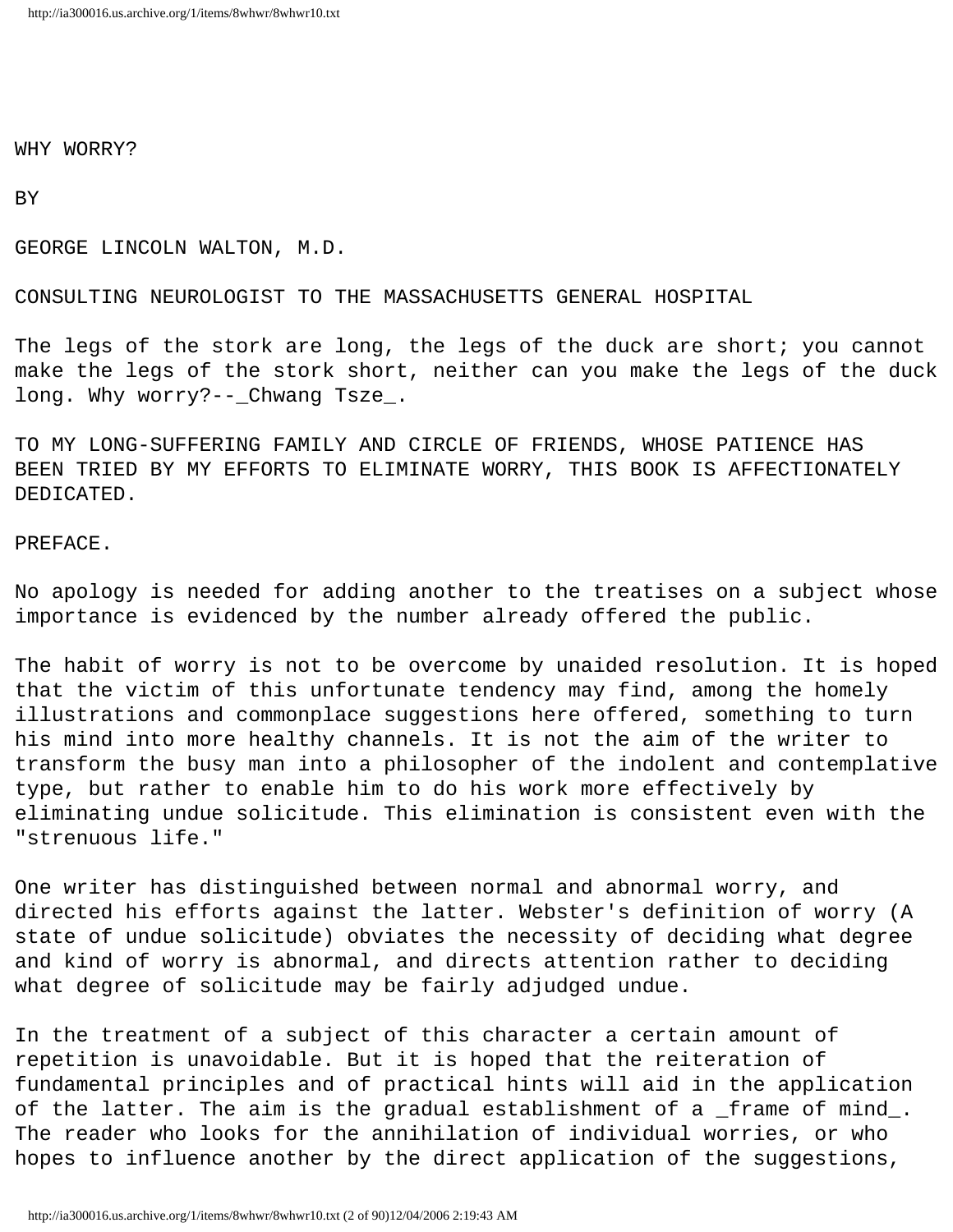may prepare, in the first instance for disappointment, in the second, for trouble.

The thanks of the writer are due to Miss Amy Morris Homans, Director of the Boston Normal School of Gymnastics, for requesting him to make to her students the address which forms the nucleus of these pages.

GEORGE L. WALTON.

BOSTON, April, 1908.

CONTENTS

I. INTRODUCTORY

- II. EPICURUS AS A MENTAL HEALER
- III. THE PSYCHO-THERAPY OF MARCUS AURELIUS
	- IV. ANALYSIS OF WORRY
	- V. WORRY AND OBSESSION
	- VI. THE DOUBTING FOLLY
- VII. HYPOCHONDRIA
- VIII. NEURASTHENIA
	- IX. SLEEPLESSNESS
		- X. OCCUPATION NEUROSIS
		- XI. THE WORRIER AT HOME
	- XII. THE WORRIER ON HIS TRAVELS
- XIII. THE WORRIER AT THE TABLE
	- XIV. THE FEAR OF BECOMING INSANE
		- XV. RECAPITULATORY
	- XVI. MAXIMS MISAPPLIED
- XVII. THE FAD
- XVIII. HOME TREATMENT
	- XIX. HOME TREATMENT CONTINUED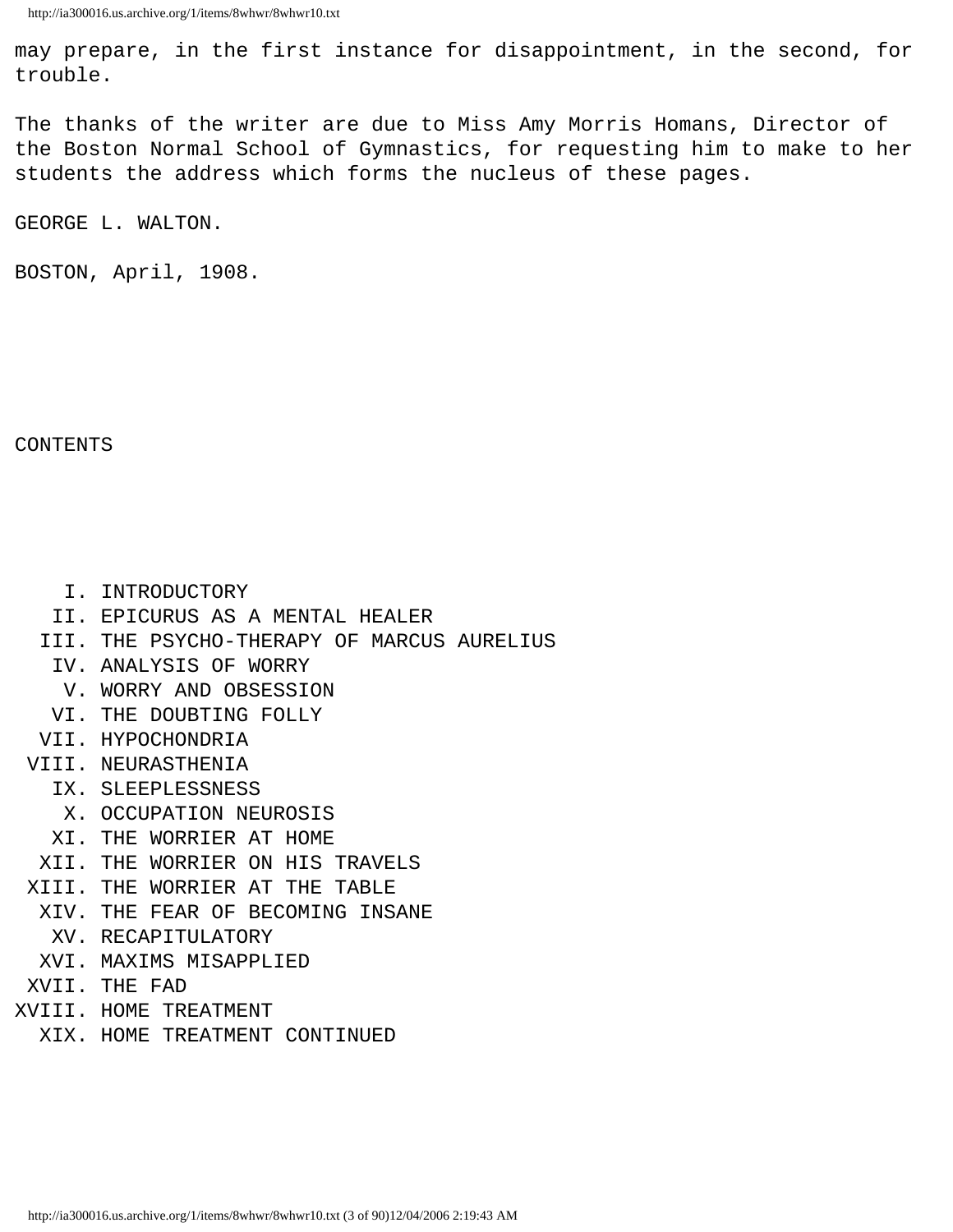DEFINITIONS.

WORRY. A state of undue solicitude.

HYPOCHONDRIA. A morbid mental condition characterized by undue solicitude regarding the health, and undue attention to matters thereto pertaining.

OBSESSION. An unduly insistent and compulsive thought, habit of mind, or tendency to action.

DOUBTING FOLLY (\_Folie du doute\_.) A state of mind characterized by a tendency unduly to question, argue and speculate upon ordinary matters.

NEURASTHENIA. A form of nervous disturbance characterized by exhaustion and irritability.

PHOBIA. An insistent and engrossing fear without adequate cause, as judged by ordinary standards.

OCCUPATION NEUROSIS. A nervous disorder in which pain, sometimes with weakness and cramp, results from continued use of a part.

PSYCHO-THERAPY. Treatment through the mind.

No other technical terms are used.

# I.

### INTRODUCTORY

When Thales was asked what was difficult he said, "To know oneself"; and what was easy, "To advise another."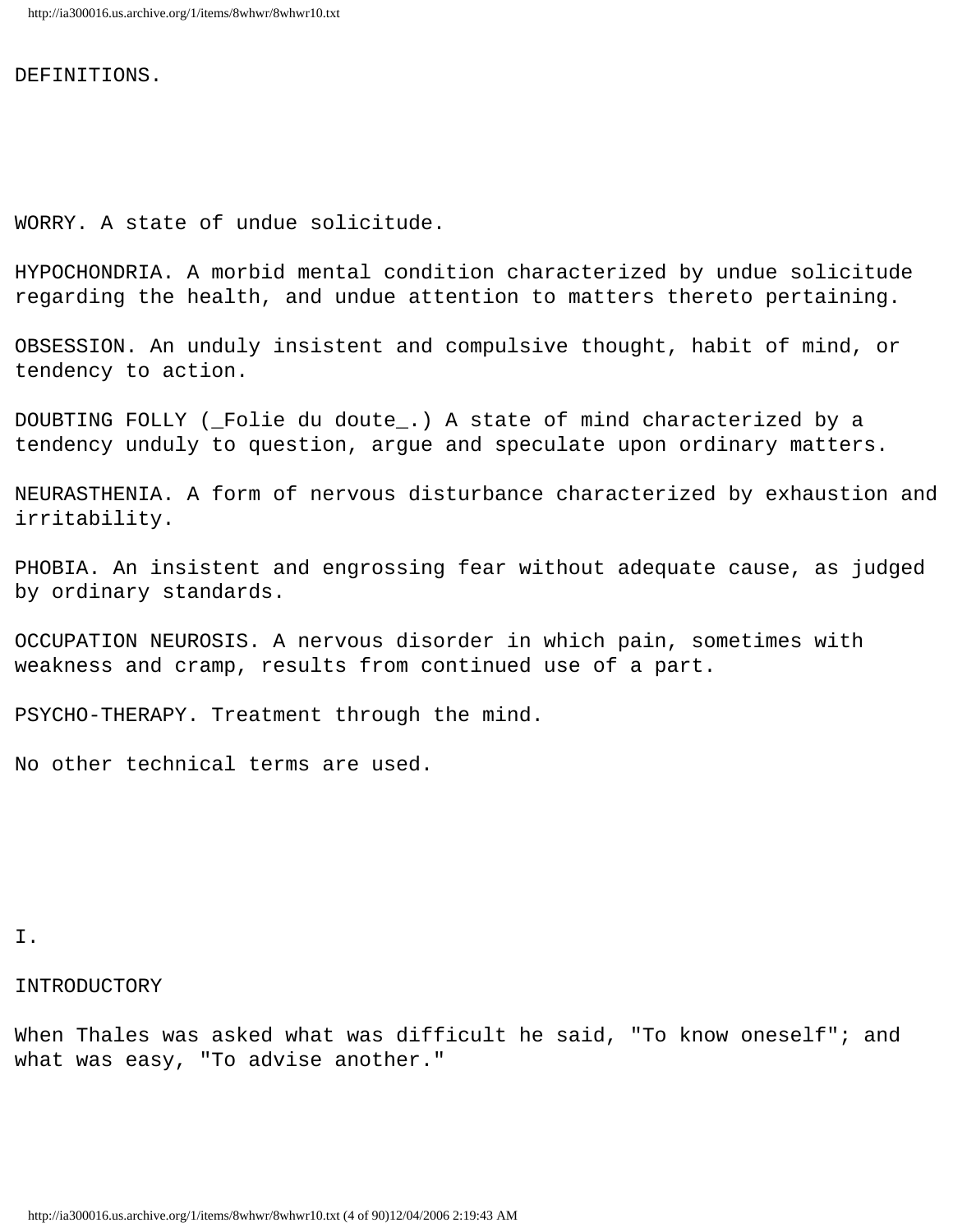Marcus Aurelius counselled, "Let another pray, 'Save Thou my child,' but do thou pray, 'Let me not fear to lose him.'"

Few of us are likely to attain this level; few, perhaps, aspire to do so. Nevertheless, the training which falls short of producing complete self-control may yet accomplish something in the way of fitting us, by taking the edge off our worry, to react more comfortably to our surroundings, thus not only rendering us more desirable companions, but contributing directly to our own health and happiness.

Under the ills produced by faulty mental tendencies I do not include cancer and the like. This inclusion seems to me as subversive of the laws of nature as the cure of such disease by mental treatment would be miraculous. At the same time, serious disorders surely result from faulty mental tendencies.

In this category we must include, for example, hypochondria, a disturbance shown by undue anxiety concerning one's own physical and mental condition. This disorder, with the allied fears resulting from the urgent desire to be always absolutely safe, absolutely well, and absolutely comfortable, is capable, in extreme cases, of so narrowing the circle of pleasure and of usefulness that the sufferer might almost as well have organic disease.

Neurasthenia (nervous prostration) has for its immediate exciting cause some overwork or stress of circumstance, but the sufferer not infrequently was already so far handicapped by regrets for the past, doubts for the present, and anxieties for the future, by attention to minute details and by unwillingness to delegate responsibilities to others, that he was exhausted by his own mental travail before commencing upon the overwork which precipitated his breakdown. In such cases the occasion of the collapse may have been his work, but the underlying cause was deeper. Many neurasthenics who think they are "all run down" are really "all wound up." They carry their stress with them.

Among the serious results of faulty mental habit must be included also the doubting folly (\_folie du doute\_). The victim of this disorder is so querulously anxious to make no mistake that he is forever returning to see if he has turned out the gas, locked the door, and the like; in extreme cases he finally doubts the actuality of his own sensations, and so far succumbs to chronic indecision as seriously to handicap his efforts. This condition has been aptly termed a "spasm of the attention."

The apprehensive and fretful may show, in varying degree, signs of either or all these conditions, according as circumstances may direct their attention.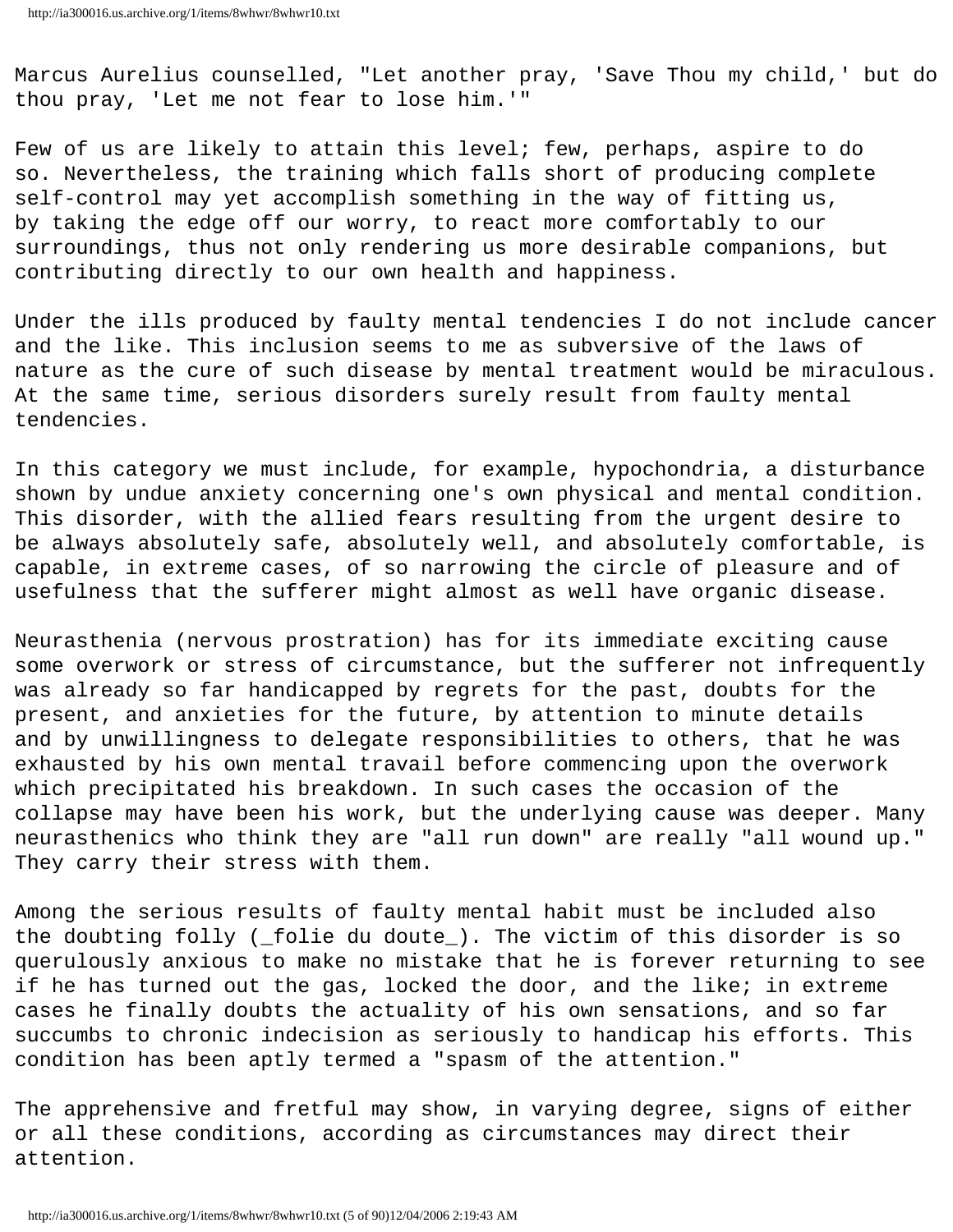```
http://ia300016.us.archive.org/1/items/8whwr/8whwr10.txt
```
Passing from serious disorders to minor sources of daily discomfort, there are few individuals so mentally gifted that they are impervious to the distress occasioned by variations of temperature and of weather; to the annoyance caused by criticism, neglect, and lack of appreciation on the part of their associates; to active resentment, even anger, upon moderate provocation; to loss of temper when exhausted; to embarrassment in unusual situations; to chronic indecision; to the sleeplessness resulting from mental preoccupation; and above all, to the futile regrets, the querulous doubts, and the undue anxiety included under the term \_worry\_, designated by a recent author "the disease of the age."

Something may be accomplished in the way of lessening all these ills by continuous, properly directed effort on the part of the individual. Every inroad upon one faulty habit strengthens the attack upon all, and each gain means a step toward the acquisition of a mental poise that shall give its possessor comparative immunity from the petty annoyances of daily life.

In modern psycho-therapy the \_suggestion\_, whether on the part of the physician or of the patient, plays a prominent part, and it is in this direction, aside from the advice regarding occupation and relaxation, that my propositions will trend. I shall not include, however, suggestions depending for their efficacy upon self-deceit, such as might spring, for example, from the proposition that if we think there is a fire in the stove it warms us, or that if we break a pane in the bookcase thinking it a window, we inhale with pleasure the resulting change of air. The suggestions are intended to appeal to the reason, rather than to the imagination.

The special aim will be to pay attention to the different varieties of worry, and to offer easily understood and commonplace suggestions which any one may practice daily and continuously, at last automatically, without interfering with his routine work or recreation. Indeed the tranquil mind aids, rather than hinders, efficient work, by enabling its possessor to pass from duty to duty without the hindrance of undue solicitude.

In advising the constitutional worrier the chief trouble the physician finds is an active opposition on the part of the patient. Instead of accepting another's estimate of his condition, and another's suggestions for its relief, he comes with a preconceived notion of his own difficulties, and with an insistent demand for their instant relief by drug or otherwise. He uses up his mental energy, and loses his temper, in the effort to convince his physician that he is \_not\_ argumentative. In a less unreasonable, but equally difficult class, come those who recognize the likeness in the portrait painted by the consultant, but who say they have tried everything he suggests, but simply "can't."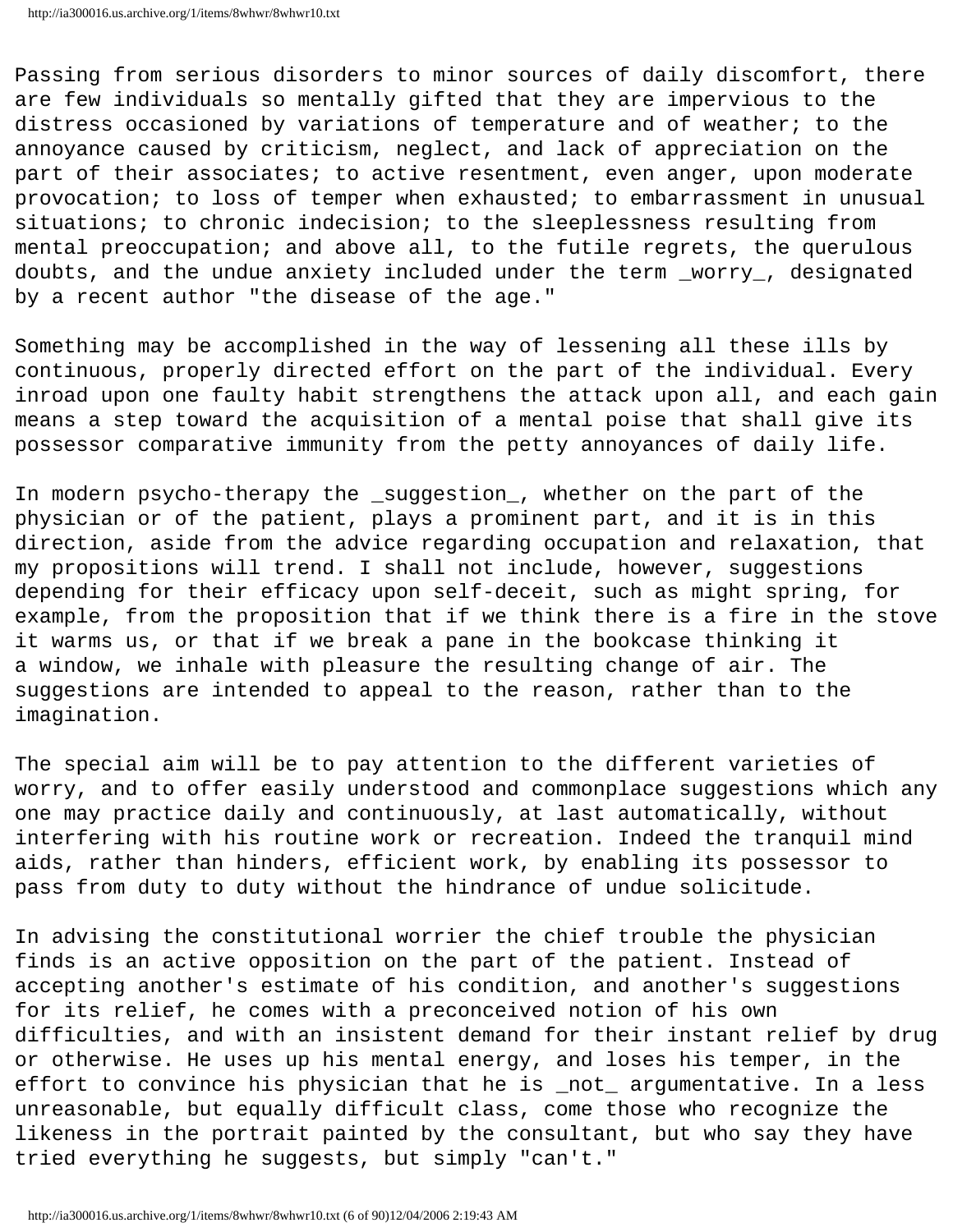It is my hope that some of the argumentative class may recognize, in my description, their own case instead of their neighbor's, and may of their own initiative adopt some of the suggestions; moreover, that some of the acquiescent, but despairing class will renew their efforts in a different spirit. The aim is, not to accomplish a complete and sudden cure, but to gain something every day, or if losing a little to-day, to gain a little to-morrow, and ultimately to find one's self on a somewhat higher plane, without discouragement though not completely freed from the trammels entailed by faulty mental habit.

II.

## EPICURUS AS A MENTAL HEALER

'Tis to believe what men inspired of old, Faithful, and faithfully informed, unfold.

\_Cowper\_.

The suggestions offered in the following pages are not new. Many of them were voiced by Epicurus three hundred years before Christ, and even then were ancient history. Unfortunately Epicurus had his detractors. One, Timocrates, in particular, a renegade from his school, spread malicious and unfounded reports of his doings and sayings, reports too easily credited then, and starting, perhaps, the misconception which to-day prevails regarding the aims of this philosopher.

But when Marcus Aurelius, nearly five centuries later, decided to endow a philosophical professoriate he established the Epicurean as one of the four standard schools. The endorsement of such a one should surely predispose us to believe the authentic commentators of Epicurus, and to discredit the popular notion which makes his cult synonymous with the gratification of the appetites, instead of with the mental tranquility to which he regarded sensual pleasures so detrimental that he practically limited his diet, and that of his disciples, to bread and water.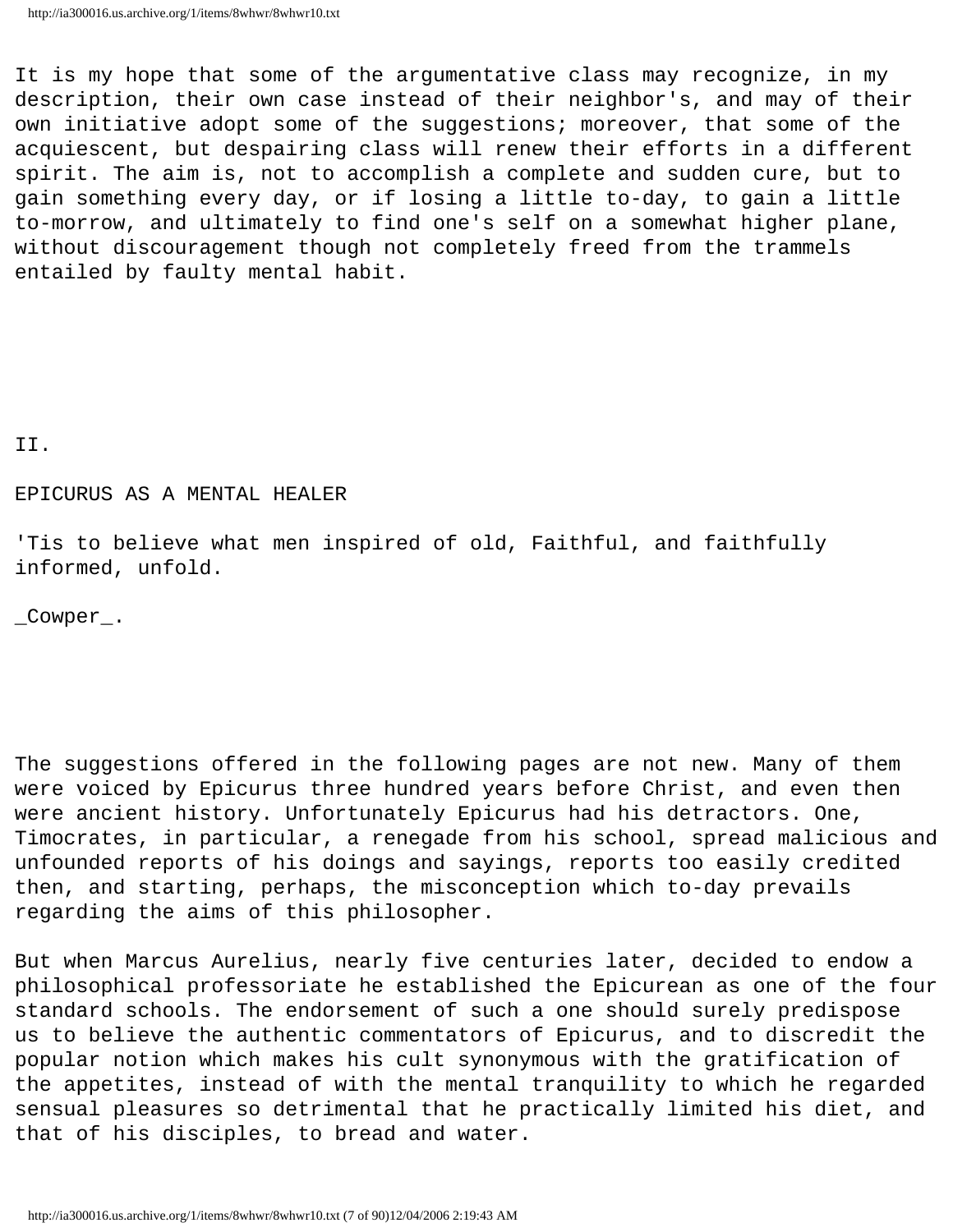```
http://ia300016.us.archive.org/1/items/8whwr/8whwr10.txt
```
It is of special encouragement to such of us as painfully realize our meagre equipment for reaching a high plane of self-control, to learn that Epicurus was by nature delicate and sensitive. At seven years of age, we are told, he could not support himself on tiptoe, and called himself the feeblest of boys. It is said that in his boyhood he had to be lifted from his chair, that he could not look on the sun or a fire, and that his skin was so tender as to prevent his wearing any dress beyond a simple tunic. These physical characteristics suggest the makings of a first class "fuss" and inveterate worrier. In this event his emancipation from such tendencies must have been due to the practice of his own philosophy.

As an antidote for the fear of death and the miraculous in the heavens Epicurus urges the study of Nature, showing his appreciation of the fact that one thought can only be driven out by another, as well as of the importance of the open air treatment of depressing fears.

That he recognized the doubting folly and its evils is shown by the following Maxim for the Wise man:

"He shall be steady in his opinion and not wavering and doubtful in everything."

To the hypochondriac he said:

"Health in the opinion of some is a precious thing; others rank it among the indifferent." Again:

"If the body be attacked by a violent pain the evil soon has an end; if, on the contrary, the pain be languishing and of long duration it is sensible beyond all doubt of some pleasure therefrom. Thus, most chronical distempers have intervals that afford us more satisfaction and ease than the distempers we labor under cause pain." And further:

"The Wise man takes care to preserve the unequivocable blessing of an undisturbed and quiet mind even amidst the groans and complaints which excess of pain extorts from him." He states, again, that one can be happy though blind.

Regarding insomnia, he recognized the futility of expecting restful sleep to follow a day of fret and worry. He says:

"He shall enjoy the same tranquility in his sleep as when awake."

Epicurus realized that the apparent inability of the old to acquire new habits is due rather to lack of attention, and to indifference or preoccupation, than to lack of aptitude. He placed, in fact, no limit to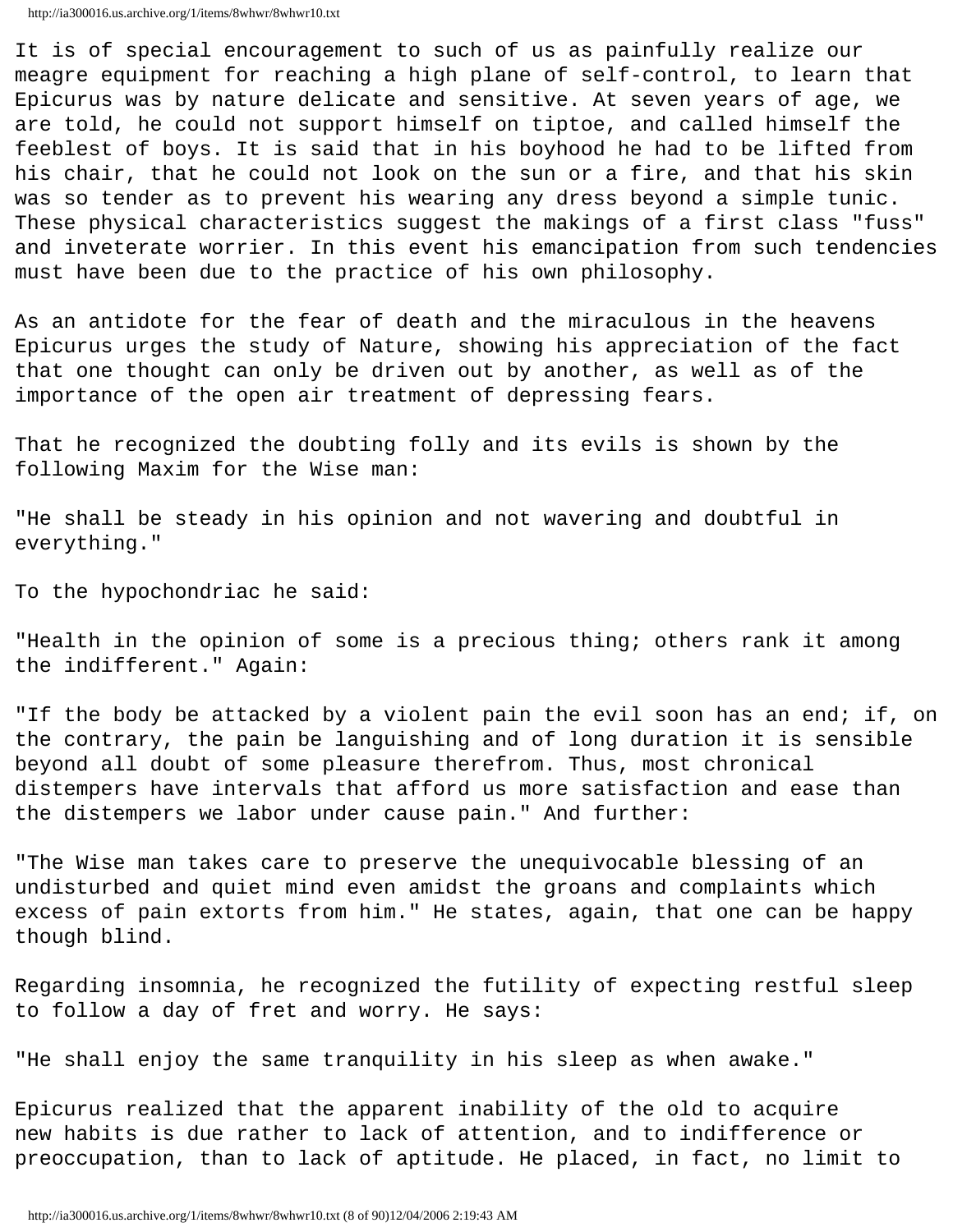the age for learning new methods, stating in his letter to Meneceus,--

"Youth is no obstacle to the study of philosophy--neither ought we to be ashamed to concentrate our later years to the labor of speculation. Man has no time limit for learning, and ought never to want strength to cure his mind of all the evils that afflict it."

Epicurus does not counsel seclusion for the cultivation of tranquility, but holds that mental equipoise "may be maintained though one mingles with the world, provided he keeps within the bounds of temperance, and limits his desires to what is easily obtained."

Curiously enough, in view of the idea of epicureanism which has become proverbial, Epicurus regards the avoidance of excess a logical and necessary step toward the tranquil life, and among other admonitions is found the following Maxim:

"The Wise man ought never to drink to excess, neither must he spend the nights revelling and feasting."

We may conclude our selection from the Maxims of Epicurus by one which strikes a body-blow at worry and the allied faulty mental habits:

"That being who is happy and immortal is in no way solicitous or uneasy on any account, neither does he torment or tease others; anger is unworthy of his greatness ... for all these things are the property of weakness."

Such then, was the real Epicurus, not a seeker after effeminate luxury, but a chaste and frugal philosopher, serene of mien, and of gentle disposition, firm in his friendships, but sacrificing to them none of the high ideals which characterized his thought. He erred, doubtless, in the avoidance of responsibilities and in narrowing his efforts to promoting the happiness of his own immediate circle, but he was fearless in the defence of his principles and steadfast in the pursuit of the tranquility which for him included truth.

III.

MARCUS AURELIUS

Such a body of teachers distinguished by their acquirements and character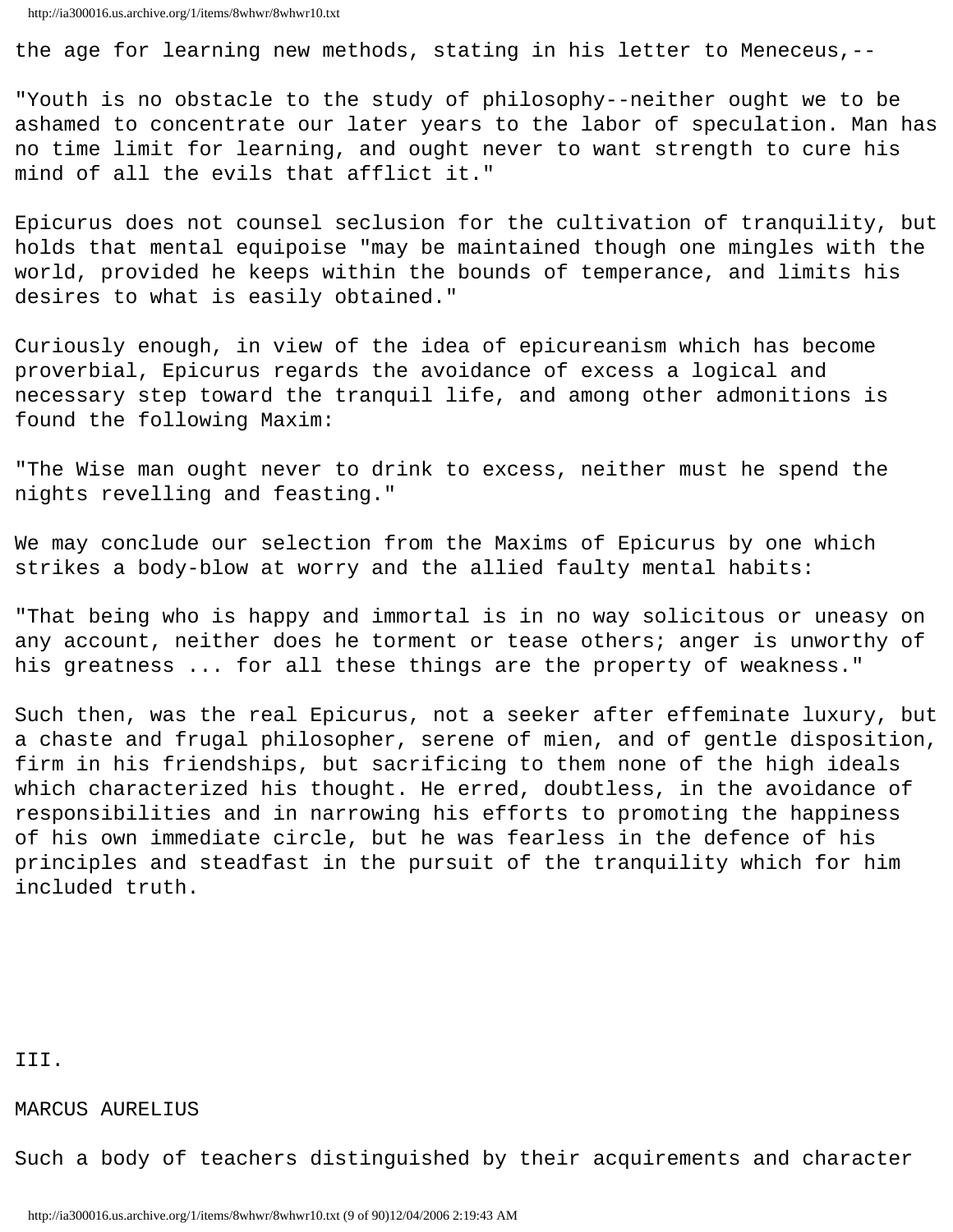will hardly be collected again; and as to the pupil, we have not had another like him since.

 $\_Long$ .

Marcus Aurelius Antoninus, the philosopher-Emperor, showed by practice as well as by precept that the tranquil mind is not incompatible with a life of action. Destined from birth to stand at the head of a great empire engaged in distant wars, threatened by barbaric invasion, and not without internal dissention, he was prepared not only to command armies but to govern himself. Fortunately we are not without a clue to his methods--he not only had the best of teachers, but continued his training all through his life. When we consider his labors, the claim of the busy man of to-day that he has "no time" seems almost frivolous.

The thoughts of Marcus Aurelius (of which the following citations are from Long's translation) were written, not for self exploration, nor from delight in rounded periods, but for his own guidance. That he was in fact guided by his principles no better illustration offers than his magnanimity toward the adherents of one who would have usurped the throne of the Cæsars. The observation of Long that fine thoughts and moral dissertations from men who have not worked and suffered may be read, but will be forgotten, seems to have been exemplified in the comparative oblivion into which the philosophy of Epicurus has fallen.

It is with the ethical side of the philosophy of Marcus Aurelius that we are concerned, and with that portion only which bears on the question of mental equipoise.

"Begin the morning," he says, "by saying to thyself, I shall meet with the busybody, the ungrateful, arrogant, deceitful, envious, unsocial. All these things happen to them by reason of their ignorance of what is good and evil."

With regard to the habit of seclusion common among the self-conscious, he says:

"If thou didst ever see a hand cut off, or a foot, or a head, lying anywhere apart from the rest of the body, such does a man make himself, as far as he can, who is not content with what happens, and separates himself from others, or does any thing unsocial. Suppose that thou hast detached thyself from the natural unity--for thou wast made by nature a part, but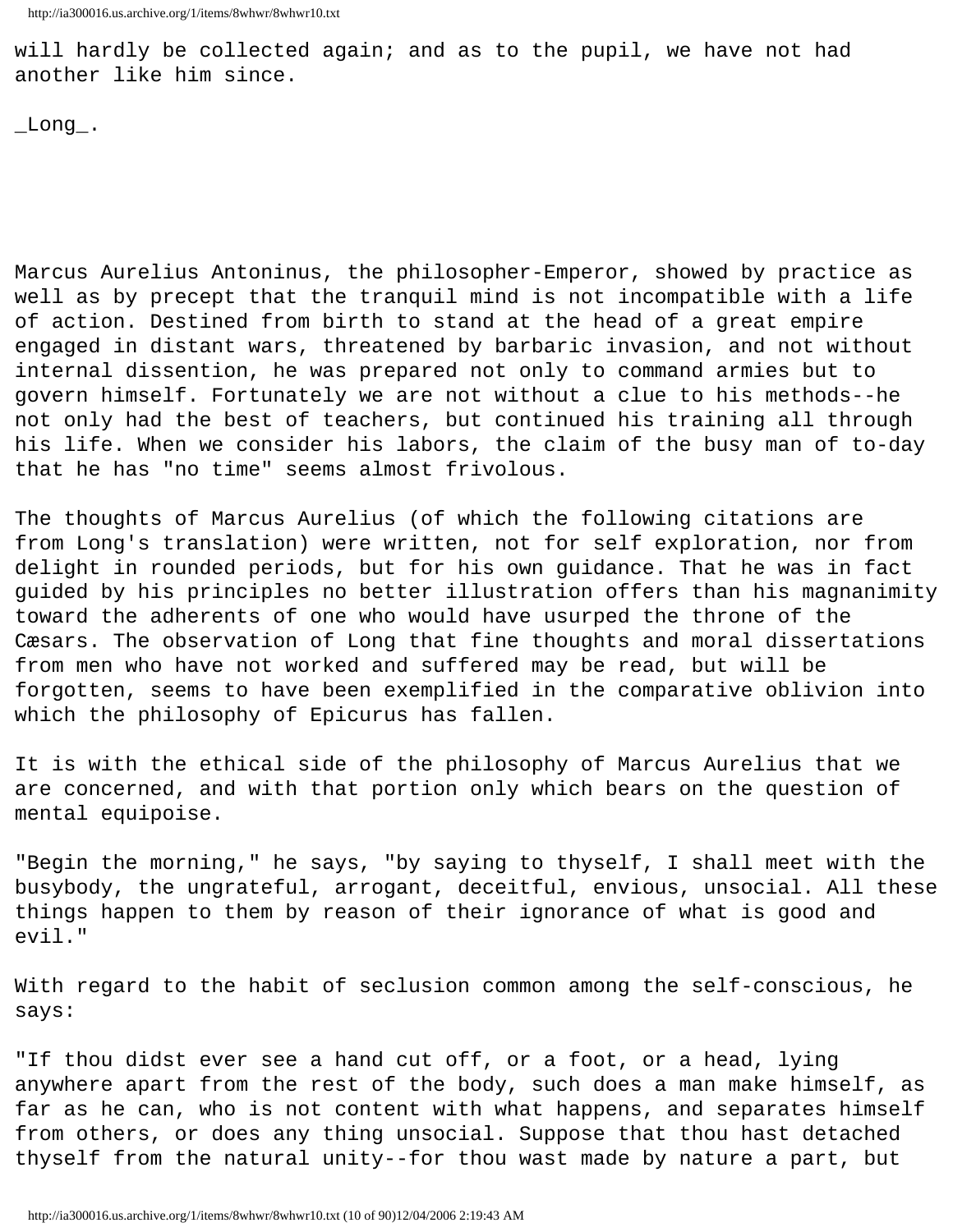now thou hast cut thyself off--yet here there is this beautiful provision, that it is in thy power again to unite thyself. God has allowed this to no other part, after it has been separated and cut asunder, to come together again. But consider the kindness by which he has distinguished man, for he has put it in his power not to be separated at all from the universal; and when he has been separated, he has allowed him to return and to resume his place as a part."

On the futile foreboding which plays so large a part in the tribulation of the worrier, he says:

"Do not disturb thyself by thinking of the whole of thy life. Let not thy thoughts at once embrace all the various troubles which thou mayest expect to befall thee; but on every occasion ask thyself, What is there in this which is intolerable and past bearing? for thou wilt be ashamed to confess. In the next place remember that neither the future nor the past pains thee, but only the present. But this is reduced to a very little, if thou only circumscribest it, and chidest thy mind, if it is unable to hold out against even this." Again: "Let not future things disturb thee, for thou wilt come to them, if it shall be necessary, having with thee the same reason which now thou usest for present things."

On the dismissal of useless fret, and concentration upon the work in hand, he says:

"Labor not as one who is wretched, nor yet as one who would be pitied or admired; but direct thy will to one thing only, to put thyself in motion and to check thyself, as the social reason requires."

Regarding senseless fears he counsels:

"What need is there of suspicious fear, since it is in thy power to inquire what ought to be done? And if thou seest clear, go by this way content, without turning back: but if thou dost not see clear, stop and take the best advisers. But if any other things oppose thee, go on according to thy powers with due consideration, keeping to that which appears to be just. For it is best to reach this object, and if thou dost fail, let thy failure be in attempting this. He who follows reason in all things is both tranquil and active at the same time, and also cheerful and collected."

On irritation at the conduct of others:

"When thou art offended with any man's shameless conduct, immediately ask thyself, Is it possible, then, that shameless men should not be in the world? It is not possible. Do not, then, require what is impossible. For this man also is one of those shameless men who must of necessity be in the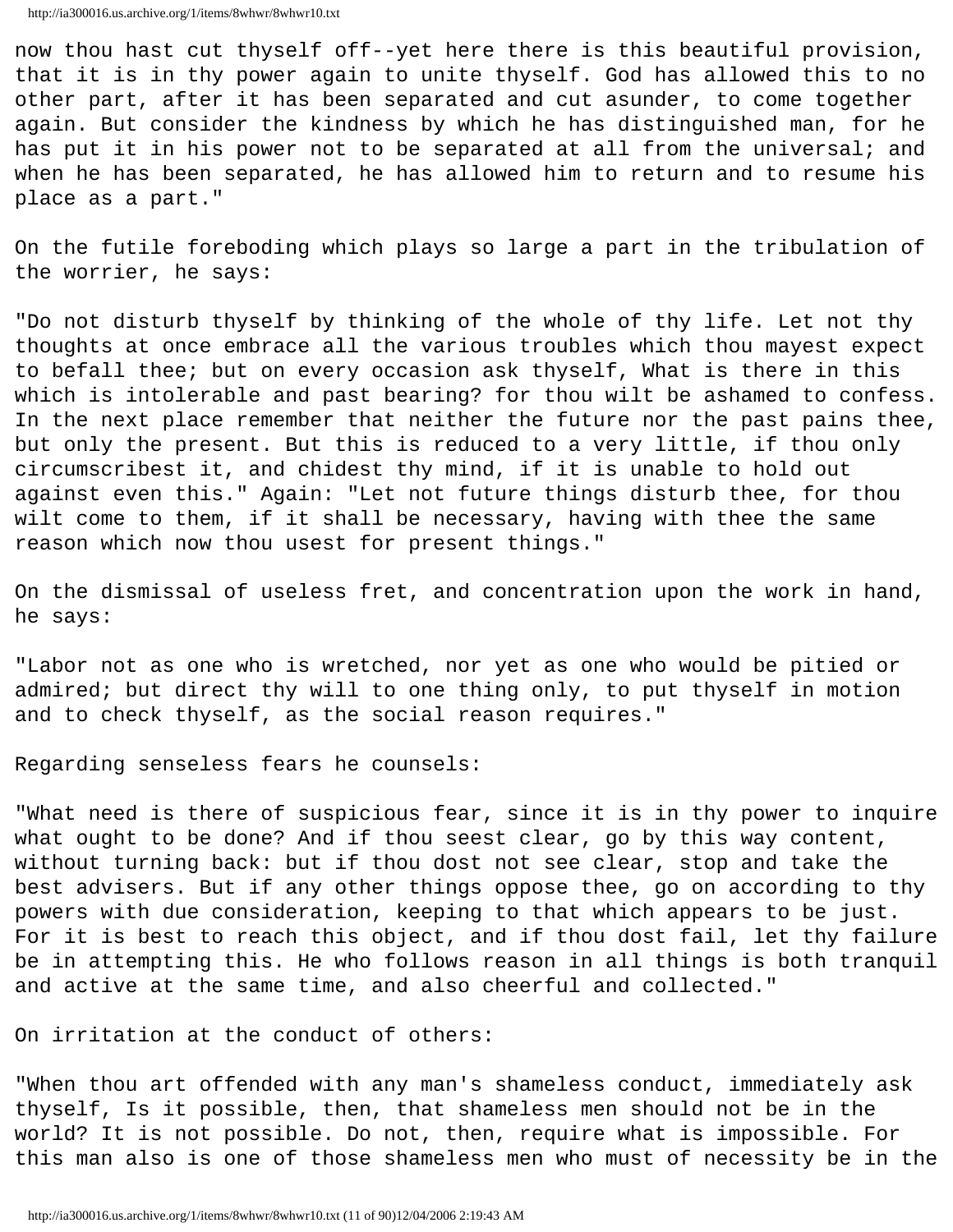world. Let the same considerations be present in thy mind in the case of the knave and the faithless man, and of every man who does wrong in any way."

Regarding the hypochondriacal tendency he reverts to Epicurus, thus:

"Epicurus says, In my sickness my conversation was not about my bodily sufferings, nor did I talk on such subjects to those who visited me; but I continued to discourse on the nature of things as before, keeping to this main point, how the mind, while participating in such movements as go on in the poor flesh, shall be free from perturbations and maintain its proper good.... Do, then, the same that he did both in sickness, if thou art sick, and in any other circumstances;... but to be intent only on that which thou art now doing and on the instrument by which thou doest it."

These quotations will serve to show the trend of the reflections of this remarkable man. After reviewing this epitome of ethical philosophy I might stop and counsel the worrier to study the thoughts of Marcus Aurelius and other philosophers, whose practical suggestions are similar, notwithstanding their diversity of views regarding the ultimate object of the training. I shall venture, however, to elaborate the subject from the present view-point, even though the principles of Marcus Aurelius are as applicable now as they were in the days of the Roman Empire.

No reminder is needed of the wealth and efficacy of suggestion in the Book which contains the statement that "the Kingdom of God is within you," and that "A merry heart doeth good like a medicine; but a broken spirit drieth the bones." One of its suggestions was paralleled by the philosopher-poet when he wrote:

 "Latius regnes avidum domando Spiritum, quam si Libyam remotis Gadibus iungas et uterque Poenus Serviat uni."

IV.

ANALYSIS OF WORRY

Of these points the principal and most urgent is that which reaches the passions; for passion is produced no otherwise than by a disappointment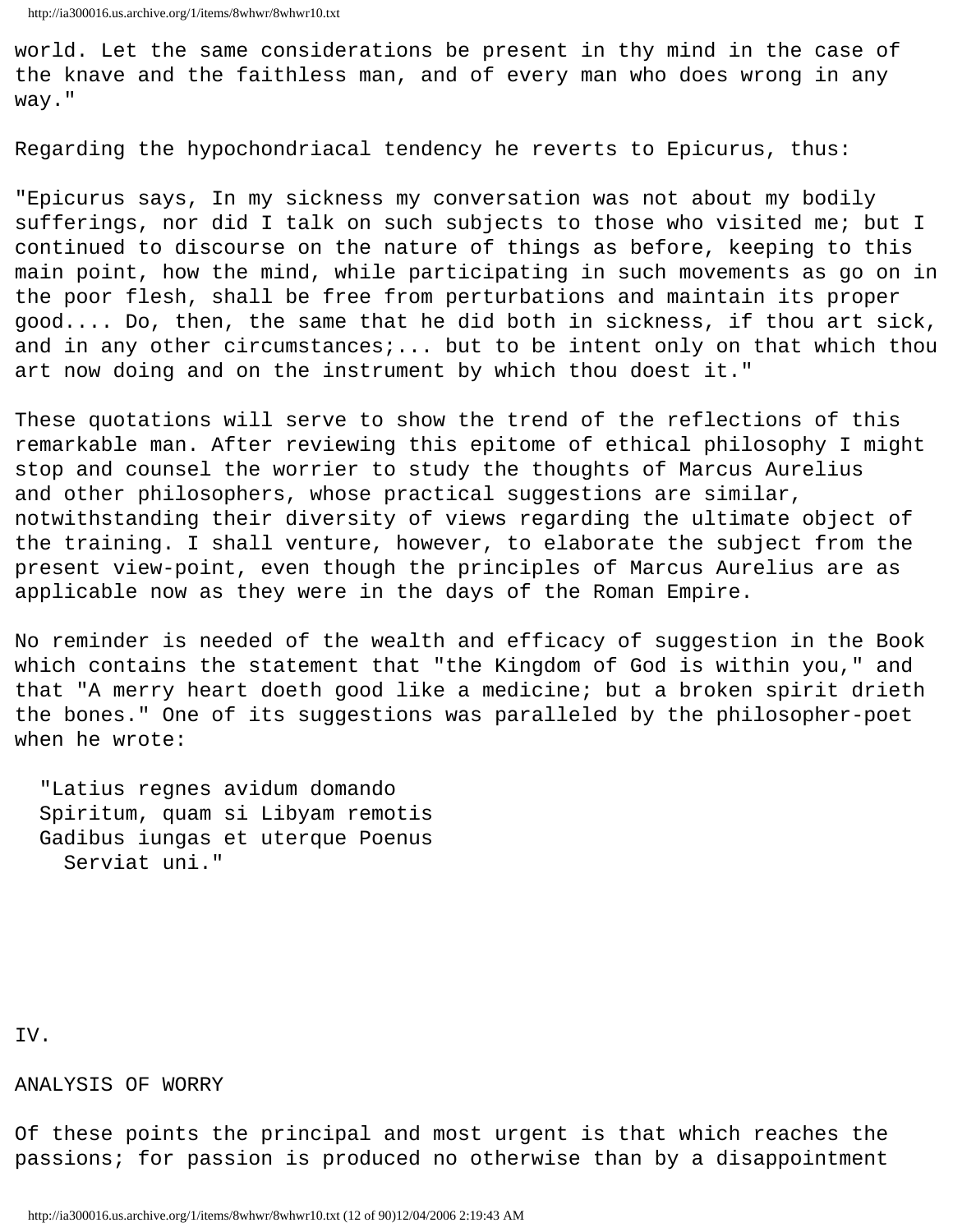of one's desires and an incurring of one's aversions. It is this which introduces perturbations, tumults, misfortunes, and calamities; this is the spring of sorrow, lamentation and envy; this renders us envious and emulous, and incapable of hearing reason.

\_Epictetus\_.

Under this rather pretentious title an attempt is made to indicate certain elements of worry. No claim is made that the treatment of the subject is exhaustive.

The motto "Don't Worry" has inspired many homilies. But the mere resolve to follow this guide to happiness will no more instantaneously free one from the meshes of worry than the resolve to perform a difficult gymnastic feat will insure its immediate accomplishment.

The evils of worry as well as of its frequent associate, anger, have been dwelt upon by writers philosophical, religious, and medical. "Worry," says one author, "is the root of all cowardly passions,--jealousy, fear, the belittling of self, and all the introspective forms of depression are the children of worry." The symptoms and the evil results seem to receive more elaborate and detailed attention than the treatment. "Eliminate it," counsels this writer; "Don't worry," advises another. "Such advice is superficial," says their critic, "it can only be subdued by our ascending into a higher atmosphere, where we are able to look down and comprehend the just proportions of life." "Cultivate a quiet and peaceful frame of mind," urges another; and still another advises us to "occupy the mind with better things, and the best--is a habit of confidence and repose."

From such counsel the average individual succeeds in extracting nothing tangible. The last writer of those I have quoted comes perhaps the nearest to something definite in directing us to occupy the mind with better things; in the suggestions I have to offer the important feature is the effort to replace one thought by another, though not necessarily by a better one. If we succeed in doing this, we are making a step toward acquiring the habit of confidence and repose.

The simple admonition not to worry is like advising one not to walk awkwardly who has never learned to walk otherwise. If we can find some of the simpler elements out of which worry is constructed, and can learn to direct our attack against these, the proposition "Don't worry" will begin to assume a tangible form.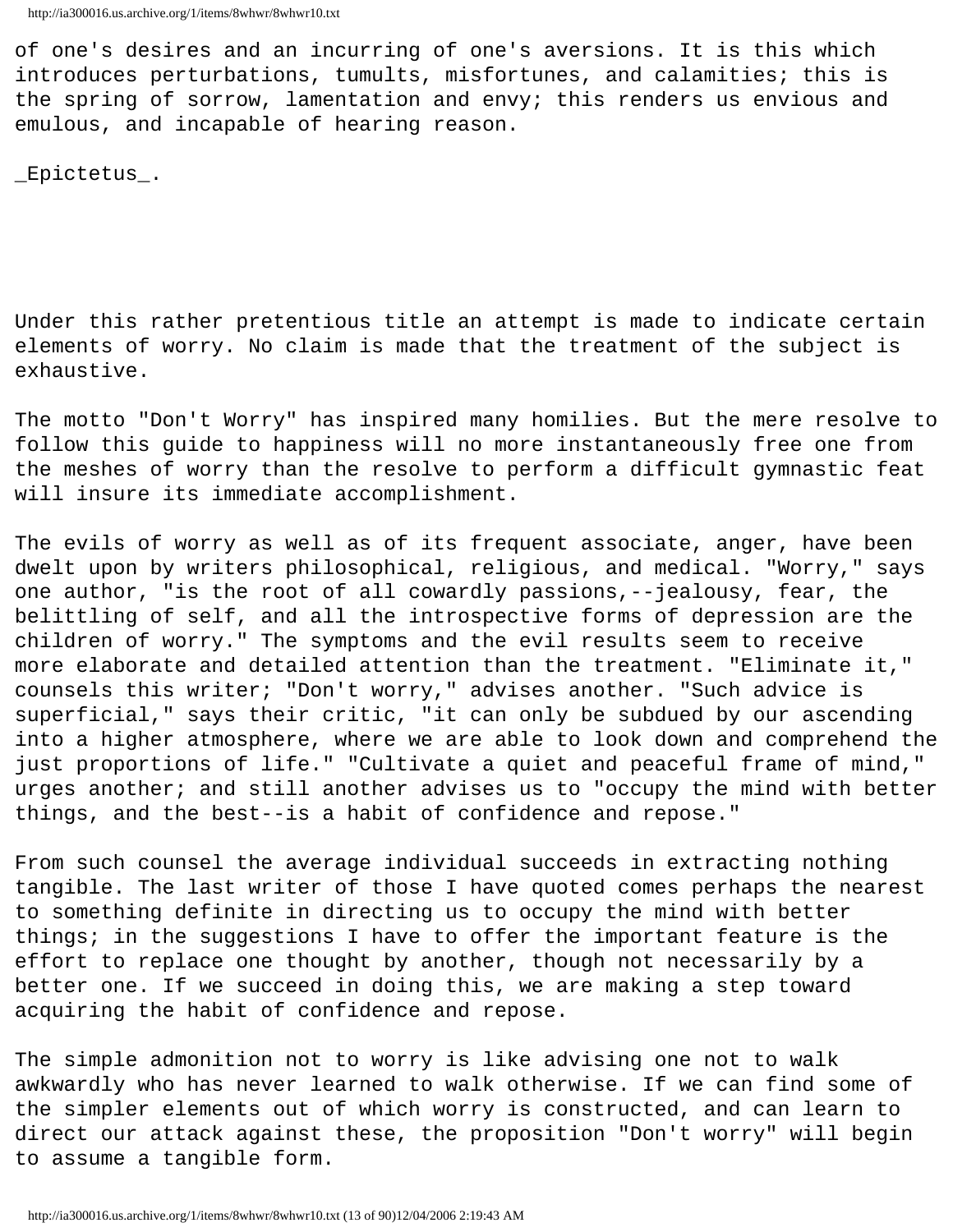We can at least go back one step, and realize that it is by way of the \_unduly insistent thought\_ that most of these faulty mental habits become established. It might be claimed that fear deserves first mention, but the insistent thought in a way includes fear, and in many cases is independent of it.

The insistent thought magnifies by concentration of attention, and by repetition, the origin of the worry. If my thoughts dwell on my desire for an automobile this subject finally excludes all others, and the automobile becomes, for the time being, the most important thing in the world, hence I worry. Into this worry comes no suggestion of fear--this emotion would be more appropriate, perhaps, if I acquired the automobile and attempted to run it. If, now, I have trained myself to concentrate my attention elsewhere before such thoughts become coercive, the automobile quickly assumes its proper relation to other things, and there is no occasion for worry. This habit of mind once acquired regarding the unessentials of life, it is remarkable how quickly it adapts itself to really important matters.

Take a somewhat more serious question. I fear I may make a blunder. If I harbor the thought, my mind is so filled with the disastrous consequences of the possible blunder that I finally either abandon the undertaking or approach it with a trepidation that invites failure. If, on the other hand, I have learned to say that even if I make a blunder it will only add to my experience, then apply myself whole-minded to the task, I have made a direct attack on worry.

The qualification \_unduly\_ is not to be forgotten; a certain discrimination must be exercised before entirely condemning the insistent thought. The insistent thought that one's family must be fed is not a morbid sign. In fact, he also errs who can eliminate this thought and enjoy the ball game. It is not for the deviate of this type that I am writing. Nevertheless, the over-solicitous victim of the "New England Conscience" can almost afford to take a few lessons from the ne'er-do-weel.

The practical bearing of this attempt to analyze worry is obvious. If it is through the insistent desire for an automobile that I worry, I must bring my training to bear, not on the worry, which is elusive, but on the desire, which is definite. I must fortify myself with what philosophy I can acquire, and must console myself with such compensations as my situation may offer; and above all, I must \_get busy\_, and occupy hands and brain with something else. If, on my travels, I worry over the sluggish movement of the train, it is because of the insistent thought that I must arrive on time. In this event I should practice subduing the insistent thought, rather than vaguely direct my efforts against the worry. In the majority of cases I can bring myself to realize that the question of my arrival is not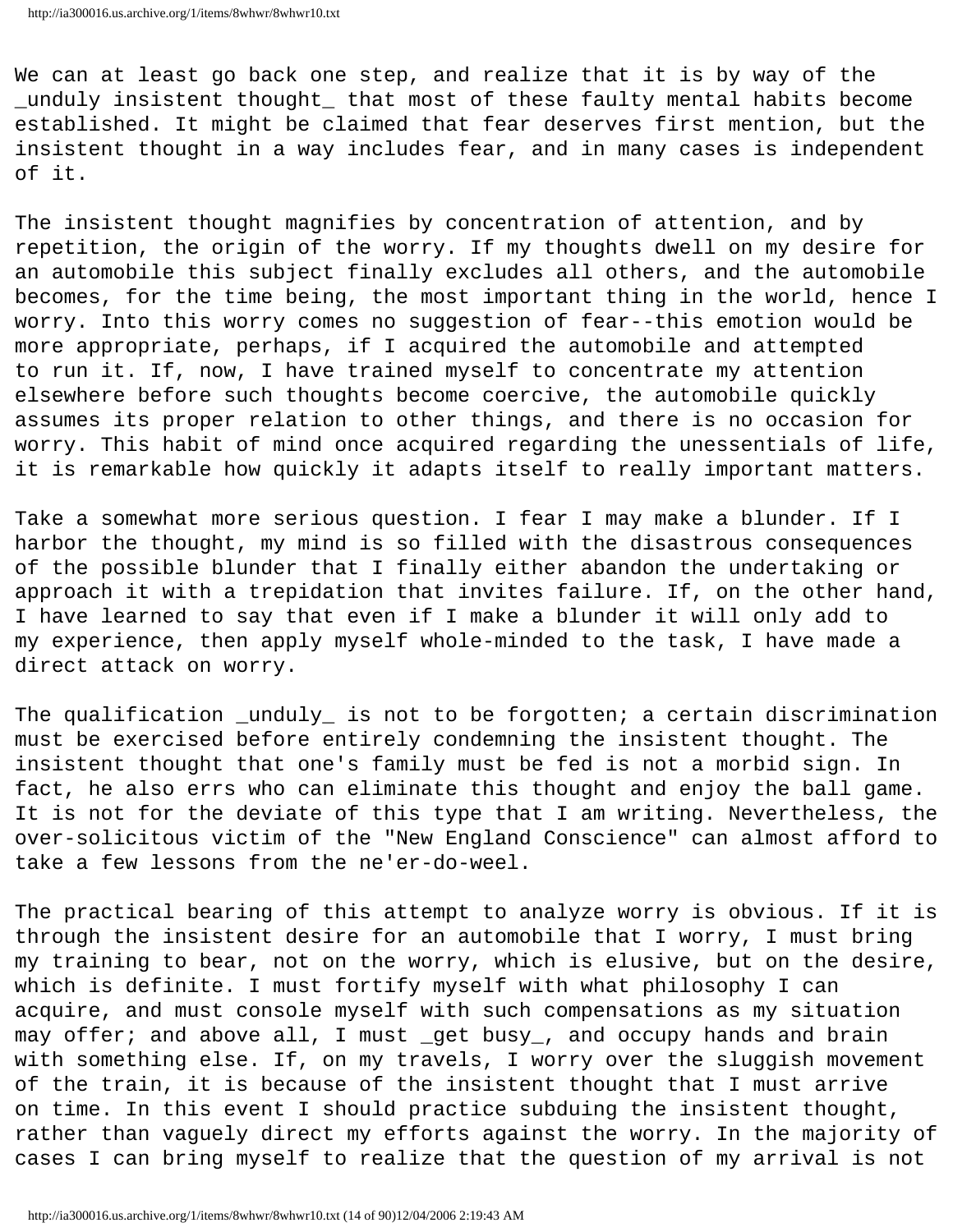vital. Even in case I am missing an important engagement I may modify the dominance of the thought by reflecting that I cannot expect to be wholly immune from the misfortunes of mankind; it is due me, at least once in a lifetime, to miss an important engagement,--why fret because this happens to be the appointed time? Why not occupy my thoughts more profitably than in rehearsing the varied features of this unavoidable annoyance?

If we fret about the weather it is because of an insistent desire that the weather shall conform to our idea of its seasonableness. If we complain of the chill of May it is not because the cold is really unbearable, but because we wonder if spring will ever come. If we fume on a hot day in July it is because the weather is altogether \_too\_ seasonable to suit us.

We spend far too much thought on the weather, a subject that really deserves little attention except by those whose livelihood and safety depend upon it. Suppose a runaway passes the window at which we are sitting, with collar off, handkerchief to our heated brow, squirming to escape our moist and clinging garments, and being generally miserable. We rush out of doors to watch his course, and for the next few minutes we do not know whether it is hot or cold, perspiring less during our exertions, I strongly suspect, than we did while sitting in the chair. At all events, it is obvious that our thoughts played quite as great a part in our discomfort as did the heat of the day.

Suppose now, instead of devoting all our attention to the weather we should reason somewhat as follows:

As long as I live on this particular planet, I shall be subject perhaps three days out of four, to atmospheric conditions which do not suit me. Is it worth my while to fret during those three days and to make it up by being elated on the fourth? Why not occupy myself with something else and leave the weather for those who have no other resource? Or, as someone has said, why not "make friends with the weather?" If one will cultivate this frame of mind he will be surprised to find that a certain physical relief will follow. In the first place, he will lessen the excessive perspiration which is the invariable accompaniment of fret, and which in its turn produces more discomfort than the heat itself.

We have selected, so far, the comparatively unimportant sources of mental discomfort, fret, and worry. The reader who can truthfully say that such annoyances play no part in his mental tribulations may pass them and accept congratulations. The reader who cannot be thus congratulated, but who is impatient to attack the major sources of worry, must be reminded at this point that he must practice on the little worries before he can accomplish anything with the great. The method is the same. The philosophy that will make us content with the weather will do something toward establishing the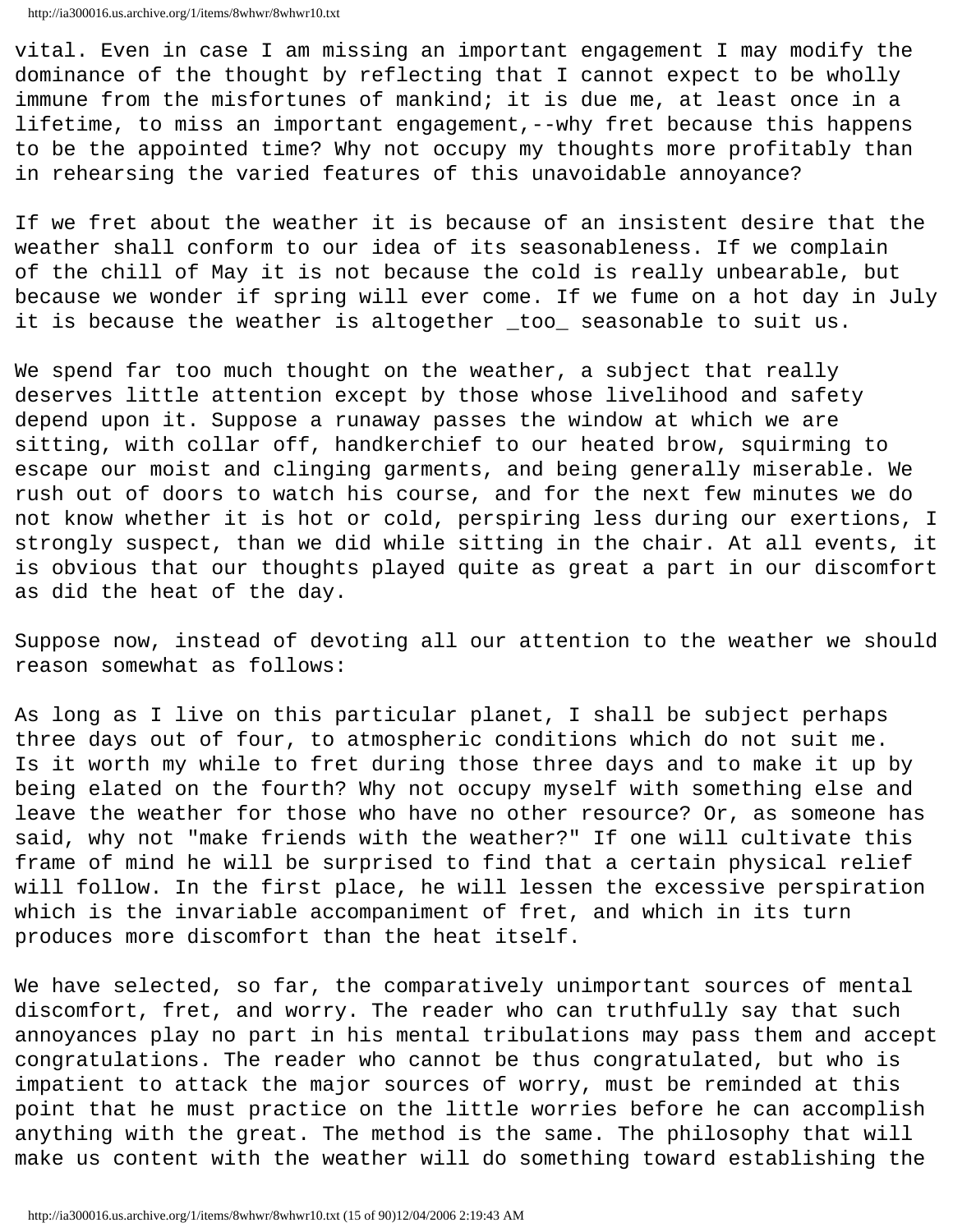mental poise which shall enable us to withstand with comparative equanimity the most tragic of misfortunes that may fall to our lot.

To draw an example from the more serious disorders, let us consider the hypochondriac, who harbors the insistent thought that he must be always perfectly well, that each of his sensations must conform to his ideal, and that each function must follow regulations imposed by himself. If he can learn to ignore this thought by realizing that an acute illness is preferable to life-long mental captivity; if he can learn to do what others do, and to concentrate his energies on outside affairs which shall displace the question of health; if he can learn to say "What I am \_doing\_ is more important than how I am \_feeling\_;" he will have cured his hypochondria.

In the foundation of the structure we are studying is found \_exaggerated self-consciousness\_. Whatever is said, done, or left undone, by others is analyzed by the worrier with reference to its bearing on himself. If others are indifferent it depresses him, if they appear interested they have an ulterior motive, if they look serious he must have displeased them, if they smile it is because he is ridiculous. That they are thinking of their own affairs is the last thought to enter his mind.

I suppose it would be an affectation for any of us to deny that, as far as we are concerned, we are the centre of the universe. This conceit does us no harm so long as we remember that there are as many centres of the universe as there are people, cats, mice and other thinking animals. When we forget this our troubles begin. If I enter a strange shop and find they desire security, need I take this as a reflection on \_my\_ credit? Need I expect to be invited to every entertainment I should like to attend, and to be excused from those that bore me, and shall I make no allowance for the attitude of my host? Is it not rather egotistic for me to suppose that others are vitally interested in the fact that I blush, tremble, or am awkward? Why then should I allow my conduct to be influenced by such trivial matters?

The order of training is, then, generally, to modify our self-consciousness by externalizing our thoughts and broadening our interests; specifically, to eliminate the unduly insistent habit of thought.

This analysis of worry and allied mental states may facilitate such training, but the practical value of the suggestions does not depend upon the acceptance of these theoretical considerations.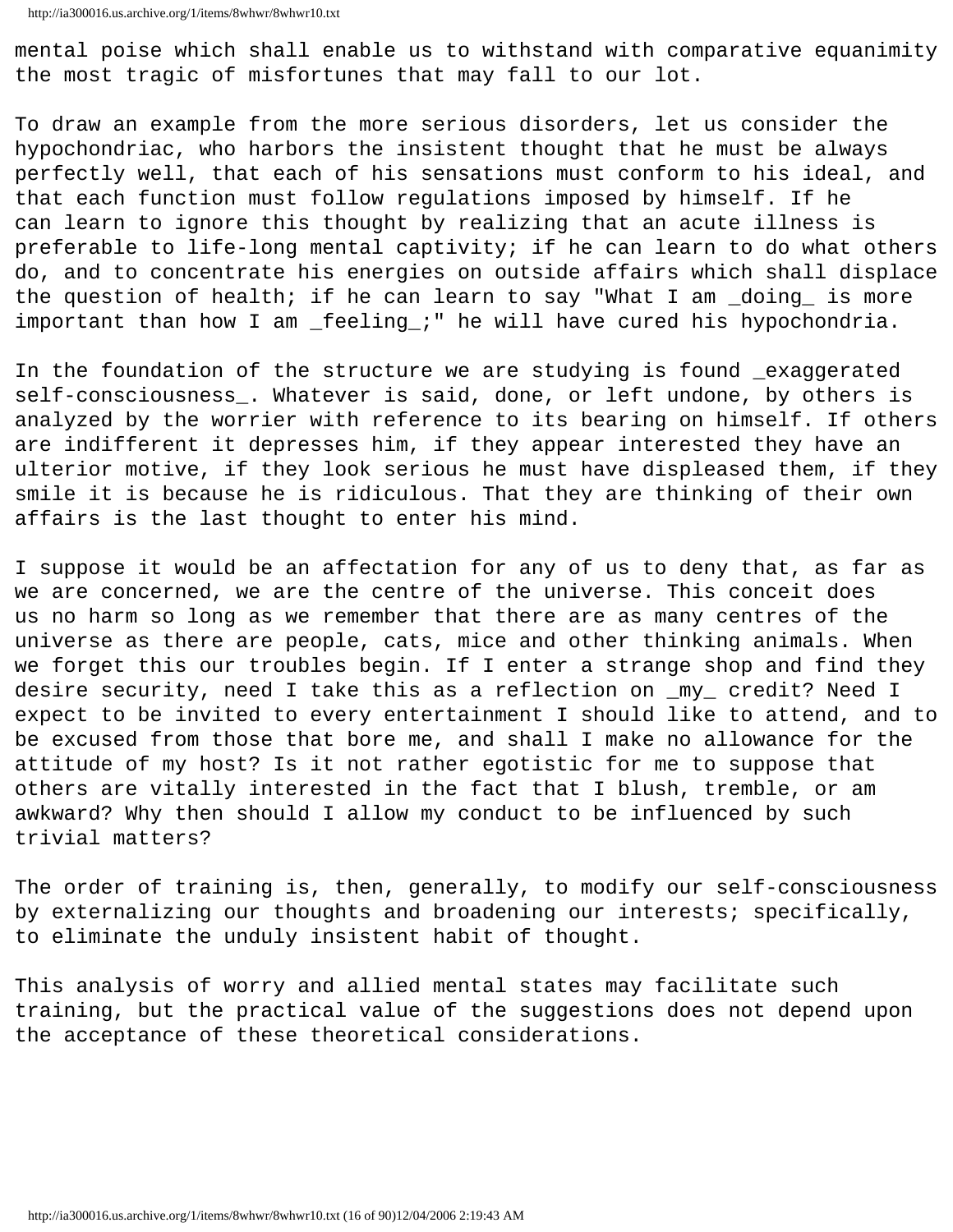V.

WORRY AND OBSESSION

So much are men enured in their miserable estate, that no condition is so poore, but they will accept; so they may continue in the same.

\_Florio's Montaigne\_.

"You may as well be eaten by the fishes as by the worms," said the daughter of a naval commander to me one day, when discussing the perils of the sea. Such philosophy, applied to each of the vexatious and dangerous situations of daily life, would go far toward casting out worry.

We have already referred to two important elements at the foundation, and in the framework, of the elaborate superstructures we rear with such material as worry, doubts, fears and scruples. The first is \_exaggerated self-consciousness\_, the second the tendency to succumb to the compelling thought or impulse, technically termed \_obsession\_.

With regard to self-consciousness, the worrier will generally realize that even as a child he was exceptionally sensitive to criticism, censure, ridicule and neglect. He was prone to brood over his wrongs, to play the martyr, and to suffer with peculiar keenness the "slings and arrows of outrageous fortune." I remember once leaving the table on account of some censure or careless remark. I fancied I had thrown the whole family into a panic of contrition. On the first opportunity, I asked what they had said about it, and was told that they had apparently not noticed my departure. This salutary lesson prevented repetition of the act.

To the self-conscious person the mere entrance into a public vehicle may prove an ordeal. It is hard for him to realize that the general gaze has no peculiar relation to himself, and that if the gaze is prolonged this is due to no peculiarity of his beyond the blush or the trepidation that betrays his feeling. If he can acquire indifference to this feature of his case, through the reflection that to others it is only a passing incident, the blush and the trepidation will promptly disappear, and a step will have been taken towards gaining the self-control for which he aims.

The usual cause of stage-fright is exaggerated self-consciousness. The sufferer from stage-fright can hardly fail to be a worrier. A certain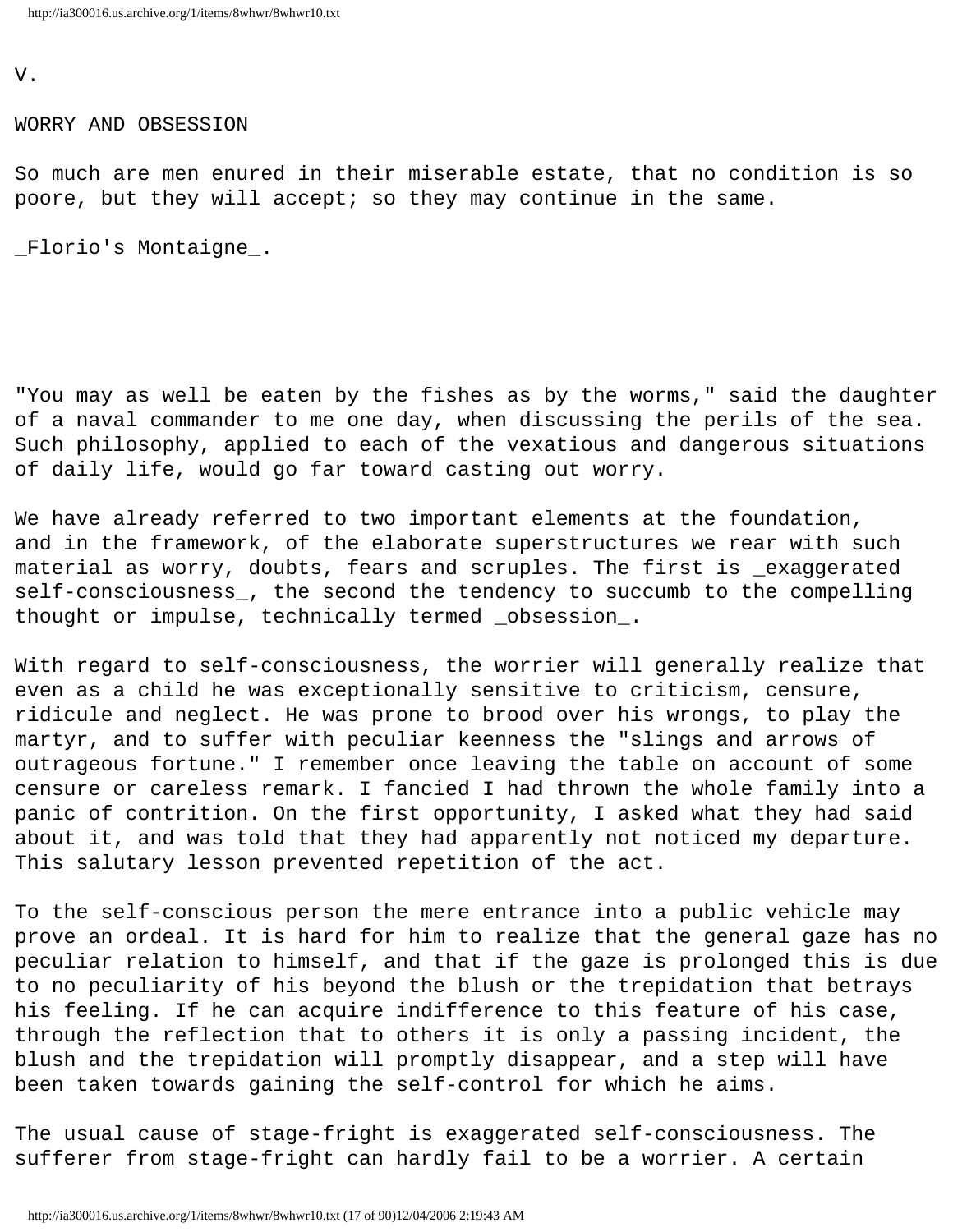shyness, it would seem, may also result from too acute a consciousness of one's audience, as in the case of Tennyson, whom Benson quotes thus:

"I am never the least shy before great men. Each of them has a personality for which he or she is responsible; but before a crowd which consists of many personalities, of which I know nothing, I am infinitely shy. The great orator cares nothing about all this. I think of the good man, and the bad man, and the mad man, that may be among them, and can say nothing. \_He\_ takes them all as one man. \_He\_ sways them as one man."

This, I take it, hardly spelled stage-fright. At the same time, it is improbable that one so sensitive to criticism meant to convey the impression that it was of his audience alone he thought in shrinking from the effort.

It appears that Washington Irving suffered from actual stage-fright.

In the Library edition of Irving's works appears the following anecdote from the reminiscences of Mrs. Julia Ward Howe, then a young woman of twenty-three:

"I was present, with other ladies, at a public dinner given in honor of Charles Dickens by prominent citizens of New York. The ladies were not bidden to the feast, but were allowed to occupy a small ante-room which, through an open door, commanded a view of the tables. When the speaking was about to begin, a message came suggesting that we take possession of some vacant seats at the great table. This we were glad to do. Washington Irving was president of the evening, and upon him devolved the duty of inaugurating the proceedings by an address of welcome to the distinguished guest. People who sat near me whispered, 'He'll break down,--he always does.' Mr. Irving rose and uttered a sentence or two. His friends interrupted him by applause, which was intended to encourage him, but which entirely overthrew his self-possession. He hesitated, stammered, and sat down, saying, 'I cannot go on.'"

Cavendish, the chemist, suffered from a constitutional shyness attributable only to self-consciousness. He is said to have carried so far his aversion to contact with others, outside of his colleagues, that his dinner was always ordered by means of a note, and instant dismissal awaited the female domestic who should venture within his range of vision.

Lombroso cites, among his "Men of Genius," quite a list--Corneille, Descartes, Virgil, Addison, La Fontaine, Dryden, Manzoni, and Newton--of those who could not express themselves in public. Whatever part self-consciousness played in the individual case, we must class the peculiarity among the defects, not signs, of genius. "A tender heel makes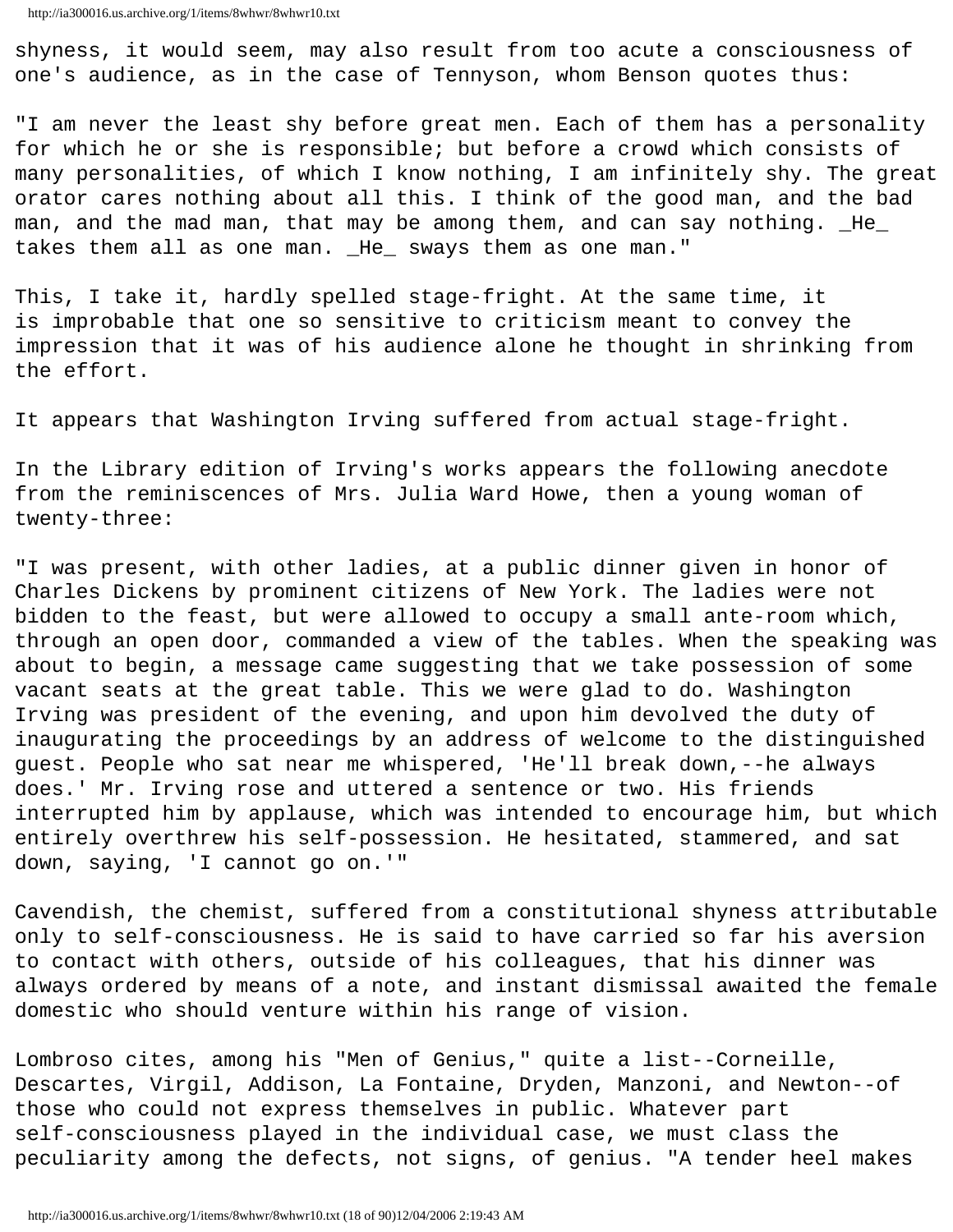no man an Achilles."

To the second faulty habit, obsession, I wish to devote special attention. This word we have already defined as an unduly insistent and compulsive thought, habit of mind, or tendency to action. The person so burdened is said to be obsessed.

Few children are quite free from obsession. Some must step on stones; others must walk on, or avoid, cracks; some must ascend the stairs with the right foot first; many must kick posts or touch objects a certain number of times. Some must count the windows, pictures, and figures on the wallpaper; some must bite the nails or pull the eye-winkers. Consider the nail-biter. It cannot be said that he toils not, but to what end? Merely to gratify an obsession. He nibbles a little here and a little there, he frowns, elevates his elbow, and inverts his finger to reach an otherwise inaccessible corner. Does he enjoy it? No, not exactly; but he would be miserable if he discontinued.

An unusual, but characteristic obsession is told by a lady in describing her own childhood. She thought that on retiring she must touch nothing with her hands, after she had washed them, until she touched the inside of the sheets. In case she failed she must return and wash the hands again. The resulting manoeuvres are still fresh in her mind, particularly when her sister had preceded her to bed and she had to climb the footboard.

It is during childhood that we form most of the automatic habits which are to save time and thought in later life, and it is not surprising that some foolish habits creep in. As a rule, children drop these tendencies at need, just as they drop the rôles assumed in play, though they are sometimes so absorbing as to cause inconvenience. An interesting instance was that of the boy who had to touch every one wearing anything red. On one occasion his whole family lost their train because of the prevalence of this color among those waiting in the station.

The longer these tendencies are retained in adult life, the greater the danger of their becoming coercive; and so far as the well-established case is concerned the obsessive act must be performed, though the business, social, and political world should come to a stand-still. Among the stories told in illustration of compulsive tendency in the great, may be instanced the touching of posts, and the placing of a certain foot first, in the case of Dr. Johnson, who, it appears, would actually retrace his steps and repeat the act which failed to satisfy his requirements, with the air of one with something off his mind.

A child who must kick posts is father to the man who cannot eat an egg which has been boiled either more or less than four minutes; who cannot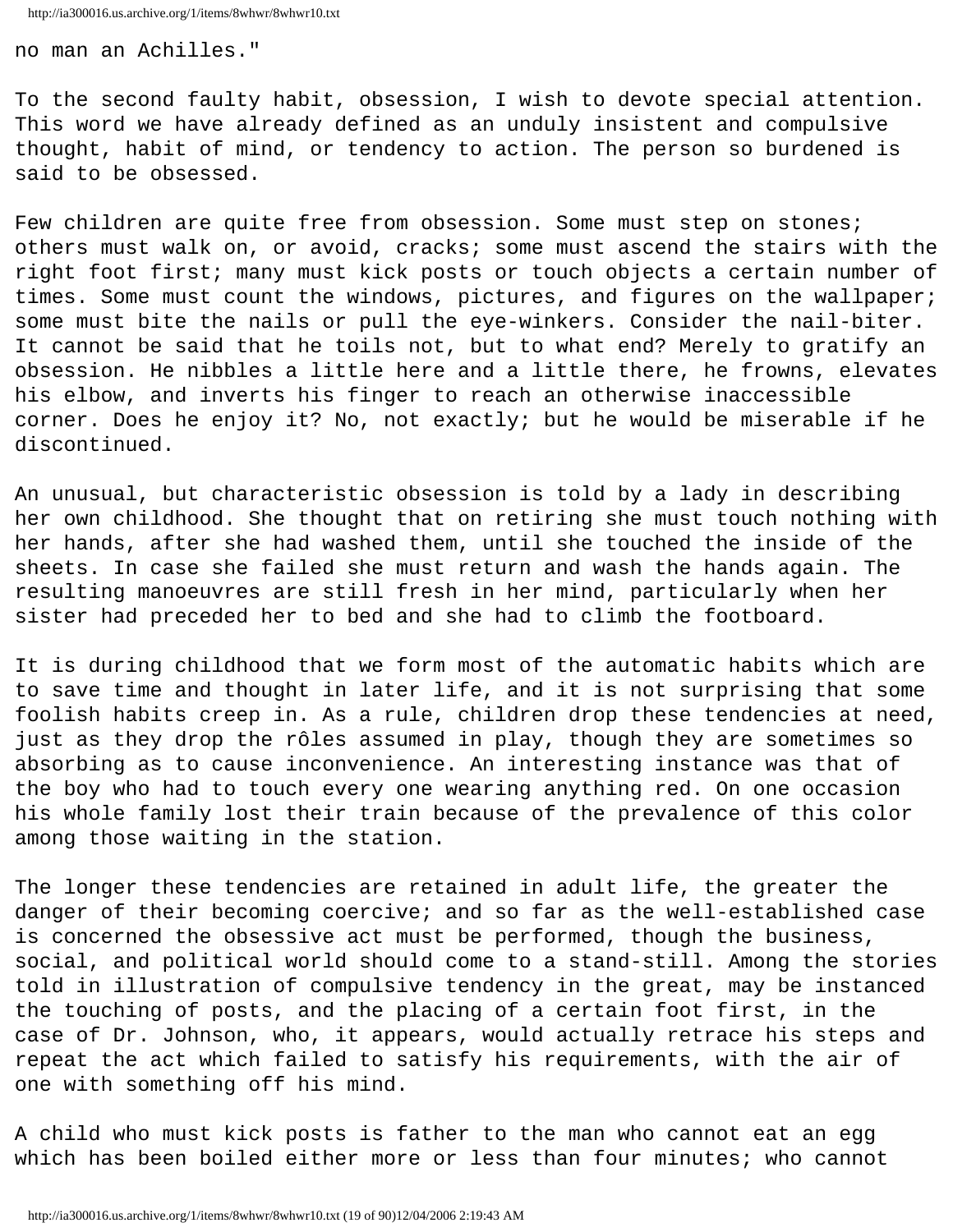work without absolute silence; who cannot sleep if steam-pipes crackle; and who must straighten out all the tangles of his life, past, present, and future, before he can close his eyes in slumber or take a vacation. The boy Carlyle, proud, shy, sensitive, and pugnacious, was father to the man who made war upon the neighbor's poultry, and had a room, proof against sound, specially constructed for his literary labors.

The passive obsessions are peculiarly provocative of worry. Such are extreme aversions to certain animals, foods, smells, sounds, and sights, or insistent discomfort if affairs are not ordered to our liking. A gentleman once told me that at the concert he did not mind if his neighbor followed the score, but when he consulted his programme during the performance it distressed him greatly.

Such instances illustrate the fact that when our obsessions rule us it is not the noise or the sight, but our idea of the fitness of things, that determines the degree of our annoyance. A person who cannot endure the crackling of the steam-pipe can listen with pleasure to the crackling of an open fire or the noise of a running brook.

It is said that the sensitive and emotional Erasmus had so delicate a digestion that he could neither eat fish nor endure the smell of it; but we are led to suspect that obsession played a part in his troubles when we further learn that he could not bear an iron stove in the room in which he worked, but had to have either a porcelain stove or an open fire.

If we can trust the sources from which Charles Reade drew his deductions regarding the character of the parental stock, Erasmus came fairly by his sensitive disposition. In "The Cloister and the Hearth" we find the father of Erasmus, fleeing from his native land, in fear of his life on account of a crime he thought he had committed, frozen, famished and exhausted, unable to enter the door of a friendly inn on account of his aversion to the issuing odors. Forced by his sufferings at last to enter the inn, he visits each corner in turn, analyzing its peculiar smell and choosing finally the one which seems to him the least obnoxious.

I have heard somewhere, but cannot place, the story of a prominent writer who was so disturbed by the mechanical lawn-mower of his neighbor that he insisted upon the privilege of defraying the expense of its replacement by the scythe.

Peculiar sensitiveness to sights, sounds and smells seems to be a common attribute of genius. This sort of sensitiveness has even been credited with being the main-spring of genius, but it is improbable that the curbing of such aversions would in any way endanger it. However this may be, such supersensitiveness ill becomes the rest of us, and these extreme aversions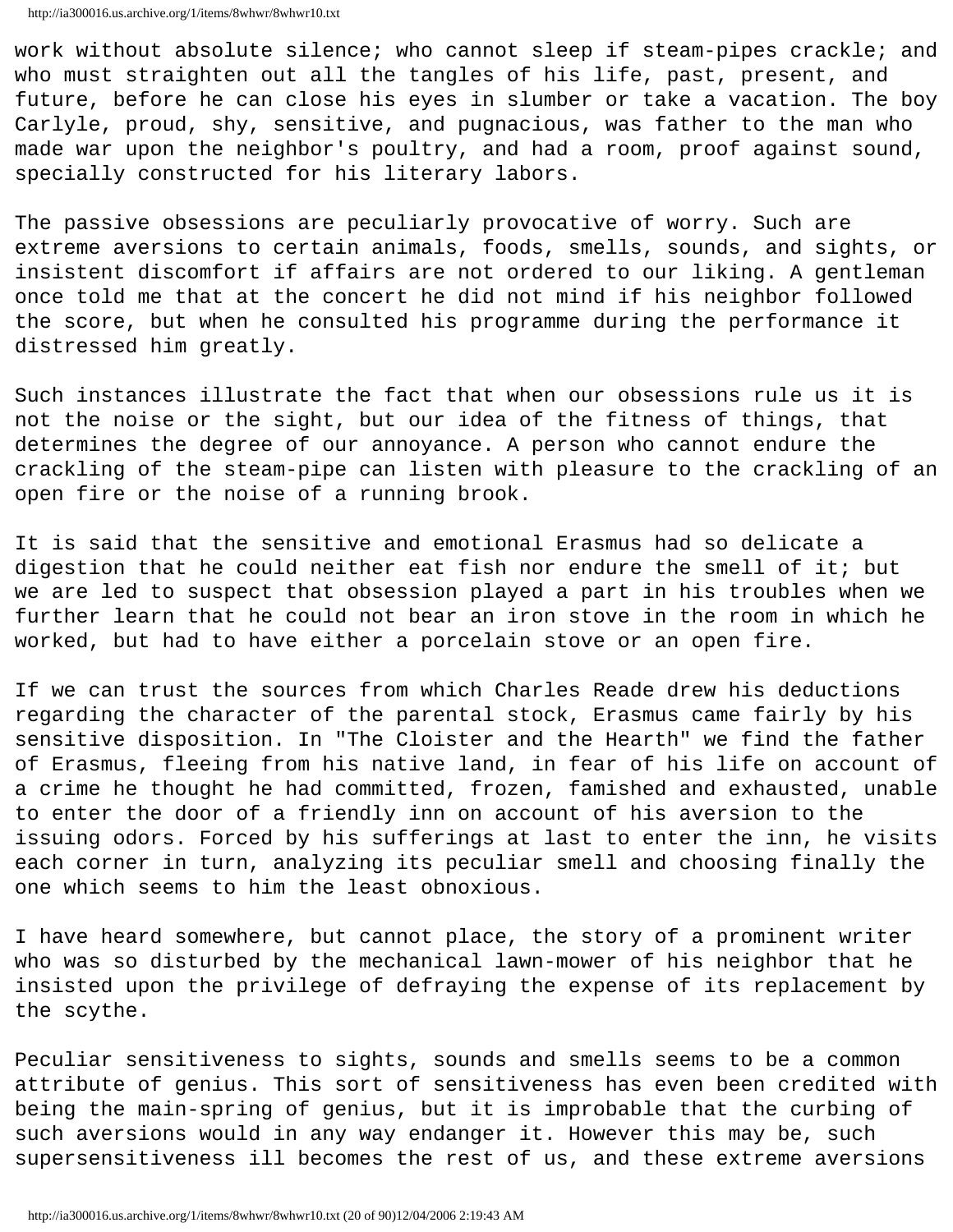surely clog, rather than accelerate, our efforts.

\* \* \* \* \*

The natural tendency of the healthy mind is to accustom itself to new sensations, as the ring on the finger, or the spectacles on the nose. The obsessive individual resists this tendency; he starts with the fixed idea that he cannot stand the annoyance, his resentment increases, and his sensations become more, instead of less, acute. His reaction to criticism, slight, and ridicule is similar; he is prepared to start, blush, and show anger on moderate provocation, and can often reproduce both the sensation and its accompanying physical signs by merely recalling the circumstance.

The passive as well as the active obsessions can be overcome by cultivating the commonplace, or average normal, attitude, and resolving gradually to accustom one's self to the disagreeable. This change of attitude can be made in adult life as well as in youth. "You cannot teach an old dog new tricks," we are told. The reason is not that the old dog cannot learn them, but that he does not want to. I met in Germany a British matron who was obsessed with the belief that she could not learn the language. At the end of four years' sojourn she entered a store and asked the price of an article.

"Four marks," was the answer.

"How much in English money?" she inquired.

"Why, madam, a mark is the same as a shilling."

"I don't know anything about that; how much is it in English?"

"Four shillings."

"Ah, quite so; you might have told me at once."

Experience has shown that no time in life precludes the acquirement of new knowledge and new habits by one who thinks it worth while to make the attempt. The elderly person will be surprised at his progress if he will bring to bear upon a new subject a mind free from doubts of its usefulness, doubts of his own ability, worry lest he is wasting valuable time, regrets for the past and plans for the future.

It is not always possible to say just where useful habit merges into obsession. A certain individual, we will say, invariably puts on the left shoe before the right. This is a useful habit, fixed by constant repetition, useful because it relieves the brain of conscious effort. But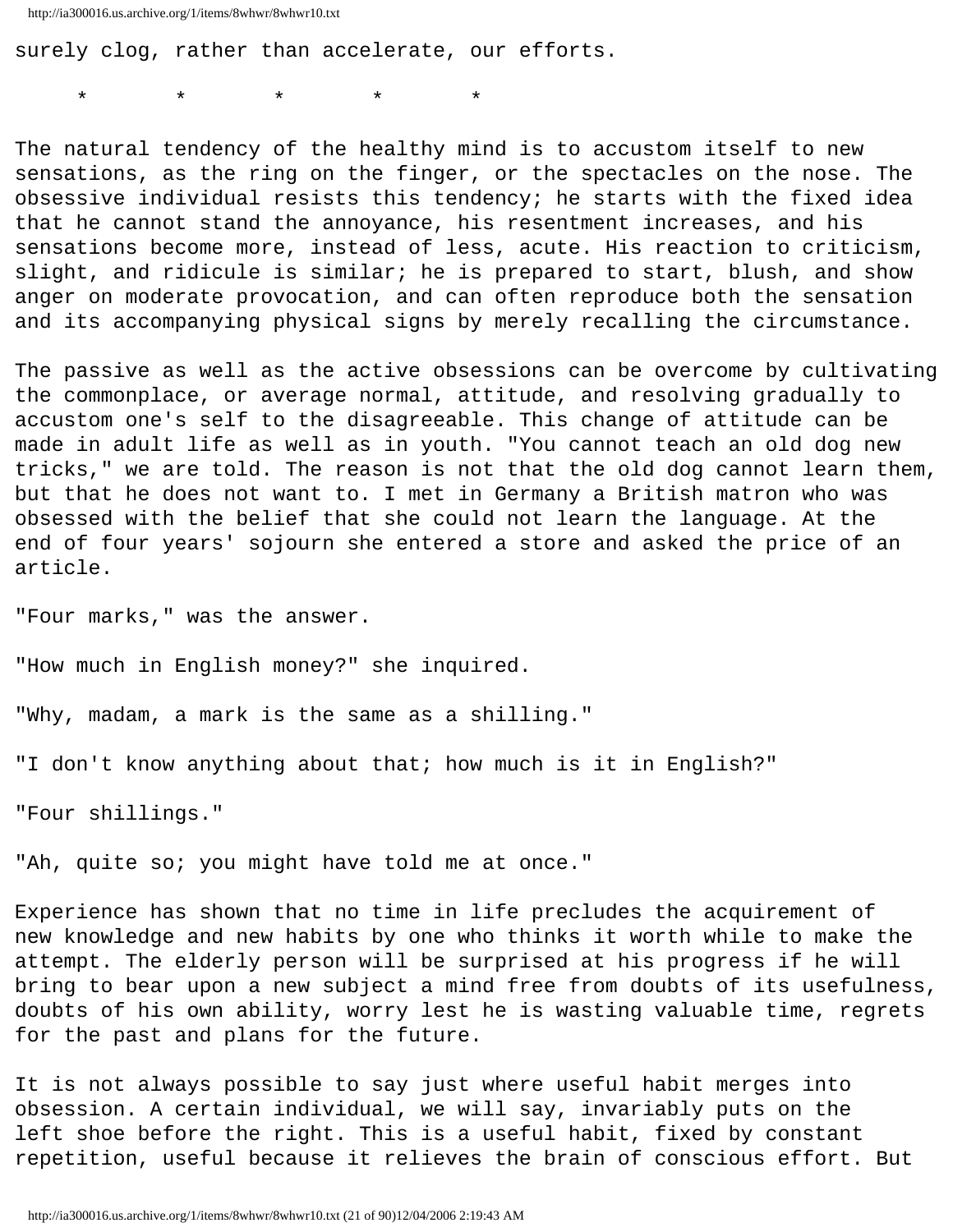suppose he decides some morning to put on the right shoe before the left; this new order so offends his sense of the fitness of things that he finds it hard to proceed; if he perseveres, his feet feel wrong to him; the discomfort grows until finally he is impelled to remove the shoes and replace them in the usual order. In this case an act which started as a useful habit has been replaced by an obsession.

Suppose, again, a person obsessed by the fear of poison is prevented from washing his hands before eating. He sits down, perhaps, fully intending to proceed as if nothing had happened, but the thought occurs to him that he may have touched something poisonous, though his reason tells him this is most improbable. He reviews the events of the day and can find no suggestion of poison; still the thought of poison obtrudes itself, and he finds it impossible to put anything which he touches into his mouth. He next wonders if he has not already put something into his mouth. This thought produces a mental panic, the blood mounts to his head, he becomes incapable of coherent thought or speech, and the task of finishing his dinner would now be beyond his power even if he had not lost all taste for it.

Such illustrations of obsession in daily life, by no means rare, could be multiplied indefinitely, and may be perhaps better appreciated than the text-book illustration of the man who neglected to flick off with his whip a certain stone from the top of a wall, and who could not sleep until he had returned to the spot and performed the act.

Suppose a man has always worn high boots and is accustomed to a feeling of warmth about the ankles. The desire for warm ankles may finally so dominate him that he not only cannot wear low shoes in mid-summer, but he cannot wear slippers, even in a warm room; and finally, perhaps, finds that he must wear woollen socks to bed. By this time the desire for a certain sensation is in a fair way to become an obsession. When you assure him that many wear low shoes throughout the winter, he asks if their ankles really feel warm. That is not the question. The question is, can one accustom himself to the ankles feeling cool, just as he accustoms himself to his face feeling cool. If he can, he has conquered a sensory obsession, and has made a step toward fitting himself to meet more serious vicissitudes with equanimity.

Similar instances can be adduced in all realms of sensation, both general and special. One person cannot bear the light, and wears blue glasses; another cannot breathe out-door air, and wears a respirator; another cannot bear to see a person rock or to hear a person drum.

If a family or circle of friends is so constituted that some are obsessed to \_do\_ certain things and others are obsessed \_not to stand them\_ the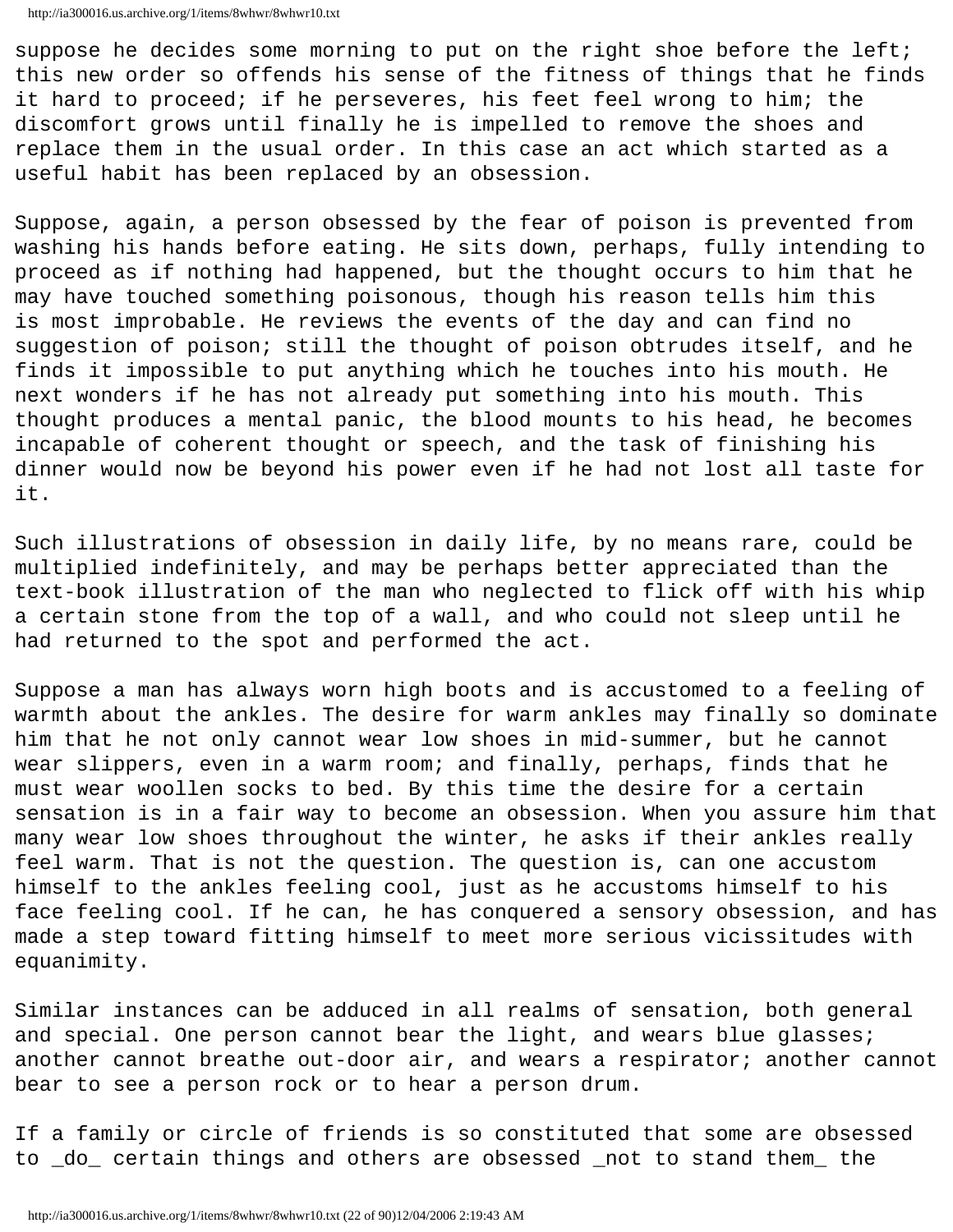http://ia300016.us.archive.org/1/items/8whwr/8whwr10.txt

foundation is laid for a degree of irritability inconsistent with mental health. Mrs. X. simply cannot stand hearing Mr. X. tap the floor, and if he continues, her discomfort becomes acute; the sound so dominates her that she can think of nothing else and can accomplish nothing until the sound is stopped. She can stand \_anything\_ but \_that\_. The daughter, Miss X., hardly hears the tapping, and is irritated and impatient to the last degree on account of her mother's "silly" notion. What Miss X. simply cannot bear is hearing her brother continually clear his throat, and if he does not stop she must leave the room or "go wild." Unfortunately, meantime, Mr. X. is so obsessed to tap the floor that he cannot follow his task without it, and Master X. \_must\_ clear his throat every few moments with a peculiar note because he "has catarrh."

Here we have a common starting-point for family discomfort, and here we have a clue to the advice of the physician who advises isolation as a step toward the cure of the member of the family who first breaks down, not simply under the stress of occupation, but of occupation plus the wear and tear of minor but constant sources of irritation.

\* \* \* \* \*

It is said that the victim of jiu jitsu, by breaking one hold, places himself in the greater danger from the next. Similarly, after having conquered a few obsessions, one is overwhelmed with the obsession to set every one straight. Soukanhoff was right in warning the obsessive to beware of pedantry.

The question here presents itself whether this line of thought does not foster, rather than lessen, the pedantry and the self-study which it is intended to combat. Why not simply drop the worry and the doubt without further argument? The difficulty is that the mental processes of the over-scrupulous person are such that he cannot summarily drop a habit of thought. He must reason himself out of it. There is no limit to his ability if properly directed; he can gradually modify all his faulty tendencies, and may even finally acquire the habit of automatically dismissing worry, but it would be too much to expect that he suddenly change his very nature at command.

Soukanhoff's description of obsessives is peculiarly apt: "over-scrupulous, disquieted over trifles, indecisive in action, and anxious about their affairs. They are given early to morbid introspection, and are easily worried about their own indispositions or the illnesses of their friends. They are often timorous and apprehensive, and prone to pedantism. The moral sentiments are pronounced in most cases, and if they are, as a rule, somewhat exigent and egotistic, they have a lively sense of their own defects."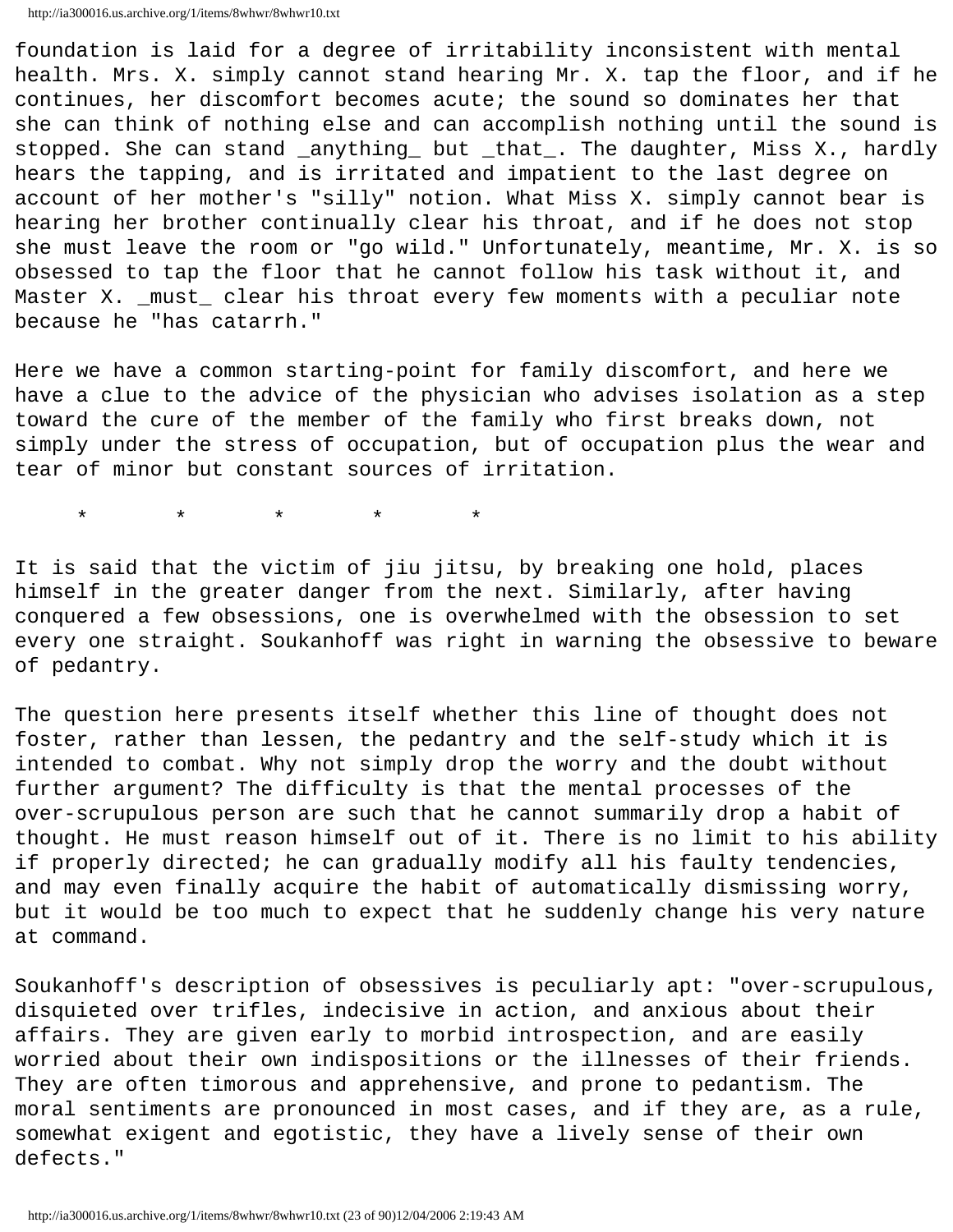A common obsession is the compulsion to dwell upon the past, to reproduce the circumstances, and painfully to retrace the steps which we took in coming to an erroneous decision which led to a foolish, unnecessary, or perhaps even a wrong decision. One of my earliest impressions in golf was the remark of a veteran who was good enough to make a round with me. "If I had only approached better, I should have made that hole in five," I remarked, after taking seven strokes for a hole.

"Perhaps not," he replied; "if you had \_approached better\_, perhaps you would have \_putted worse\_ and taken \_eight\_ strokes for the hole. At all events, that hole is ancient history now, and you will play this one better if you leave that one alone."

He little realized how many times his advice would recur to me elsewhere than on the links. Retrospective worry can be absolutely eliminated from the most obsessive mind by the practice of the veteran's philosophy.

Mercier says the greatest intellectual gift is the ability to forget.

The conscientious self-analyst spends too much time in weighing his ability or inability to perform some task. Between his fear, his worry over the past, and his indecision whether the task should be attempted, he starts with an overwhelming handicap. If he learns to say, "Other people fail; it will not matter if I do this time," he will find the task already half accomplished.

The Rev. Francis Tiffany has observed that if a ship could think, and should imagine itself submerged by all the waves between here and Europe, it would dread to leave its moorings; but in reality it has to meet but one wave at a time.

The tendency of the average American in this bustling age, whether he is obsessive or not, is to live at least several hours in advance. On the train he takes no comfort and makes no observations, for his mind is upon his destination rather than on his journey.

\* \* \* \* \*

Though the immediate object of these chapters is the promotion of the mental, and indirectly the physical, health of the individual, I cannot forbear referring to the effect of this training on the position of the individual in society and his relation toward his surroundings.

The endeavor to overcome obsessions is likely to be ignored by two classes: the self-centered individuals who see no reason for learning what they do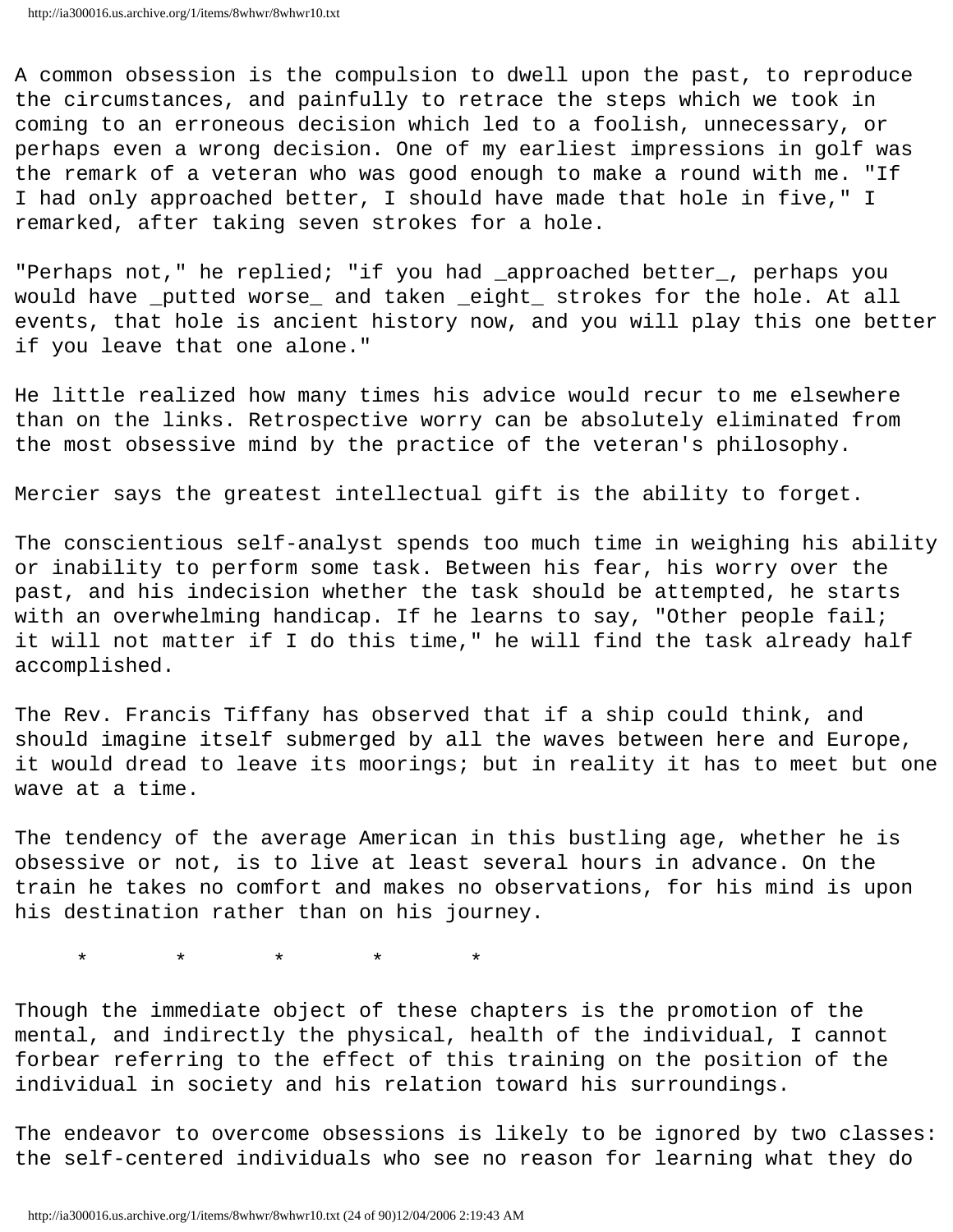not want to learn, and the individuals who have no time for, or interest in, self-training because of absorption in subjects of wider relation, as art, or science, or reform. The philosophy of Haeckel applies to both:

"Man belongs to the social vertebrates, and has, therefore, like all social animals, two sets of duties--first to himself, and secondly to the society to which he belongs. The former are the behests of self-love, or egoism, the latter love for one's fellows, or altruism. The two sets of precepts are equally just, equally natural, and equally indispensable. If a man desires to have the advantage of living in an organized community, he has to consult not only his own fortune, but also that of the society, and of the 'neighbors' who form the society. He must realize that its prosperity is his own prosperity, and that it cannot suffer without his own injury."

The individual who is ruled by his obsessions not only paves the way for needless and ultimate breakdown, but is in danger of gradually narrowing his field of usefulness and pleasure until he is in little better case than Simeon Stylites, who spent nearly half a century on the top of a monument. Nor has he even Simeon's consolation that he could come down if he chose; for it seems that the authorities sent messengers demanding his return, with orders to let him stay if he showed willingness to come down--and he stayed.

## VI.

THE DOUBTING FOLLY

\_Jatgeir\_. I needed sorrow; others there may be who need faith, or joy--or doubt--

\_King Skule\_. Doubt as well?

\_Jatgeir\_. Ay; but then must the doubter be strong and sound.

\_King Skule\_. And whom call you the unsound doubter?

\_Jatgeir\_. He who doubts of his own doubt.

\_King Skule\_ (slowly). That methinks were death.

\_Jatgeir\_. 'T is worse; 't is neither day nor night.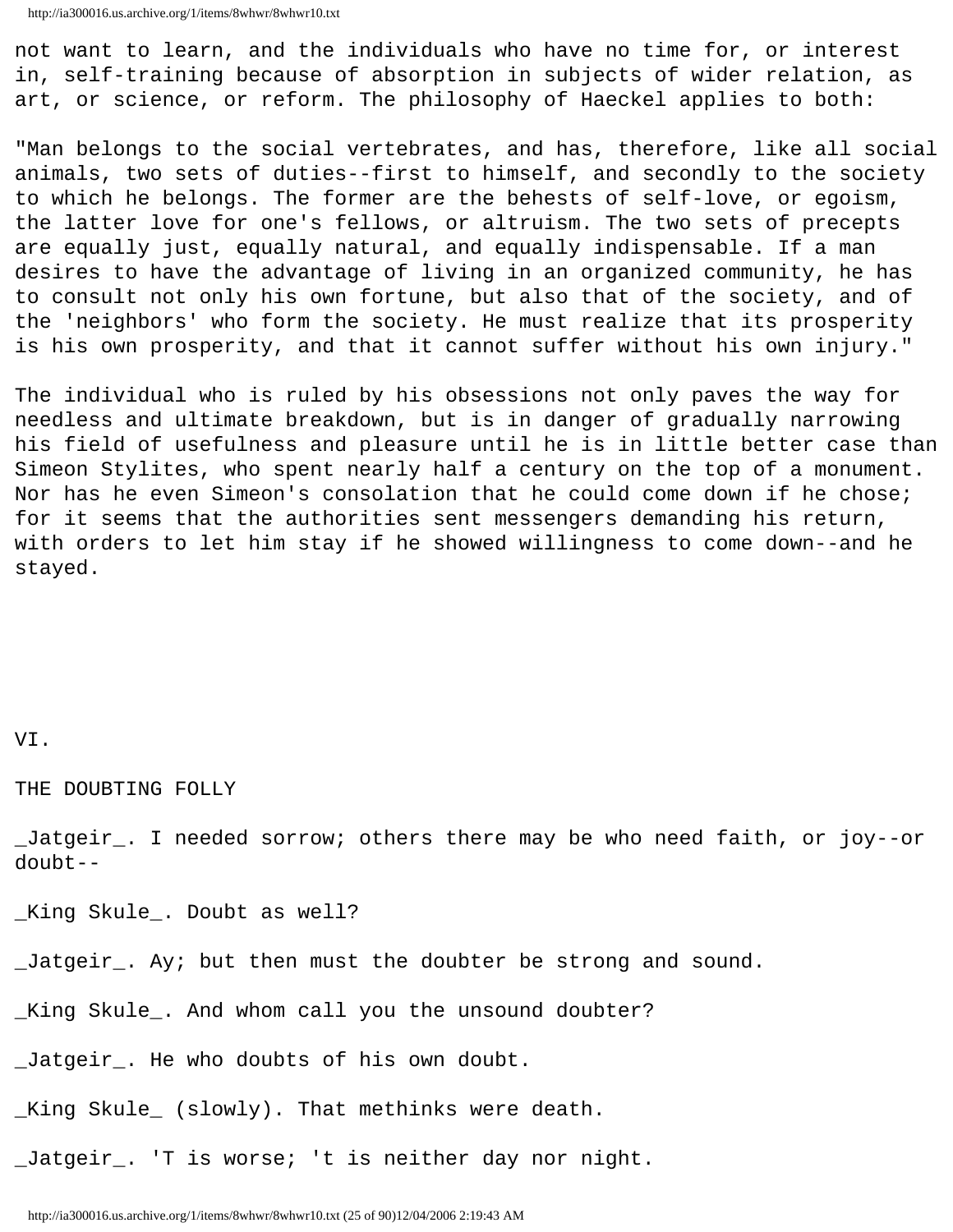\_King Skule\_ (quickly, as if shaking off his thoughts). Where are my weapons? I will fight and act, not think.

IBSEN: \_The Pretenders\_, Act iv.

A gentleman once told me that he rarely passed another in the street without wondering if he had not accosted him in an improper manner. He knew very well that he had not, but the more he dwelt upon the possibility, the more doubtful he became, until the impulse to settle the question became so strong that he would retrace his steps and inquire. He asked if \_nux vomica\_ would help this trouble! I told him he needed mental training.

"I have tried that," he answered. "I keep saying to myself, 'I will not think of it,' but it is no use; my head becomes hot, my sight blurred, my thoughts confused, and the only relief I find is to settle the question."

I tried to point out the direction in which he was tending, and told him he must remind himself that even if he had accosted another improperly, it was a trifling matter compared to the injury to himself of giving way to this compulsion; moreover, the impression he would make upon the other by going back would be even worse than that of having so accosted him; and, finally, he must dwell upon the \_probability\_ that he had not offended the man, instead of the \_possibility\_ that he had. Having pursued this line of thought, he must force himself to think of something else until the besetting impulse was obliterated. I suggested that if a baseball player should become incapacitated for the game, he would not lessen his disappointment by reiterating, "I will not think of baseball," but if he persistently turned his thoughts and his practice to billiards he might in time forget baseball.

"I never played baseball," he replied, "and don't even know the rules."

This represents an extreme case of "doubting folly" a case in which the victim could no longer concentrate his thoughts on the simplest proposition outside the narrow circle to which his doubts had restricted him.

If we once allow ourselves to wonder whether we have turned off the water, enclosed the check, or mailed the letter, it is but a step to an uncomfortable frame of mind which can be relieved only by investigating the matter. This compulsion once acceded to, it becomes more and more easy to succumb. The next step is to blur, by constant repetition, the mental image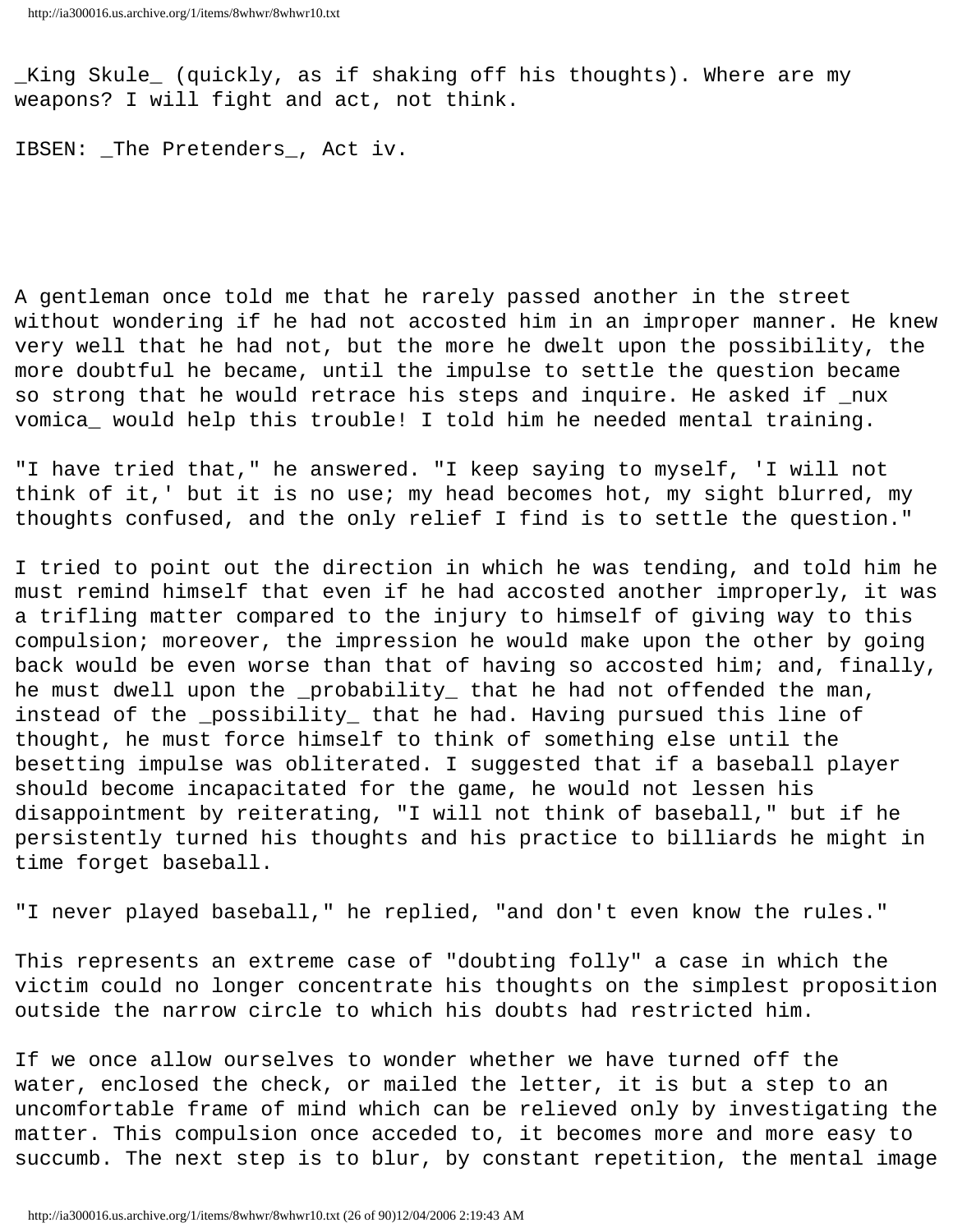```
http://ia300016.us.archive.org/1/items/8whwr/8whwr10.txt
```
of the act. In extreme cases the doubter, after turning the gas on and off a dozen times, is finally in doubt whether he can trust his own senses. A certain officer in a bank never succeeded in reaching home after closing hours without returning to try the door of the bank. Upon finding it locked, he would unlock it and disappear within, to open the vault, inspect the securities, and lock them up again. I once saw a victim of this form of doubt spend at least ten minutes in writing a check, and ten minutes more inspecting it, and, after all, he had spelled his own name wrong!

Constant supervision only impairs acts which should have become automatic. We have all heard of the centipede who could no longer proceed upon his journey when it occurred to him to question which foot he should next advance.

To other doubts are often added the doubt of one's own mental balance; but it is a long step from these faulty habits of mind to real mental unbalance, which involves an inability to plan and carry out a line of conduct consistent with one's station.

It took a young man at least fifteen minutes, in my presence, to button his waistcoat. He felt the lower button to reassure himself, then proceeded to the next. He then returned to the lower one, either distrusting his previous observation, or fearing it had become unbuttoned. He then held the lower two with one hand while he buttoned the third with the other. When this point was reached he called his sight to the aid of his feeling, and glued his eyes to the lower while he buttoned the upper, unbuttoning many meantime, to assure himself that he had buttoned them. This young man said he would sometimes stop on his way to the store in doubt whether he was on the right street, a doubt not quieted either by reading the sign or by asking a stranger, because the doubt would obtrude itself whether he could trust his sight and his hearing, indeed, whether he was really there or dreaming. Even this victim of extreme doubting folly conducted his business successfully so long as I knew him, and so comported himself in general as to attract no further comment than that he was "fussy."

These doubts lead to chronic indecision. How often, in deciding which of two tasks to take up, we waste the time which would have sufficed for the accomplishment of one, if not both.

The doubt and the indecision result directly from over-conscientiousness. It is because of an undue anxiety to do the right thing, even in trivial matters, that the doubter ponders indefinitely over the proper sequence of two equally important (or unimportant) tasks. In the majority of instances it is the right thing for \_him\_ to pounce upon \_either\_. If he pounces upon the wrong one, and completes it without misgiving, he has at least accomplished something in the way of mental training. The chances are,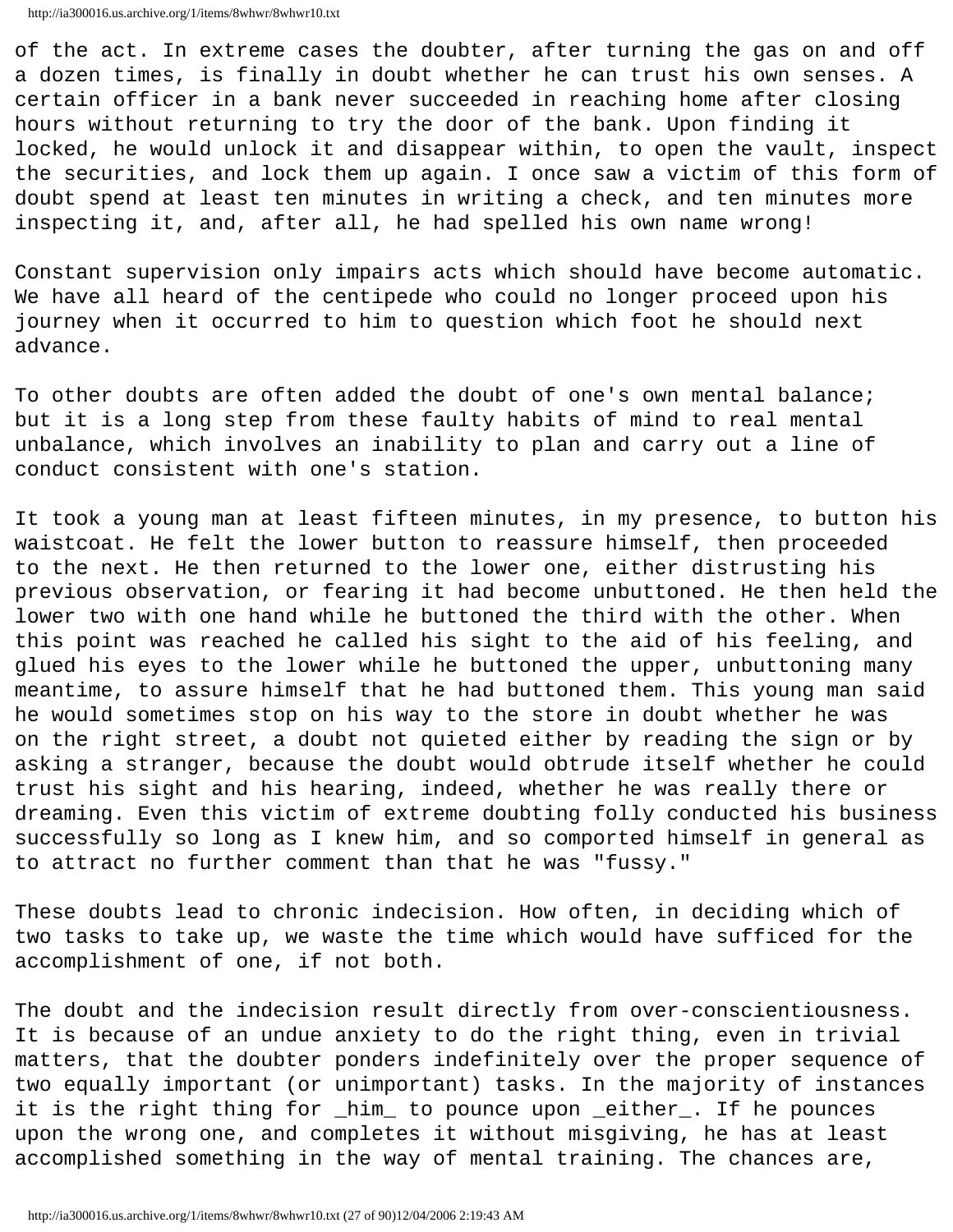moreover, that the harm done by doing the wrong thing first was not to be compared to the harm of giving way to his doubt, and either drifting into a state of ineffective revery or fretting himself into a frenzy of anxious uncertainty.

A gentleman once told me that after mailing a letter he would often linger about the box until the postman arrived, and ask permission to inspect his letter, ostensibly to see if he had put on the stamp, but in fact to reassure himself that he had really mailed the missive, although he knew perfectly well that he had done so. The life of the chronic doubter is full of these small deceits, though in most matters such persons are exceptionally conscientious.

This form of over-solicitude is peculiarly liable to attack those in whose hands are important affairs affecting the finances, the lives, or the health of others. I have known more than one case of the abandonment of a chosen occupation on account of the constant anxiety entailed by doubts of this nature. Nor are these doubts limited to the question whether one has done or left undone some particular act. An equally insistent doubt is that regarding one's general fitness for the undertaking. \_The doubter may spend upon this question more time than it would take to acquire the needed facility and experience\_.

Some one has said there are two things that no one should worry about: first, the thing that can't be helped; second, the thing that can. This is peculiarly true of the former.

Reflection upon the past is wise; solicitude concerning it is an anachronism. Suppose one has accepted a certain position and finds himself in doubt of his fitness for that position. Nothing can be more important than for him to decide upon his next line of conduct. Shall he resign or continue? Is he fit for the position, or, if not, can he acquire the fitness without detriment to the office? These are legitimate doubts. But the doubter who finds himself in this predicament adds to these legitimate doubts the question, "Ought I to have accepted the office?" This is the doubt he must learn to eliminate. He must remind himself that he has accepted the position, whether rightly or wrongly, and that the acceptance is ancient history. The question what shall he do next is sufficiently weighty to occupy all his attention without loading his mind with anxious doubts regarding the irrevocable past.

Suppose, in fact, the doubter has made a mistake; how shall he banish the worry? By reminding himself that others have made mistakes, why should not he, and that it is somewhat egotistic on his part to insist that, whatever others may do, \_he\_ must do everything right. If this line of reasoning fails to console him, let him think of the greater mistakes he might have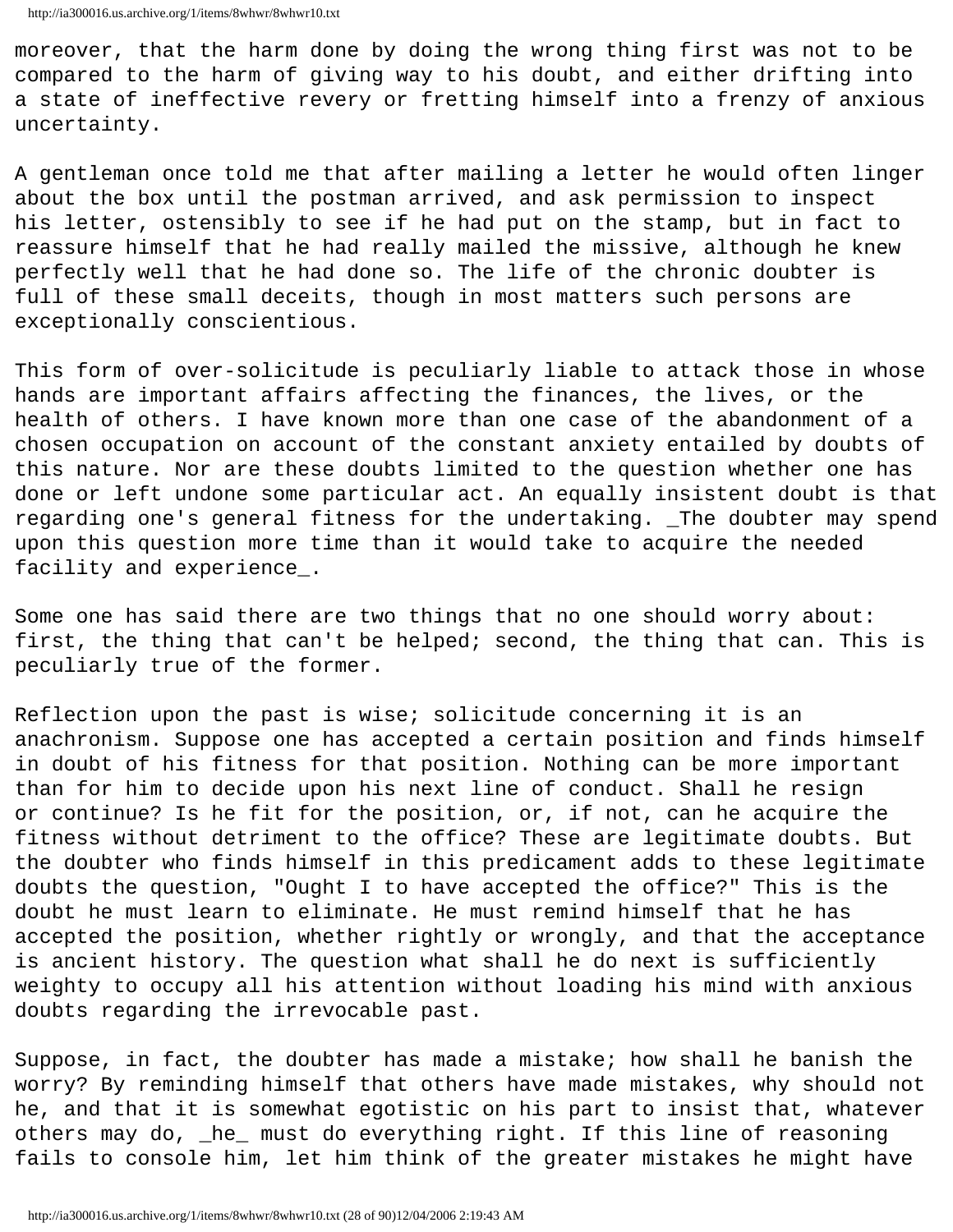made. A financial magnate was once asked how he succeeded in keeping his mind free from worry. He replied, by contemplating the two worst things that could happen to him: losing all his property and going to jail. He had learned the lesson that \_one thought can be driven out only by another\_.

With regard to immediate doubts. If the over-scrupulous business or professional man, worn out after an exacting day's work, will stop and reflect, he will realize that much of his exhaustion is due to his having filled the day with such doubts as whether he is doing the wrong thing, or the right thing at the wrong time, whether he or someone else will miss an appointment or fail to meet obligations, and whether he or his assistants may make blunders.

Let him resolve some morning that he will proceed that day from task to task without allowing such thoughts to intrude. If he does so he will find that he has succeeded in his work at least as well as usual, and that he is comparatively fresh in the evening.

Why not try this every day?

\* \* \* \* \*

So far we have only considered the most obvious and simple among the evidences of doubting folly. A still more obstinate tendency of the doubter is the insistent habit interminably to argue over the simplest proposition, particularly regarding matters pertaining to the health, comfort, and life of the individual himself. A certain patient, of this type, attempts to describe to his physician a peculiar, hitherto undescribed, and even now indescribable sensation "through his right lung." He traces this sensation to what he believes to have been the absorption of a poison some years ago. His line of reasoning is somewhat as follows: 1. The drug was a poison. 2. If he absorbed it he must have been poisoned. 3. If he was poisoned then, he is poisoned now. 4. There is no proof that such a poison cannot produce such a sensation. 5. He has the sensation. Conclusion: He is suffering from poison. In support of this proposition he will spend hours with anyone who will listen. The physician who allows himself to be drawn into the controversy speedily finds himself, instead of giving advice to listening ears, involved in a battle of wits in which he is quite likely to come off second best. He assures the patient, for example, that, as far as scientific methods can establish the fact, the lung is sound.

"But has science established everything? And if it had, is such negative evidence to be weighed against the positive evidence of the sensation in my lung?"

"But the sensation may not be in your lung."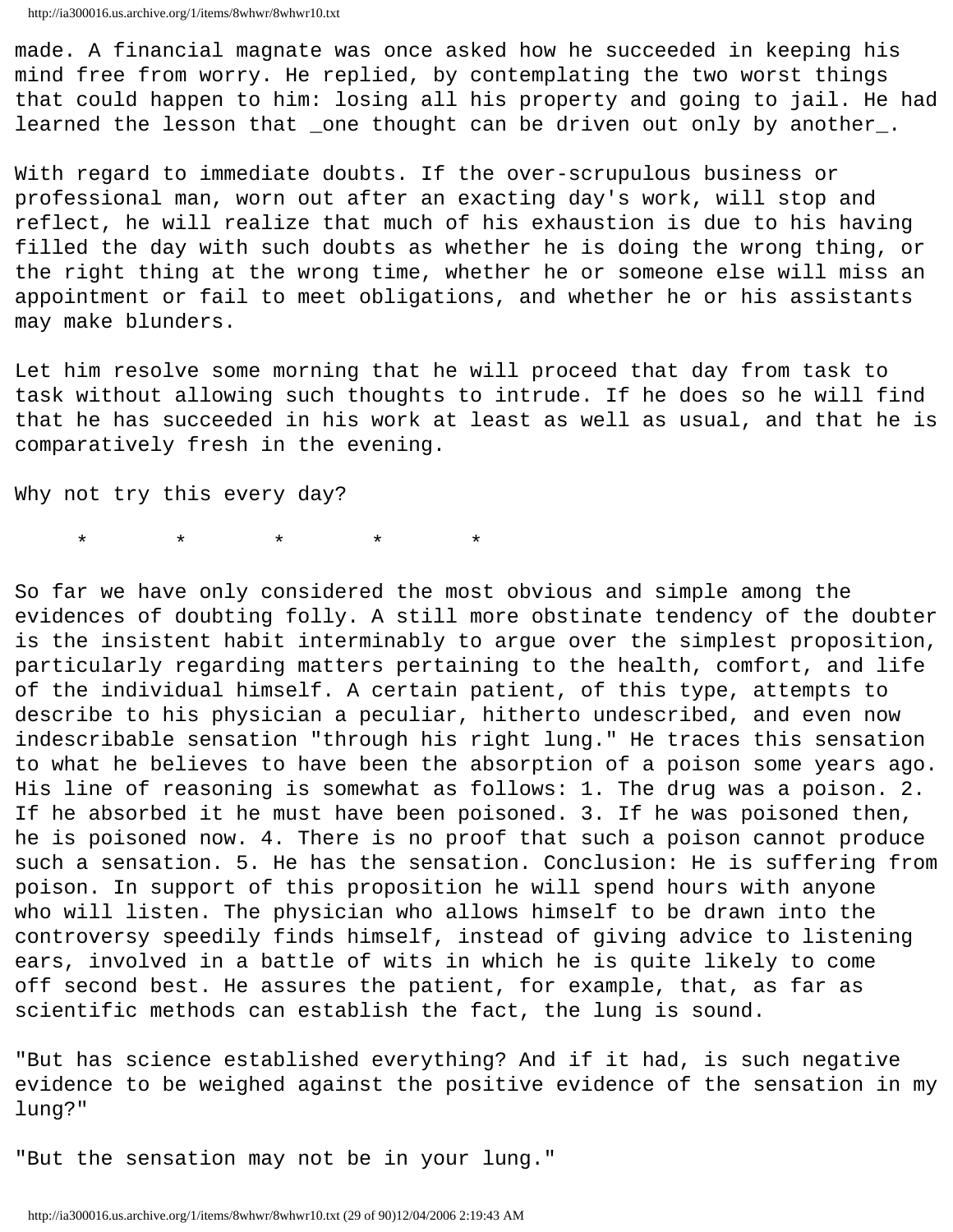"Can you prove that it is \_not\_ in my lung?" Folly scores!

On being urged to direct his attention to some other part of his body, he promptly inquires,

"How can I direct my thoughts elsewhere, when the sensation is there to occupy my attention?" Obviously he can not without changing his mental attitude, so folly scores again.

He is assured that if the poison had been absorbed the effects would have passed away long before this time.

"But do the effects of poison \_always\_ pass away? And can you \_prove\_ that they have passed away in my case? Is not the sensation positive evidence, since you have allowed that you cannot prove that the sensation does \_not\_ come from the poison?"

Folly scores again, but the victory is an empty one. The vicious circle continues: Attention magnifies sensation--sensation produces fear--fear increases attention; and throughout runs the insistent thought that his sensations shall conform to his ideal.

If the discussion of such comparatively tangible matters can occupy a large part of one's attention, imagine the result of the insistent desire, on the part of the doubter, to solve such problems as "What is thought?" "What is existence?"

If the windings of this intellectual labyrinth have not too far involved us, we have only to recognize the futility of such arguments, and exercise our will-power in the right direction. If we can bring ourselves to take the initiative, it is as easy to step out of the vicious circle, as for the squirrel to leave his wheel. But unless we grasp the logic of the situation, and take this initiative, no amount of abuse, persuasion, or ridicule will effect our freedom.

\* \* \* \* \*

A word may be in place regarding the anthropological status of the doubting folly and allied mental states. Men of genius have suffered from them all. A long list may be found in Lombroso's "Man of Genius." Under \_folie du doute\_ we find, for example, Tolstoi, Manzoni, Flaubert and Amiel.

Lombroso regards genius as degenerative, and places among the signs of degeneration, deviations from the average normal, whether physical or mental. This plan has been quite generally followed. The nomenclature seems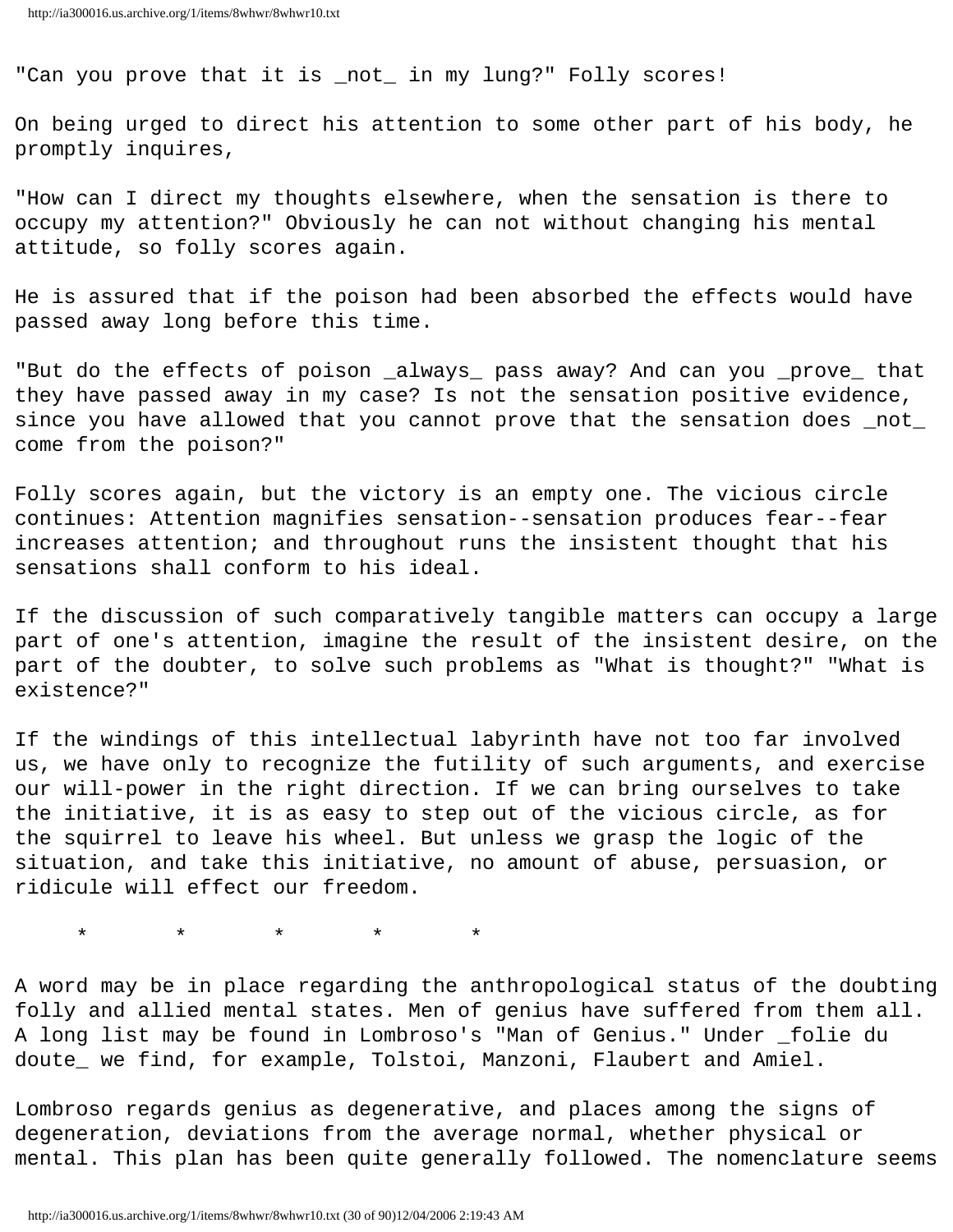to me unfortunate and hardly justified by the facts. I can think of no more potent objection to such inclusive use of the term degenerate, than the fact that Lombroso includes, under the signs of degeneration, the enormous development of the cerebral speech-area in the case of an accomplished orator. If such evolutional spurts are to be deemed degenerative, the fate of the four-leaved clover is sealed.

The application of the term degeneration may be, and should be, it seems to me, limited to the signs, whether physical or mental, which indicate an obviously downward tendency. I have elsewhere suggested, and the suggestion has already found some acceptance, that when the variation is not definitely downward, \_deviation\_ and \_deviate\_ be substituted for the unnecessarily opprobrious and often inappropriate terms, \_degeneration\_ and \_degenerate\_.

VII.

#### HYPOCHONDRIA

Il marche, dort, mange et boit comme tous les autres; mais cela n'empeche pas qu'il soit fort malade.

MOLIERE: \_Le Malade imaginaire\_.

The victim of hypochondria may present the picture of health, or may have some real ill regarding which he is unduly anxious. His consultation with a physician is likely to be preceded by letters explaining his exact condition, naming his various consultants and describing the various remedies he has taken. At the time of his visit notes are consulted, lest some detail be omitted. In his description anatomical terms abound; thus, he has pain in his lungs, heart, or kidney, not in his chest or back. Demonstration by the physician of the soundness of these organs is met by argument, at which the hypochondriac is generally adept.

The suggestion that the hypochondriac devotes undue attention to his own condition is met by him with indignant denial. Proposals that he should exercise, travel, engage in games, or otherwise occupy himself, fall on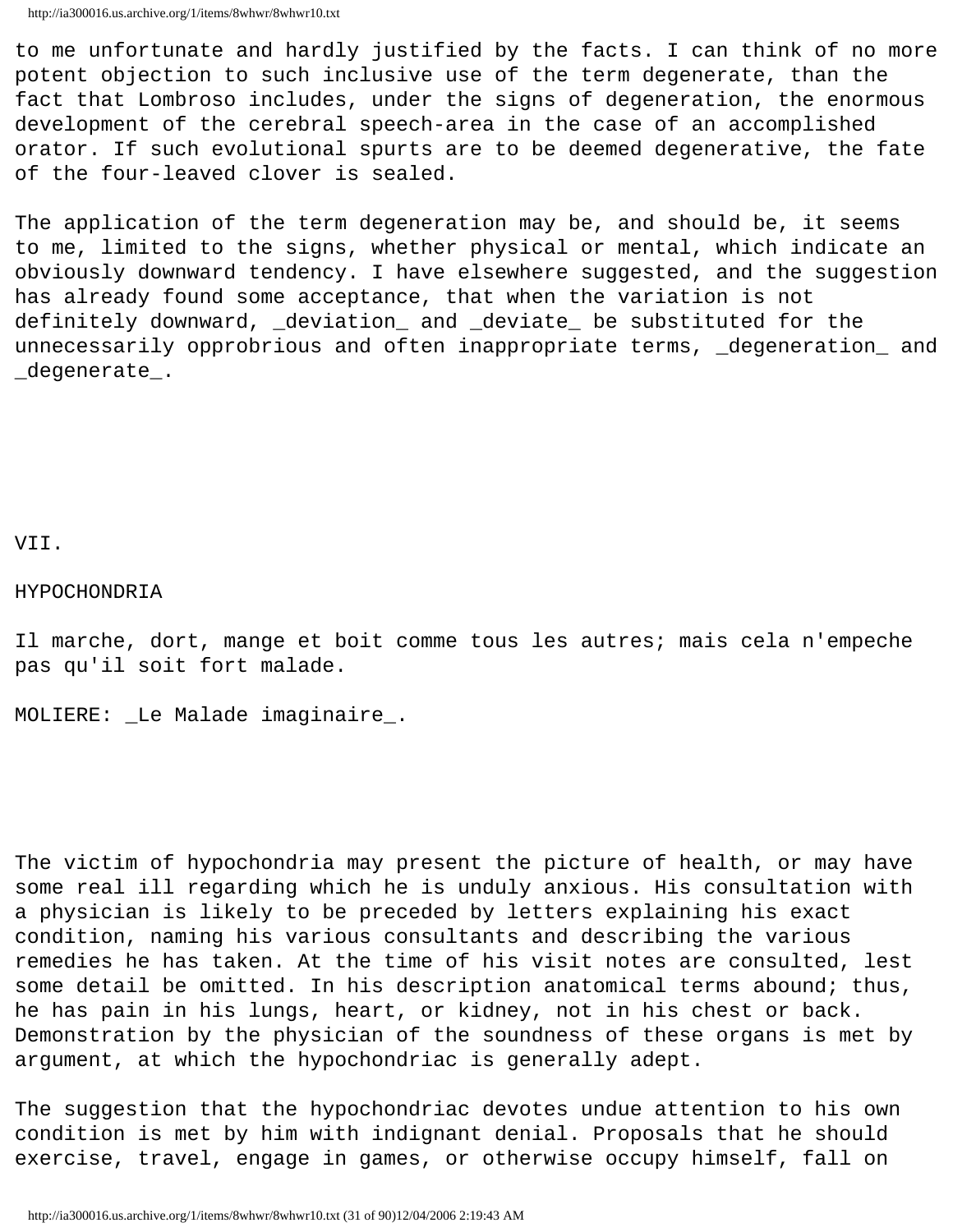deaf ears, but he is always ready to try a new drug. If a medicine is found with whose ingredients the patient is not already familiar, its use is likely to produce a beneficial effect for a few days, after which the old complaint returns.

The case has come to my attention of a young man who, for fear of taking cold, remains in bed, with the windows of the room tightly closed and a fire constantly burning. He has allowed his hair to grow until it reaches his waist, he is covered with several blankets, wears underclothing under his nightshirt, and refuses to extend his wrist from under the bed-clothes to have his pulse taken.

Such faulty mental habits in minor degree are common. There are those who will not drink from a bottle without first inspecting its mouth for flakes of glass; some will not smoke a cigar which has been touched by another since leaving the factory; some will not shake hands if it can possibly be avoided; another pads his clothing lest he injure himself in falling. Many decline to share the occupations and pleasures of others through fear of possible wet feet, drafts of air, exhaustion, or other calamity. Such tendencies, though falling short of hypochondria, pave the way for it, and, in any event, gradually narrow the sphere of usefulness and pleasure.

No part of the body is exempt from the fears of the hypochondriac, but he is prone to centre his attention upon the obscure and inaccessible organs. The anecdote is told of a physician who had a patient of this type--a robust woman who was never without a long list of ailments. The last time she sent for the doctor, he lost patience with her. As she was telling him how she was suffering from rheumatism, sore throat, nervous indigestion, heart-burn, pains in the back of the head, and what not, he interrupted her:

"Ah," he said in an admiring tone, "what splendid health you must have in order to be able to stand all these complaints!"

The phobias are so closely allied to hypochondria that it will not be out of place to discuss them here. A phobia is an insistent and engrossing fear, without adequate cause as judged by ordinary standards. Familiar instances are fear of open places (agoraphobia), fear of closed places (claustrophobia), and fear of contamination (mysophobia).

The sufferer from agoraphobia cannot bring himself to cross alone an open field or square. The sufferer from claustrophobia will invent any excuse to avoid an elevator or the theatre. When a certain lady was asked if she disliked to go to the theatre or church, she answered, "Not at all, but of course I like to have one foot in the aisle; I suppose everyone does that."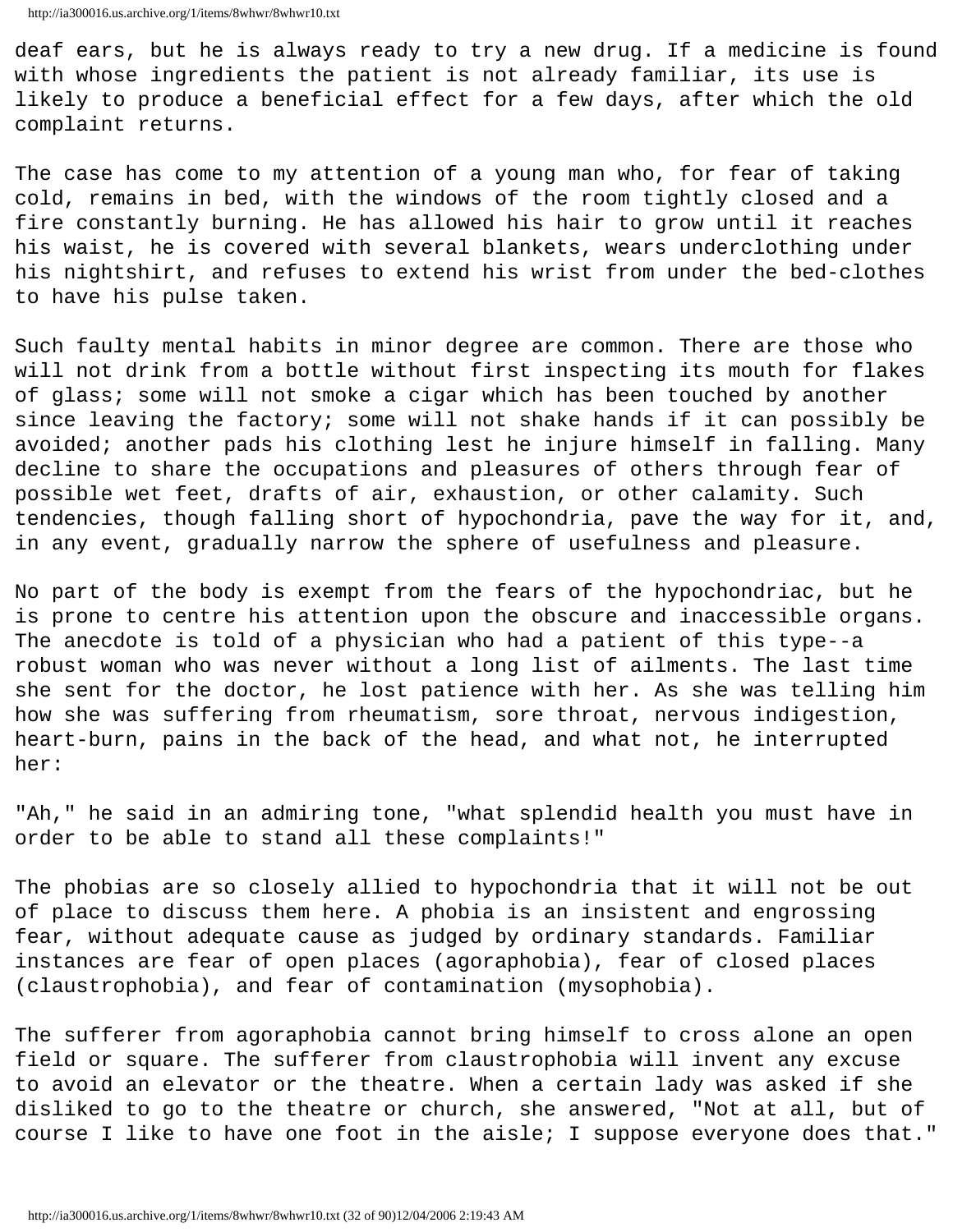http://ia300016.us.archive.org/1/items/8whwr/8whwr10.txt

The victim of mysophobia will wash the hands after touching any object, and will, so far as possible, avoid touching objects which he thinks may possibly convey infection. Some use tissue paper to turn the door-knob, some extract coins from the pocket-book with pincers. I have seen a lady in a public conveyance carefully open a piece of paper containing her fare, pour the money into the conductor's hand, carefully fold up the paper so that she should not touch the inside, and afterwards drop it from the tips of her fingers into a rubbish barrel.

The case of a nurse who was dominated by fear of infection has come to my attention. If her handkerchief touched the table it was discarded. She became very adept at moving objects about with her elbows, was finally reduced to helplessness and had to be cared for by others.

Unreasoning fear of one or another mode of conveyance is not rare. It is said that Rossini found it impossible to travel by rail, and that the attempt of a friend to accustom him to it resulted in an attack of faintness (Lombroso).

The sufferer himself realizes, in such cases, that there is no reason in his fear--he knows he can undergo greater dangers with equanimity. Even doubting folly finds no answer to the question why should this danger be shunned and that accepted. The nearest approach to an answer is "I can't," which really means "I haven't."

The origin of the phobia is not always clear, but given the necessary susceptibility, circumstances doubtless dictate the direction the phobia shall take. A startling personal experience, or even reading or hearing of such an experience may start the fear which the insistent thought finally moulds into a fixed habit.

To the hypochondriac who concentrates his attention upon the digestive tract, this part of his body occupies the foreground of all his thoughts. He exaggerates its delicacy of structure and the serious consequences of disturbing it even by an attack of indigestion. A patient to whom a certain fruit was suggested said he could not eat it. Asked what the effect would be, he answered that he did not know, he had not eaten any for twenty years and dared not risk the experiment.

Extreme antipathies to various foods are fostered among this class. A lady told me that she perfectly abominated cereals, that she could not stand vegetables, that she could not bear anything in the shape of an apple, that she could not abide spinach, and that baked beans made her sick at the stomach.

The heart is perhaps the organ most often the object of solicitude on the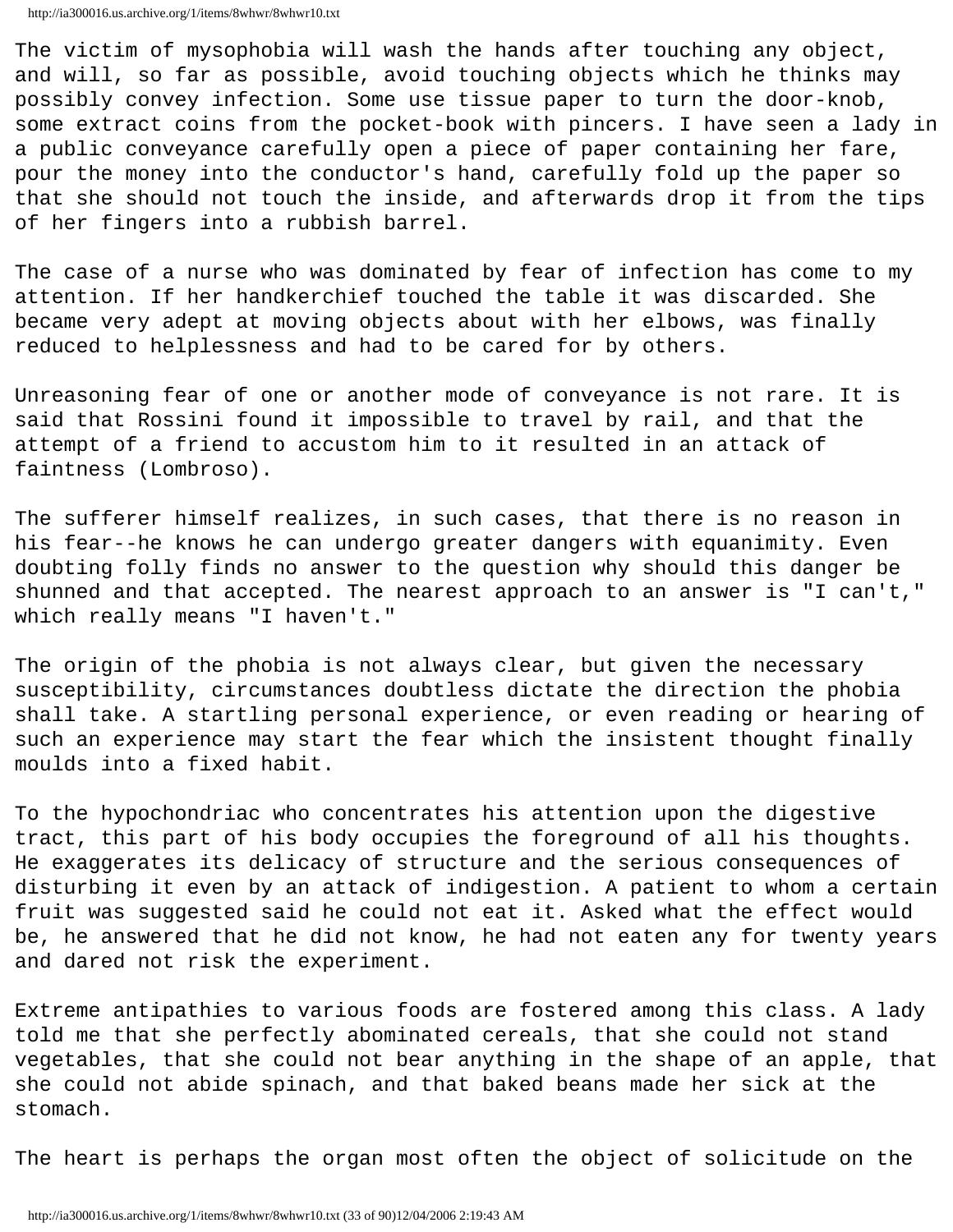part of the hypochondriac. When we realize that the pulse may vary in the healthy individual from 60 to over 100, according to circumstances, and that mere excitement may send it to the latter figure, we may appreciate the feelings of one who counts his pulse at frequent intervals and is alarmed if it varies from a given figure.

Inspection of the tongue is a common occupation of the hypochondriac, who is generally more familiar than his medical attendant with the anatomy of this organ.

Insistent desire regarding the temperature is common not only among hypochondriacs, but among others. I do not allude to the internal temperature (though I have been surprised to learn how many people carry a clinical thermometer and use it on themselves from time to time); I refer to the temperature of the room or of the outside air. The wish to feel a certain degree of warmth is so overpowering in some cases that neither work nor play can be carried on unless the thermometer registers the desired figure. A person with this tendency does not venture to mail a letter without donning hat and overcoat; the mere thought of a cold bath causes him to shudder.

Golf has cured many a victim of this obsession. It takes only a few games to teach the most delicately constructed that he can remain for hours in his shirt-sleeves on quite a cold day, and that the cold shower (preferably preceded by a warm one) invigorates instead of depresses him. Further experiment will convince him that he can wear thin underwear and low shoes all winter. Such experiences may encourage him to risk a cold plunge in the morning, followed by a brisk rub and a few simple exercises before dressing.

Morbid fears in themselves produce physical manifestations which add to the discomfort and alarm of the hypochondriac. I allude to the rush of blood to the head, the chill, the mental confusion, and the palpitation. These symptoms are perfectly harmless, and denote only normal circulatory changes. It is true that one cannot at will materially alter his circulation, but he can do so gradually by habit of thought. To convince ourselves of this fact, we need only remember to what a degree blushing becomes modified by change of mental attitude. Similarly, the person who has practiced mental and physical relaxation will find that the blood no longer rushes to his head upon hearing a criticism or remembering a possible source of worry.

The automatic processes of the body are in general performed best when the attention is directed elsewhere. After ordinary care is taken, too minute attention to the digestive apparatus, for example, may retard rather than aid it. Watching the digestion too closely is like pulling up seeds to see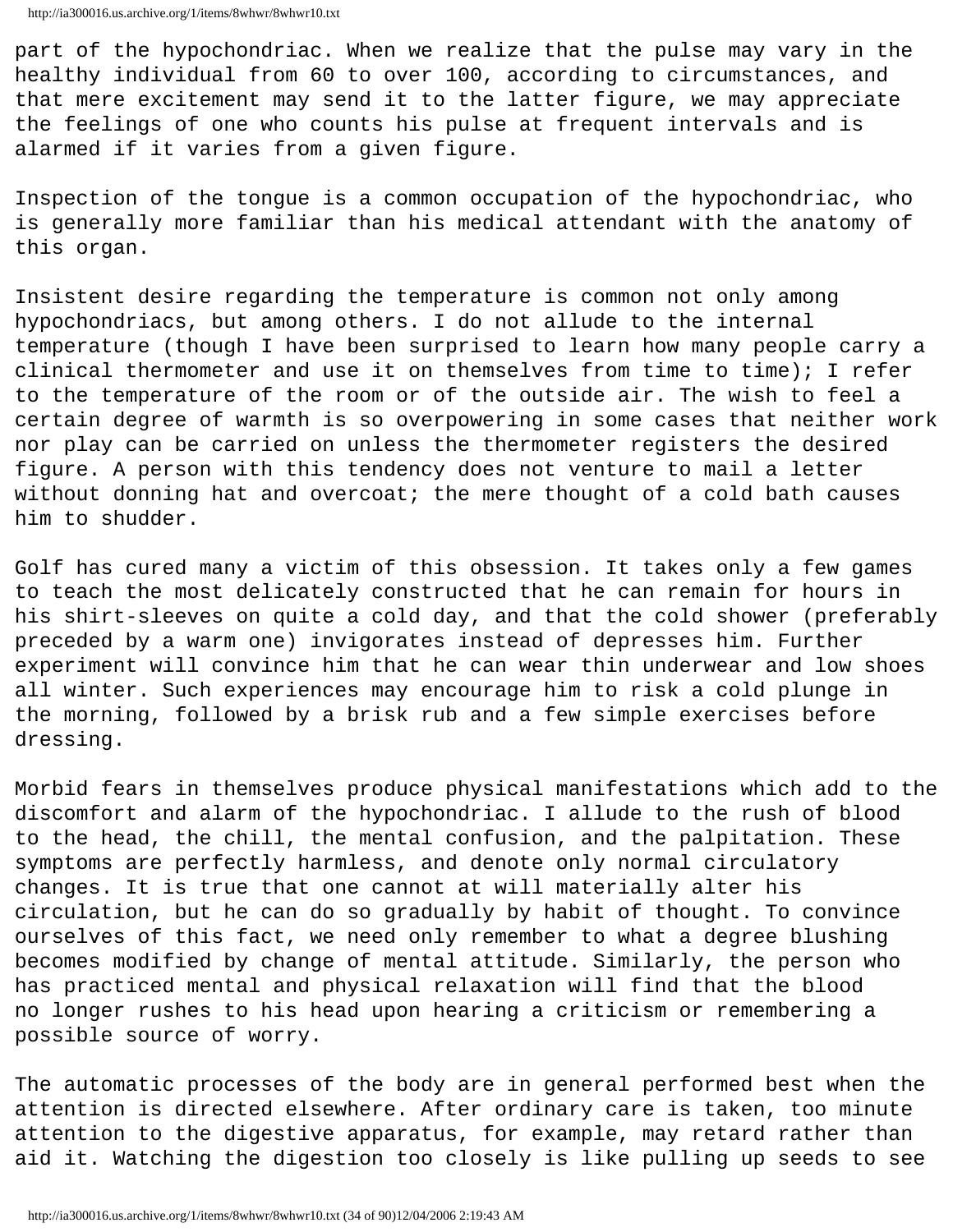http://ia300016.us.archive.org/1/items/8whwr/8whwr10.txt

# if they are growing.

The more attention is paid to the sensations, the more they demand. Nor can the degree of attention they deserve be measured by their own insistence. If one tries the experiment of thinking intently of the end of his thumb, and imagines it is going to sleep, the chances are ten to one that in five minutes it will have all the sensations of going to sleep. If this is true of the healthy-minded individual, how much more must it be so in the person who allows his thoughts to dwell with anxious attention on such parts of his body as may be the immediate seat of his fears. The next step is for various sensations (boring, burning, prickling, stabbing, and the like) to appear spontaneously, and, if attention is paid to them, rapidly to increase in intensity.

It is probable that the mere pressure of part upon part in the body, even the ordinary activity of its organs, would give rise to sensations if we encouraged them. Given an anomalous sensation, or even a pain, for which the physician finds no physical basis, and which, after a term of years, has produced no further appreciable effect than to make one nervous, it is always in place to ask one's self whether the sensation or the pain may not be of this nature.

Medical instructors are continually consulted by students who fear that they have the diseases they are studying. The knowledge that pneumonia produces pain in a certain spot leads to a concentration of attention upon that region which causes any sensation there to give alarm. The mere knowledge of the location of the appendix transforms the most harmless sensations in that region into symptoms of serious menace. The sensible student learns to quiet these fears, but the victim of "hypos" returns again and again for examination, and perhaps finally reaches the point of imparting, instead of obtaining, information, like the patient in a recent anecdote from the \_Youth's Companion\_:

It seems that a man who was constantly changing physicians at last called in a young doctor who was just beginning his practice.

"I lose my breath when I climb a hill or a steep flight of stairs," said the patient. "If I hurry, I often get a sharp pain in my side. Those are the symptoms of a serious heart trouble."

"Not necessarily, sir," began the physician, but he was interrupted.

"I beg your pardon!" said the patient irritably. "It isn't for a young physician like you to disagree with an old and experienced invalid like me, sir!"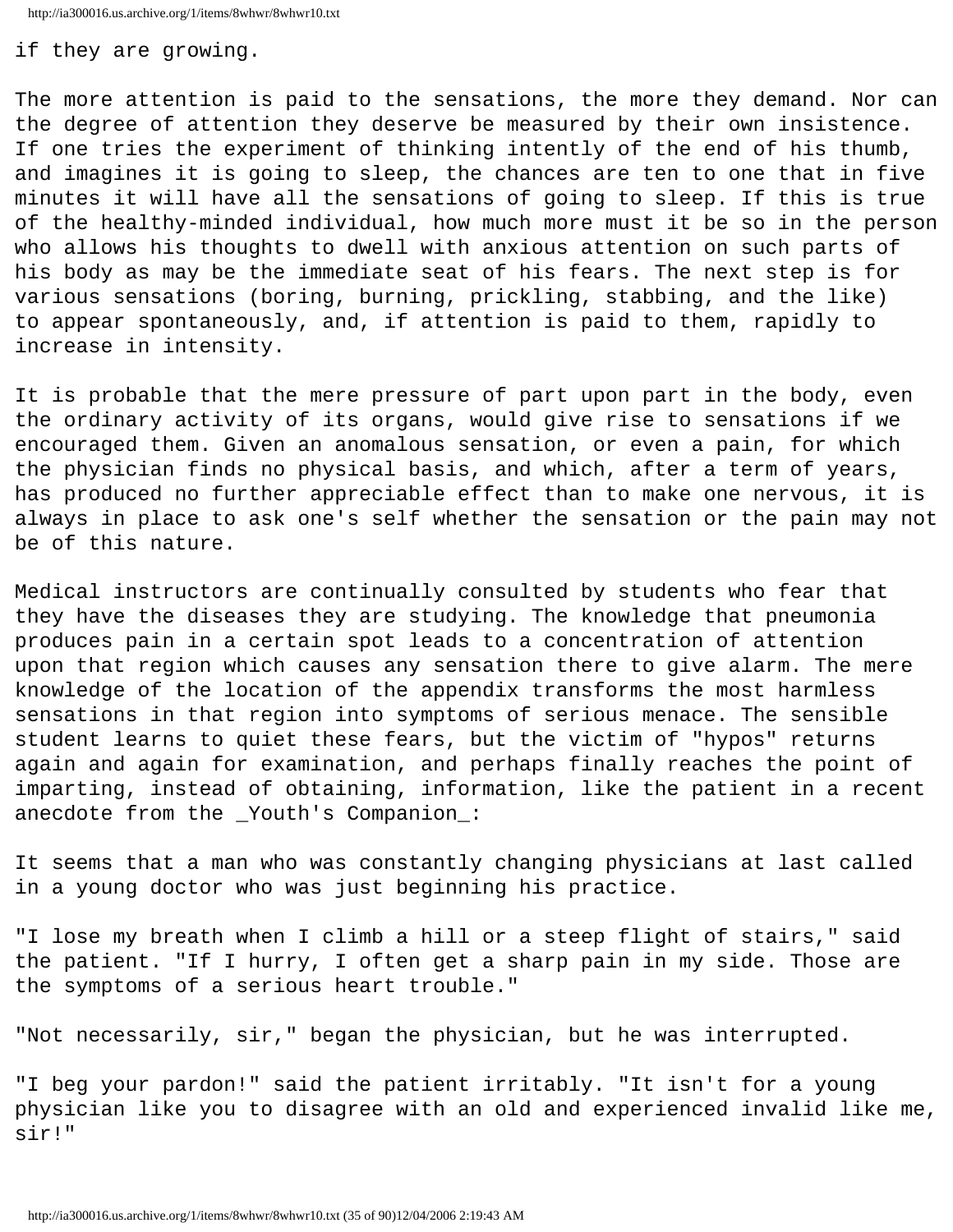\* \* \* \* \*

There is no absolute standard for the proper degree of solicitude regarding one's health, but if the habitual invalid possess a physique which would not preclude the average normal individual from being out and about, even at the expense of a pain, a stomach ache, or a cold, there is probably a hypochondriacal element in the case. It is a question of adjustment of effect to cause.

The term "imaginary" is too loosely applied to the sensations of the hypochondriac. This designation is unjustified, and only irritates the sufferer, rouses his antagonism, and undermines his confidence in the judgment of his adviser. He knows that the sensations are there. To call them imaginary is like telling one who inspects an insect through a microscope that the claws do not look enormous; they do look enormous--through the microscope--but this does not make them so. The worrier must learn to realize that he is looking at his sensations, as he does everything else, \_through a microscope\_.

If a person living near a waterfall ignores the sound, he soon ceases to notice it, but if he listens for it, it increases, and becomes finally unbearable. Common sense teaches him to concentrate his attention elsewhere; similarly, it demands that the victim of "hypos" disregard his various sensations and devote his attention to outside affairs, unless the sensations are accompanied by obvious physical signs. Instead of running to the doctor, let him \_do\_ something--ride horseback, play golf, anything requiring exercise out of doors. Let him devote his entire energy to the exercise, and thus substitute the healthy sensations of fatigue and hunger for the exaggerated pains and the anomalous sensations which are fostered by self-study. Let him remember moreover, that nature will stand an enormous amount of outside abuse, but resents being kept under close surveillance.

In practicing the neglect of the sensations, one should not allow his mind to dwell on the possibility that he is overlooking something serious, but rather on the danger of his becoming "hipped," a prey to his own doubts and fears, and unable to accomplish anything in life beyond catering to his own morbid fancies.

\* \* \* \* \*

Turning now to the bibliographic study of hypochondria, an interesting and characteristic contrast is offered between Huxley, who called himself a hypochondriac, but apparently was not, and Carlyle, who resented the imputation, though it apparently had some justification in fact.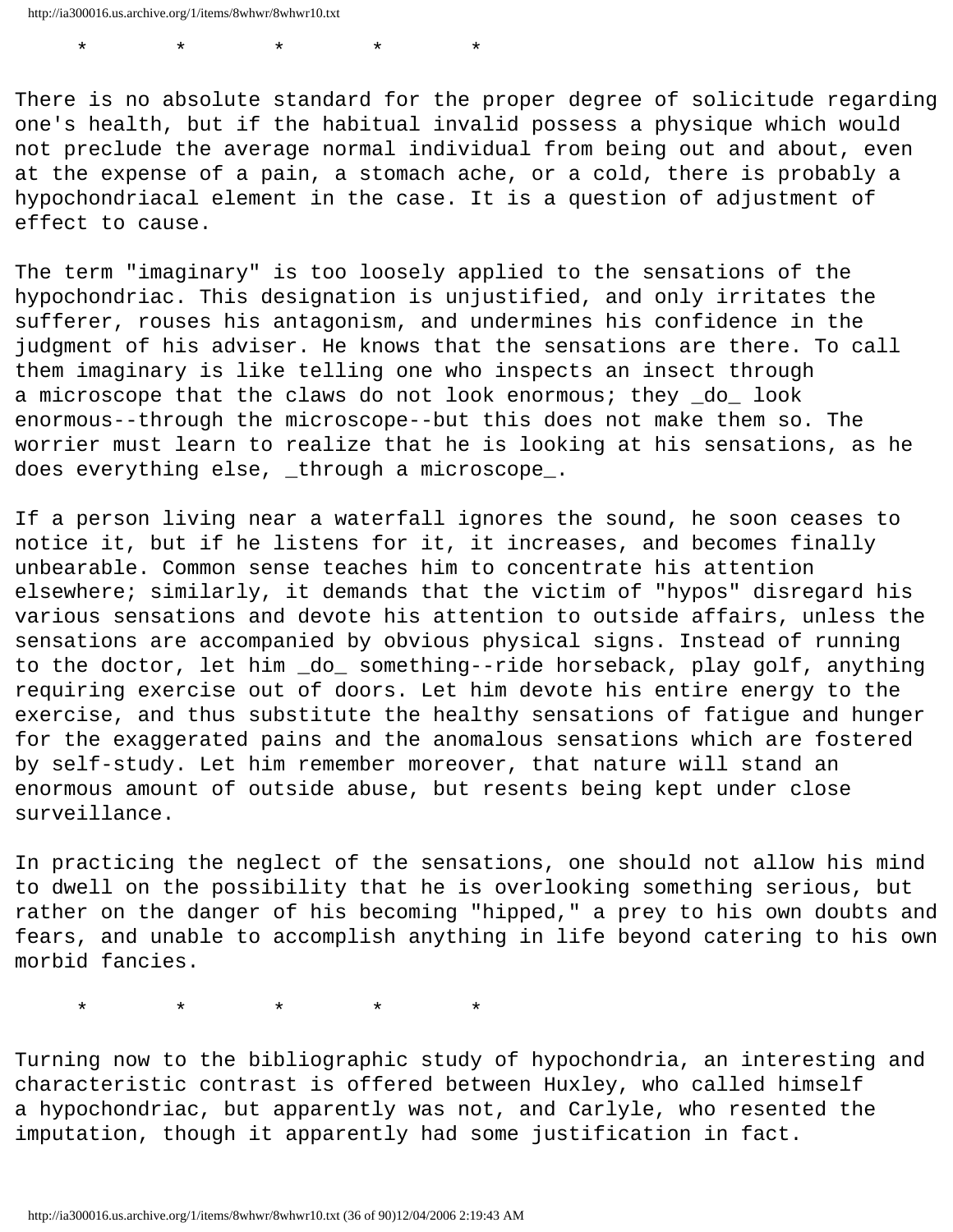http://ia300016.us.archive.org/1/items/8whwr/8whwr10.txt

With regard to Huxley,--the only basis for the diagnosis hypochondria in a given case, is undoubted evidence, by letter or conversation, that the question of health is given undue prominence. I have looked carefully through the volume of Huxley's letters (published by his son), without definitely establishing this diagnosis. The state of his health and the question of his personal comfort received comparatively little attention. Whatever suffering Huxley endured he seems to have accepted in a philosophical and happy spirit, thus:

"It is a bore to be converted into a troublesome invalid even for a few weeks, but I comfort myself with my usual reflection on the chances of life, 'Lucky it is no worse.' Any impatience would have been checked by what I heard about ... this morning ... that he has sunk into hopeless idiocy. A man in the prime of life!"

With regard to Carlyle,--it is true, as claimed by Gould (\_Biographic Clinics\_, 1903) that he showed every evidence of eyestrain with resulting symptoms, particularly headache. This does not, however, preclude his having had hypochondria also, and in view of the violent and reiterated complaints running through his letters it seems quite credible that Froude's estimate of his condition was not far wrong. Surely, unless Carlyle was merely trying his pen without intending to be taken seriously, he devoted to the question of health a degree of attention which may be fairly adjudged undue.

The first letter I quote (from those cited by Gould in fortifying his position) is of special interest as presenting in rather lurid terms Carlyle's ideal of health. After reading this letter one cannot help suspecting that the discomforts so vividly described in his other letters were compared by him with this ideal rather than with those of the average individual.

"In the midst of your zeal and ardor, ... remember the care of health.... It would have been a very great thing for me if I had been able to consider that health is a thing to be attended to continually, that you are to regard that as the very highest of all temporal things for you. There is no kind of achievement you could make in the world that is equal to perfect health. What to it are nuggets and millions'? The French financier said 'Why is there no sleep to be sold!' Sleep was not in the market at any quotation.... I find that you could not get any better definition of what 'holy' really is than 'healthy.' Completely healthy; \_mens sana in corpore sano\_. A man all lucid, and in equilibrium. His intellect a clear mirror geometrically plane, brilliantly sensitive to all objects and impressions made on it and imaging all things in their correct proportions; not twisted up into convex or concave, and distorting everything so that he cannot see the truth of the matter, without endless groping and manipulation: healthy,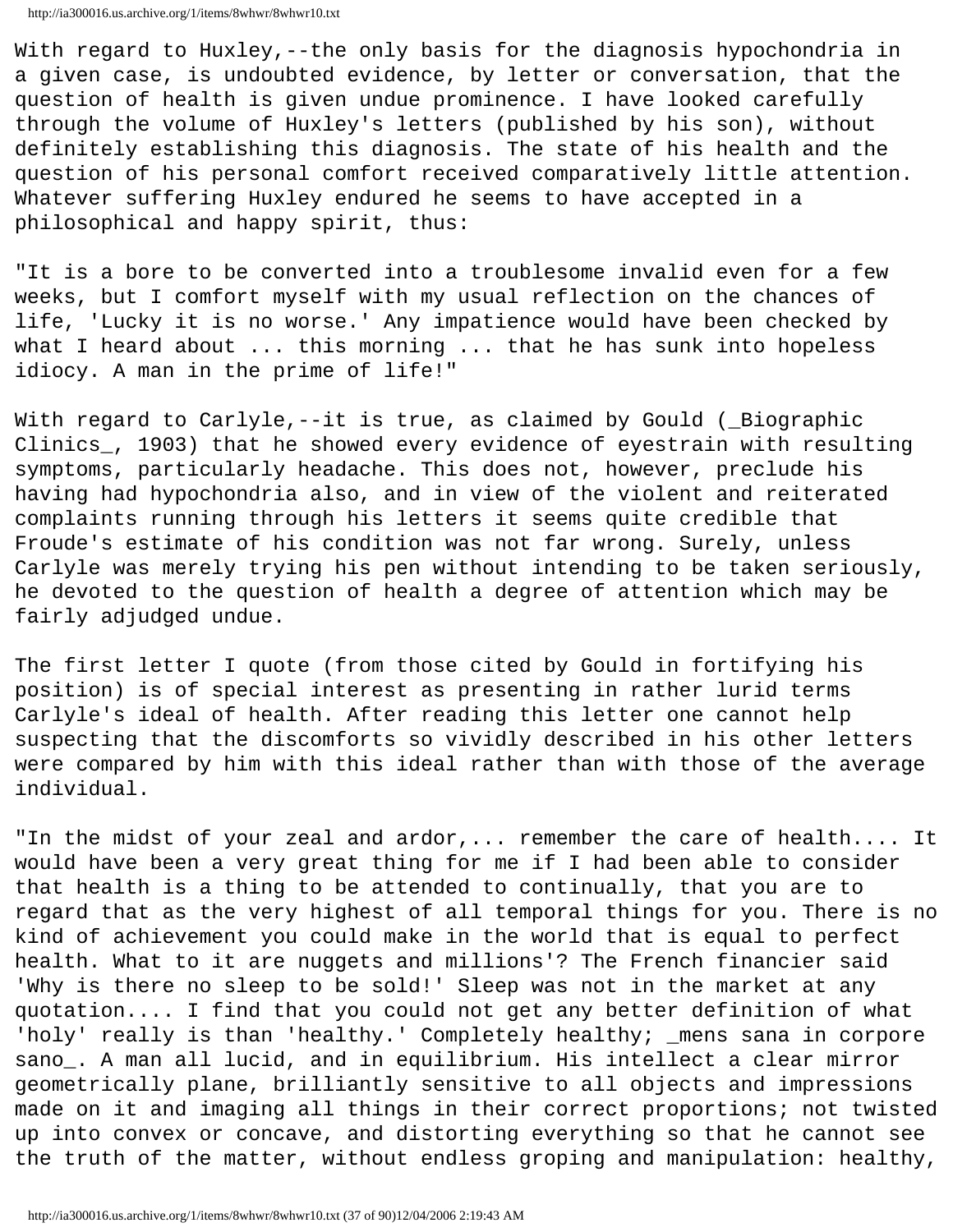```
http://ia300016.us.archive.org/1/items/8whwr/8whwr10.txt
```
clear, and free and discerning truly all around him."

The following extracts illustrate his attitude toward his physical shortcomings, whatever they may have been.

... "A prey to nameless struggles and miseries, which have yet a kind of horror in them to my thoughts, three weeks without any kind of sleep, from impossibility to be free from noise."

"I sleep irregularly here, and feel a little, very little, more than my usual share of torture every day. What the cause is would puzzle me to explain. I take exercise sufficient daily; I attend with rigorous minuteness to the quality of my food; I take all the precautions that I can, yet still the disease abates not."

"Ill-health, the most terrific of all miseries."

"Grown sicker and sicker.... I want health, health, health! On this subject I am becoming quite furious.... If I do not soon recover, I am miserable forever and ever. They talk of the benefit of health from a moral point of view. I declare solemnly, without exaggeration, that I impute nine-tenths of my present wretchedness, and rather more than nine-tenths of all my faults, to this infernal disorder in the stomach."

"Bilious, too, in these smothering windless days."

"Broke down in the park; \_konnte\_ \_nichts mehr\_, being sick and weak beyond measure."

"Many days of suffering, of darkness, of despondency.... Ill-health has much to do with it."

"Occasionally sharp pain (something cutting hard, grasping me around the heart).... Something from time to time tying me tight as it were, all around the region of the heart, and strange dreams haunting me."

"There is a shivering precipitancy in me, which makes \_emotion\_ of any kind a thing to be shunned. It is my nerves, my nerves.... Such a nervous system as I have.... Thomas feeling in his breast for comfort and finding bilious fever.... All palpitating, fluttered with sleeplessness and drug-taking, etc.... Weary and worn with dull blockheadism, chagrin (next to no sleep the night before)."

"A head \_full of air\_; you know that wretched physical feeling; I had been concerned with drugs, had awakened at five, etc. It is absolute martyrdom."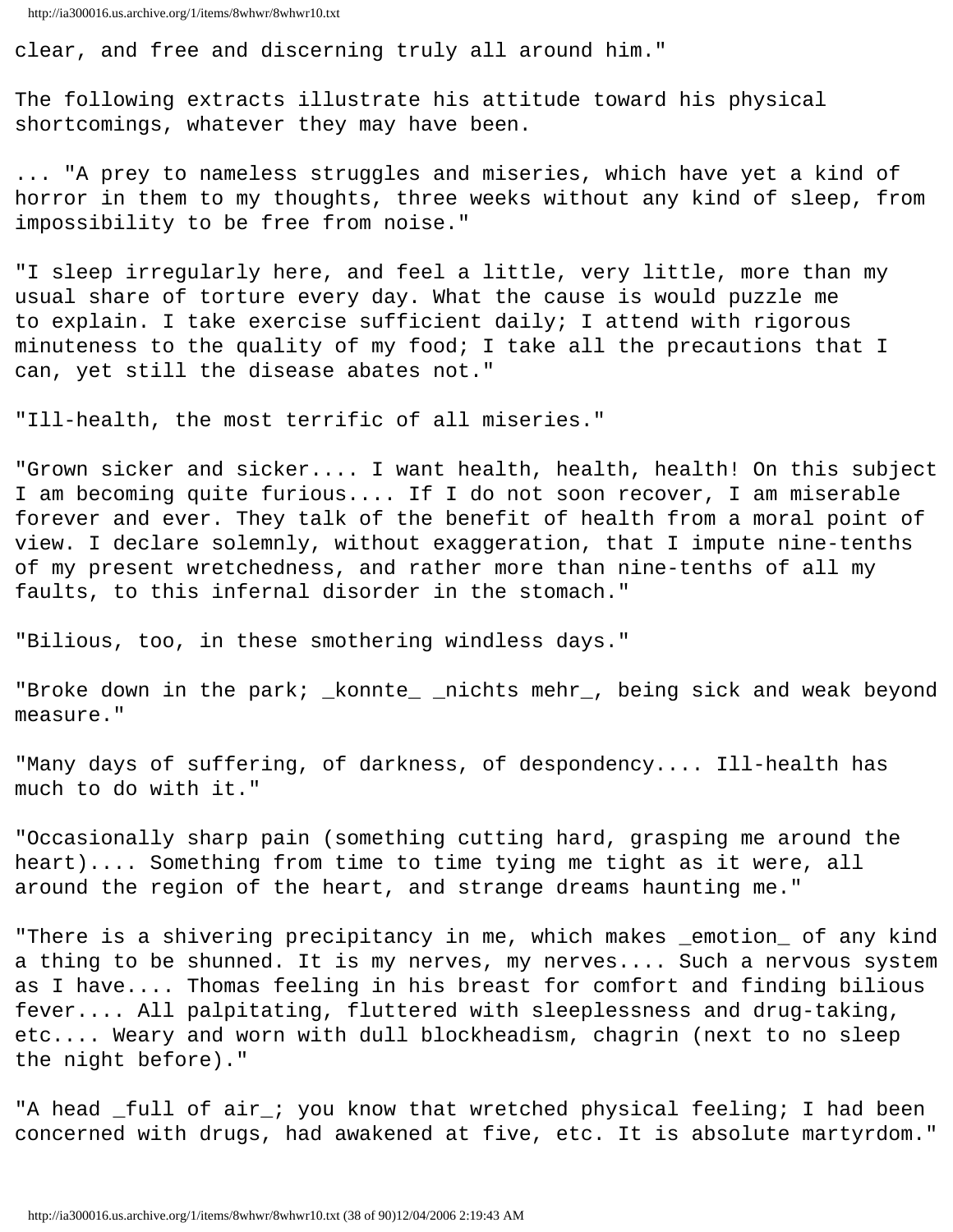"A huge nightmare of indigestion, insomnia, and fits of black impatience with myself and others,--self chiefly.... I am heartily sick of my dyspeptic bewilderment and imprisonment."

"Alas! Alas! I ought to be wrapped in cotton wool, and laid in a locked drawer at present. I can stand nothing. I am really ashamed of the figure I cut."

Froude's statements regarding Carlyle's condition are as follows:

"... The simple natural life, the 'wholesome air, the daily rides or drives, the poor food,... had restored completely the functions of a stomach never so far wrong as he had imagined.... Afterwards he was always impatient, moody, irritable, violent. These humours were in his nature, and he could no more be separated from them than his body could leap off its shadow.... He looked back to it as the happiest and wholesomest home that he had ever known. He could do fully twice as much work there, he said, as he could ever do afterwards in London."

"... If his liver occasionally troubled him, livers trouble most of us as we advance in life, and his actual constitution was a great deal stronger than that of ordinary men.... Why could not Carlyle, with fame and honor and troops of friends, and the gates of a great career flung open before him, and a great intellect and a conscience untroubled by a single act which he need regret, bear and forget too? Why indeed! The only answer is that Carlyle was Carlyle."

These observations carry weight as representing the impartial and judicial estimate of a careful observer desiring only accurately to picture Carlyle as he was. The only logical conclusion, it seems to me, was that Carlyle, in addition to ocular defect with its legitimate consequences, was weighed down by worry over the failure to realize his own exaggerated ideal of health, that he devoted an undue degree of attention to this subject and was unduly anxious about it--in other words, that he had decided hypochondriacal tendencies.

VIII.

## NEURASTHENIA

It was a common saying of Myson that men ought not to investigate things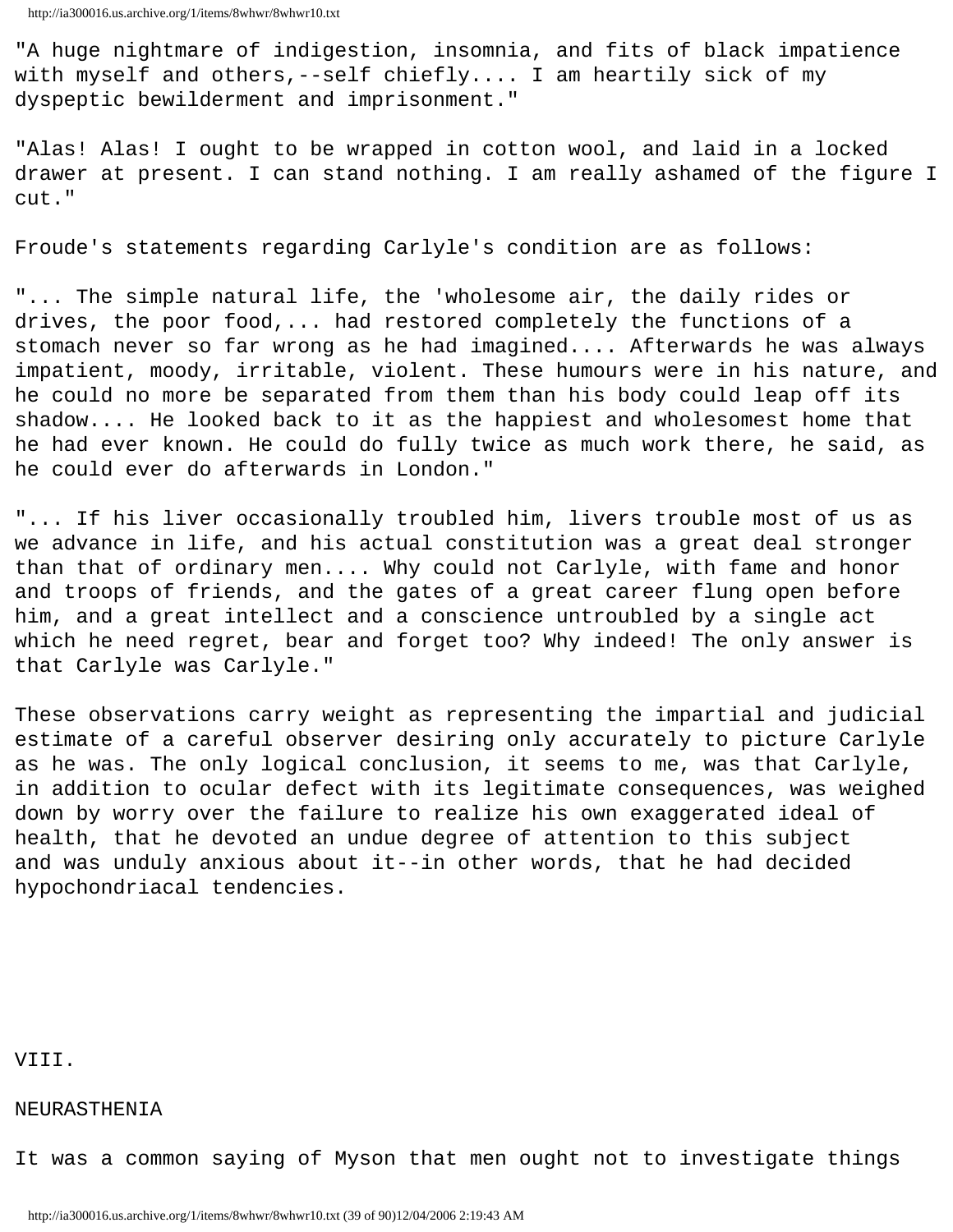from words, but words from things; for that things are not made for the sake of words, but words for things.

\_Diogenes Laertius\_.

This term (properly, though not commonly, accented upon the penult), was introduced by Beard to designate the large class of over-worked and worried who crowded his consulting room. The word is derived from the Greek \_neuron\_ nerve, and \_astheneia\_ weakness.

Among the symptoms of this disorder have been included disorders of digestion and circulation, muscular weakness, pains, flushes and chills, and anomalous sensations of every variety. It has been especially applied to cases showing such mental peculiarities as morbid self-study, fear of insanity and the various other phobias, scruples, and doubts with which we have become familiar.

The "American Disease" has been adopted abroad, and volumes have been devoted to it. Neurasthenia has been divided into cerebral, spinal, and otherwise, according as the fears and sensations of the patient are referred to one or another part of his body. While the term neurasthenia is becoming daily more familiar to the general public, it is being, on the whole, used, except as a convenient handle, rather less among neurologists. [Footnote: In substantiation of this statement I need only cite the recent contribution of my friend, Dr. Dana, on the "Partial Passing of Neurasthenia."] The question has arisen whether the symptoms of neurasthenia are always due to simple exhaustion. Advice regarding method, as well as amount, of work, is coming into vogue. Peterson, in a letter published in \_Collier's Weekly\_ (November 9, 1907) thus arraigns a patient who has told him he is a practical business man, and that his mind has been so occupied with serious matters that he has been unable to attend to his health.

"You, practical! you, a business man! Why, you never had a serious thought in your life until now--at least not since you were a lad in the country.... Since boyhood you have never given a serious thought to health, home, wife, children, education, art, science, racial progress, or to the high destiny of man. You are simply a collector of money for its own sake, with no appreciation of what it might represent if you were really serious and really a business man or man of affairs. There are many like you in our asylum wards, where they are known as chronic maniacs. Here is one who collects bits of glass, old corks, and pieces of string. There sits another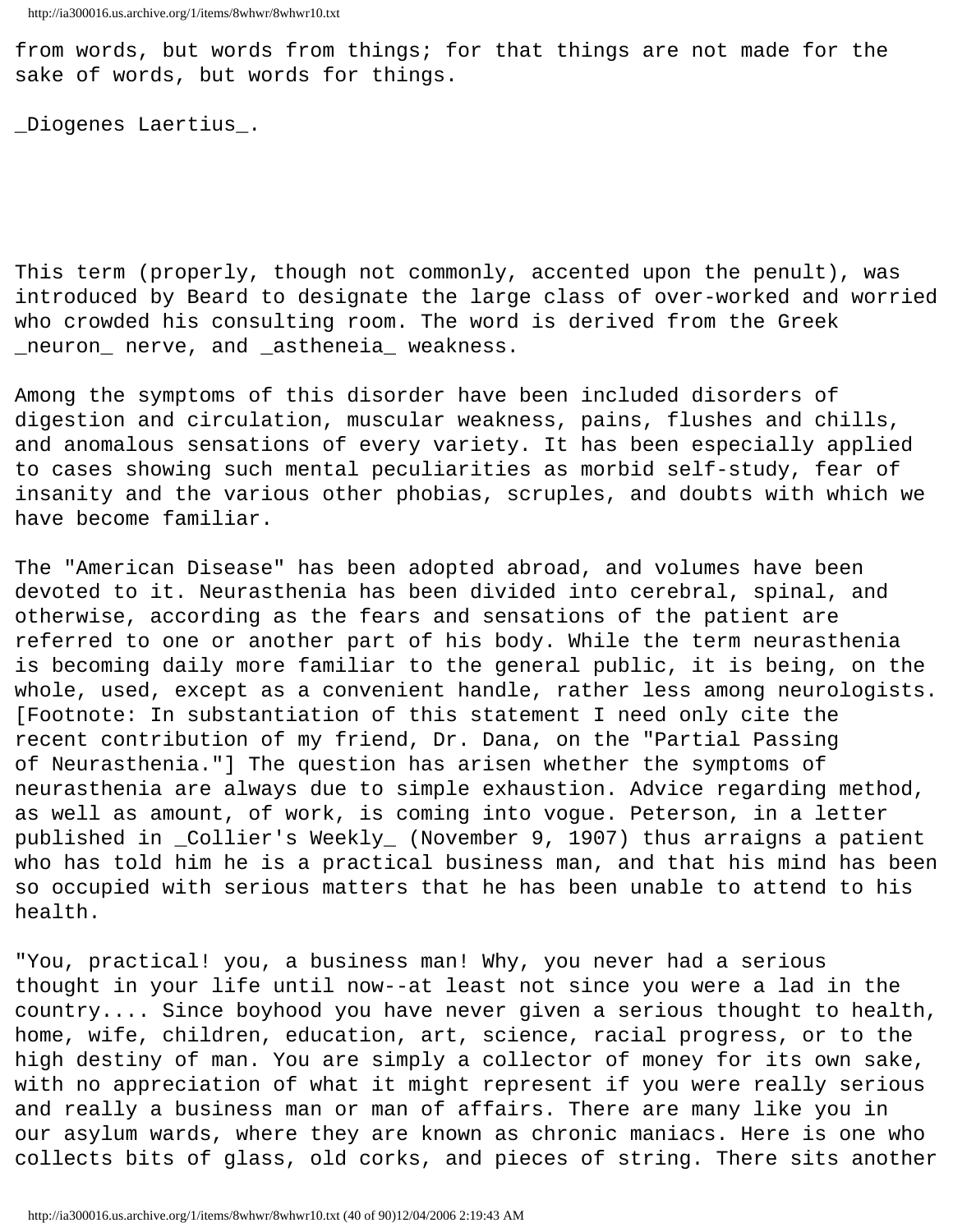http://ia300016.us.archive.org/1/items/8whwr/8whwr10.txt

with a lap full of pebbles, twigs and straws."

Courtney (in Pyle's "Personal Hygiene") says, "The brain is an organ which, under proper training, is capable of performing an immense amount of work, provided only that the work is of a varied character and does not produce a corresponding amount of mental disquietude. The importance of the emotions, especially the depressing emotions such as grief, anxiety, and worry, as factors in the brain exhaustion, cannot easily be overestimated."

The obvious corollary to this proposition is that the constitutional worrier is likely to break down under an amount of work which produces no such effect upon the average normal individual.

The only quarrel I have with the name neurasthenia is that it diverts attention from the real condition oftenest to be treated, namely, the faulty mental tendency, and directs attention to an assumed debility which may or may not exist. Misdirected energy, rather than weakness, is the difficulty with one who is ready and anxious to walk miles to satisfy a doubt, or to avoid crossing an open square, and who will climb a dozen flights of stairs rather than be shut up in an elevator. Even the exhaustion that follows long attention to business is quite as often due to worry and allied faulty mental habits as to the work itself. In most cases the phobias, the doubts, and the scruples, instead of being the result of breakdown, must be counted among its principal causes.

This is why simple rest and abstinence from work so often fail to accomplish the cure that should follow if the exhaustion were due simply to overwork. In the "neurasthenic" rest from work only redoubles the worries, the doubts and the scruples, and the obsession to improve his time only adds to his nervous exhaustion. If a European trip is undertaken, the temperament responsible for the original breakdown causes him to rush from gallery to gallery, from cathedral to cathedral, so that no moment may be lost. Not infrequently it so happens that the patient returns more jaded than ever.

The neurasthenic is not infrequently a confirmed obsessive, with all the faulty mental habits of this temperament. If he cannot make up his mind it is not because he is tired, but because this is his natural mental trend. If he drums, twitches, and walks the floor, these movements are not always due to exhaustion, but are habits peculiar to the temperament, habits well worth an effort to eliminate while in health, since they doubtless, through precluding bodily repose, contribute their mite toward the very exhaustion of which they are supposed to be the result. If he cannot sleep it is not simply because he is tired, but because he is so constituted that he cannot bring himself to let go his hold on consciousness until he has straightened out his tangles. If, in addition, one has the hypochondriacal tendency,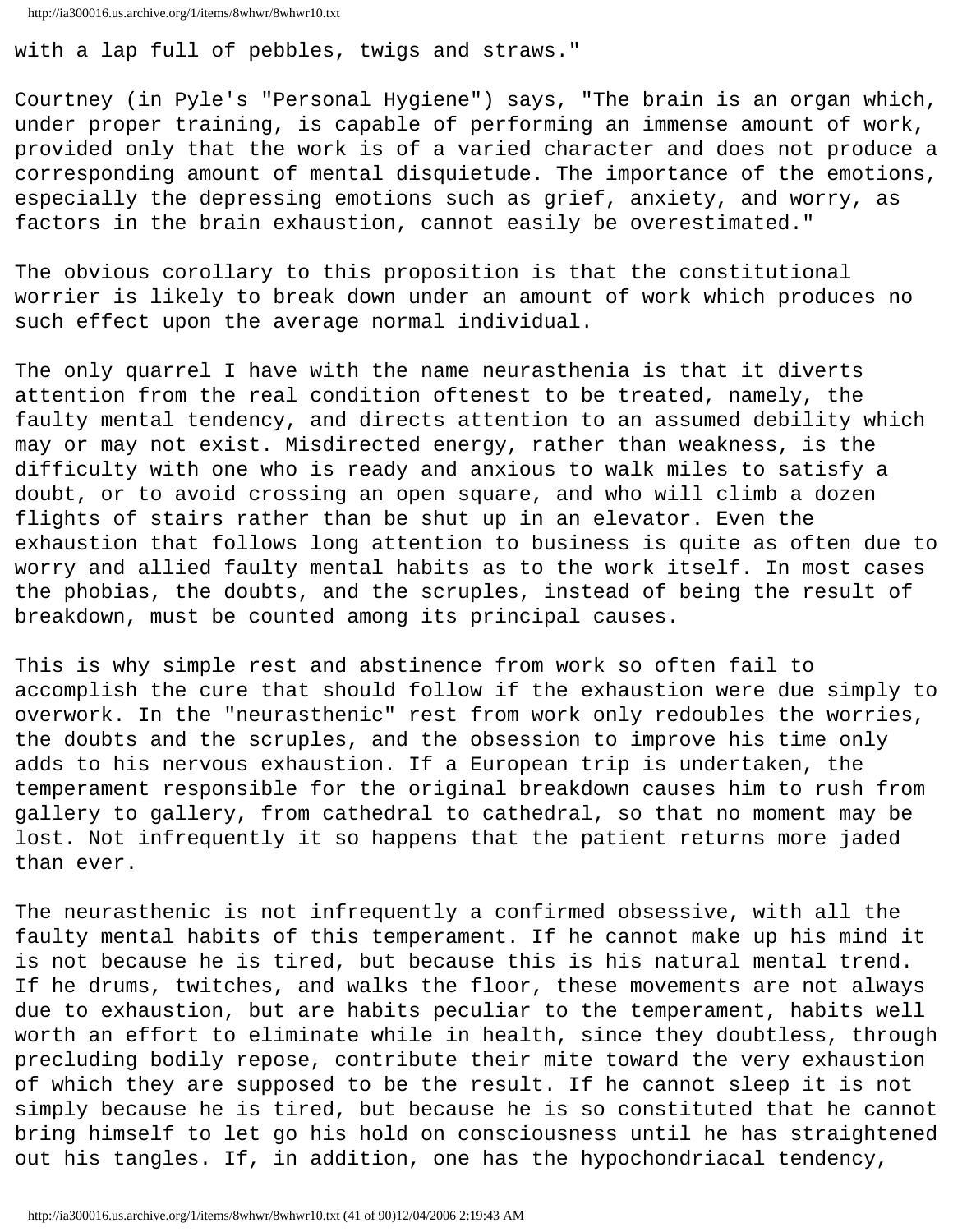he may worry himself into complete wakefulness by the thought that he has already irreparably injured himself by missing something of the mystic number, eight or nine, or whatever he may deem the number of hours' sleep essential to health.

It is important that the overwrought business or professional man realize the importance of undertaking no more than he can accomplish without fret and worry; the importance of taking proper vacations before he is tired out; the importance of learning to divert his mind, while he can still do so, into channels other than those connected with his business; above all, the importance of cultivating the faculty of relaxing, and of dismissing doubts, indecisions and fears. He must cultivate what my colleague Dr. Paul succinctly terms "the art of living with yourself as you are." If he would "last out" he must learn to proceed with single mind upon whatever work he undertakes, and with equal singleness of mind apply himself, out of hours, to other occupation or diversion, preferably in the open air. For the most effective work, as well as for peace of mind, it is essential that every thought of one's office be shut out by other interests when there is no actual business requiring attention. Mental relaxation is materially hampered by such persistent thoughts of one's place of business as those cited by Dr. Knapp:

"A striking instance of the sort was related to me by a friend remarkably free from any psychopathic taint. It often happens that he does scientific work in the evening at the Agassiz Museum. When he leaves for the night he puts out the gas and then stands and counts slowly up to a given number until his eyes are used to the darkness, in order that he may detect any spark of fire that may have started while he was at work. This is his invariable custom, but it sometimes happens that when he goes back home so strong a feeling of doubt comes over him lest he may that once have omitted to do this, that he is uncomfortable until he returns to the museum to make sure."

Among the predisposing causes for nervous breakdown none is more potent than the inability of the obsessive to adapt himself to change of plan, and to reconcile himself to criticism, opposition, and the various annoyances incident to his occupation.

In dealing with others the following suggestion of Marcus Aurelius may come in play:

"When a man has done thee any wrong, immediately consider with what opinion about good or evil he has done wrong. For when thou hast seen this, thou wilt pity him, and neither wonder nor be angry." Again, in this connection the lines of Cowper are pertinent: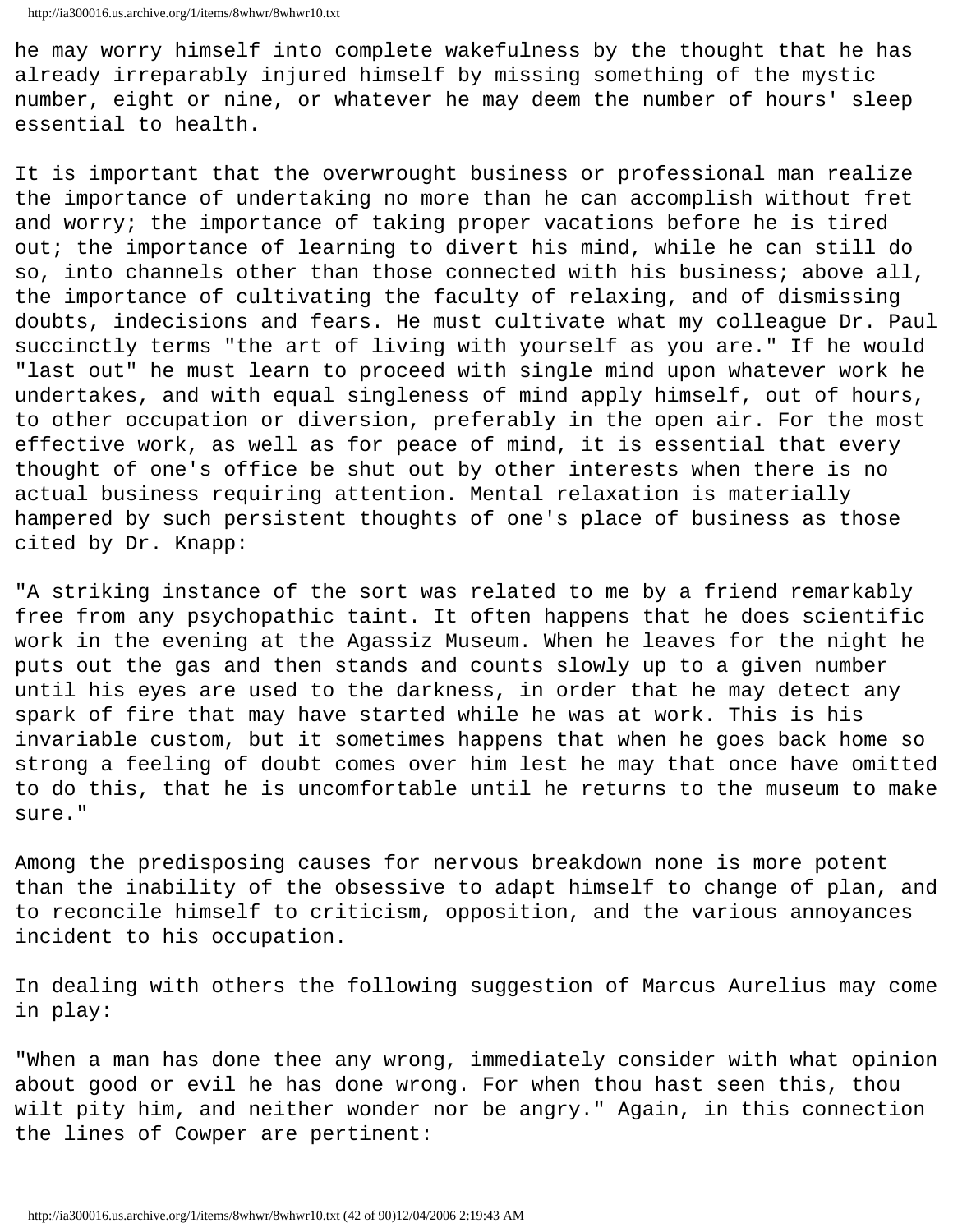"The modest, sensible and well-bred man Will not affront me, and no other can."

Pope, also, who is said not always to have followed his own good counsel, contributes a verse which may serve a turn:

 "At ev'ry trifle scorn to take offense, That always shows great pride, or little sense."

The practice of such commonplace philosophy (which, to be effective, should be ready for immediate use, not stored away for later reflection), together with training against faulty mental states studied in these pages, will go far toward relieving the mental perturbation that unfits for effective work, and contributes to "neurasthenia."

During an hour's delay, caused by the failure of another to keep an appointment, I formulated the following maxim:

"These are the annoyances incident to my business; to fret when they occur means that I cannot manage my business without friction."

This may not appeal to the reader, but for me it has proved as good an hour's work as I ever did. Since that time, on the occurrence of similar sources of provocation, I have found it necessary to go no farther than "These are the annoyances," to restore the needful balance. When we allow our gorge to rise at ordinary sources of discomfort, it implies that we are prepared only for our affairs to run with perfect smoothness. This represents the insistent idea carried to an absurdity.

At the risk of losing caste with the critical I cannot forbear sharing with the reader an inelegant maxim which has more than once prevented an access of rage upon the blunder of a subordinate: "If he had our brains he'd have our job."

Spinoza says: "The powerlessness of man to govern and restrain his emotions I call servitude. For a man who is controlled by his emotions is not his own master but is mastered by fortune, under whose power he is often compelled, though he sees the better, to follow the worse." The same philosopher in counselling self-restraint adds:

"The mind's power over the emotions consists, first, in the actual knowledge of the emotions." Again: "An emotion which is a passion ceases to be a passion as soon as we form a clear and distinct idea of it." The meaning of this dictum I first realized on experiencing the magical effect of the line of thought suggested by the delayed appointment.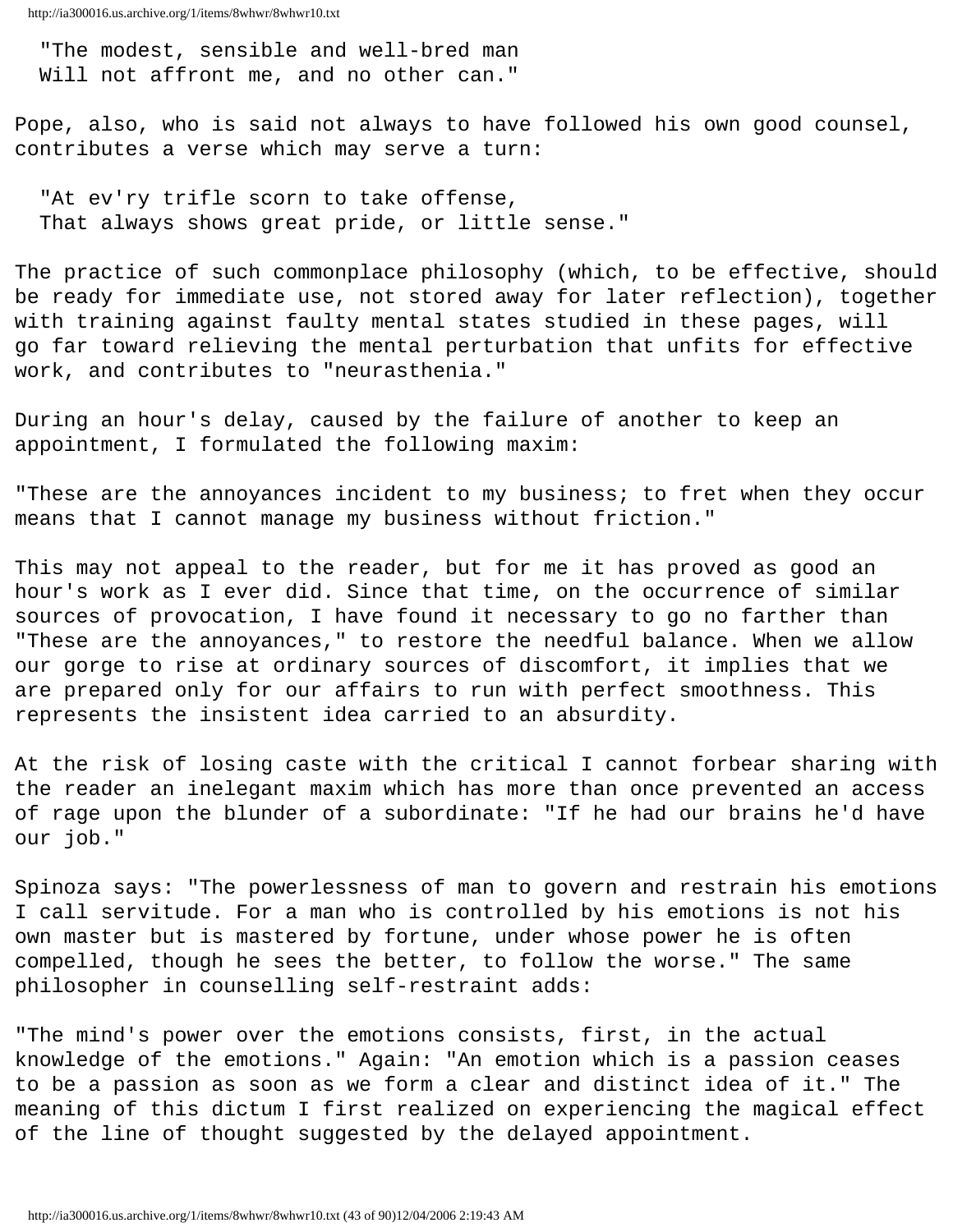\* \* \* \* \*

Communion with Nature has a peculiarly soothing effect on tired and jangled nerves. My friend, Dr. Harold Williams, tells me that among his main reliances for tired and overwrought women are the \_reading of children's books\_, and \_working in the garden\_. Peterson thus advises his busy patient:

"A small farm in a simple community would be for you an asset of immeasurable value from the standpoint of health and spiritual rejuvenation. But true simplicity should be the rigorous order of that country life. A chateau by the sea, with a corps of gardeners, a retinue of servants, and yachts and automobiles, would prove a disastrous expedient.

"In that quiet retreat you should personally and tenderly learn to know each rosebud, shrub, vine, creeper, tree, rock, glade, dell, of your own estate. You should yourself design the planting, paths, roads, the flower-garden, the water-garden, the wood-garden, the fernery, the lily-pond, the wild-garden, and the kitchen garden."

Not everyone is so happily situated as to be able to follow this advice in its entirety, but many can make a modest effort in this direction: the kitchen-garden may appeal to some who have no appreciation for the wild flowers, and who scorn to cultivate such tastes.

One warning is, however, here in order: The cultivation of the garden or the field for utilitarian purposes is inevitably associated with the maxim, "Hoe out your row"--an excellent maxim for the idle and disorderly, but not to be taken too literally by the over-exacting and methodical business man who is trying to make the radical change in his view of life necessary to free his mind from the incubus of worry. Nor must the amateur husbandman scan with too anxious eye the weather map and the clouds. If he mind these warnings he may learn to say,--

 "For me kind Nature wakes her genial pow'r, Suckles each herb, and spreads out ev'ry flower, Annual for me, the grape, the rose renew, The juice nectareous, and the balmy dew."

The over-conscientious individual may object that it is selfish to consider his own comfort when he has work to do for others. But expending too freely of our nervous energies, even in a good cause, is like giving to charity so much of our substance that we in turn are obliged to lean on others for support.

In properly conserving our own energy we may be lightening the ultimate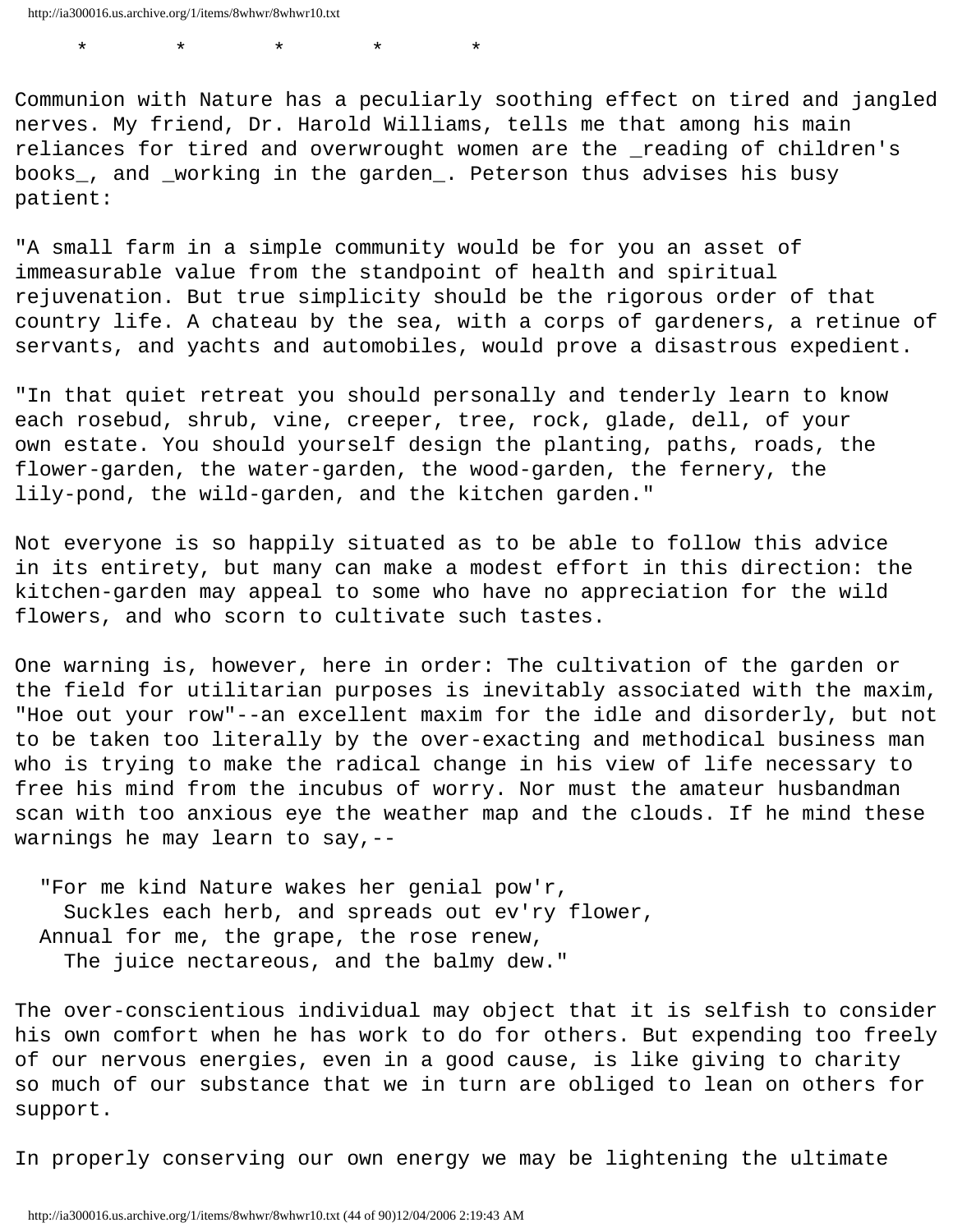burden of others. There is no place for selfishness in Haeckel's philosophy regarding the proper balance between duty to one's self and duty to others. Nor was selfishness a failing of the Quaker poet who idealized

 "The flawless symmetry of man, The poise of heart and mind."

# IX.

## SLEEPLESSNESS

He shall enjoy the same tranquility in his sleep as when awake.

\_Digby's Epicurus\_, Maxim xl.

Sleeplessness is due, in the majority of cases, to a faulty habit of mind. The preparation for a sleepless night begins with the waking hours, is continued through the day, and reaches its maximum when we cease from the occupations which have in some degree diverted our attention from harassing thoughts, and retire, to struggle, in darkness and solitude, with the worries, doubts, regrets, and forebodings, which now assume gigantic and fantastic shapes.

He who would sleep at night must regulate his day, first, by not undertaking more than he can accomplish without undue stress, and, second, by carrying through what he does undertake, as far as he may, without the running accompaniment of undue solicitude, anxious doubts, and morbid fears discussed in the preceding sections. It is futile to expect that a fretful, impatient, and over-anxious frame of mind, continuing through the day and every day, will be suddenly replaced at night by the placid and comfortable mental state which shall insure a restful sleep.

Before proceeding, then, to the immediate measures for inducing sleep, let us consider the suitable preparatory measures.

The nervous breakdown which precludes sleep is oftener due to worry than to work. Nor should the sufferer jump too quickly to the conclusion that it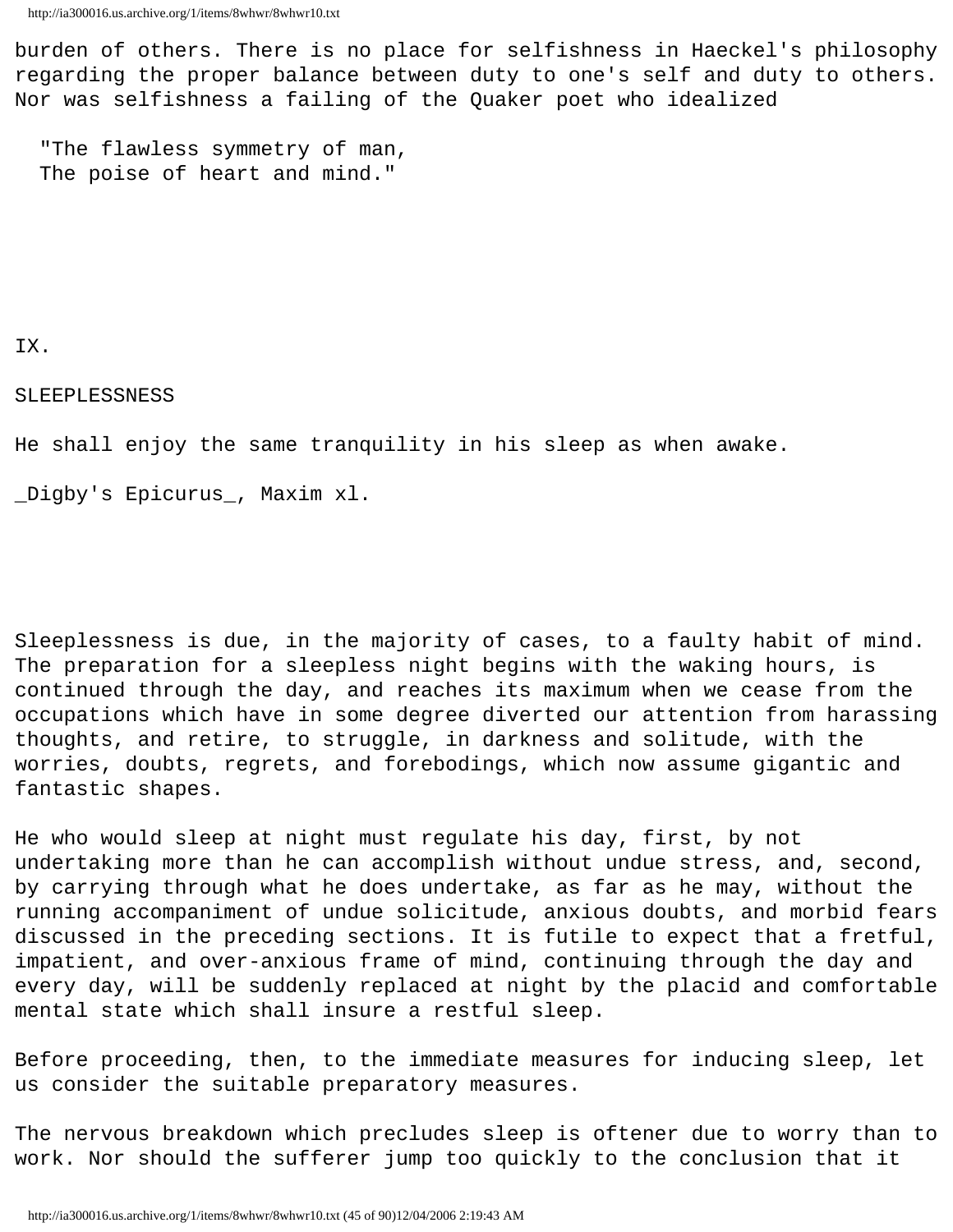```
http://ia300016.us.archive.org/1/items/8whwr/8whwr10.txt
```
is the loss of sleep rather than the worry that makes him wretched. It is astonishing how much sleep can be lost without harm, provided its loss is forgotten, and how much work can be carried on without extreme fatigue, provided it be undertaken with confidence and pursued without impatience. It is, however, essential that the work be varied and, at due intervals, broken. Trainers for athletic contests know that increasing practice without diversion defeats its end, and particularly insist upon cessation of violent effort directly before the final test. Why should we not treat our minds as well as our bodies?

The active and over-scrupulous business or professional man who allows no time for rest or recreation, who can confer no responsibility upon his subordinates, who cultivates no fad, and is impatient of every moment spent away from his occupation, is in danger of eventually "going stale," and having to spend a longer and less profitable vacation in a sanitarium than would have sufficed to avert the disaster. Nor will he find it easy to change his sleep-habit with the change of residence. It behooves him to change that habit while still at work, as a step toward averting breakdown.

It will harm few of us to take a bird's eye view of our affairs at stated intervals, and ask ourselves if the time has not arrived when it will be a saving of time and money as well as worry for us to delegate more of the details, and more even of the responsibilities, to others, concentrating our own energies upon such tasks as we are now peculiarly qualified to undertake. To the man determined to accomplish a lifetime of work before he rests, there is food for thought in the following anecdote:

When Pyrrhus was about to sail for Italy, Cineas, a wise and good man, asked him what were his intentions and expectations.

"To conquer Rome," said Pyrrhus.

"And what will you do next, my lord?"

"Next I will conquer Italy."

"And after that?"

"We will subdue Carthage, Macedonia, all Africa, and all Greece."

"And when we have conquered all we can, what shall we do?"

"Do? Why, then we will sit down and spend our time in peace and comfort."

"Ah, my lord," said the wise Cineas, "what prevents our being in peace and comfort now?"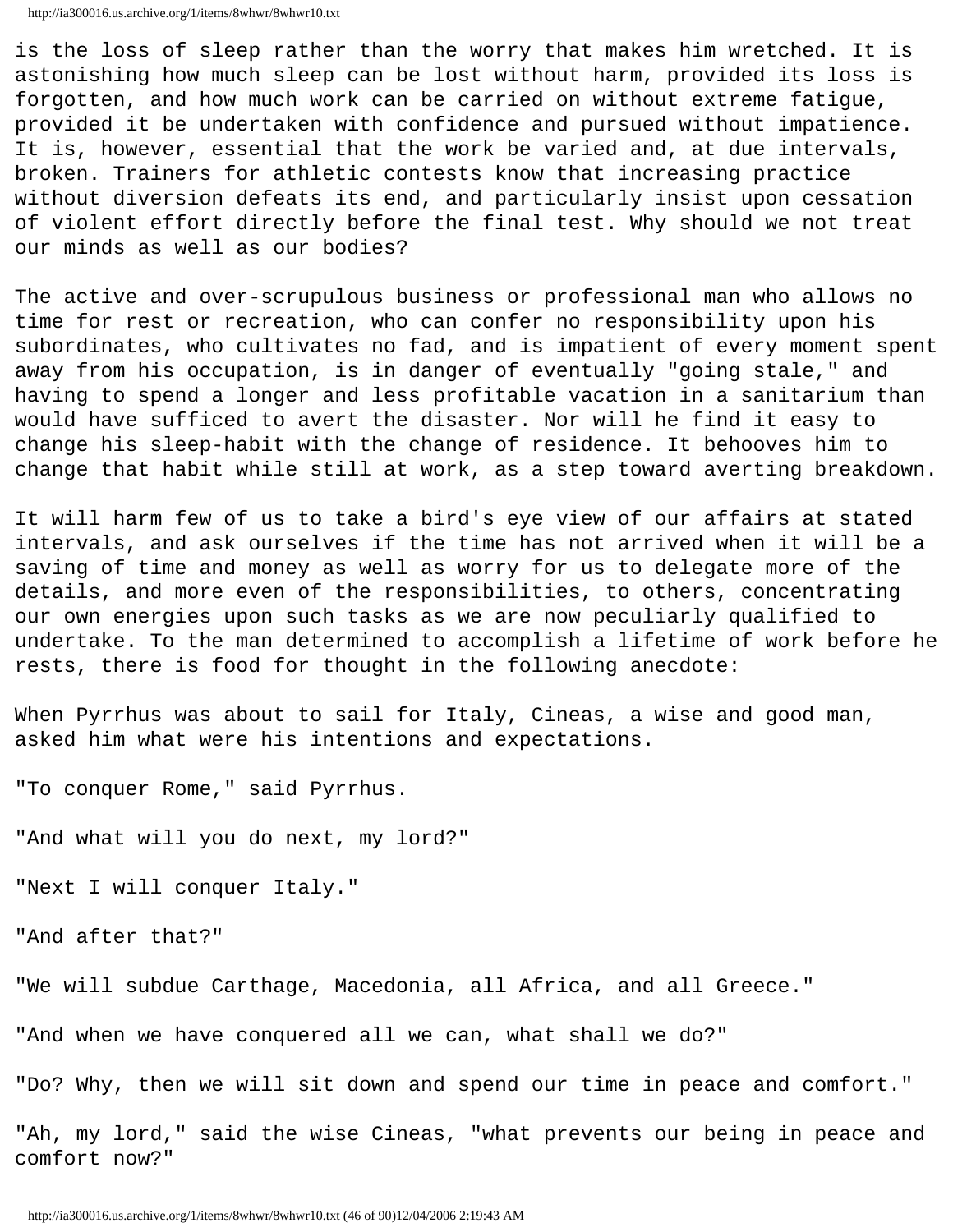The time to take a vacation is before one is exhausted. If one is discontented during his vacation, he should take it, none the less, as a matter of duty, not expecting to enjoy every moment of it, but contenting himself with the anticipation of greater pleasure in the resumption of his duties. He should cultivate an interest in out-door occupation or some study that carries him into the fields or woods. Aside from the time on shipboard, the worst possible vacation for the over-worked business or professional man is the trip to Europe, if spent in crowding into the shortest possible time the greatest possible amount of information on matters artistic, architectural, and historic.

No one can acquire the habit of sleep who has not learned the habit of concentration, of devoting himself single-minded to the matter in hand. If we practice devoting our minds, as we do our bodies, to one object at a time, we shall not only accomplish more, but with less exhaustion. Training in this direction will help us, on retiring, to view sleep as our present duty, and a sufficient duty, without taking the opportunity at that time to adjust (or to try to adjust) all our tangles, to review our past sources of discomfort, and to speculate upon the ills of the future.

A walk, a bath, a few gymnastic exercises, will often serve a useful purpose before retiring, but if they are undertaken in a fretful and impatient spirit, and are accompanied by doubts of their effectiveness, and the insistent thought that sleep will not follow these or any other procedure, they are likely to accomplish little.

The best immediate preparation for sleep is the confidence that one will sleep, and \_indifference if one does not\_. It is an aid in the adoption of this frame of mind to learn that many have for years slept only a few hours per night, without noticeable impairment of their health or comfort. Neither unbroken nor long-continued sleep, however desirable, is essential to longevity or efficiency. This is illustrated by the following examples:

Joseph A. Willard, for nearly half a century Clerk of the Court in Suffolk County, and a well-known figure on the streets of Boston, died in his eighty-eighth year. He was active and alert in the performance of his daily duties up to their discontinuance shortly before his death. He kept, meantime, records of the temperature, weather, and condition of the streets, at all hours of the night, and every night, for many years before the establishment of the weather bureau. So reliable were these records regarded by the courts that they were often appealed to in the trial of cases, and their accuracy never questioned by either party in the suit. I publish these facts by the permission of his son.

George T. Angell, the well-known humanitarian, than whom few, if any, have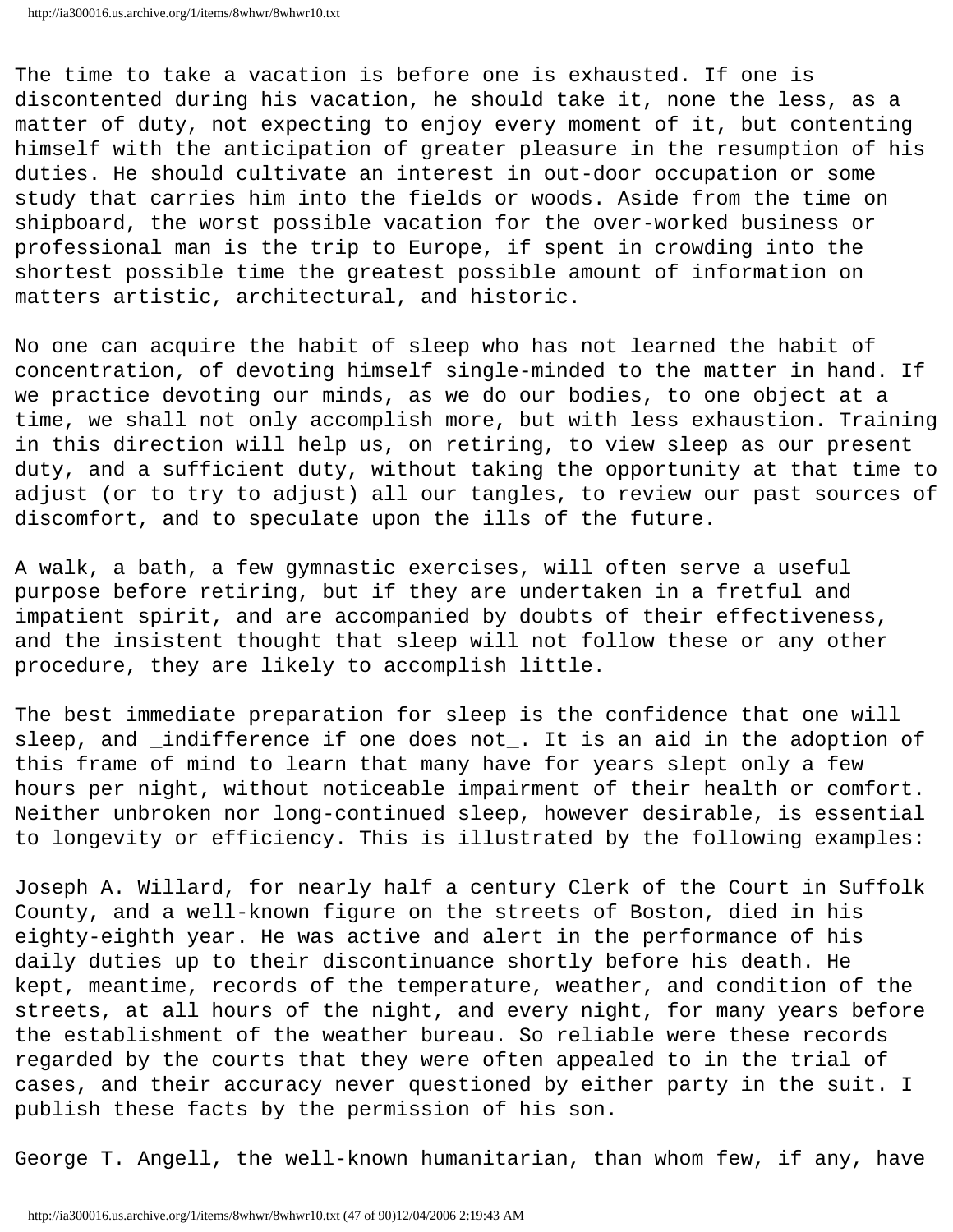```
http://ia300016.us.archive.org/1/items/8whwr/8whwr10.txt
```
led a more busy life, when in his sixty-ninth year wrote as follows:

"For the benefit of those who do not [take narcotics, opiates, anæsthetics] I will say that I suppose there are very few in this country \_who have slept less\_ than I have; but I have never taken anything to stupefy, while thousands of good sleepers I have known have long since gone to the last sleep that knows no waking here. It was undoubtedly wise to change my professional life from court to office practice: but in other matters I was compelled to choose between living the life of a vegetable, or losing sleep; and I chose the latter."

Mr. Angell is now eighty-four, still actively engaged in affairs, and allows me to add that during the past six years he has gone for a week at a time with no sleep; for three months at a time he has not averaged more than two hours in twenty-four; he does not remember having ever had a good night's sleep. Mrs. Angell states that, with one exception, she has never known him to sleep through the night.

It is worth while to remember these experiences before resorting to drugs for sleeplessness.

I have somewhere seen it stated that a prominent divine attributed his happy and green old age to the fact that he slept a certain number of hours every night. Against this statement must be set the reflection that many another old gentleman can fairly attribute his comfort, in part at least, to an attitude of indifference toward the unessentials, among which I suspect must be included the question whether we average eight hours of sleep or materially less.

Let us now consider some of the faulty mental habits directly affecting sleep itself. First comes the compulsive thought that one must sleep now, and the impatient count of the wakeful hours supposed to be irrecoverably lost from the coveted number. This insistence in itself precludes sleep. The thought, "No matter if I don't sleep to-night; I will some other night," will work wonders in the direction of producing sleep to-night.

The continuance of any given position, completely relaxed, in bed, even without unconsciousness, is more restful than tossing about. The mere experiment of remaining immobile in a certain position as long as possible, and concentrating the mind on the thought, "I am getting sleepy, I am going to sleep," will oftener produce the desired result than watching the proverbial sheep follow one another over the wall. Training during the day in restraining nervous movements is an aid in acquiring the ability to do this.

This is a field in which self-suggestion is of definite value. Everyone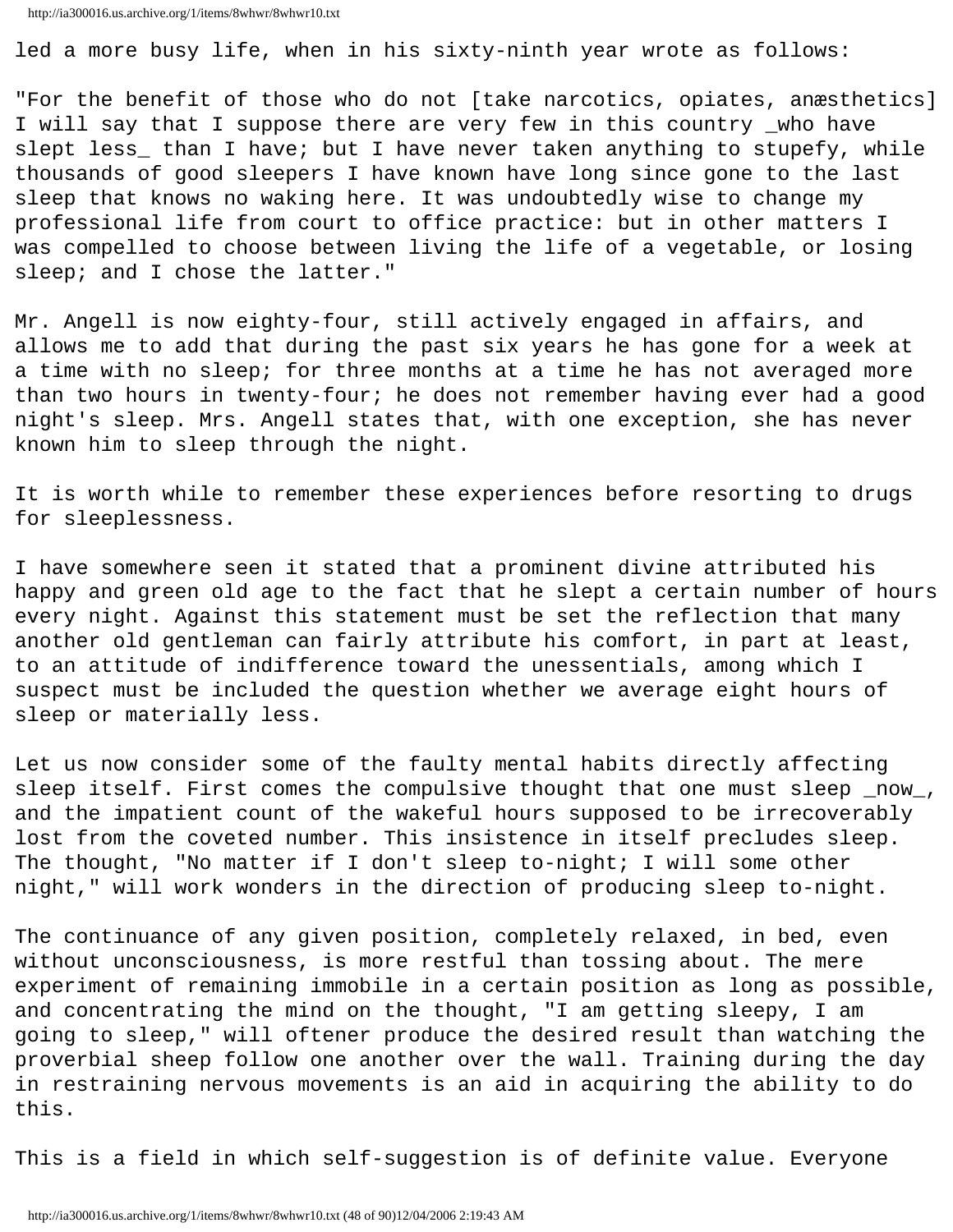appreciates the effect on sleep of the "state of mind" when he has passed a succession of sleepless hours followed by a sudden tendency to somnolence at the time for rising. The problem is to acquire the frame of mind without waiting for circumstances. To demonstrate the effect of faulty suggestion combined with restlessness on awaking in the night, try the following:

EXPERIMENT I.--Place yourself on the face and from this point turn rapidly in a complete circle backwards from right to left until you are again on the face. Pause several times and say to yourself rapidly "I cannot sleep in this position." The result of the experiment is practically uniform. The rapid movement and the suggestion prevent sleep.

To demonstrate the effect of bodily relaxation combined with correct suggestion, in promoting sleep try--

EXPERIMENT II.--Start in the same position as Experiment I. Traverse the same circle, prolonging each pause with body relaxed, and substituting at each pause the suggestion, "I can sleep in any position," repeated a number of times deliberately and as if you meant it. The restful pose and the suggestion generally induce sleep long before the circle is completed.

Next comes the compulsive thought that we cannot sleep until everything is "squared up" and all mental pictures completed. The story is told that a gentleman took a room in the hotel next another who was notoriously fussy. He remembered this fact after dropping one boot carelessly to the floor, and laid the other gently down. After a pause he heard a rap on the door and a querulous, "For heaven's sake, drop the other boot, or I can't get to sleep."

Many find themselves unable to sleep until the whole household is accounted for and the house locked up for the night, until certain news is received, and the like. The same tendency postpones sleep until all affairs are straightened out in the mind, as well as in reality. A little reflection shows how indefinite must be the postponement of sleep under such conditions.

No training is more important for the victim of compulsive tendencies than the practice of trusting something to chance and the morrow, and reconciling himself to the fact that at no time, in this world, will all things be finally adjusted to his satisfaction.

The habit of dismissing, at will, disagreeable thoughts is a difficult but not impossible acquisition. Arthur Benson in "The Thread of Gold" relates the following anecdotes:

"When Gladstone was asked, 'But don't you find you lie awake at night,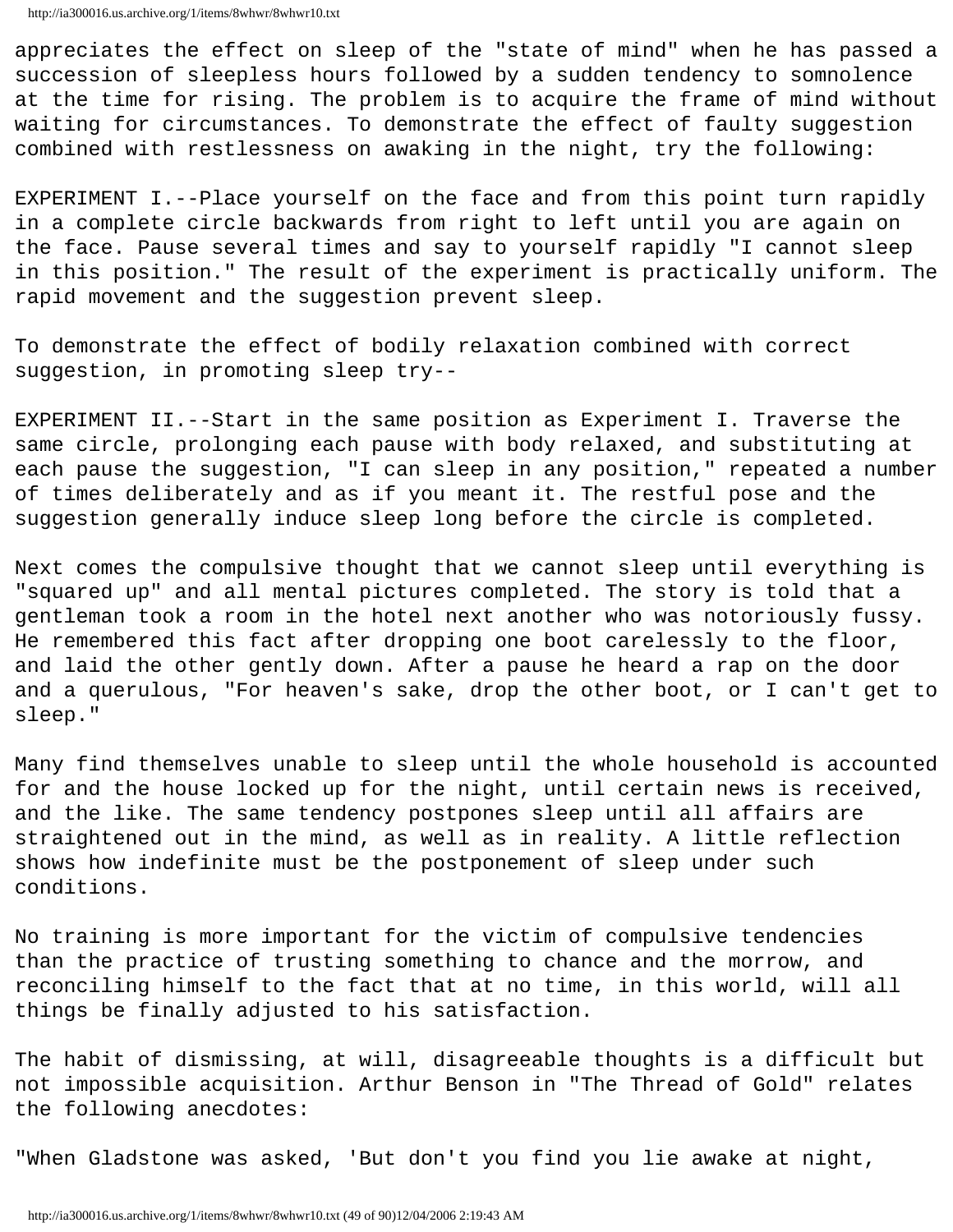thinking how you ought to act, and how you ought to have acted?' he answered, 'No, I don't; where would be the use of that?'"

"Canon Beadon [who lived to be over one hundred] said to a friend that the secret of long life in his own case was that he had never thought of anything unpleasant after ten o'clock at night."

The insistent desire to sleep in a certain bed, with a certain degree of light or darkness, heat or cold, air or absence of air, is detrimental. This is in line with the desire to eat certain foods only, at a certain table, and at a certain time. The man who loses his appetite if dinner is half an hour late is unable again to sleep if once waked up. This individual must say to himself, "Anyone can stand what he likes; it takes a philosopher to stand what he does not like," and try at being a philosopher instead of a sensitive plant.

Inability to sleep while certain noises are continued must be similarly combated. If one goes from place to place in search of the quiet spot for sleep, he may finally find \_quiet itself\_ oppressive, or worse yet, may be kept awake by hearing his own circulation, from which escape is out of the question. He who finds himself persistently out of joint with his surroundings will do well to ponder the language of the Chinese philosopher:

"The legs of the stork are long, the legs of the duck are short: you cannot make the legs of the stork short, neither can you make the legs of the duck long. Why worry?"

With regard to the character of sleep itself, the attitude of our mind in sleep is dominated, to a degree, at least, by its attitude in the waking hours. It is probable that during profound sleep the mind is inactive, and that dreams occur only during the transition-state from profound sleep to wakefulness. It is conceivable that in the ideal sleep there is only one such period, but ordinarily there occur many such periods during the night; for the uneasy sleeper the night may furnish a succession of such periods, with comparatively little undisturbed rest, hence his dreams seem to him continuous. The character of the pictures and suggestions of dreams, though in new combinations, are largely dependent on our daily experiences. Is it not, then, worth while to encourage, during our waking hours, as far as is consistent with our duties, such thoughts as are restful and useful, rather than those which serve no purpose but annoyance.

If we will, we can select our thoughts as we do our companions.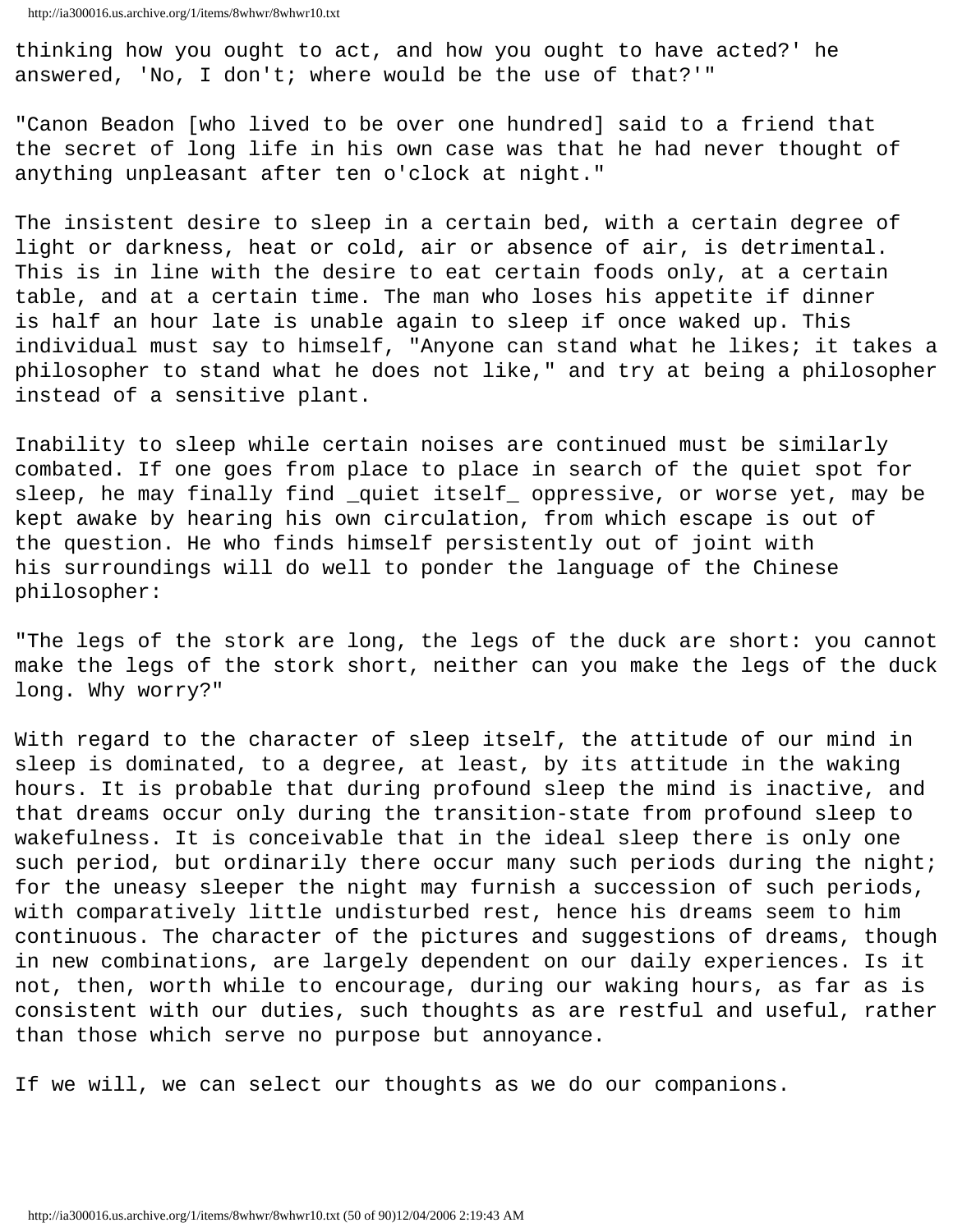X.

## OCCUPATION NEUROSIS

Be not ashamed, to be helped; for it is thy business to do thy duty like a soldier in the assault on a town. How, then, if being lame thou canst not mount up on the battlement alone, but with the help of another it is possible?

\_Marcus Aurelius\_.

The insistent and over-conscientious habit of mind plays so large a part in the so-called occupation neuroses that a brief discussion of their nature may here be in place.

The best-known form of this distressing malady is "writer's cramp." Upon this subject the proverbially dangerous little knowledge has been already acquired; a fuller knowledge may give comfort rather than alarm, and may even lead to the avoidance of this and allied nervous disorders.

The term "writer's cramp" has unduly emphasized a feature, namely, the cramp, which is neither the most common nor the most troublesome among the symptoms resulting from over-use of a part. In occupation neuroses, other than those produced by the use of the pen, pain, weakness, and numbness are at least equally prominent, and even in writer's cramp the "neuralgic" form is common.

The fact is generally realized that this type of disorder is particularly frequent among persons of nervous temperament. The reason is twofold, first, the resistance of such individuals is less than the average, second, the insistent habit of mind leads them to overdo. It is against the latter factor that our efforts may to advantage be directed.

I have in mind the case of a lady who complained of severe pain in the right arm with no apparent physical cause. The pain, at first appearing only when the arm was placed in a certain position, finally became almost constant. She denied excessive use of the arm, but her husband stated that she plied the needle to such an extent that it caused the family distress. This she indignantly denied, and fortified her position by the statement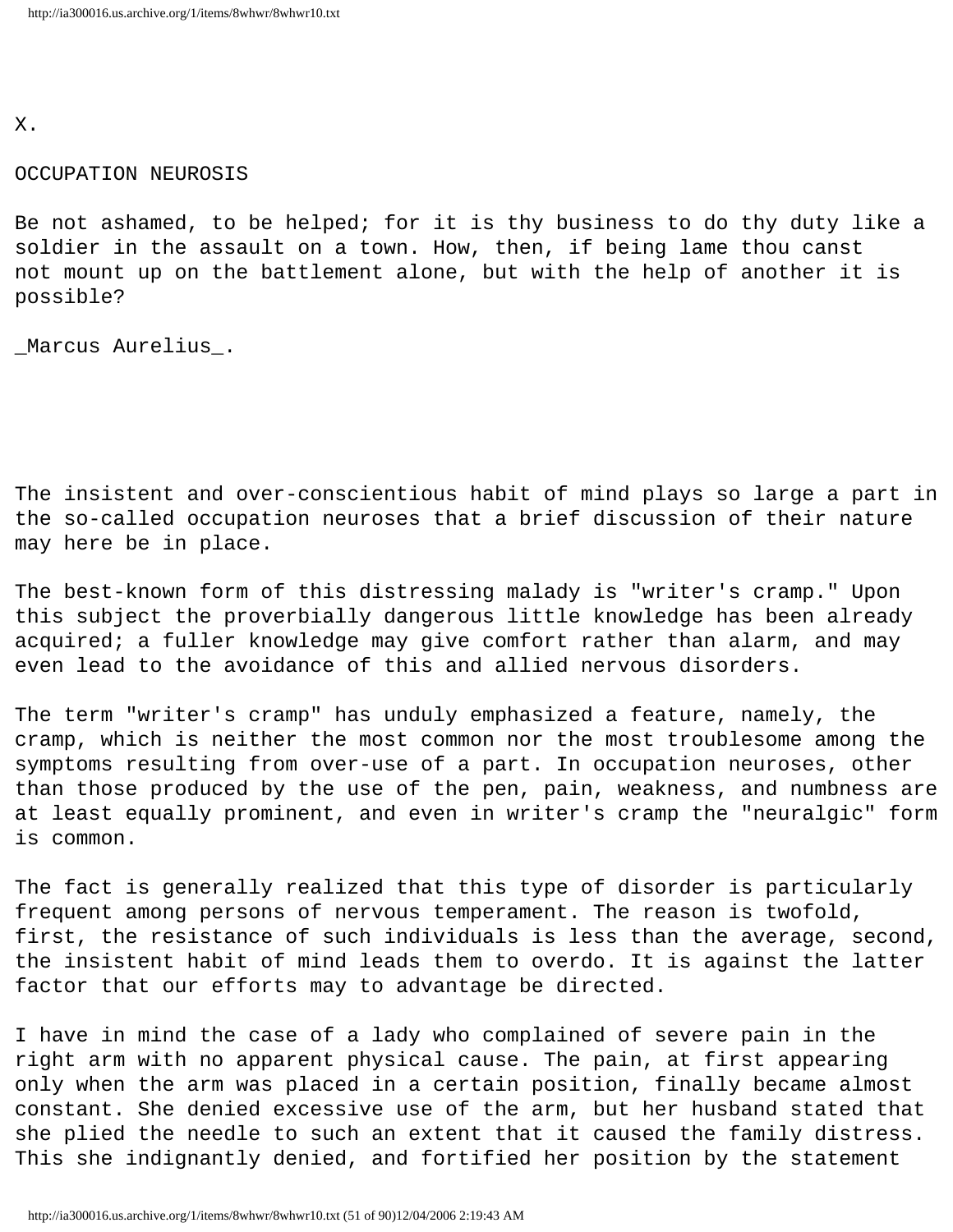that she only took short stitches! Further inquiry elicited the acknowledgment that she did so because she could no longer take long ones. This is a fair example of an occupation neurosis.

Some time ago, after long continued and over-conscientious effort to satisfy the requirements of an athletic instructor, I acquired what is known as a "golf arm." Efforts at its relief were unavailing. A vigorous course of massage only increased the pain. I finally asked a friend what they did in England when a golf player suffered this annoyance. He replied that no golf player ever did so; when it occurred among others the arm was placed in wool for three months, at the end of which time a single movement of swinging the club was made; if this movement caused pain the treatment was renewed for another three months. I did not suppose he intended the advice to be taken literally, but followed it, except as regarded the wool, and I verily believe that I should otherwise have been experimenting with the treatment of golf arm to-day.

My friend's advice indicates the general experience with occupation neuroses including writer's cramp, for which every imaginable measure has been tried, only to be replaced by protracted abstinence from the use of the pen. The attempt to use the left hand proves, as a rule, only temporarily efficacious. The speedy appearance of symptoms in the left hand emphasizes the fact that it is tired brain, as well as the tired muscle, that rebels.

The ranks of every profession, and of every trade, are daily depleted of the most promising among their members, whose zeal has outrun their discretion; their over-worked brains and hands have succumbed under the incessant strain of tasks, often self-imposed.

It is hard, but essential, for the sufferer from an occupation neurosis to abandon frantic efforts at combining treatment with continuance of labor. He must bring all his philosophy to bear on the temporary, but complete, abandonment of his chosen occupation, at whatever loss to himself or others.

To avoid this contingency the over-conscientious worker will do well to modify his ambition, and lower his pride if needful, consoling himself with the reflection that an occasional interruption of his labor, even at material loss, may be replaced by years of future usefulness. Cowper says:

 "'Tis thus the understanding takes repose In indolent vacuity of thought, And rests, and is refreshed."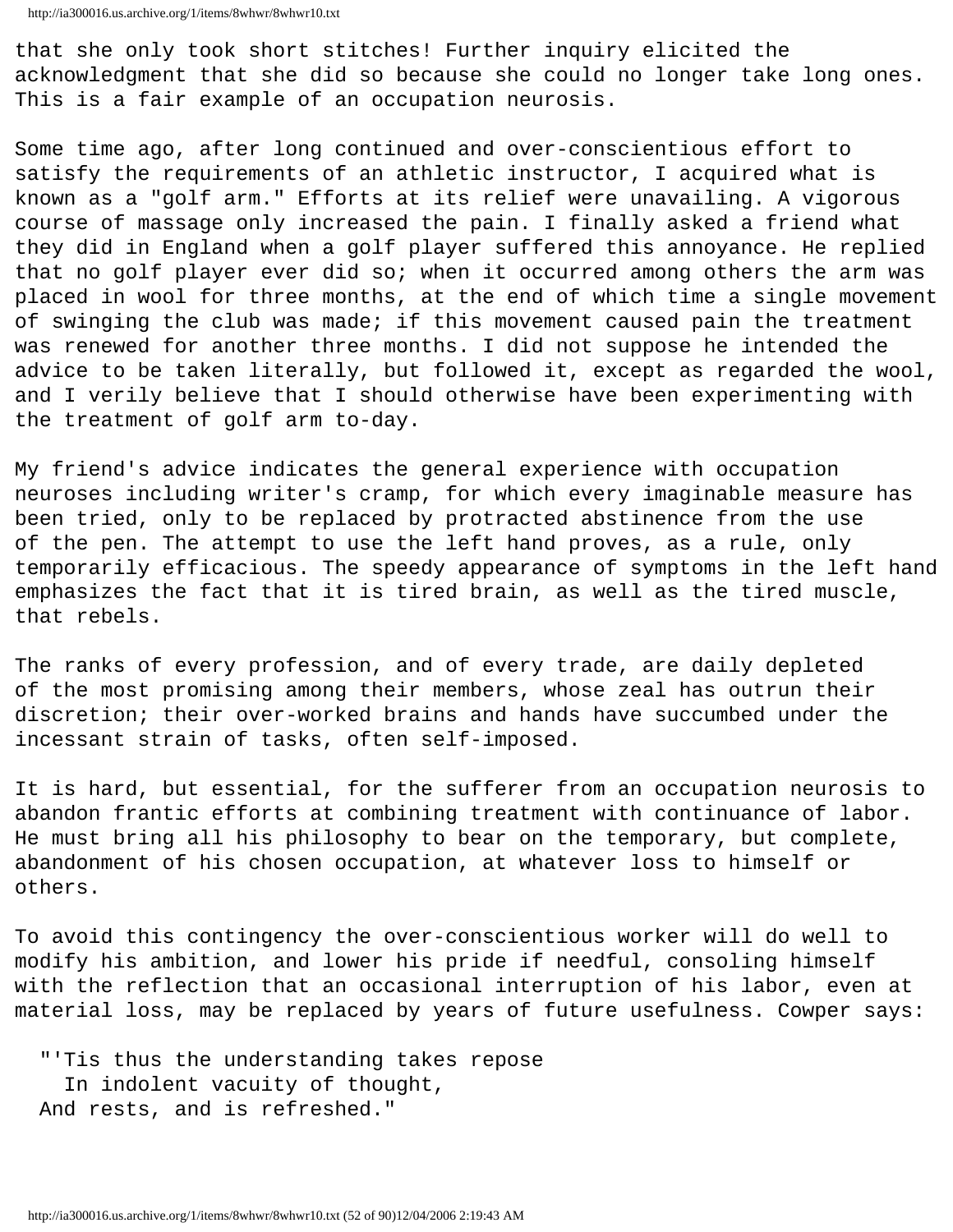XI.

THE WORRIER AT HOME

 Small habits, well pursued betimes, May reach the dignity of crimes.

\_Hannah More\_.

More than one "sunbeam" and "life of the party" in society is the "cross patch" and "fuss budget" of the home. His gracious smiles and quips abroad are matched at home by darkened brows and moody silence, only broken by conversation of the italicized variety: "\_Will\_ it ever stop raining?" "\_Can't\_ you see that I am busy?" "What \_are\_ you doing?" and the like. Whatever banner is exhibited to the outside world, the motto at home seems to be "Whatever is, is wrong." Defects in the ménage, carefully overlooked when dining out, are called with peculiar unction to the attention of the housekeeper of the home, whose worry to please is only matched by the "sunbeam's" fear that she shall think him satisfied with what is placed before him.

 "There's something kind of pitiful about a man that growls Because the sun beats down too hot, because the wild wind howls, Who never eats a meal but that the cream ain't thick enough, The coffee ain't been settled right, or else the meat's too tough--

 Poor chap! He's just the victim of Fate's oldest, meanest trick, You'll see by watching mules and men, they don't need brains to kick."

\_Chicago Interocean\_.

Add to the "kicking habit" the insistence that each member of the family must be reminded at frequent intervals of his peculiar weaknesses, and that the discussion of uncomfortable topics, long since worn threadbare, must be reopened at every available opportunity, and the adage is justified, "be it ever so humble, there's no place like home."

Try the following suggestion on approaching the house after a hard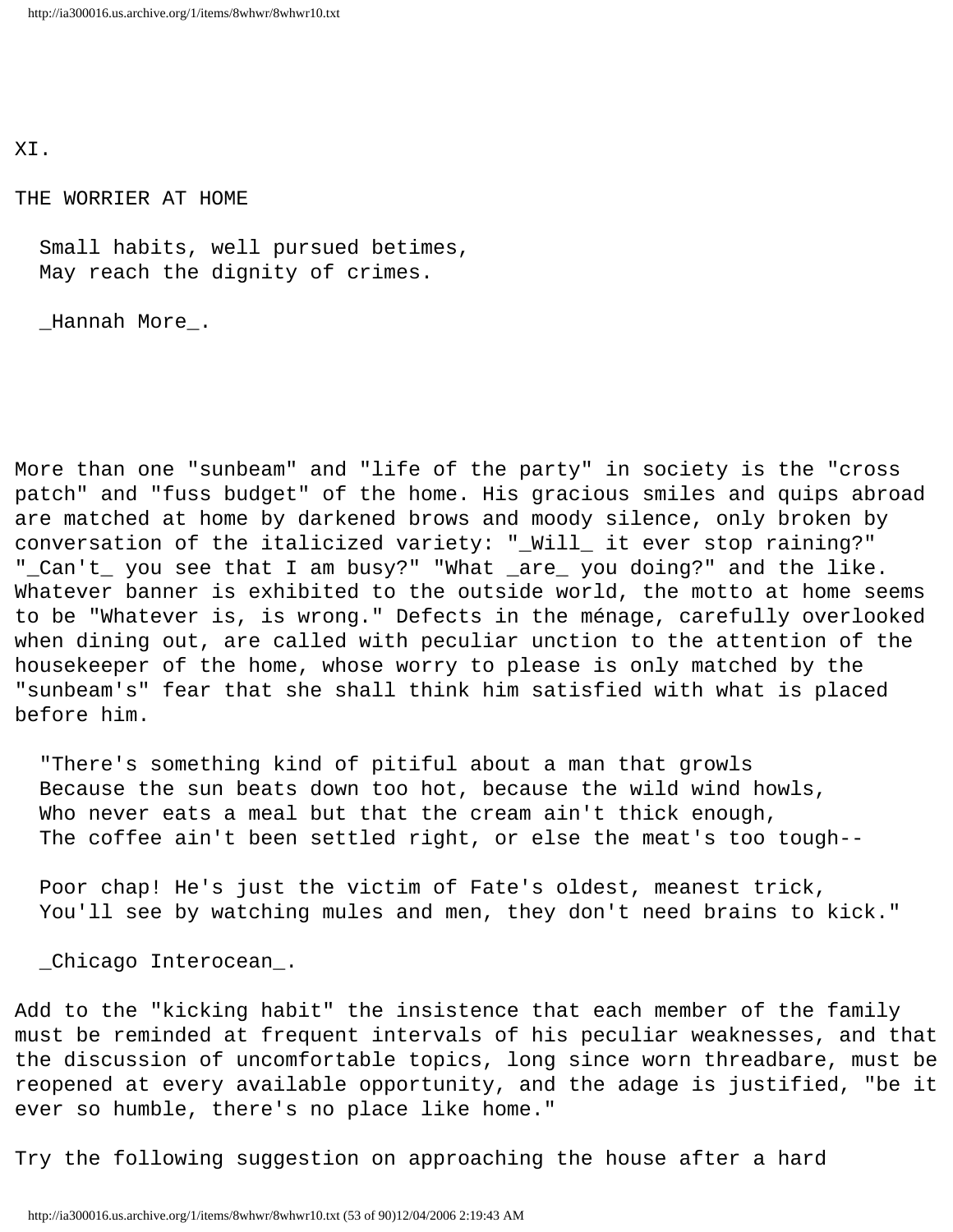day's work. Say to yourself, "Why tired and cross? Why not tired and good-natured?" The result may startle the family and cause inquiries for your health, but "Don't Worry," if it does; console yourself with the thought they will like you none the less for giving them a glimpse of that sunny nature of which they have often heard.

As a further preparation for the evening meal, and the evening, by way of alleviating the mental and physical discomfort following a trying day, one is surprised by the effectiveness of taking a bath and changing all the clothing. This treatment, in fact, almost offers a sure cure, but the person who would be most benefited thereby, is the person so obsessed to pursue the miserable tenor of his way that he scouts the suggestion that he thus bestir himself, instead of sinking into the easy chair. He may, however, accept the suggestion that simply changing the shoes and stockings is extremely restful, when reminded that if he had worn kid gloves all day he would be relieved to free his hands from the incubus, and, if gloves must still be worn, to put on a cool pair.

It is a further aid to physical, and indirectly to mental, comfort, if one can learn to wear low shoes and the thinnest of underwear the year round; the former offer a panacea for fidgets; the latter lessens the perspiration, which increases the susceptibility to drafts, and to even moderate lowering of temperature. The prevailing belief that this procedure is dangerous is disproved by the experience of the many who have given it a thorough trial. The insistent belief of the neurotic that he cannot acquire this habit is touched upon in the chapter on Worry and Obsession. If he thinks he is "taking cold," let him throw back his shoulders and take a few deep breaths, or if convenient, a few exercises, instead of doubling the weight of his underwear, and in the long run he will find that he has not only increased his comfort, but has lessened, rather than increased, the number of his colds.

Much of the worry of the home is retrospective. "If I had only made Mary wear her rubbers,"--"If we had only invested in Calumet & Hecla at 25,"--"If we had only sent John to college," represent a fruitful source of family discomfort. The morbid rhyme is familiar to all:

 "Of all sad words of tongue or pen, The saddest these, 'It might have been.'"

I should be glad to learn of any advantage accruing from the indulgence of this attitude toward the bygone. A happier and more sensible habit of mind may be attained by equal familiarity with the following:

 "Add this suggestion to the verse, 'It might have been a great deal worse.'"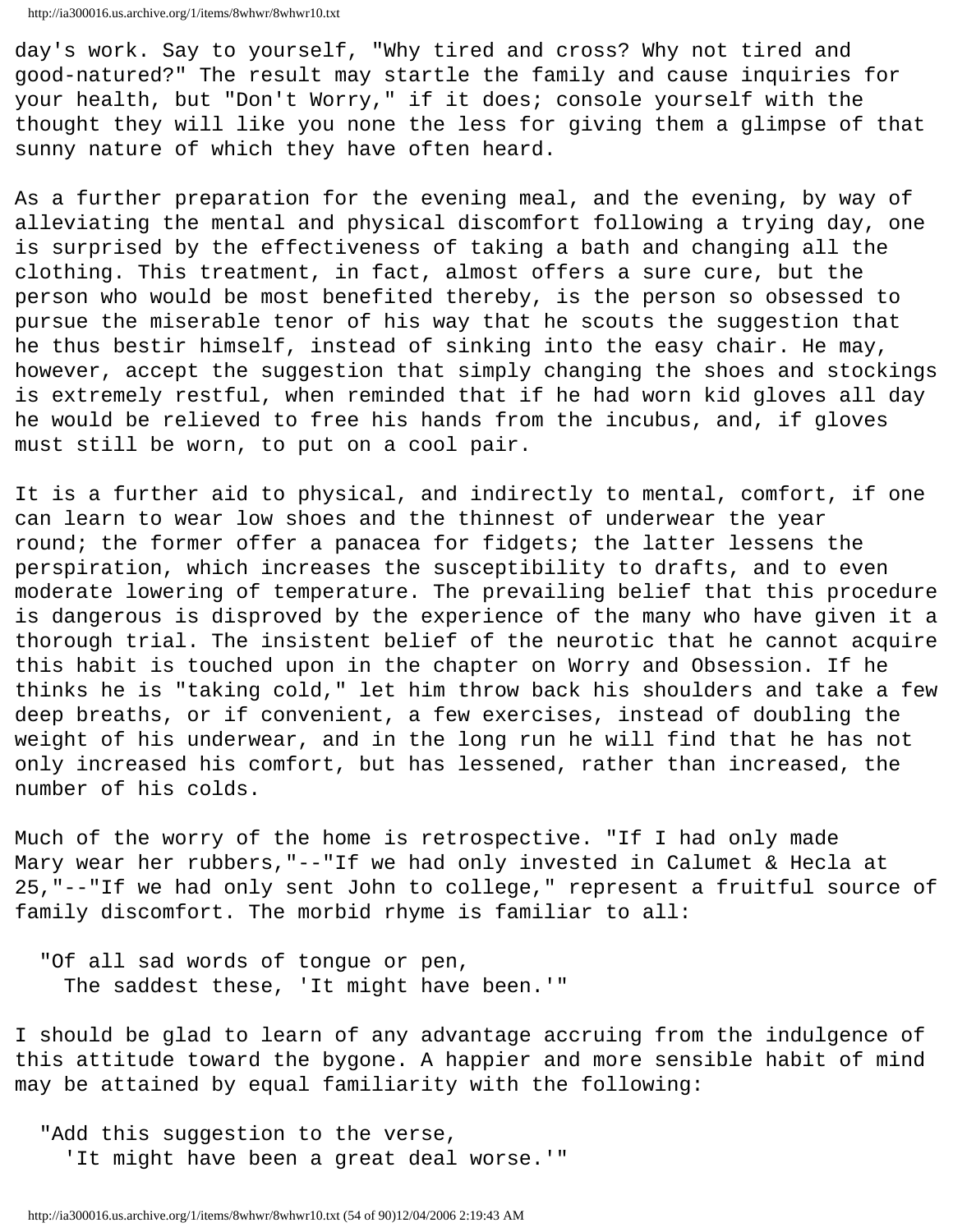```
http://ia300016.us.archive.org/1/items/8whwr/8whwr10.txt
```
A fruitful source of discomfort for the worrier at home is the absence of occupation. He looks forward to mental rest after using his brain all day, but there is no rest for him unless in sleep. The most valuable rest he could give his mind would be to occupy it with something worth while, yet not so strenuous as to cause solicitude. As Saleeby points out, the mock worry of a game is a good antidote for the real worry of life, and a game is far better than nothing, unless the player make, in turn, a work of his play, in which case worry continues.

The hardest task for the worrier at home is to get away from home. With advancing years the temptation grows upon us to spend our evenings by the fireside, to make no new friends and seek no new enjoyments. But this unbroken habit is neither the best preparation for a happy old age, nor the best method of counteracting present worry. Nor should one stop to decide whether the special entertainment in question will be worthwhile--he must depend rather on the realization that if he accepts most opportunities he will be, on the whole, the gainer.

The man whose occupation keeps him in-doors all day should make special effort to pass some time in the open air, if possible walking or driving to and from his place of business, and taking at least a stroll in the evening.

As more than one writer has suggested, the best resource is the \_fad\_. The fad will prove an inestimable boon after withdrawing from active work, but it should be commenced long before one discontinues business, else the chances are that he will never take it up, but will fret away his time like the average man who retires from an occupation which has engrossed his attention.

The fad should not be pursued too strenuously, or its charm is lost. A lady once told me that she had given up studying flowers because she found she could not master botany in the time at her disposal. Another sees no use in taking up history unless he can become an authority on some epoch. Another declines to study because he can never overtake the college graduate. But one of the best informed men of my acquaintance had no college education. One of his fads was history, with which he was far more familiar than any but the exceptional college man, outside the teachers of that branch of learning.

The usefulness of the fad does not depend upon the perfection attained in its pursuit, but upon the pleasure in its pursuit, and upon the diversion of the mind from its accustomed channels. The more completely one learns to concentrate his thoughts on an \_avocation\_, the more enthusiasm and effectiveness he can bring to bear on his \_vocation\_ in its turn. A fad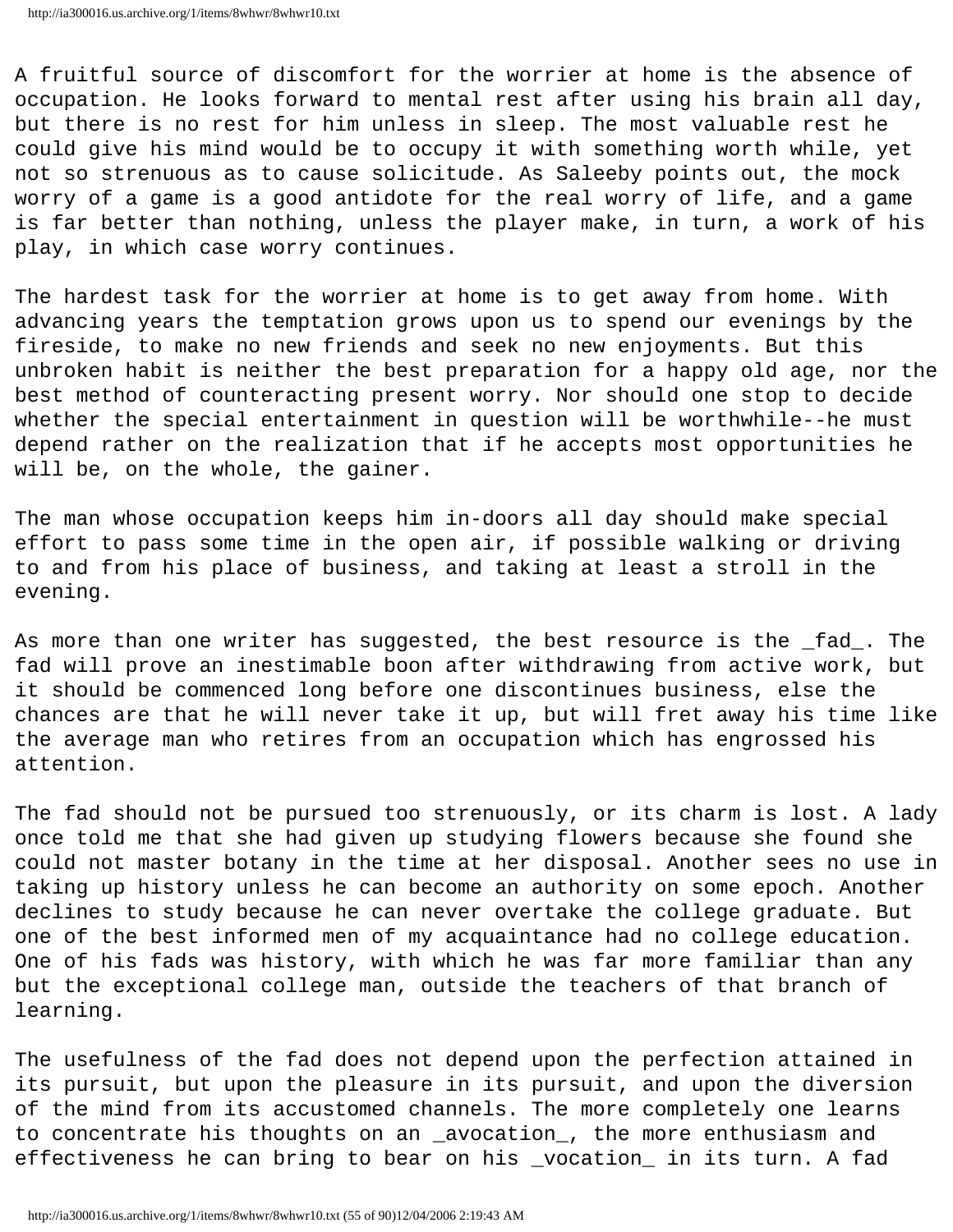that occupies the hands, such as carpentering, turning, or photography, is peculiarly useful if one's taste runs in that direction.

One handicap in cultivating the fad is the lack of interest on the part of our associates, but if we become genuinely interested in any fad that is at all worth while, we shall inevitably add new acquaintances likely to prove at least as interesting as those of our present friends, who have no thoughts outside their daily round of toil. The more fads one cultivates, so long as he avoids the obsession to obtrude them at all times and places, the more interesting he will, in his turn, become to others.

The over-solicitude that defeats its own end, in the case of a parent, has been admirably portrayed by Arthur Benson in "Beside Still Waters,"-- "there was nothing in the world that he more desired than the company and the sympathy of his children; but he had, beside this, an intense and tremulous sense of his responsibility toward them. He attached an undue importance to small indications of character, and thus the children were seldom at ease with their father, because he rebuked them constantly, and found frequent fault, doing almost violence to his tenderness, not from any pleasure in censoriousness, but from a terror, that was almost morbid, of the consequences of the unchecked development of minute tendencies."

Something must be left to natural growth, and to fortune, even in such important matters as the rearing of children.

XII.

#### THE WORRIER ON HIS TRAVELS

After all, is it not a part of the fine art of living to take the enjoyment of the moment as it comes without lamenting that it is not something else?

LILIAN WHITING: \_Land of Enchantment\_.

In no phase of life is the worrying and the "fussy" habit more noticeable than in travel. This is, perhaps, partly because the lack of self-confidence, which so often unsettles the worrier, is peculiarly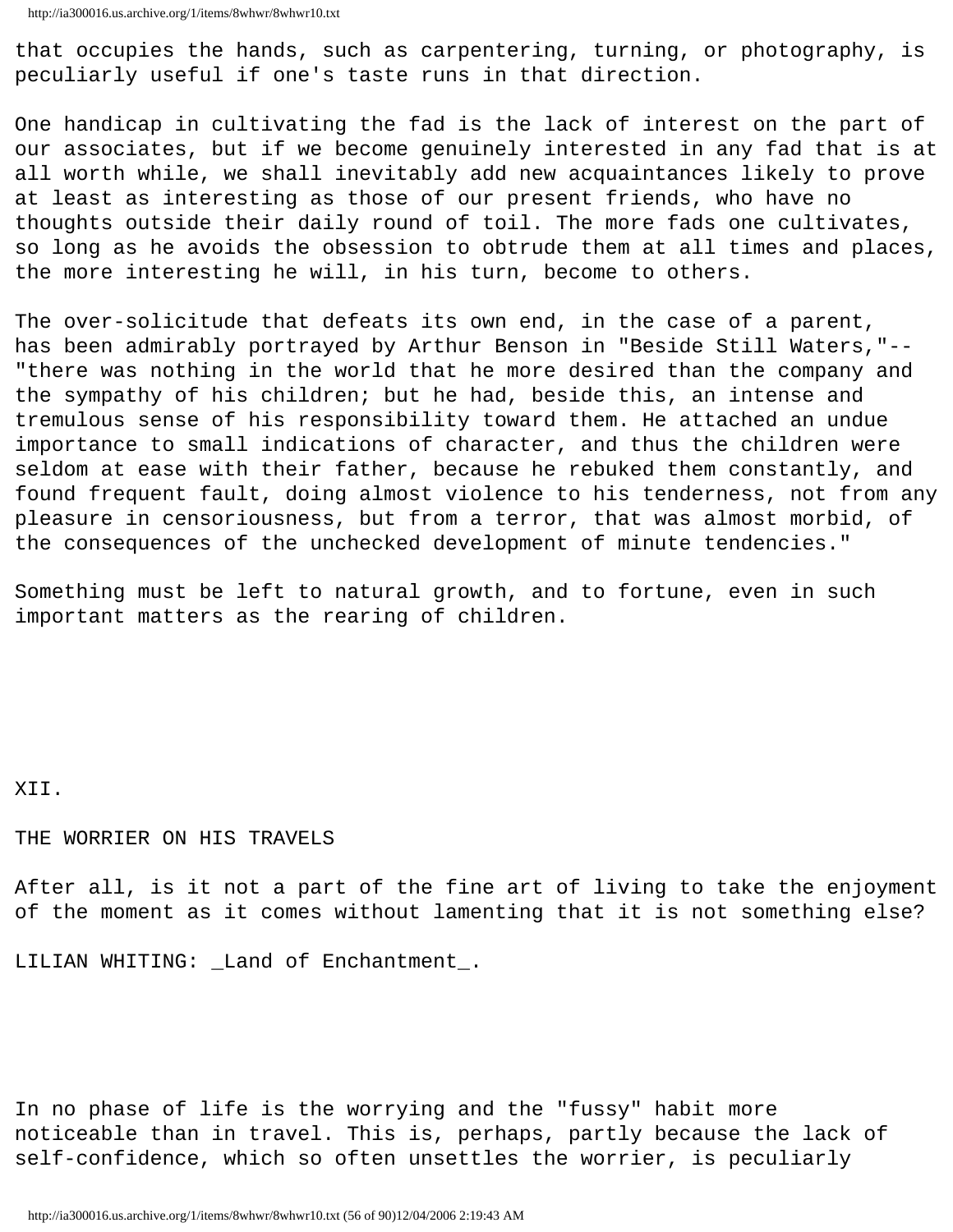```
http://ia300016.us.archive.org/1/items/8whwr/8whwr10.txt
```
effective when he has relinquished the security of his accustomed anchorage. This applies surely to the over-solicitous attention paid by the traveler to the possible dangers of rail and sea. Here is a verse from Wallace Irwin:

 "'Suppose that this here vessel,' says the skipper with a groan, 'Should lose 'er bearin's, run away and bump upon a stone; Suppose she'd shiver and go down when save ourselves we could'nt.' The mate replies, 'Oh, blow me eyes! Suppose agin she shouldn't?'"

A common direction taken by the worrying habit, in the traveler, is that of taking in advance each step of the journey, preparing for every contingency, and suffering beforehand every imaginable hardship and inconvenience. I do not vouch for the story (though I can match it without going far afield) of the gentleman who abandoned his trip from Paris to Budapesth because he found he would be delayed in Vienna six hours, "too long time to wait in the station, and not long enough to go to the hotel." It is the imperative duty of every traveler to discover interests which shall tide him over a few hours' delay wherever it may occur.

It is by no means a waste of time to familiarize ourselves with the geography at least of our own country; to know the situation and appearance of every city of importance, and to know something about the different railroads besides their initials, and their rating in the stock market. Again, if we take up the study of the trees, flowers and birds, with the aid of the admirable popular works now available, we shall not only view the scenery with new eyes, but shall welcome, rather than be driven to despair, by a breakdown in the woods.

It is a mistake to shun our fellow-travelers, from whom we should rather try to learn something. This is a solace in traveling alone, for the boon companion may handicap us in cultivating new acquaintances and gaining new impressions. Though the main object of recreation is diversion from the daily round of thought, the fact need not be lost sight of that the busy man will find his practical interests furthered, rather than hindered, by a little widening of the horizon. Nor should he forget, meantime, the admonition of Seneca that if he would wish his travels delightful he must first make himself delightful.

It is inevitable that uncomfortable, as well as agreeable, experiences occur in travel. But the man who spends his time and thought in avoiding the one and seeking the other is steadily forging chains whose gall shall one day surpass the discomforts of a journey around the world. Arthur Benson in "Beside Still Waters" says that Hugh learned one thing at school,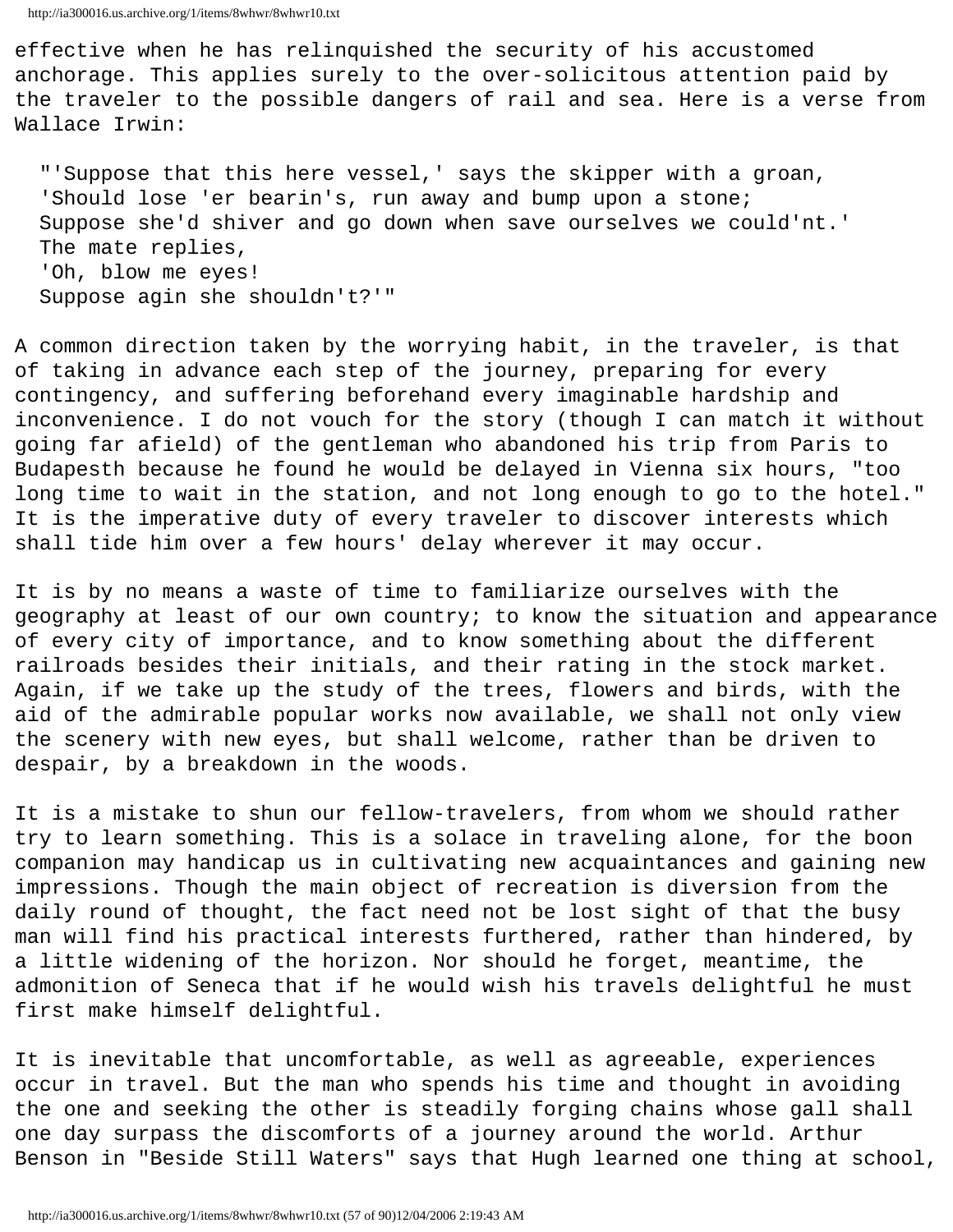namely, that the disagreeable was not necessarily the intolerable. Some of us would do well to go back to school and learn this over again. I know of only two ways by which the discomforts of travel can be avoided. One is to ignore them, the other to stay at home.

A fellow traveler told me that on one occasion, in the presence of a beautiful bit of mountain scenery, he overheard two ladies in anxious consultation comparing, article by article, the corresponding \_menus\_ of two rival hotels. The fact that three varieties of fish were offered at one, while only two were offered at the other, opened so animated a discussion of quantity as opposed to probable quality that the listener discretely withdrew.

A lady on the Florida express, after reading a novel all day with an occasional interim, during which she gazed through her lorgnette with bored and anxious air, finally said to her companion, "I have not seen a single estate which compares to those in Brookline."

Among the varieties of needless worry imposed upon the traveler by the insistent habit, none is more common, or more easily overcome, than the refusal to sleep unless noise and light are quite shut out. If the sufferer make of his insistent habit a servant, rather than a master, and instead of reiterating "I must have quiet and darkness," will confidently assert, "I must get over this nonsense," he will speedily learn that freedom from resentment, and a good circulation of air, are more conducive to sleep than either darkness or silence.

The best drug for the sleepless traveler is the \_æquo animo\_ of Cicero.

XIII.

THE WORRIER AT THE TABLE

These little things are great to little man.

GOLDSMITH: \_The Traveller\_.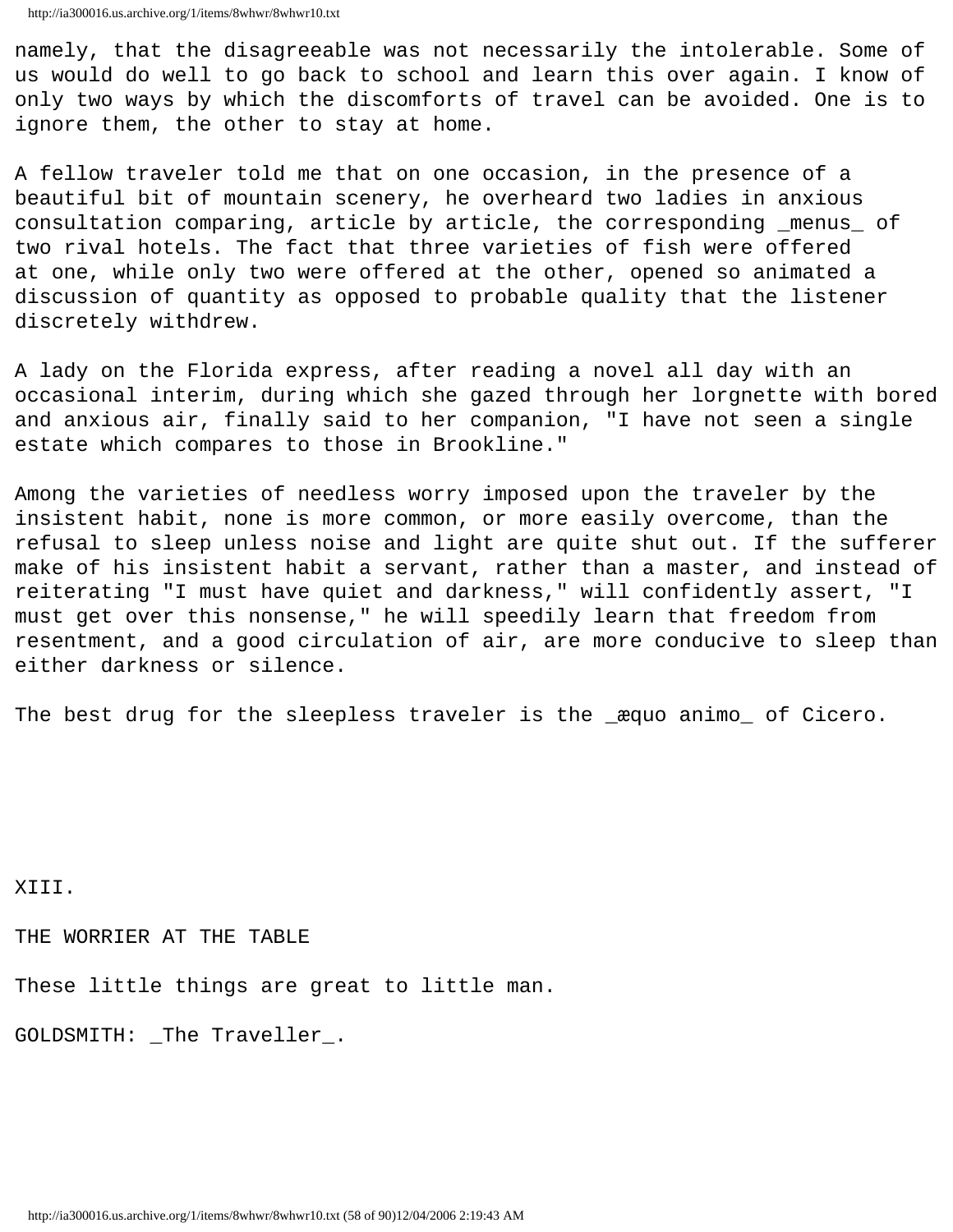The insistent habit of mind is nowhere more noticeable than in connection with the food. I have seen a hotel \_habitué\_, apparently sane, who invariably cut, or broke, his bread into minute particles, and minutely inspected each before placing it in his mouth. If this were a book of confessions, I should have myself to plead guilty, among worse things, to having avoided mince pie for weeks after encountering among other ingredients of this delicacy, a piece of broken glass.

Not infrequently the obsessive diner so long hesitates before giving his final order that the waiter brings the wrong dish. The insistent thought now replaces the doubting folly, and the diner would as soon think of eating grass as the article offered. I have known him impatiently to leave the table under these circumstances, and to play the ostentatious martyr, rather than partake of the food he had at the outset given weighty consideration. I have seen another omit his lunch because water had been spilled upon the cloth, and still another leave the dining-car, with the announcement that he would forego his meal because informed by the conductor that men's shirt waists without coats were taboo.

The obsessive of this type may by training even reach the point of seeing the amusing instead of the pathetic side of the picture when, in the course of his travels, his request for "a nice bit of chicken, cut thin," is transmitted to the kitchen as--"One chick."

One day, with pride, I called the attention of my easy-going friend to the fact that I was eating a dish I had not ordered. He quietly remarked that the next step was to eat it and say nothing! Another friend has this motto in his dining-room: "Eat what is set before you and be thankful." His children will open their eyes when they find others, less reasonably reared, demanding that the potatoes be changed because they are sprinkled with parsley, that a plate be replaced because it has had a piece of cheese upon it, or that the salad of lettuce and tomato be removed in favor of one with tomato alone.

A lady recently told me of breakfasting with a foreign sojourner in America, who upon being offered the contents of an egg broken into a glass, was not satisfied with declining it, but felt impelled also to express his extreme disgust at this method of serving it, fortunately to the amusement, rather than to the annoyance of his hostess.

"After this, know likewise," says Epictetus, "that you are a brother too; and that to this character it belongs to make concessions, to be easily persuaded, to use gentle language, never to claim for yourself any non-essential thing, but cheerfully to give up these to be repaid by a larger share of things essential. For consider what it is, instead of a lettuce, for instance, or a chair, to procure for yourself a good temper.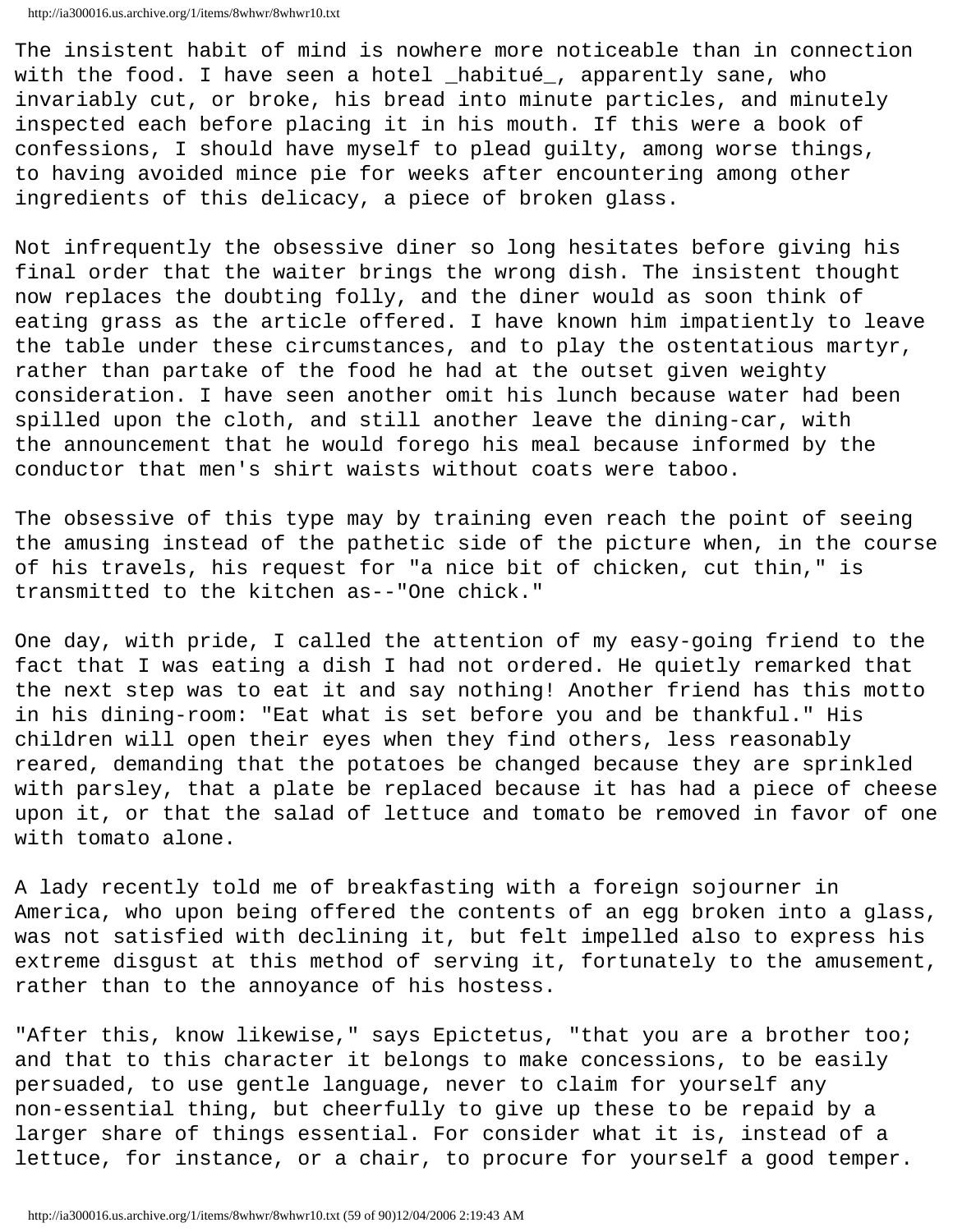```
http://ia300016.us.archive.org/1/items/8whwr/8whwr10.txt
```
How great an advantage gained!"

The insistent desire to have a certain degree and character of appetite not infrequently leads to consulting the physician. Still more common is the obsession that the appetite must be gratified, the supposition being that the desire for food is, in the growing child or in the adult, an infallible guide to the amount needed, though it is a matter of common knowledge that this is not true of infants or of domestic animals. If one leaves the table hungry he soon forgets it unless inordinately self-centered, and he has no more desire to return than to go back to bed and finish the nap so reluctantly discontinued in the morning.

I have heard the theory advanced by an anxious forecaster of future ills, that all unnecessary food, if packed away as adipose tissue, serves to nourish the body in periods of starvation. Assuming that the average individual need consider this stress of circumstance, I am strongly of the impression that the best preparation for enforced abstinence will prove, not a layer of fat, but the habit of abstinence. The nursery poet says:

 "The worry cow would have lived till now If she'd only saved her breath. She feared the hay wouldn't last all day So choked herself to death."

The quantity of food proved by experiment to suffice for the best work, physical or mental, is surprisingly small. A feeling of emptiness, even, is better preparation for active exercise than one of satiety.

It is a national obsession with us that no meal is complete without meat. Order fruit, a cereal, rolls and coffee, at the hotel some morning, and the chances are ten to one that the waiter will ask what you are going to have for \_breakfast\_, though you have already ordered more than is absolutely necessary for that meal, as demonstrated by the custom upon the Continent, where the sense of fitness is as much violated by the consumption of an enormous breakfast as it is with us by the omission of a single detail.

It may be asked if it is not subversive of discipline for the hotel \_habitué\_ to become too easy-going. There is doubtless a limit to the virtue of allowing ourselves to be imposed upon, but there is little fear that the individual who opens the question will err in this direction. It behooves him rather to consider the danger of his occupying the unenviable position of the "fuss-budget."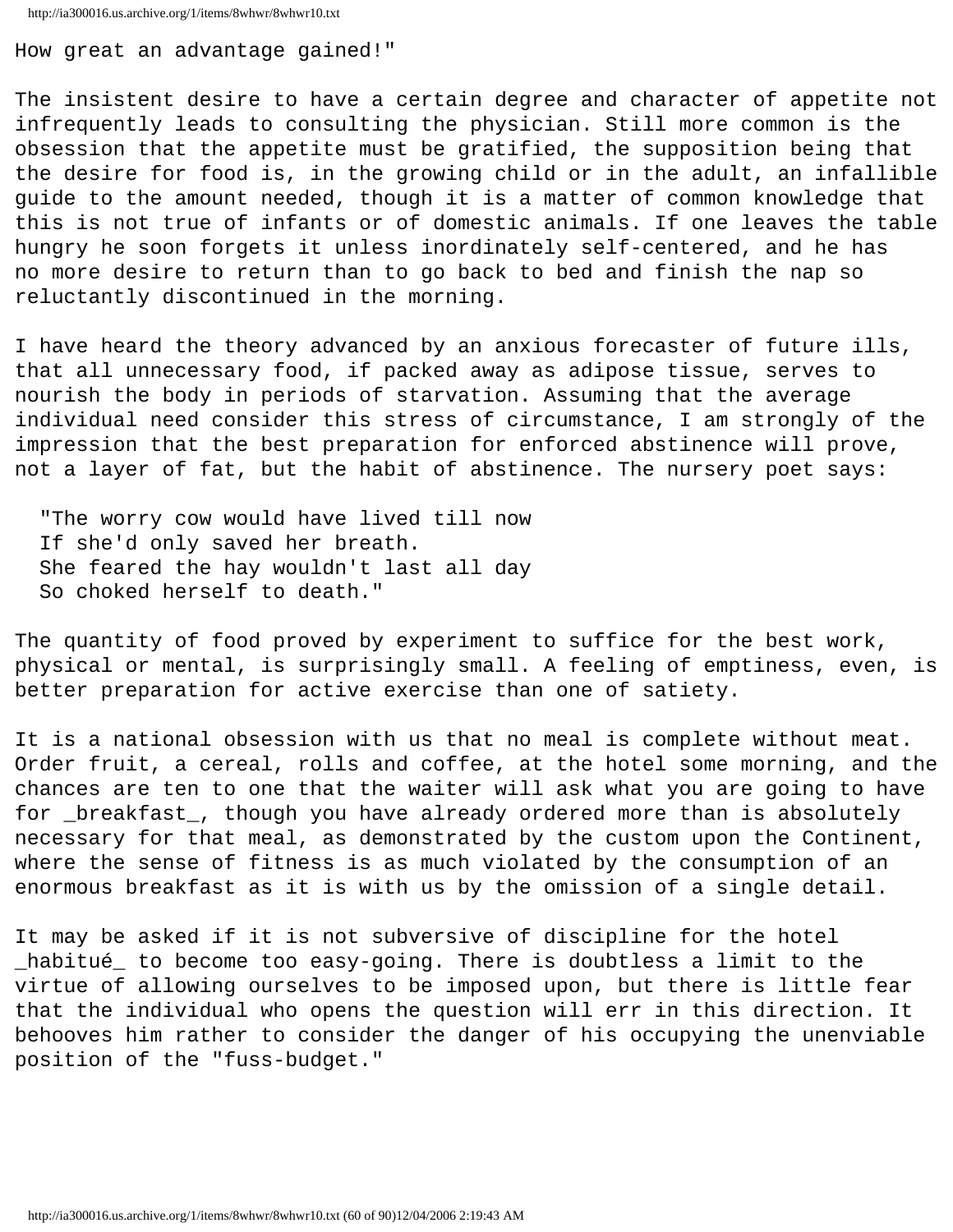XIV.

THE FEAR OF BECOMING INSANE

We must be steadfast, Julian! Satan is very busy in all of us.

IBSEN: \_Emperor and Galilean\_.

Few, perhaps, among the high-strung and delicately organized can truly say that this fear has never occurred to them. It affects even children, at an age when their minds are supposed to be taken up with the pleasures and pursuits appropriate to their years. This fear is generally dispelled by the serious occupations of life, but in certain cases it persists as an insistent and compelling thought.

It may afford consolation to know that insanity results, in the majority of cases, from physical disease of the brain, and that it is ordinarily unanticipated, unsuspected and uncredited by the patient. There is no more danger of insanity attacking the worrier and the delicate than the robust and the indifferent. In fact, the temperament which produces the faulty habits we are considering rarely culminates in insanity. It seems worth while, however, to replace the vague fear of insanity by a knowledge of the variety of mental unbalance remotely threatening the person who lacks the desire or the will, to place a check upon these faulty habits of mind. We may thus, in the worrier whose fears have taken this direction, substitute effort for foreboding.

It is our \_conduct\_ rather than our thoughts that determines the question of insanity. The most practical definition of insanity I know is that of Spitzka, the gist of which is that a person is insane who can no longer correctly register impressions from the outside world, or can no longer act upon those impressions so as to formulate and carry out a line of conduct consistent with his age, education and station.

The banker may repeat the process of locking and unlocking, even to the point of doubting his own sensations, but he may still be able to formulate, and carry out, a line of conduct consistent with his position, though at the expense of intense mental suffering.

In the realm of morbid fears, the person obsessed by fear of contamination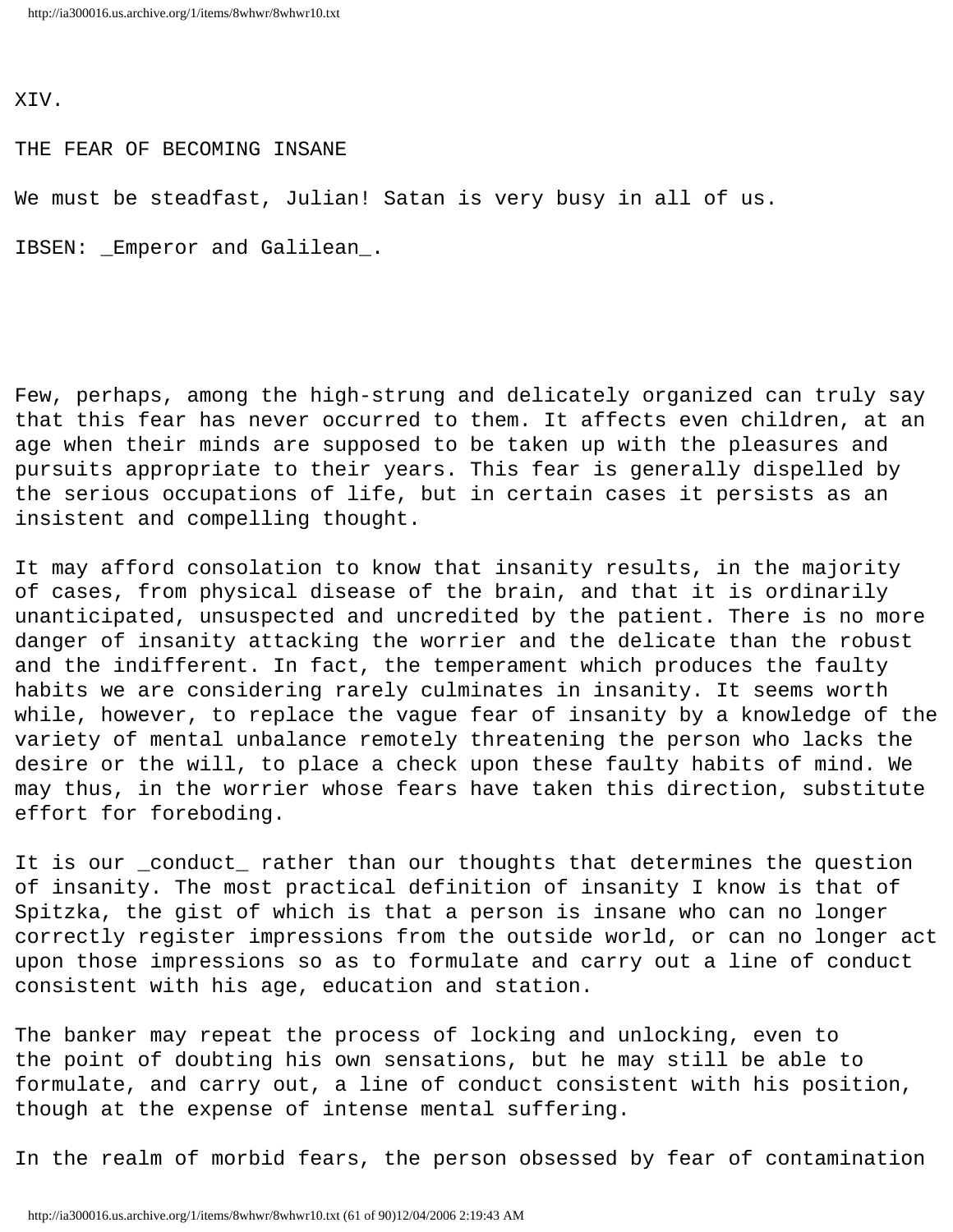shows no sign of insanity in using tissue paper to turn the door-knob, or in avoiding objects that have been touched by others. Up to this point his phobia has led merely to eccentricity, but suppose his fear so far dominates him that he can no longer pursue his occupation for fear of handling tools or pen, and that he persistently refuses to eat through fear of poison, he has then reached the point where he can no longer formulate lines of conduct, and he is insane.

It is, then, important to foresee the tendency of phobias, and to accustom one's self to the point of view that the worst possible harm, for example from contamination by ordinary objects, is no worse than mental unbalance, and that the probable consequences thereof (\_nil\_) are infinitely preferable.

Even with regard to more tangible fears, as of elevators, fires, tunnels, thunder-storms, and the like, a certain tranquility may be gradually attained by a similar philosophy. Suppose instead of dwelling on the possibility of frightful disaster the sufferer practices saying: "The worst that can happen to me is no worse than for me to let these fears gradually lessen my sphere of operations till I finally shut myself up in my chamber and become a confirmed hypochondriac." One should also remember that many another shares his fears, but shows no sign because he keeps a "stiff upper lip," an example he will do well to follow, not only for his own eventual comfort, but for the sake of his influence on others, particularly on those younger than himself. The pursuance of this line of thought may result in the former coward seeking instead of avoiding, opportunities to ride in elevators and tunnels, and even to occupy an inside seat at the theatre, just to try his new-found power, and to rejoice in doing as others do instead of being set apart as a hopeless crank.

These fears bear directly on the question of hypochondria. We have already seen how the sphere of the hypochondriac is narrowed. His work and his play are alike impeded by his fear of drafts, of wet feet, of loud noises, of palpitation, of exhaustion, of pain, and eventually of serious disease. Is he insane? Not so long as he can carry out a line of conduct consistent with his station and surroundings.

It is remarkable how many obsessions we may harbor without causing us to swerve from our accustomed line of conduct. Whatever our thoughts, our conduct may be such that we attract little attention beyond the passing observation that we are a little odd. We may break down, it is true, under the double load we carry, but we are in little danger of insanity. Those established in the conviction that they cannot stand noises or other sources of discomfort, rarely reach the point of a certain poor old lady who used to wander from clinic to clinic, able to think of nothing else, and to talk of nothing else, than the ringing in her ears, and to attend to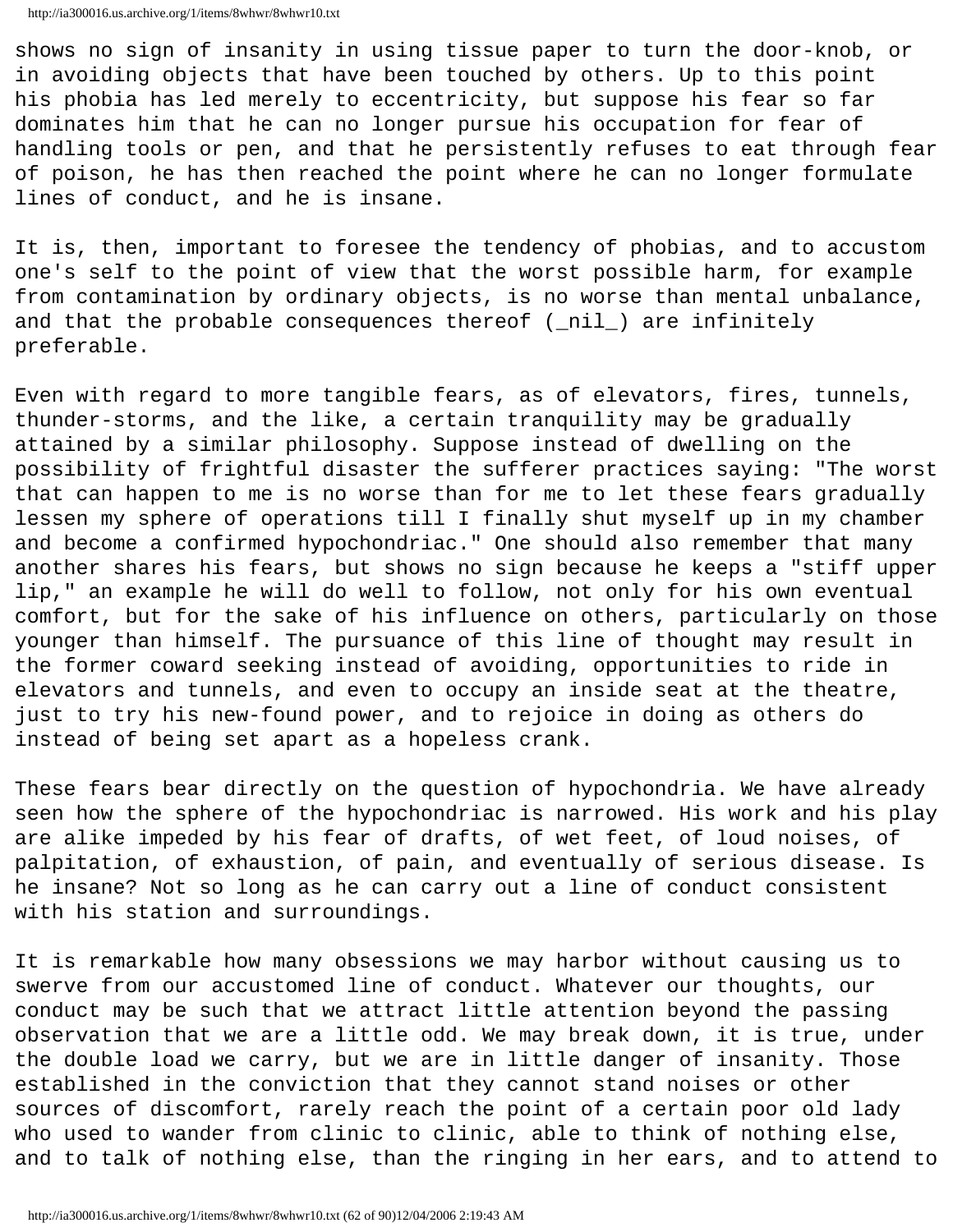```
http://ia300016.us.archive.org/1/items/8whwr/8whwr10.txt
```
no other business than efforts for its relief. She was counselled again and again that since nothing was to be found in the ears she should endeavor to reconcile herself to the inevitable, and turn her thoughts in other directions. Unfortunately, she had become peculiarly adept in the detection of disagreeable sights, sounds, and other sources of irritation, and had for a long term of years practiced quite the opposite of control. She had hitherto either insisted on discontinuance of all sources of irritation, fled their neighborhood, or put on blue glasses and stopped her ears with cotton. When, finally, her sharpened sense caught the sound of her own circulation, she could think of nothing but this unavoidable source of discomfort, which was prepared to follow her to the uttermost parts of the earth.

A well-known author has said that the difference between sanity and insanity depends only on the power to conceal the emotions. While this definition will hardly pass in law or medicine, it surely offers food for thought. Suppose for a moment that we were dominated by the impulse to externalize all our thoughts and all our emotions, there would be some basis for the common, but inaccurate, saying that everyone is insane.

This brings us to a form of insanity which the obsessive may well bear in mind, namely, that known as manic-depressive. This disorder, in its typical form, is shown by recurring outbursts of uncontrollable mental and physical activity (mania), alternating with attacks of profound depression (melancholia). This form of insanity represents the inability to control an extreme degree of the varied moods to which we all are subject. Long before the modern classification of mental disorders, Burton, in his introduction to the "Anatomy of Melancholy," expressed this alternation of moods thus:

 "When I go musing all alone, Thinking of divers things foreknown, When I build castles in the ayr, Void of sorrow and void of feare, Pleasing myself with phantasms sweet, Me thinks the time runs very fleet. All my joyes to this are folly, Naught so sweet as melancholy.

 "When I lie waking all alone, Recounting what I have ill done, My thoughts on me they tyrannize, Feare and sorrow me surprise, Whether I tarry still or go, Me thinks the time moves very slow. All my griefs to this are jolly, Naught so sad as melancholy."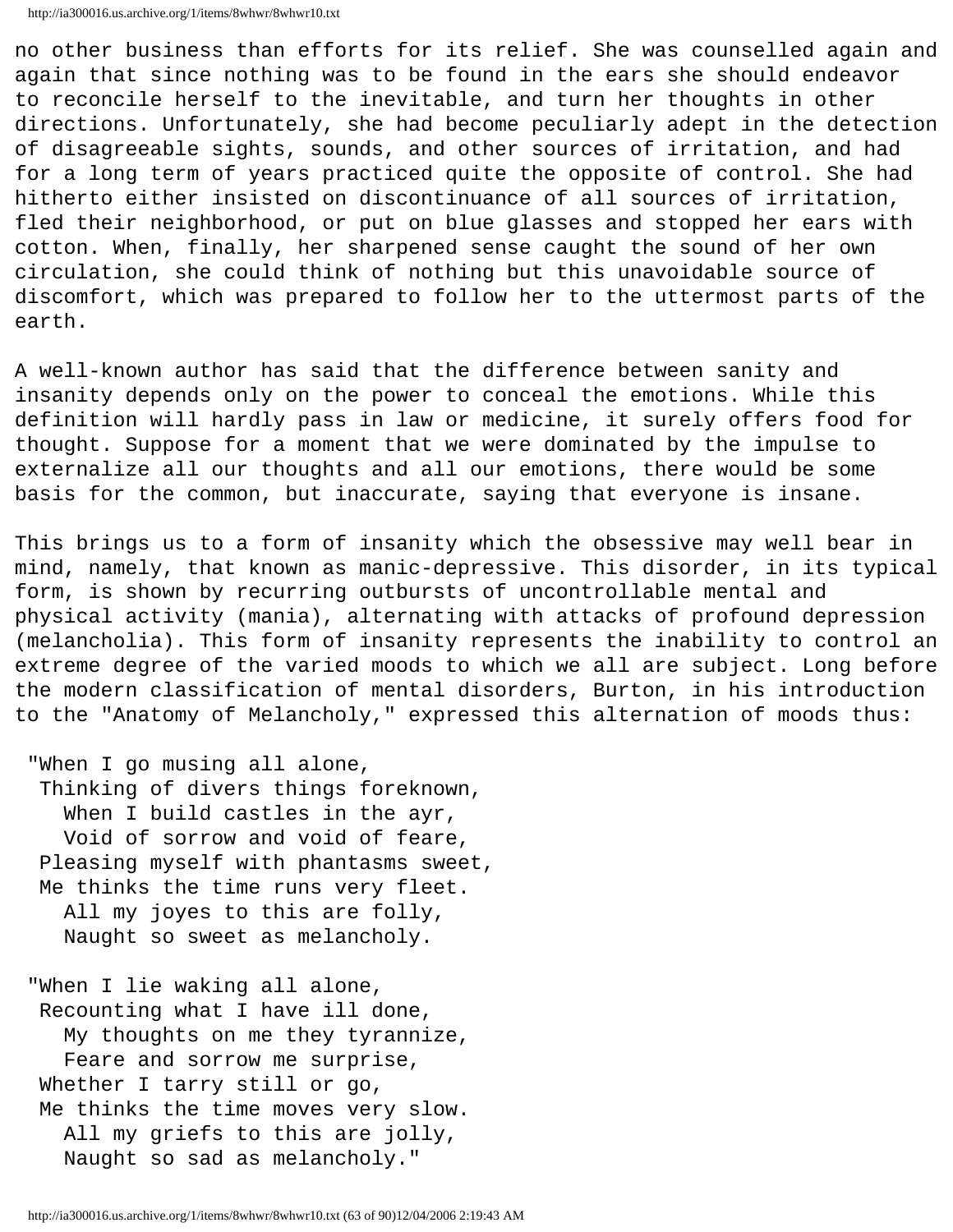http://ia300016.us.archive.org/1/items/8whwr/8whwr10.txt

 "I'll not change my life with any King, I ravisht am: can the world bring More joy, than still to laugh and smile, In pleasant toyes time to beguile? Do not, O do not trouble me, So sweet content I feel and see. All my joyes to this are folly, None so divine as melancholy.

\* \* \* \* \*

 "I'll change my state with any wretch Thou canst from goale or dunghill fetch: My pain's past cure, another hell, I may not in this torment dwell, Now desperate I hate my life, Lend me a halter or a knife; All my griefs to this are jolly, None so damn'd as melancholy."

The depressed stage of this disorder is commonly shown by retardation of thought and motion, the excited stage by pressure of activity and acceleration of thought. In the so-called "flight of ideas" words succeed each other with incredible rapidity, without goal idea, but each word suggesting the next by sound or other association, thus:

"Are you blue?"

"Blue, true blue, red white and blue, one flag and one nation, one kingdom, one king, no not one king, one president, we are going to have a president first, cursed, the worst."

Who does not recognize the modest prototype of this elaborate rigmarole chasing itself through his mind as he walks the street in jaunty mood, and who of us would not surprise and alarm his friends if he should suddenly let go his habitual control, express his every thought and materialize his every passing impulse to action? Who can doubt that the person who has trained himself for years to repress his obsessions is less likely to give way to this form of insanity than one who has never practiced such training? Let us then endeavor to pursue "the even tenor of our way" without giving way to the obsession that we must inflict our feelings upon our associates. We may in this way maintain a mental balance that shall stand us in good stead in time of stress.

The autumnal tendency to melancholy is recognized by Thoreau. The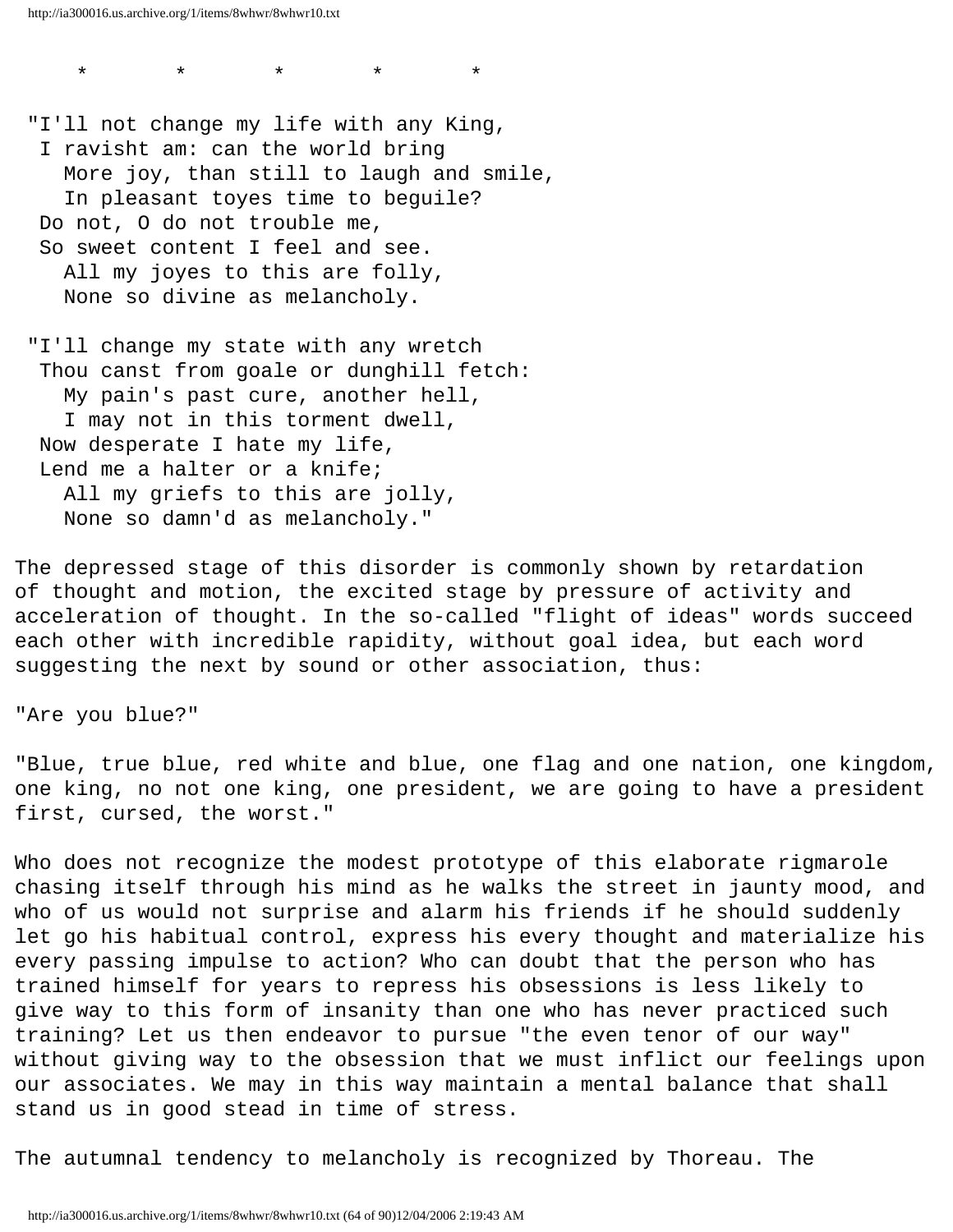characteristic suggestion of this nature-lover is that the melancholic go to the woods and study the \_symplocarpus foetidus\_ (skunk cabbage), whose English name savors of contempt, but whose courage is such that it is already in the autumn jauntily thrusting forth its buds for the coming year.

An admirable reflection for the victim of moods, as for many another, is the old saying in which Abraham Lincoln is said to have taken peculiar comfort, namely, "This also will pass."

XV.

#### RECAPITULATORY

And found no end in wandering mazes lost.

\_Paradise Lost\_.

We have reviewed the various phases of worry and the elements out of which worry is assembled. It has been seen that exaggerated self-consciousness blocks effort through fear of criticism, ridicule or comment. The insistent habit of mind in the worrier has been found to permeate the content of thought, and unfavorably to influence action. The fact has been pointed out that the obsession to do the right thing may be carried so far as to produce querulous doubt and chronic indecision--hence worry.

It has been pointed out that over-anxiety on the score of health (hypochondria) aggravates existing symptoms, and itself develops symptoms; that these symptoms in turn increase the solicitude which gave them birth. Attention has been called to the influence of over-anxious and fretful days in precluding the restful state of mind that favors sleep, and to the influence of the loss of sleep upon the anxieties of the following day; in other words, worry prevents sleep, and inability to sleep adds to worry.

We have seen that doubts of fitness lead to unfitness, and that the worry of such doubts, combined with futile regrets for the past and forebodings for the future, hamper the mind which should be cleared for present action.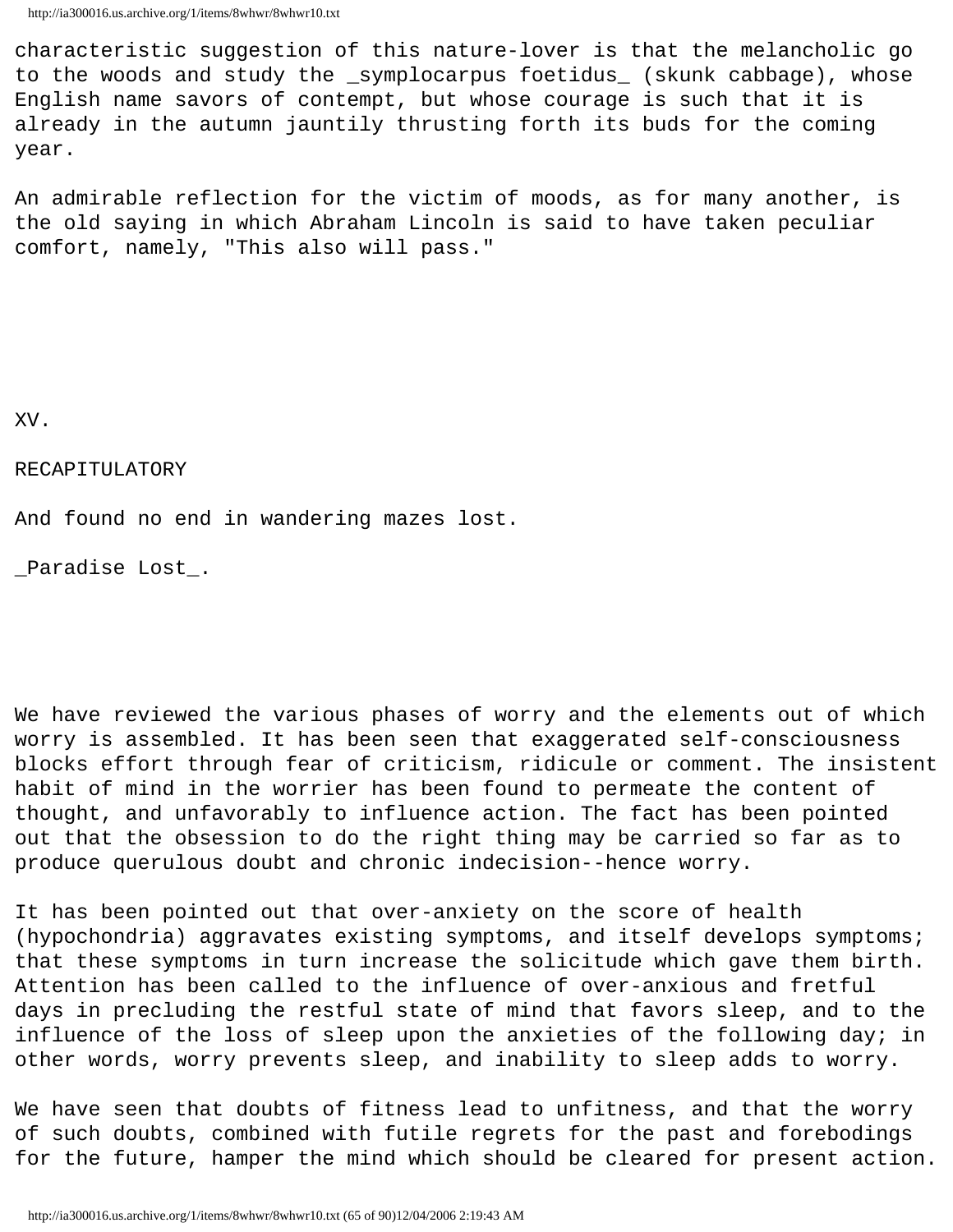The injurious effect upon the nervous system of these faulty mental states has been emphasized, together with their influence as potent underlying causes of so-called nervous prostration, preparing the worrier for breakdown from an amount of work which, if undertaken with tranquil mind, could have been accomplished with comparative ease.

The question is, will the possessor of these faulty mental tendencies grasp the importance of giving thought to the training that shall free him from the incubus? He certainly has the intelligence, for it is among the intelligent that these states are mostly found; he certainly has the will-power, for lack of will-power is not a failing of the obsessed. The question is, can he bring himself to make, at the suggestion of another, a fundamental change of attitude, and will he take these suggestions on faith, though many seem trivial, others, perhaps, unreasonable, and will he at least give them a trial? I hope so.

In the next sections will be summed up such commonplace and simple suggestions as may aid emergence from the maze of worry. Many of the suggestions have been scattered through preceding sections. The worrier and folly-doubter is more likely to be benefited by trying them than by arguing about them, and it is within the realms of possibility that some may come to realize the truth of the paradox that he who loses himself shall find himself.

XVI.

MAXIMS MISAPPLIED

 "Beware! yet once again beware! Ere round thy inexperienced mind, With voice and semblance falsely fair, A chain Thessalian magic bind,--"

\_Thomas Love Peacock\_.

A friend of mine has a highbred Boston terrier named "Betty." Betty is a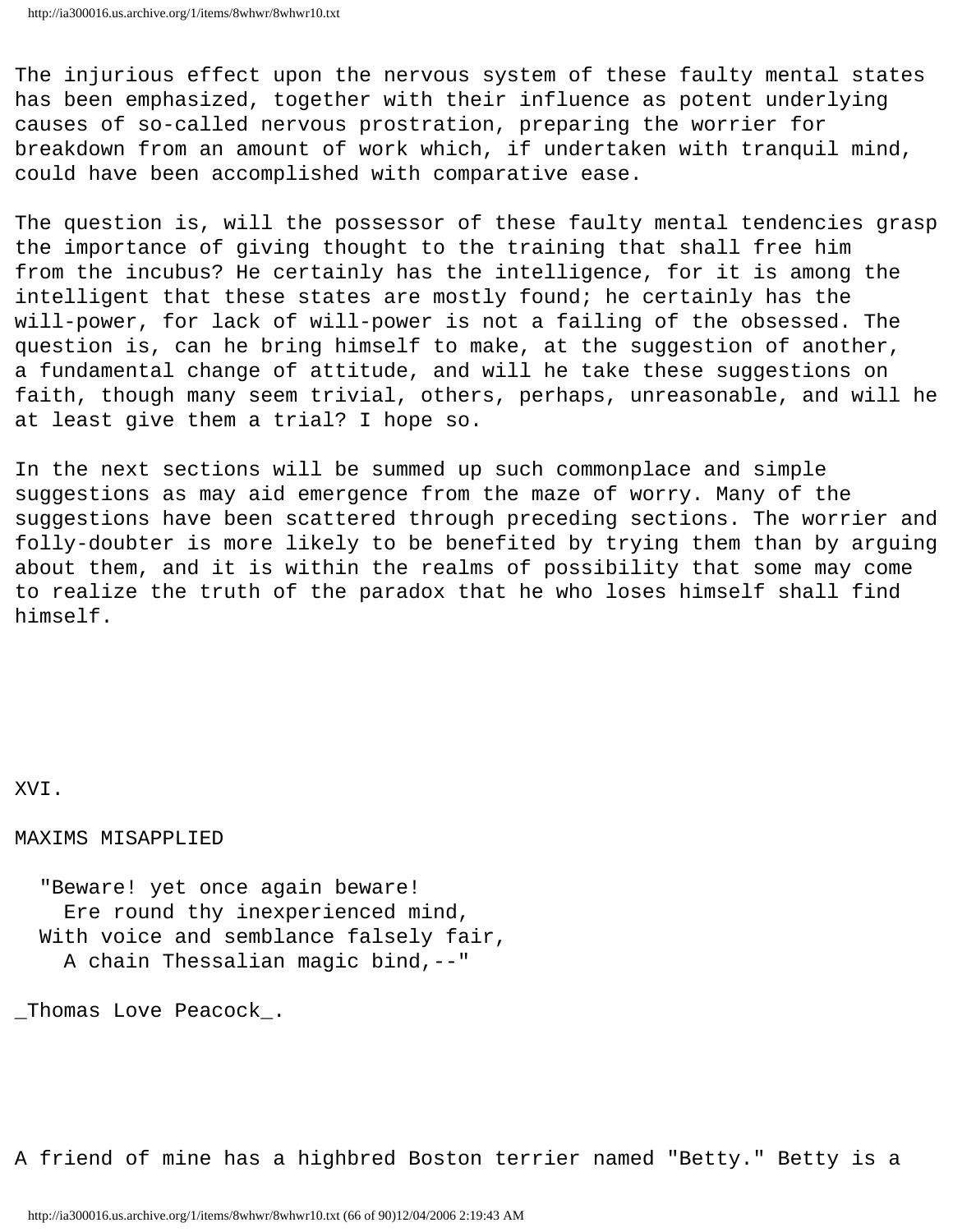http://ia300016.us.archive.org/1/items/8whwr/8whwr10.txt

bundle of nerves, has a well-developed "New-England Conscience," and among other deviative (not degenerative) signs is possessed of an insatiate desire to climb trees. More than once I have watched her frantic efforts to achieve this end, and she really almost succeeds--at least she can reach a higher point on the trunk of a tree than any other dog of her size I know--say six feet; if the bark is rough, perhaps seven feet would not be an overestimate. Her attempts are unremitting--once the frenzy is on it is with the greatest difficulty that she can be separated, panting and exhausted, from her task.

Betty's case furnishes an illustration of an inborn tendency, fostered neither by precept nor example, persistently to attempt the impossible, and to fret and fume when forced to discontinue. Some children are by inheritance similarly endowed. Imagine Betty a child. It is safe to assume that the mental trait which prompts this expenditure of tireless and misdirected energy has sifted down through her ancestry; the chances are, of course, against its having skipped the generation immediately preceding; in other words, one or both her parents are probably obsessive. It follows almost as a matter of course that the "indomitable will" of the child is viewed with pride by the parent. Instead of being kept within reasonable bounds, and directed into proper channels, it is encouraged in every direction, and fostered by every available means. Prominent among the incentives to renewed activity furnished by the solicitous parent, possibly by the undiscriminating teacher, will be found such precepts as: "In the bright lexicon of youth there's no such word as fail," "Never give up the ship," "Never say die," "There's always room at the top."

Excellent maxims these, for the average child, particularly for the child who is under average as regards ambition to excel. But what of their effect upon the already over-conscientious and self-exacting child? Simply to tighten fetters which should rather be relaxed.

Life becomes a serious problem to a child of this kind at a much earlier age than is generally realized. I have been surprised to learn at what tender years such children have been borne down by a weight of self-imposed responsibility quite as heavy as can burden an adult, without the power of the adult to carry it. Such, for example, are anxieties regarding the health or the financial status of the parents, matters freely discussed without a thought that the child will make these cares his own.

I realize that this line of thought will seem to some revolutionary. A friend to whom I submitted the proposition that it did harm rather than good to encourage a child of this kind to attempt the impossible answered, "Nothing is impossible," and he said it as if he more than half believed it. Here we have the ambitious maxim challenging truth itself. It is certainly not impossible that Mozart wrote a difficult concerto at the age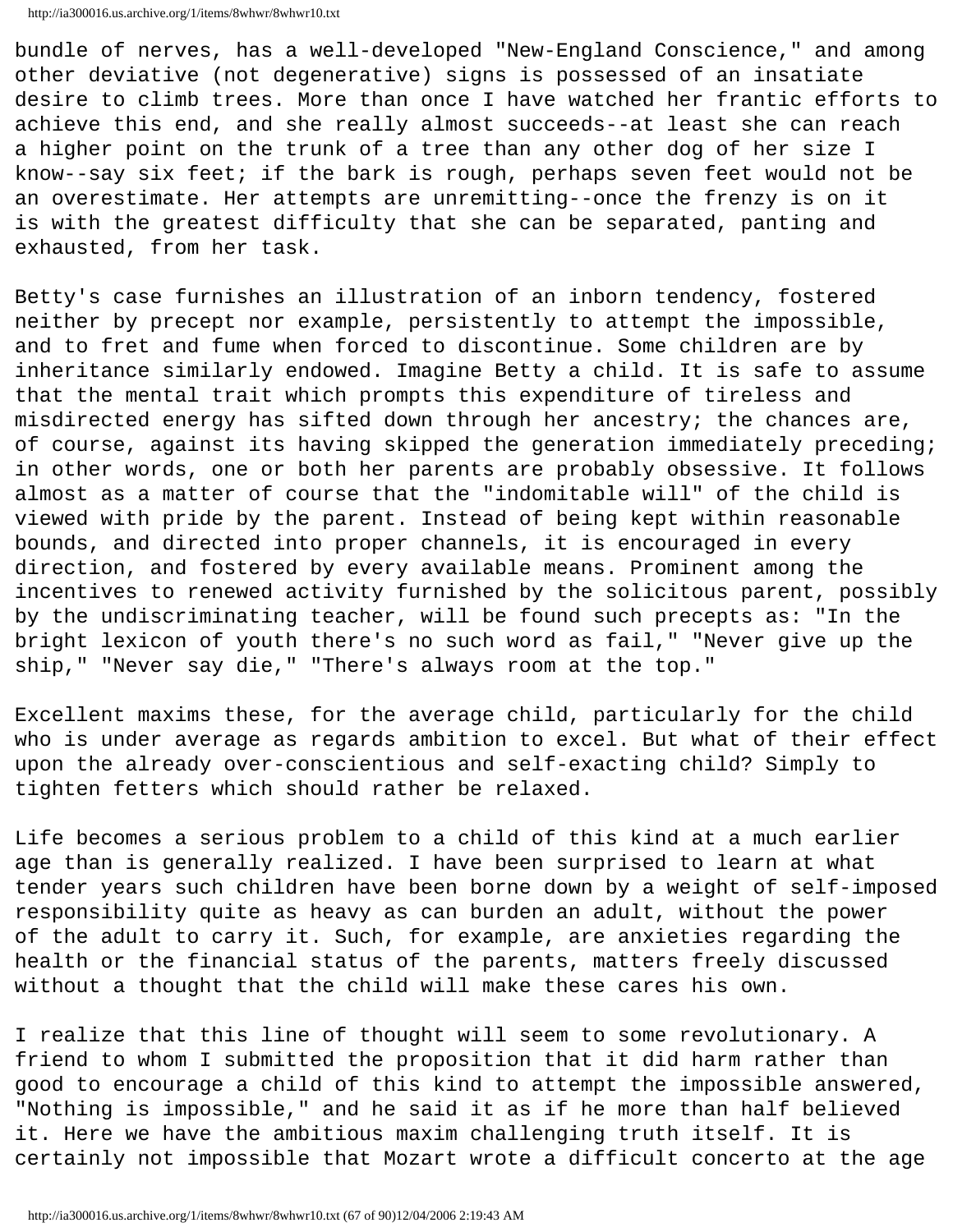of five; nor is it impossible that, in precocious children of a different type, worry from failure to accomplish the desired may cause profound despair productive of disastrous results.

Nor are such children either geniuses or freaks--they are merely inheritors of the "New England Conscience," so named, I suppose, because the trait has multiplied in this section more rapidly even than the furniture and fittings of the Mayflower. Without underrating the sterling qualities of the devoted band who founded this community it may safely be suggested that neither the effectiveness nor the staying qualities of their descendants will be lessened by a certain modification of the querulous insistence which dominates the overtrained adult in the rearing of the nervously precocious child.

The maxim "What is worth doing at all is worth doing well," if carried to its ultimate conclusion by the over-careful, would justify the expenditure of a quarter of an hour in sharpening a lead-pencil. This maxim, while losing in sententiousness would gain in reason if it ran thus: "What is worth doing at all is worth doing as well as the situation demands." "Never put off till to-morrow what you can do to-day," an excellent maxim for the shiftless, must not be taken too literally by the individual already obsessed to do to-day twice what he can and quadruple what he ought.

Neither the chronic doubter nor the prematurely thoughtful need be admonished, "Look before you leap," or "Be sure you're right, then go ahead." Such guides to conduct, however effective in the case of three individuals, in the fourth hinder accomplishment by encouraging querulous doubt;--it is for the benefit of the fourth that these pages are written. A revolutionary effort must be made before the worrier and the folly-doubter can throw off his shackles.

It may be questioned whether this sort of philosophy does not savor of \_laissez-faire\_, and tend to produce indifference; but the worry against which these efforts are directed is a state of \_undue\_ solicitude, --\_due\_ solicitude is not discouraged. Fortunately, as partial offset to the many maxims stirring to increased activity, there exist certain maxims of less strenuous, but not unreasonable, trend, thus:--"What can't be cured must be endured," "Patient waiters are no losers." Such maxims are quite as worthy of consideration by the obsessive as any of those previously cited. While they modify overzeal, they detract in no way from effective, even strenuous, endeavor.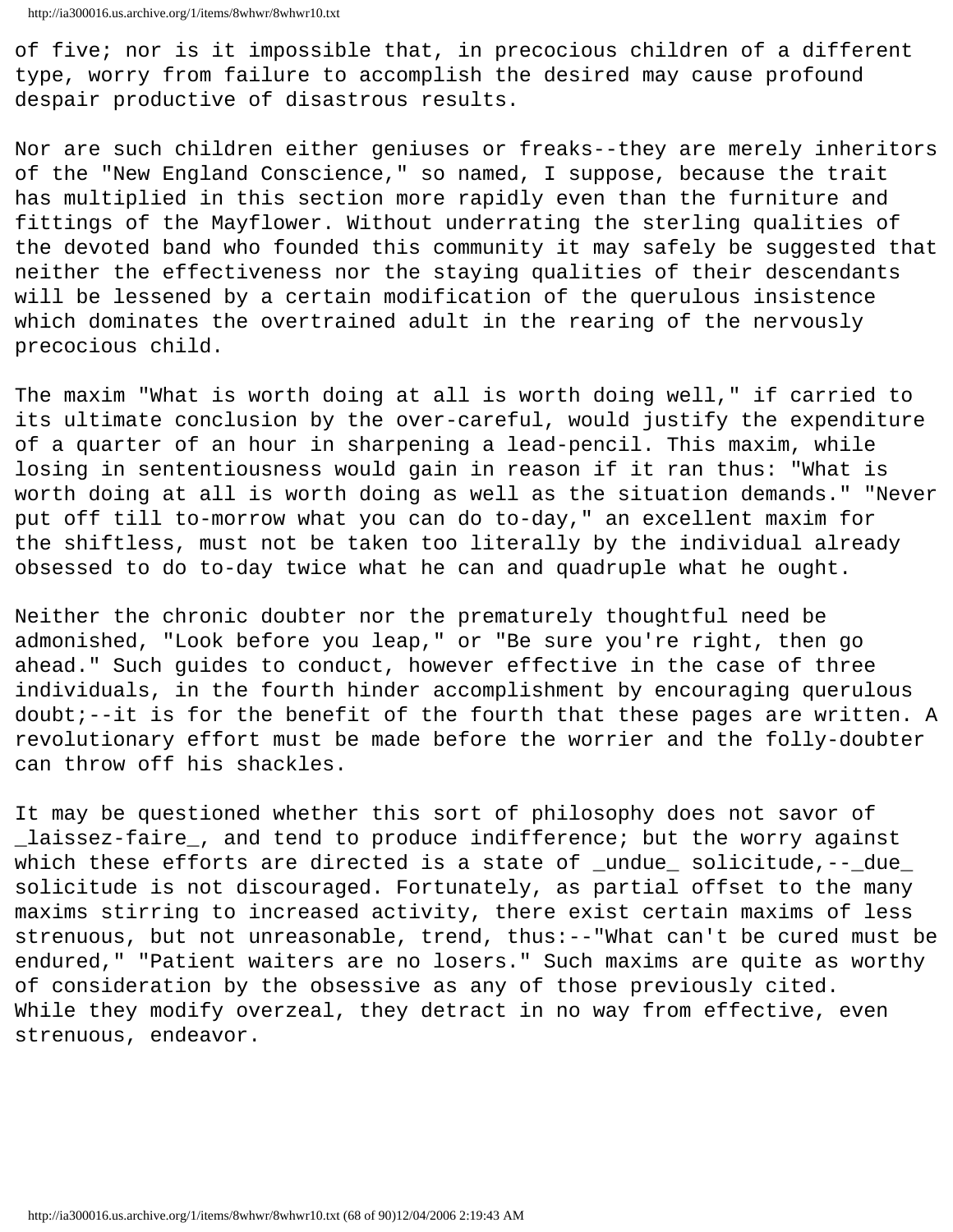XVII.

THE FAD

"Fads may be said to constitute a perfect mental antitoxin for the poison generated by cerebral acuity."

\_Courtney\_.

There is nothing occult in the suggestion that the worrier cultivate a fad. Its object is to interest him in something outside of himself and of the monotony of his accustomed round. If it seems to him too much trouble to enter upon the details of the fad there is all the more reason for freeing himself from such mental inertia.

How shall we set to work to acquire a fad, without special opportunity or education, and with but little time at our disposal? Suppose we take the study of botany as an illustration, not necessitating class instruction. This useful study may be made also a charming fad, and one not beneath the notice of so learned and busy a man as Sir Francis Bacon, who found time and inclination to write an essay "Of Gardens," in which he mentions by name and shows intimate acquaintance with, over one hundred distinct varieties of plant life.

Sir John Lubbock (the Right Honourable Lord Avebury) in "The Pleasures of Life," says:

"The botanist, on the contrary--nay, I will not say the botanist, but one with even a slight knowledge of that delightful science--when he goes out into the woods, or out into one of those fairy forests which we call fields, finds himself welcomed by a glad company of friends, every one with something interesting to tell."

There are two ways of cultivating botanical as well as other knowledge; namely, the passive and the active. The passive method is to let someone inform us; the active is to find out something for ourselves. The latter is the only effective method. Suppose we start with the wild flowers:

The first step is to purchase a popular illustrated book on this subject, preferably one in which the flowers are arranged according to color. We first learn, in the introduction, the principal parts of the flower, as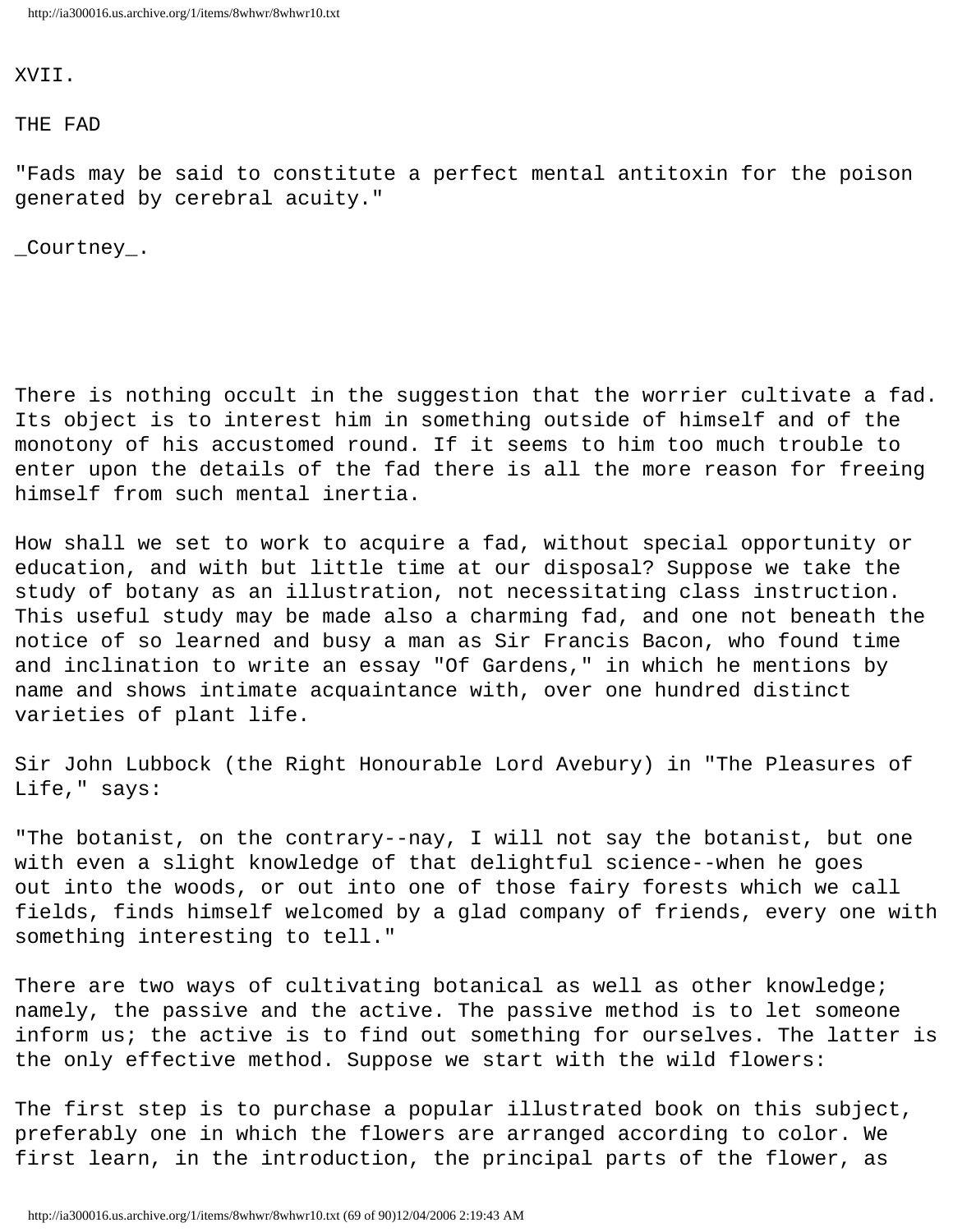the calyx, the corolla, the stamen and the pistil. We find that the arrangements of leaves and flowers are quite constant, that the leaves of some plants are opposite, of others alternate; of still others from the root only, that flowers are solitary, in raceme, head, spike or otherwise clustered.

It now behooves us to take a walk upon a country road with our eyes open and our book under our arm. Along the roadsides passing vehicles have scattered the seeds of many flowering plants. We decide to pick and learn the first white blossom we see. This blossom appears, we will say, upon a plant about a foot high. We notice that its leaves are opposite, that its corolla has five petals and that its calyx is inflated. We now look through the section on white flowers. The first plant described has leaves from the root only; the second is a tall shrub, these we pass, therefore, and continue until we find one answering the description, leaves opposite, calyx inflated, corolla of five petals. When we reach it we have identified the plant; we now feel a sense of ownership in the \_Bladder Campion\_, and are quite shocked when our friend calls it only "a weed." Meantime we have noted many familiar names and some familiar illustrations which we must identify on our next ramble.

On consulting our timepiece we find that we have absolutely spent a couple of hours in complete forgetfulness of the daily grind, to say nothing of having filled our lungs with comparatively fresh air, and having taken a little exercise. Best of all, we have started a new set of associations; we have paved the way for new acquaintances, Linnaeus, Gray, Dioscorides and Theophrastus, to say nothing of our friend \_so-and-so\_ whom we always thought rather tiresome but with whom we now have something in common. We shall take up our daily grind to-morrow with a new zest for having forgotten it for a few hours, and find it less of a grind than usual; moreover, we now have an object to encourage another stroll in the country.

If we continue as we have begun we shall soon find ourselves prying into the more scientific works on botany, and perhaps eventually extending our interest to the birds, the beasts and the boulders. One of these days we may become quite proficient amateur naturalists, but this is only by the way; the real advantage to us has been the externalizing of our interests.

This is the most desultory way possible of cultivating the fad. One may go a step further and transplant the wild flowers and the weeds. A busy and successful professional friend of mine, besides having a cabinet shop in his stable, finds (or makes) time to go to the woods with his trowel. He has quite a wild-flower bank in his garden. I cannot give definite directions as to their setting out--I think he just throws them down anywhere--a fair percentage seem to thrive,--I can remember the larger bur-marigold, the red and white bane-berry, rattlesnake-weed,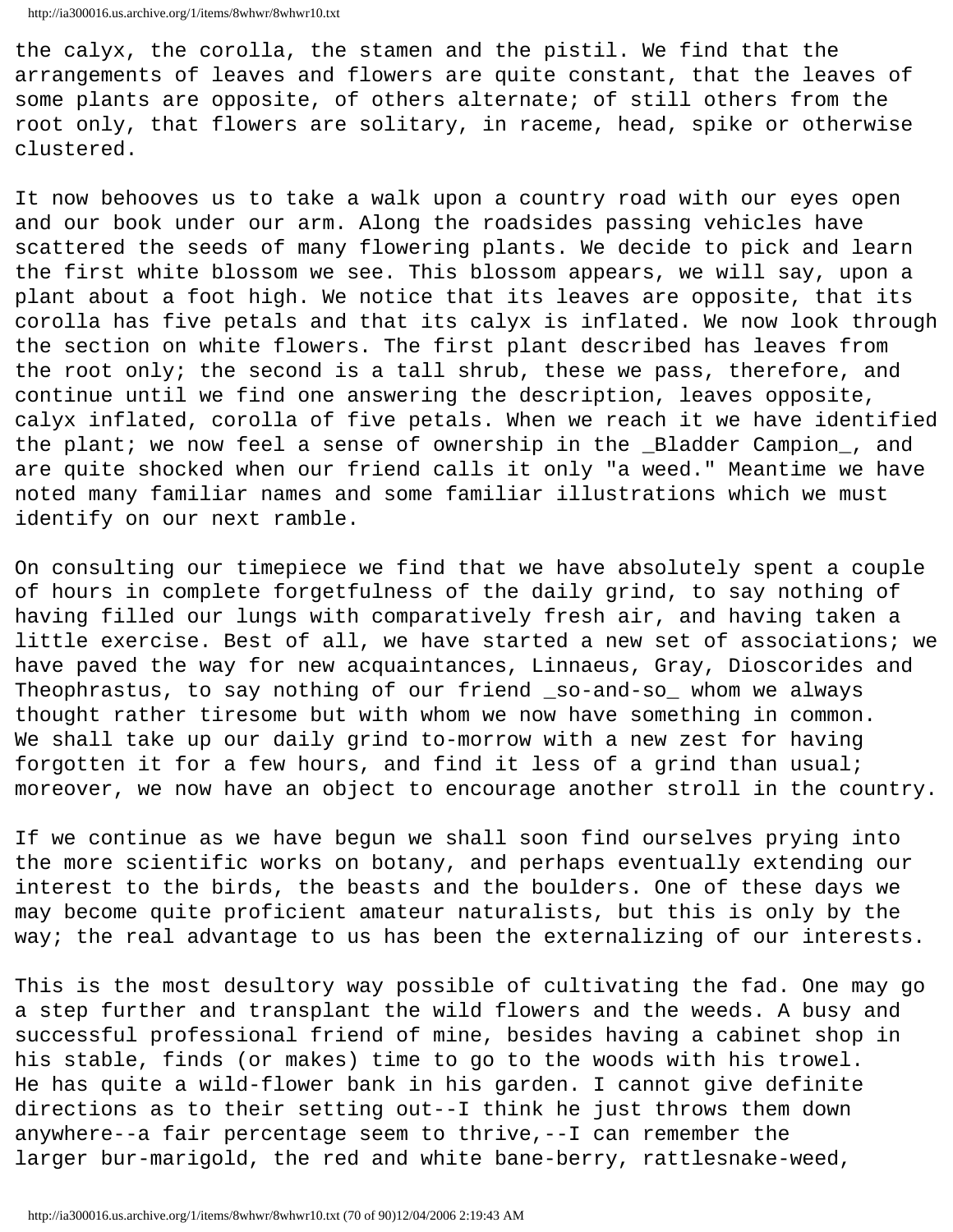rattlesnake-plantain, blood root, live-for-ever, wood betony, pale corydalis, and fern-leaved foxglove, and there are many more.

Mushrooms and ferns offer fertile fields for special study. If the worrier has an altruistic turn he will find satisfaction in bestowing duplicates upon his friends, thus still further externalizing his interests. He will be surprised to find how many things there are in the world that he never noticed.

Whether our tastes lead us in the direction of photography, pottery, mechanics, collecting china, books and old furniture, of philosophy or a foreign language, we need not aim to pursue these avocations too profoundly. We must not compare our acquisitions with those of the savant or the skilled laborer, but must console ourselves with the reflection that we at least know more, or can do more, than yesterday. If our fads, now and then, make us do something that gives us a little trouble, so much the better, if it is only to go to the library for a book,--the worrier whose idea of rest and recuperation is to remain forever glued to an easy-chair is indeed to be pitied.

Collecting old prints, stamps, and coins, is by no means a waste of time. Fads of this nature offer the additional inducement of an asset which may serve, in a material way, to banish worry in time of stress. To reap the full advantage of the collection fads one should take pains to acquire a knowledge of the geography and history with which they are associated. Few are so unfortunately placed that they have no access to information on these subjects. The encyclopædia, at least, is within general reach, though rarely consulted by those who most need its aid.

Suppose one takes up history for an indoor fad. How shall he start in? Since he pursues this study only as a fad, he can commence almost anywhere. Let him decide to become familiar with the fifteenth century. The first step is to familiarize himself with the principal rulers and the principal battles of that time. Suppose he spends half an hour every evening upon the life of one or another ruler, as given in the encyclopædia or elsewhere. If he is sufficiently inventive to construct a pictorial or other plan in which to give each his place, so much the better. Having thus constructed a framework he can begin to fill in the details, and now the study begins to interest him. At any public library he can find a catalogue of historical fiction arranged according to centuries. Under the fifteenth century he will find Quentin Durward, The Broad Arrow, Anne of Geierstein, The Cloister and the Hearth, Every Inch a King, Marietta, The Dove in the Eagle's Nest, and other standard works, all of which he may have read before, but every page of which will have for him a new interest since he can now place the characters, appreciate the customs, and form a consistent picture of what was doing in different countries at this time.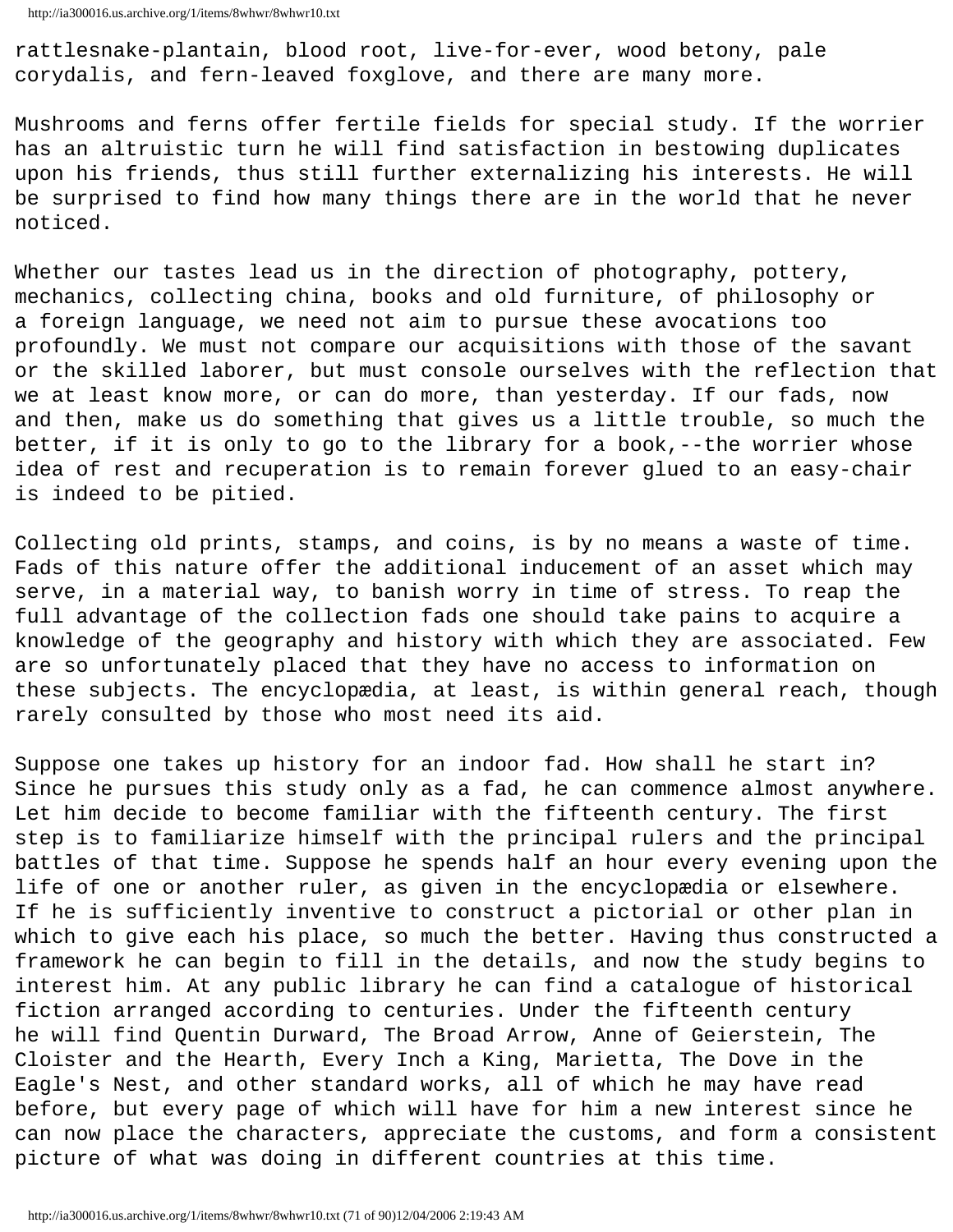The next step is to acquire, in the same way, equal familiarity with the preceding and succeeding centuries, particularly with the interrelations of the different countries, old and new.

The reader who has followed to this point will need no further hint. If he continues as he has begun, he will be surprised to find how soon he will be able to instruct, on one subject at least, the college graduate, unless that graduate has happily continued as a fad what he once perfunctorily acquired.

Another way of commencing this study, and the one, I confess, which appeals more to me, is first to establish a framework which shall cover a long period of time, then study special epochs. An interesting way to start this method is to purchase Creasy's "Decisive Battles of the World," and familiarize one's self with its contents. This will furnish pegs on which to hang further items of information, and will impart a running familiarity with different nations involved in war from the time of the supremacy of Greece, down to the battle of Manila, in the recent edition,--in earlier editions to the time of Napoleon.

The only absolutely essential reference book for this study is Ploetz's "Epitome of Universal History."

To make this fad interesting, the mere commitment to memory of facts and dates will not suffice. Items of history thus acquired will inevitably fade. The conscientious but ill-advised student who attempts to commit the "Epitome" to memory will fall by the way-side. Time is not wasted in dwelling sufficiently long on one subject to feel a sense of ownership in it, and there is opportunity for the exercise of individual ingenuity in devising means to accomplish this end. If one has the knack, for example, of writing nonsense verse (and this is a talent all too easy of cultivation) it will aid him in fixing by rhyme names and dates otherwise difficult to master, thus:

"Ten sixty-six is a date you must fix;" or "Drake was not late in fifteen eighty-eight."

The study of music, history, trees, flowers, or birds doubtless seems of trivial interest to one who occupies his leisure hours with such weighty problems as figuring out how rich he would have been to-day if he had bought Bell Telephone at 15, but such study is far more restful, and in the long run quite as useful for the over-busy man.

It is not necessary to devote an enormous amount of time to such pursuits. One has only to purchase Miss Huntington's "Studies of Trees in Winter"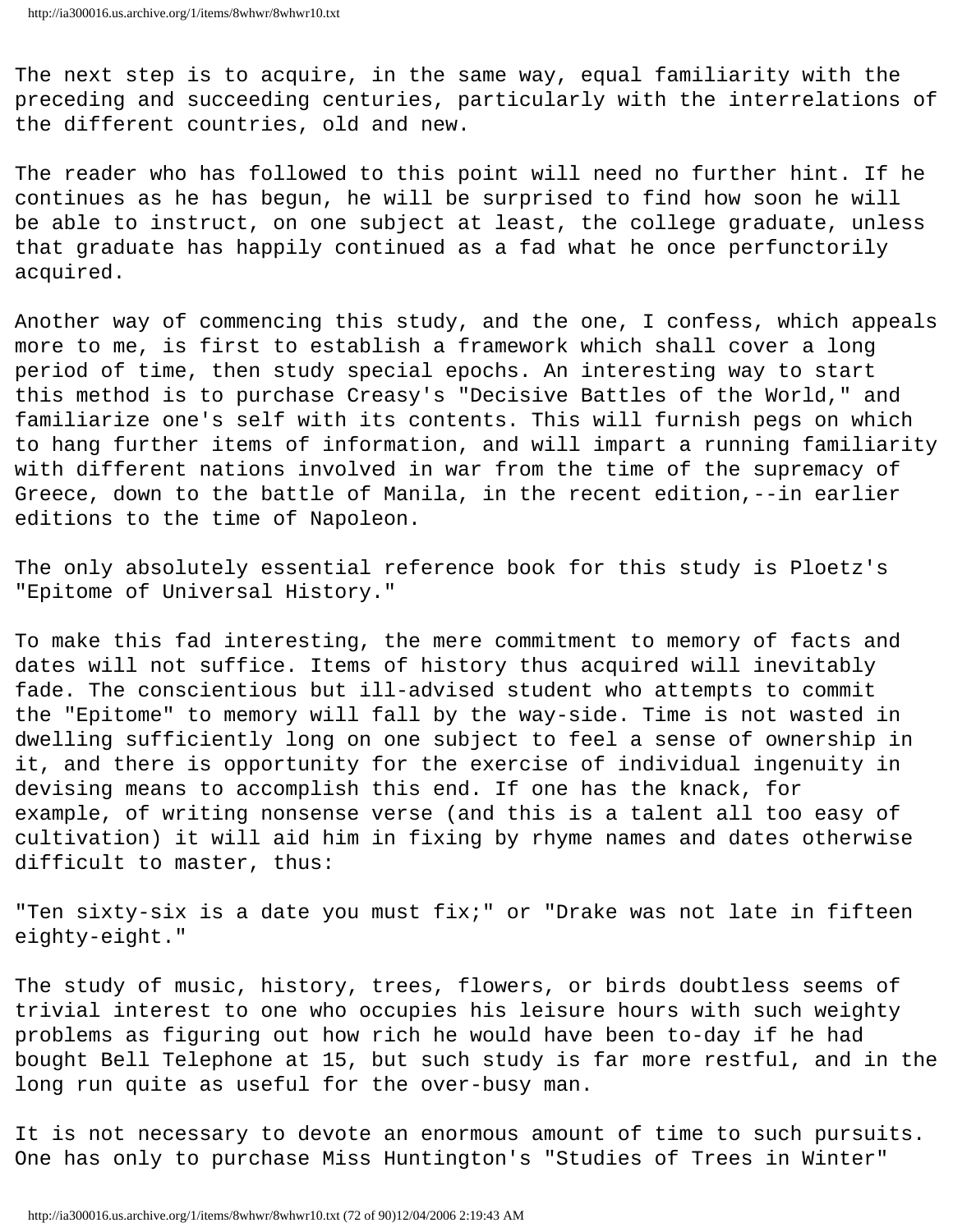and learn the trees in his own doorway, or upon his street, to awaken an interest that will serve him in good stead upon a railroad journey, or during an otherwise monotonous sojourn in the country. A walk around the block before dinner with such an object in view is more restful than pondering in one's easy-chair over the fluctuations of the stock market, and the man who is "too busy" for such mental relaxation is paving the way for ultimate, perhaps early, breakdown.

Once started on the trees, the man who did not even know that their buds were visible in the winter, after absorbing the contents of the popular tree-books may find himself looking for something more elaborate. He may even look forward to his next western trip with pleasure instead of disgust, now that he anticipates seeing at close hand the eucalyptus, the Monterey cypress, and the \_pinus ponderosa\_.

Courtney says "to all this will undoubtedly be objected the plea of lack of time. The answer to arguments formed on such flimsy basis is that all the time which is spent in preparing one's self as a candidate for a sanitarium is like the proverbial edged tool in the hands of children and fools."

A little time spent in such simple pursuits as I have indicated, and a few weeks' vacation \_before exhaustion appears\_, may prevent a year's enforced abstinence from work on account of nervous invalidism. I am tempted here to say "A stitch in time saves nine," but adages are sometimes dangerous. Thus the adage, "If you want a thing well done you must do it yourself," has caused many a business and professional man to burden himself with details which in the long run he might better have intrusted to subordinates, even at the risk of an occasional blunder.

It is not wise to specialize too much in the pursuit of the fad. Suppose the busy man, having conceded the value of some out-of-door study, decides that he will learn the lumber industry, but take no interest in the shade trees. He will not materially broaden his interests in this way. He will rather add to his burdens another business. If he applies to this new business the same conscientious methods which are wearing him out in his present one, the value of the fad is gone, the new study has done him more harm than good, and when on his vacation, unless there is a sawmill in the neighborhood, he finds himself stranded with only worry for company. Similarly, if the study of history is taken up in the way a fad should be taken up, anything in the way of a book will now interest the worrier, for hardly a book worth reading fails to contain either a bit of travel, geography, biography, law, or something on manners and customs.

Permanent freedom from worry involves a change in one's whole view of life and method of thought. But the means by which introspection may be \_temporarily\_ alleviated are by no means to be despised. Among these comes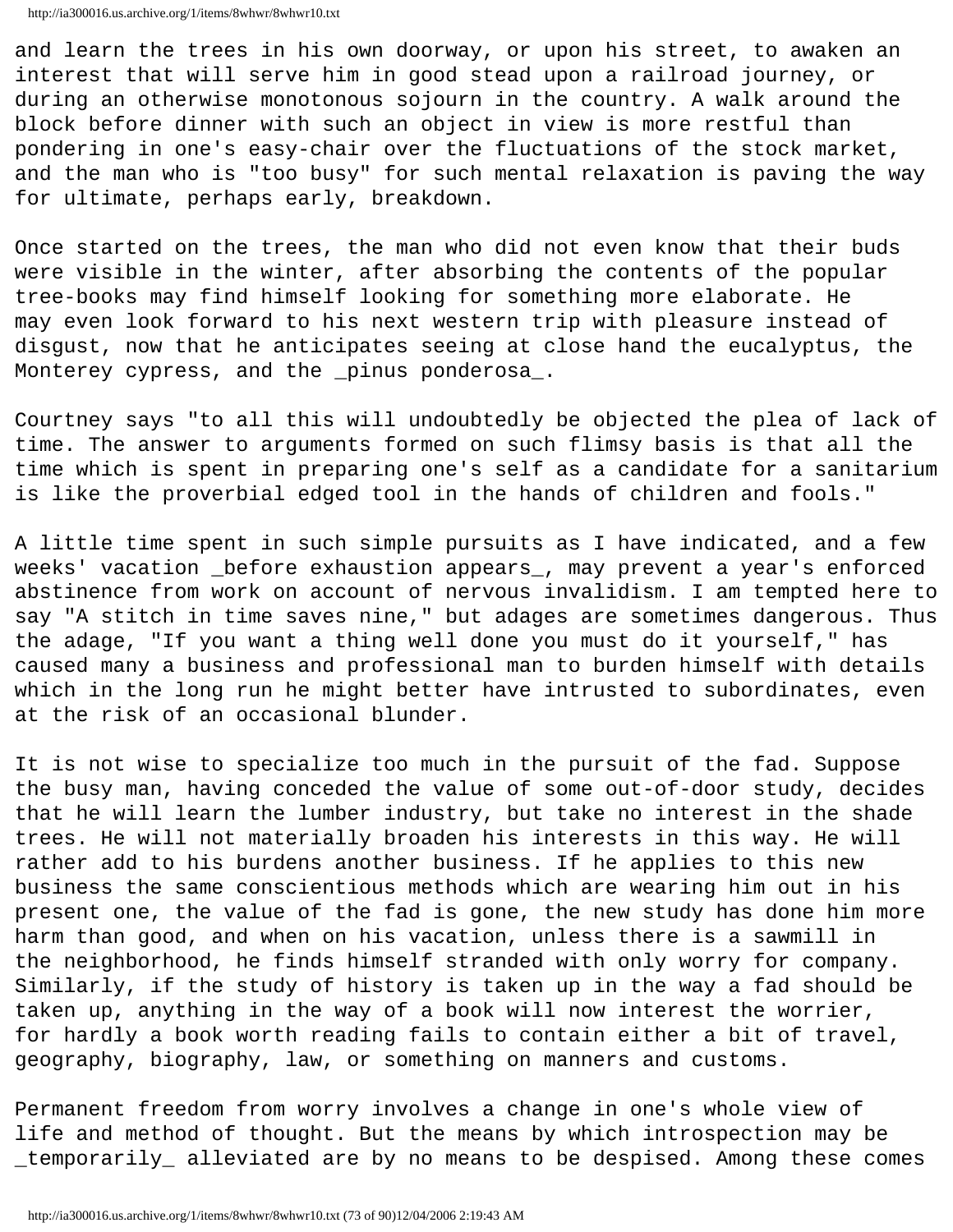the pursuit of the golf-ball. Many a business and professional man who thinks he has no time for golf can easily escape for an hour's play at the end of the day, twice a week, and in the long run it will prove to be time well expended. In point of fact, most are hindered rather by the notion that it is not worth while to visit the links unless one can play eighteen holes, or that it is not worth while to take up the game at all unless one can excel. But the exercise is the same, and the air equally bracing whether we win or lose; the shower-bath will refresh us just the same whether we have played nine holes or twenty-seven.

The automobile ride, the drive, and, best of all, the ride on horseback, will often serve to banish the vapors. Many neglect these methods, not from lack of time or money, but from indisposition.

A busy professional man recently assured me that he had renewed his youth by going three times a week to the gymnasium and joining the "old man's class." Here is an opportunity open to practically everyone; it is a desirable practice if continued. The drawback is the lack of incentive when the novelty has passed. Such incentive is furnished by the fad, in the satisfaction of gaining new knowledge and broadening the thought-associations.

# XVIII.

HOME TREATMENT

Submit to what is unavoidable, banish the impossible from the mind, and look around for some new object of interest in life.

\_Goethe\_.

In the treatment of faulty mental habits the chief reliance is the training of the mind; physical measures are merely supplementary. This fact has always been recognized in a general way. The need of such training was emphasized by Epictetus thus:

"Not to be disappointed of our desire, nor incur our aversion. To this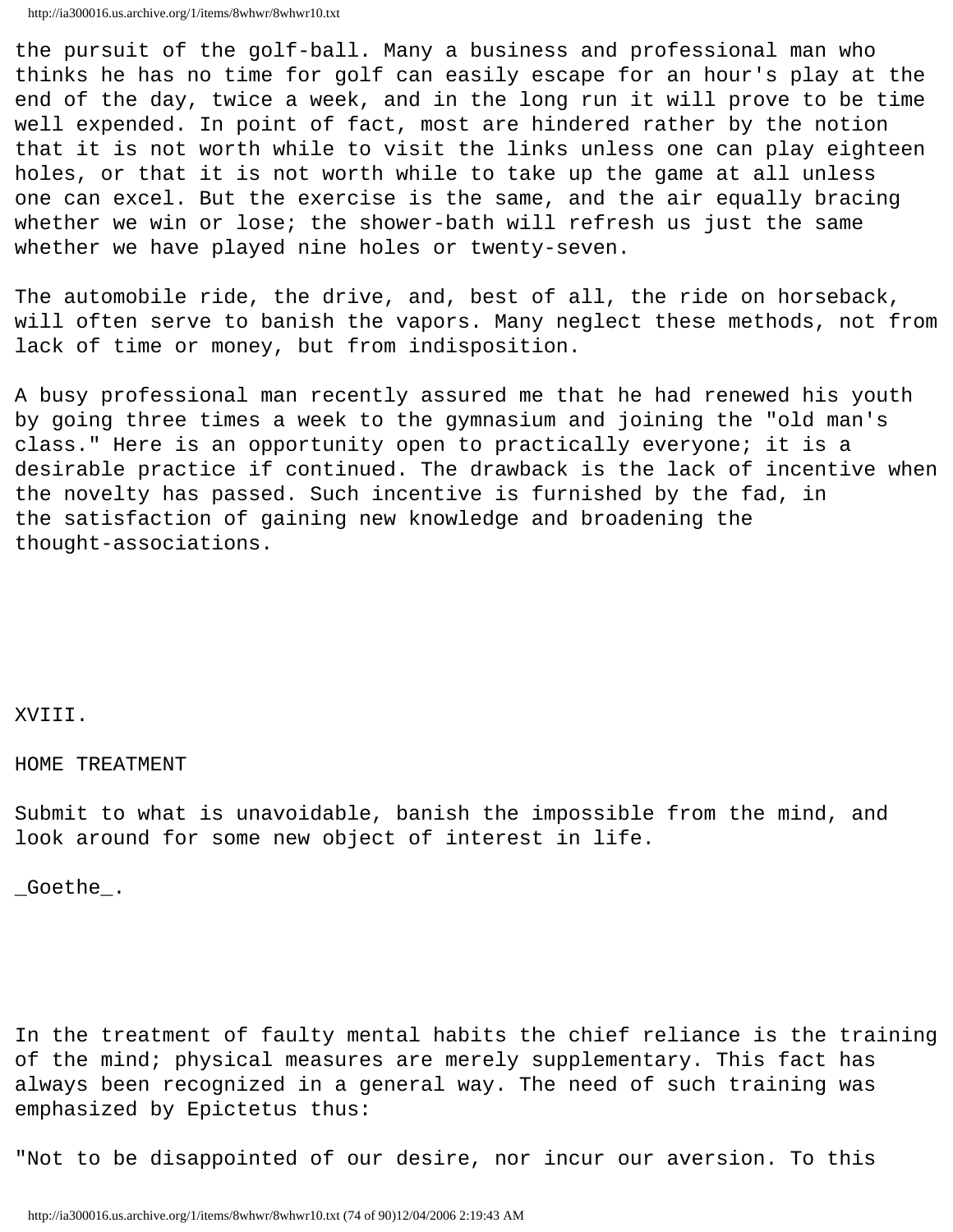ought our training be directed. For without vigorous and steady training, it is not possible to preserve our desire undisappointed and our aversion unincurred."

But there has always been an undercurrent of dissatisfaction with purely mental treatment, and a desire for the drug, which has more than once, doubtless, been prescribed for the purpose of "suggestion" only.

The movement for psychic treatment on scientific principles, of faulty mental disorders, not of organic nature, is well under way. That the American profession takes an active interest in this movement is shown by the exhaustive paper on psycho-therapy by Dr. E. W. Taylor, recently read at a combined meeting held in Boston and discussed by such representative neurologists as Drs. Mills, Dercum, J. K. Mitchell, and Sinkler, of Philadelphia; Drs. Dana, Sachs, Collins, Hunt, Meacham, and Jelliffe, of New York; Dr. White of Washington, and Drs. Putnam and Prince, of Boston.

Such faulty mental habits as worry and obsession, doubting folly, and hypochondria, are no more amenable to physical treatment than the habit of swearing, or of over-indulgence in food and drink. Even the psychic treatment, by another, of such disorders, as of such habits, labors under the disadvantage that all attempts to influence another by exhortation, ridicule, or reproach are met by active or passive resistance on the part of the individual toward whom these efforts are directed. A conscientious resolve on the part of the individual himself, whether started by a casual hint or by a new line of thought, is often more effective than any amount of outside pressure, however well directed.

It is my hope and belief that the over-solicitous individual will be influenced by reading these descriptions to adopt, of his own initiative, some of these suggestions. His most striking peculiarity is his conviction that he cannot take the chances others do, that the criticisms he receives are peculiarly annoying, and that his sources of worry are something set apart from the experience of ordinary mortals. This conviction leads him to meet argument by argument, reproach and ridicule by indignant protest or brooding silence. The perusal of these sections may lead him to alter his ideals. Suggestions for home treatment have been scattered through the various pages; it only remains to sum them up.

We have traced worry back to exaggerated self-consciousness and obsession; it is against these two faulty tendencies that training may be directed.

The first step is the initiation of a new attitude, namely, the commonplace. The establishment of this attitude involves the sacrifice of self-love, and of the melancholy pleasure of playing the martyr. The oversensitive individual must recognize the fact that if people do not want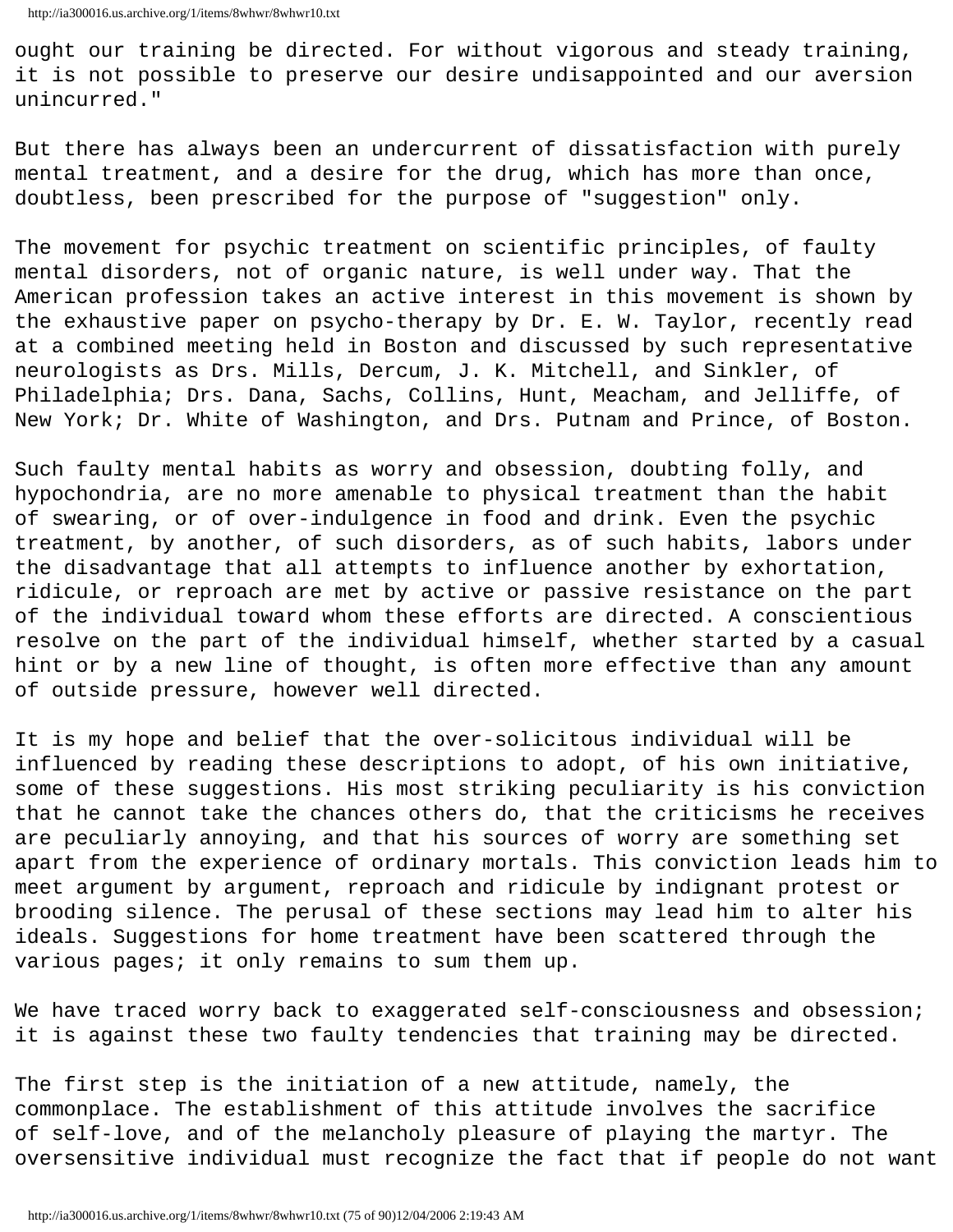him round it may be because he inflicts his \_ego\_ too obtrusively upon his associates. He must realize that others are more interested in their own affairs than in his, and that however cutting their comments and unjust their criticisms, and however deeply these may sink into his soul, they are only passing incidents with them.

He must realize that if two people whisper they are not necessarily whispering about him, and if they are it is of no consequence, and merely shows their lack of breeding. On public occasions he must remember that others are thinking of themselves, or of the subject in hand, quite as much as they are of him and how he behaves. He must realize that even if he does something foolish it will only make a passing impression on others, and that they will like him none the less for it.

He must practice externalizing his thoughts. If criticised, he must ask himself whether the criticism is just or unjust. If just, he must learn to accept and act upon it; if unjust, he must learn to classify the critic, as unreasonable, thoughtless, or ill-natured, place him in the appropriate mental compartment, throw the criticism into the intellectual waste-basket, and proceed upon his way. This practice, difficult at first, will, if assiduously cultivated, become more and more automatic, and will materially modify a fruitful source of worry.

The next step is to practice the control of the dominating impulses (obsessions). If one finds himself impelled continually to drum, or walk the floor, he will find the habit cannot be dropped at once, but if he can refrain from it for a few moments once or twice in the day, no matter how lost he feels without it, and sit for a few minutes relaxed and motionless, the intervals can be gradually increased. Even the chronic doubter may appreciate the fact that this practice aids in preparing one for taking and keeping, at night, the quiet and immobile position which favors sleep. The bearing of this training upon worry may not be immediately obvious, but if one cannot overcome these simple physical compulsions he will find it still harder to overcome the doubts, the fears, and the scruples which underlie his worry.

It is hard to give up the idea that we are so peculiarly constituted that it produces a special disgust in our case if another constantly clears his throat, and a peculiar annoyance if he rocks. It is difficult to relinquish the belief that, however callous others may be, our nervous system is so delicately adjusted that we cannot work when others make unnecessary noise, and we cannot sleep if a clock ticks in our hearing. But if one persistently cultivates the commonplace, he will at last find himself seeking instead of avoiding the objects of his former torture, merely to exercise his new-found mastery of himself, and to realize that "He that ruleth his spirit is better than he that taketh a city."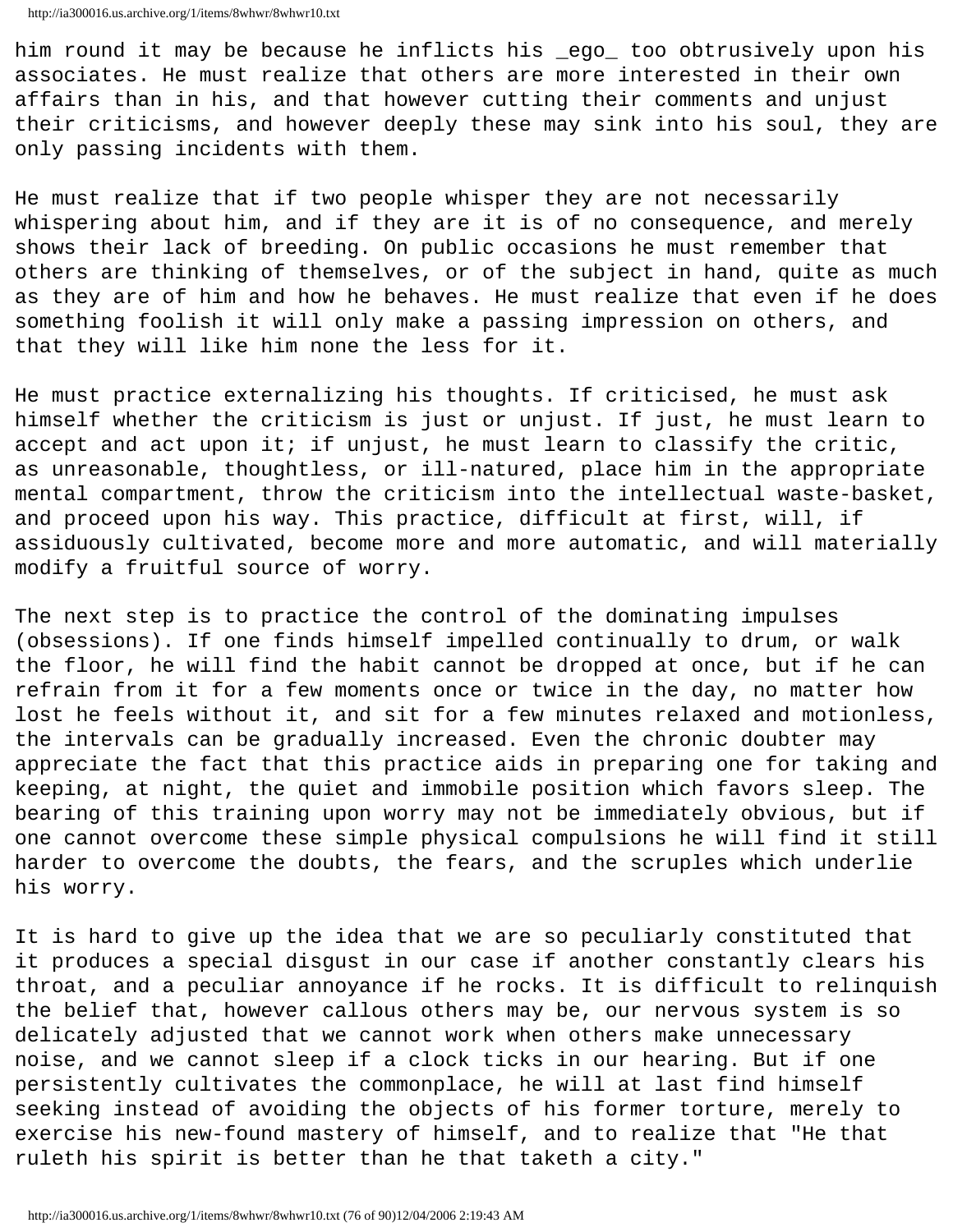It is the imperative duty of every sufferer from doubting folly to say to himself, "I will perform this act once with my whole attention, then leave it and turn my mind in other channels before I have dulled my perception by repetition."

If one is prone to chronic indecision, he must remind himself that it is better to do the wrong thing with single mind, than to work himself into a frenzy of anxious doubt. In case the choice is not an important one, he must learn to \_pounce\_ upon either task, and waste no further time. If the doubt concerns an important matter, he must learn to devote only that attention to the matter which is commensurate with its importance, then decide it one way or the other, realizing that it is better to make a mistake, even in an important matter than to worry one's self into utter helplessness by conflicting emotions.

If insistent fear attacks one, he must remind himself that the worst that can happen to him is not so bad as the state of the chronic coward and the hypochondriac. He must practice taking the chances that others do, and must learn to go through the dreaded experiences, not with his nervous system stimulated into undue tension, but with body and mind relaxed by such considerations as I have indicated.

The maxim is a useful aid in suggestion, but it should be carefully selected. Most children seem to be brought up on maxims which presuppose mental deficiency and constitutional carelessness. But the naturally over-thoughtful and too-conscientious child, the child to whom applies Sir John Lubbock's observation that the term "happy childhood" is sometimes a misnomer, needs no admonition to "Try, try again," and to "Never weary of well doing."

Among other sayings, whether of home manufacture or acquired, I have often found comfort in a suggestion first called to my attention by my friend, Dr. Maurice Richardson, who carries, I believe, Epictetus in his bag, but who does not despise the lesser prophets. One day when I was borrowing trouble about some prospective calamity, he said he always drew consolation from the old farmer's observation:

"Mebbe 'taint so!"

Much unintentional self-suggestion is conveyed in one's habitual method of expressing his attitude toward annoyances, thus: "That simply drives me wild." Suppose, now, one should try a little substitution; for example:

That  $\setminus$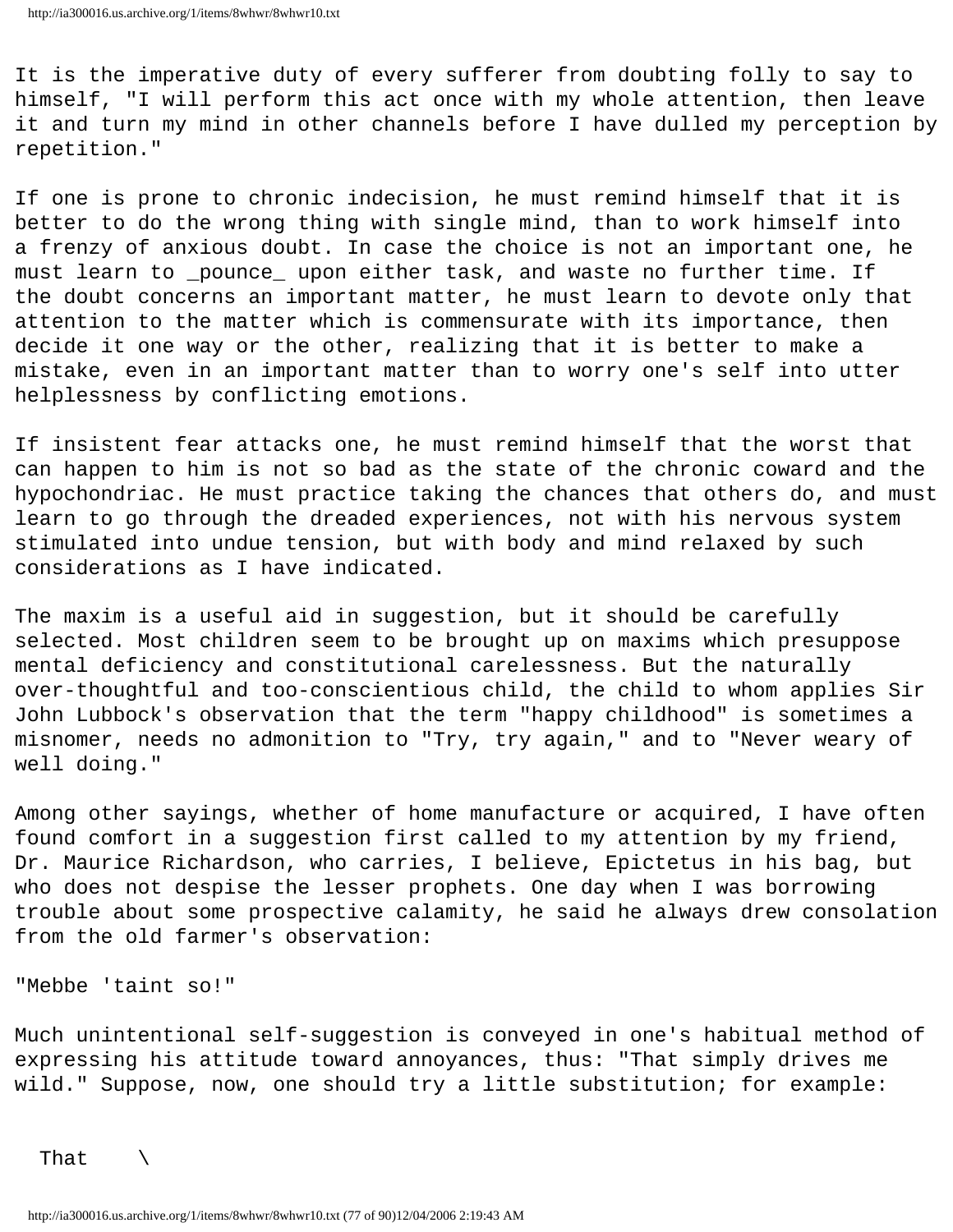drives me wild.

Nothing /

```
 (but that).
I can stand anything
                        (at all).
```

```
 (not) (this)
I can sleep in position.
  (---) (any)
```
The quieting effect is immediately perceptible.

Nor is the injurious effect of the explosive habit of speech limited to the person who indulges it. The other day a lady, apparently in no haste, sauntered into a station of the "Elevated" ahead of me, holding by the hand a small boy. The boy was enjoying himself immensely, gazing about him with the wide-awake, but calmly contemplative air peculiar to childhood. Suddenly the lady saw that a train was about to leave the station, and was seized by the not uncommon compulsion to take the last train instead of the next one. She hurried the boy across the platform only to meet the closed door of the departing train.

"\_Isn't\_ that \_provoking\_!" she exclaimed. And the boy began to whimper.

Although the main object of this book is to call attention to the mental rather than the physical treatment of these states, I cannot forbear reminding the reader of certain routine measures which facilitate the desired improvement in mental attitude.

It is well to start the day with a quick plunge in cold water, that is, in water of the natural temperature excepting in the cold season, when the extreme chill may be taken off to advantage. A brisk rub with rough towels should follow. One should proceed immediately from the warm bed to the bath, and should not first "cool off." A few setting-up exercises (bending the trunk forward and back, sidewise, and with a twist) may precede the bath, and a few simple arm exercises follow it. A few deep breaths will inevitably accompany these procedures. When one returns to his room he no longer notices the chill in the air, and he has made a start toward accustoming himself to, and really enjoying, lower temperatures than he fancied he could stand at all.

Every healthy adult should walk at least two miles daily in the open. We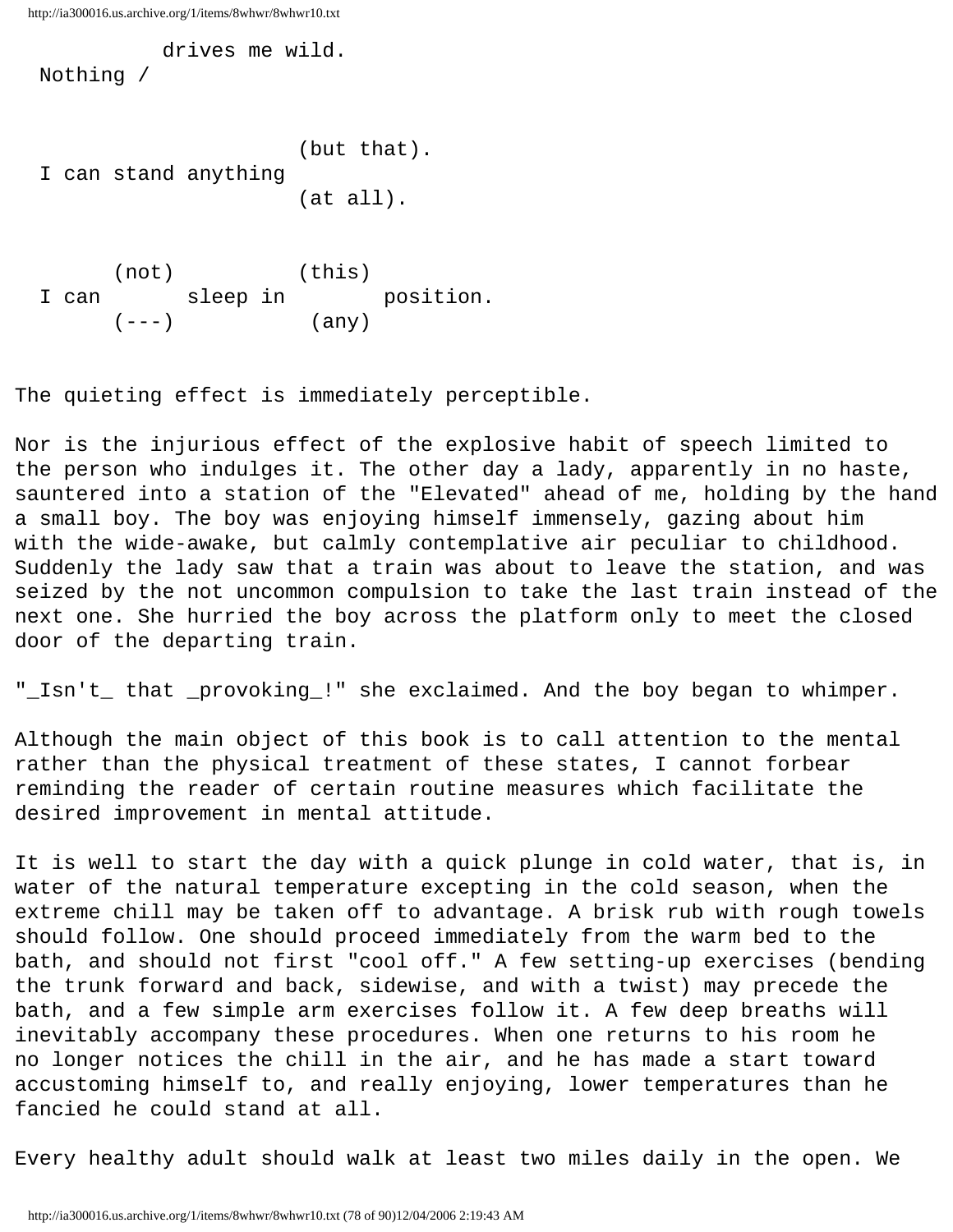have been forced to readjust our ideas as to the distance even an elderly person can walk without harm since a pedestrian of sixty-nine has, without apparent injury, covered over one thousand miles, over ordinary roads, at an average of fifty miles a day.

The day's work should be started with the resolution that every task shall be taken up in its turn, without doubts and without forebodings, that bridges shall not be crossed until they are reached, that the vagaries of others shall amuse and interest, not distress us, and that we will live in the present, not in the past or the future. We must avoid undertaking too much, and whatever we do undertake we must try not to worry as to whether we shall succeed. This only prevents our succeeding. We should devote all our efforts to the task itself, and remember that even failure under these circumstances may be better than success at the expense of prolonged nervous agitation.

"Rest must be complete when taken and must balance the effort in work--rest meaning often some form of recreation as well as the passive rest of sleep. Economy of effort should be gained through normal concentration--that is, the power of erasing all previous impressions and allowing a subject to hold and carry us, by dropping every thought or effort that interferes with it, in muscle, nerve, and mind." (Annie Payson Call, "Power Through Repose.")

The over-scrupulous and methodical individual who can neither sleep nor take a vacation until all the affairs of his life are arranged must remind himself that this happy consummation will not be attained in his lifetime. It behooves him, therefore, if he is ever to sleep, or if he is ever to take a vacation, to do it now, nor need he postpone indefinitely

 "That blessed mood In which the burden of the mystery, In which the heavy and the weary weight Of all this unintelligible world Is lightened."

XIX.

HOME TREATMENT (CONTINUED)

Happiness and success in life do not depend on circumstances, but on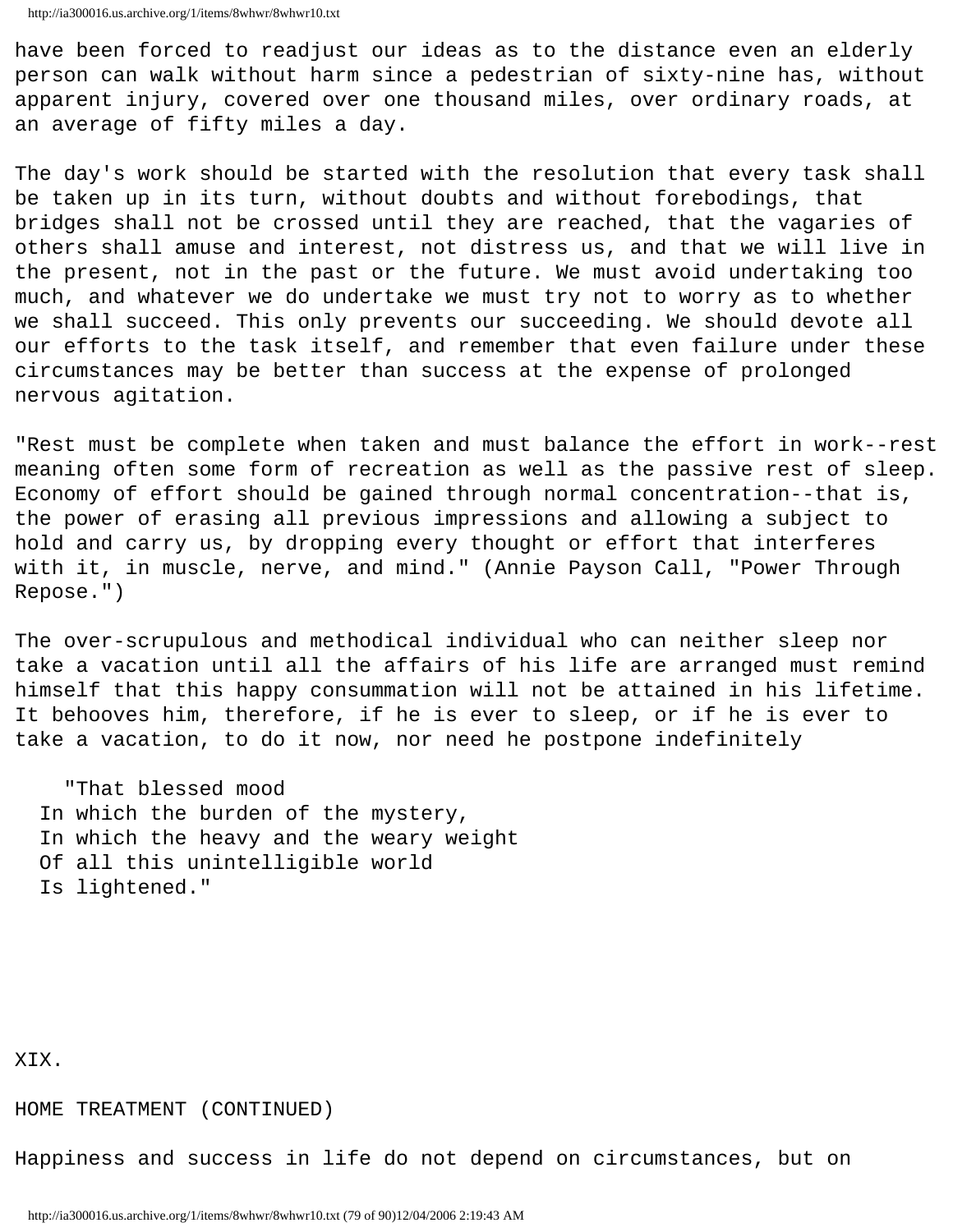ourselves.

\_Sir John Lubbock\_.

The obsession to "arrive" is a fertile source of fret and worry. This habit of mind leads to frantic and impatient labor and blocks our pleasure at every point. The person who plays a game only to see who wins loses half the benefit of the recreation. Here are two ways of walking the half-mile to and from my office:

Suppose I start out with my mind on my destination, thinking only of what I shall do when I get there, and how I shall do it. This thought influences my whole body. I am all "keyed up," my muscles are tense, my breathing, even, is constricted and the walk does me comparatively little good.

Suppose, now, I decide I am making a mistake, and determine to live in the present. General relaxation follows, I take a deep breath, and begin to notice my surroundings. I may even observe the sky-line of the buildings I have passed daily for years without knowing they had a sky-line; my gait becomes free and life takes on a different aspect. I have taken a long step toward mental tranquility as well as gaining "power through repose."

One of the hardest obsessions to overcome is the \_unduly\_ insistent habit of mind regarding orderliness and cleanliness. It is not undue to desire and practice a reasonable degree of these virtues, but when it gives one a "fit" to see a picture slightly off the level, and drives one "wild" to see a speck of dust, it is time to modify the ideal. This is the frame of mind which encourages worry over trifles. If one really wishes to lessen worry he must cultivate a certain degree of tolerance for what does not square with his ideas, even if it does violence to a pet virtue.

The careful housekeeper may object that so long as she can regulate her household to her liking, the habit of orderliness, even though extreme, causes her no worry. But it is only the hermit housekeeper who can entirely control her household. And further, the possessor of the over-orderly temperament, whether applied to housekeeping, business, or play (if he ever plays), is bound sooner or later to impinge his ideas of orderliness upon the domain of other peoples' affairs, in which his wishes cannot be paramount. In this event, at least, he will experience a worry only to be allayed by learning to stand something he does not like.

Worry about the mental condition is disastrous. The habit should be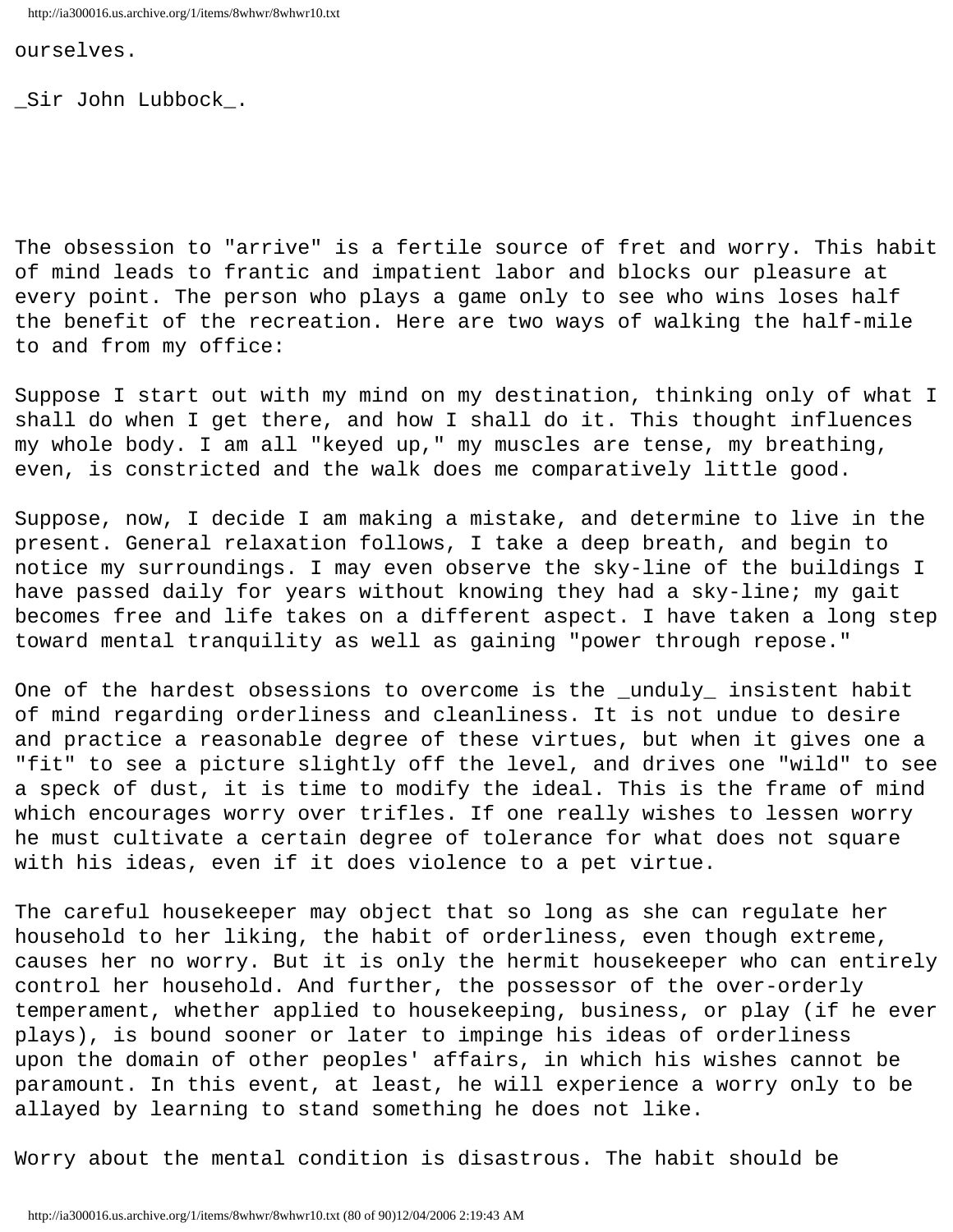```
http://ia300016.us.archive.org/1/items/8whwr/8whwr10.txt
```
cultivated of taking the mind for what it is, and using it, wasting no time in vain regrets that it is not nimbler or more profound. Just as the digestion is impeded by solicitude, so the working of the brain is hampered by using the energy in worry which should be devoted directly to the task in hand. Children frequently worry because their memory is poor. It should be explained to them that in ninety-nine cases out of a hundred apparent lack of memory is only lack of attention, and they should be urged to cease distracting the attention by wandering in the fields of idle speculation or in making frantic leaps to surmount imaginary obstacles.

It is important for parents of morbidly sensitive and over-scrupulous children, with acute likes and dislikes, to discourage the tendency of the child to become more and more peculiar. Sensitive children are inclined to worry because they think others do not care for them or want them round. If such children can be led to take a bird's-eye view of themselves, they may be made to realize that others crave their society according as they are helpful, entertaining, sympathetic, or tactful, because they instil courage and give comfort. They should be urged, therefore, to cultivate these qualities instead of wasting their energy in tears and recriminations; and they should be encouraged to practice such of these traits as they can master instead of becoming moody in society, or withdrawing to brood in solitude, either of which errors may result in producing on the part of others a genuine dislike. In other words, teach them to avoid enforcing too far their ego\_ on themselves or their environment.

Parents must also remember that over-solicitous attention on their part is bound to react to the disadvantage of the child. The story is told of Phillips Brooks that, when a child, he put a newly sharpened pencil into his mouth further and further until it slipped down his throat. He asked his mother what would happen if anyone should swallow a pencil. She answered that she supposed it would kill him. Phillips kept silence, and his mother made no further inquiry.

This incident would indicate that Phillips Brooks had already, as a child, attained a mental equipoise which the average individual hardly achieves in a lifetime. The story appeals to me no less as evidence of self-control on the part of the mother; and I like to imagine that she suppressed the question a startled parent naturally would ask, realizing that no amount of worry would recall the pencil if he had swallowed it, and that nothing was to be gained by overturning the household, or by giving the boy an example of agitation sure to react to the detriment of the mind unfolding under her supervision. Unless, therefore, the facts of this story have become distorted by imagery, it shows exceptional heredity and unusual training.

Not every one can claim such heredity, and not every one can look back on such training; but it is not too much to say that every one can so direct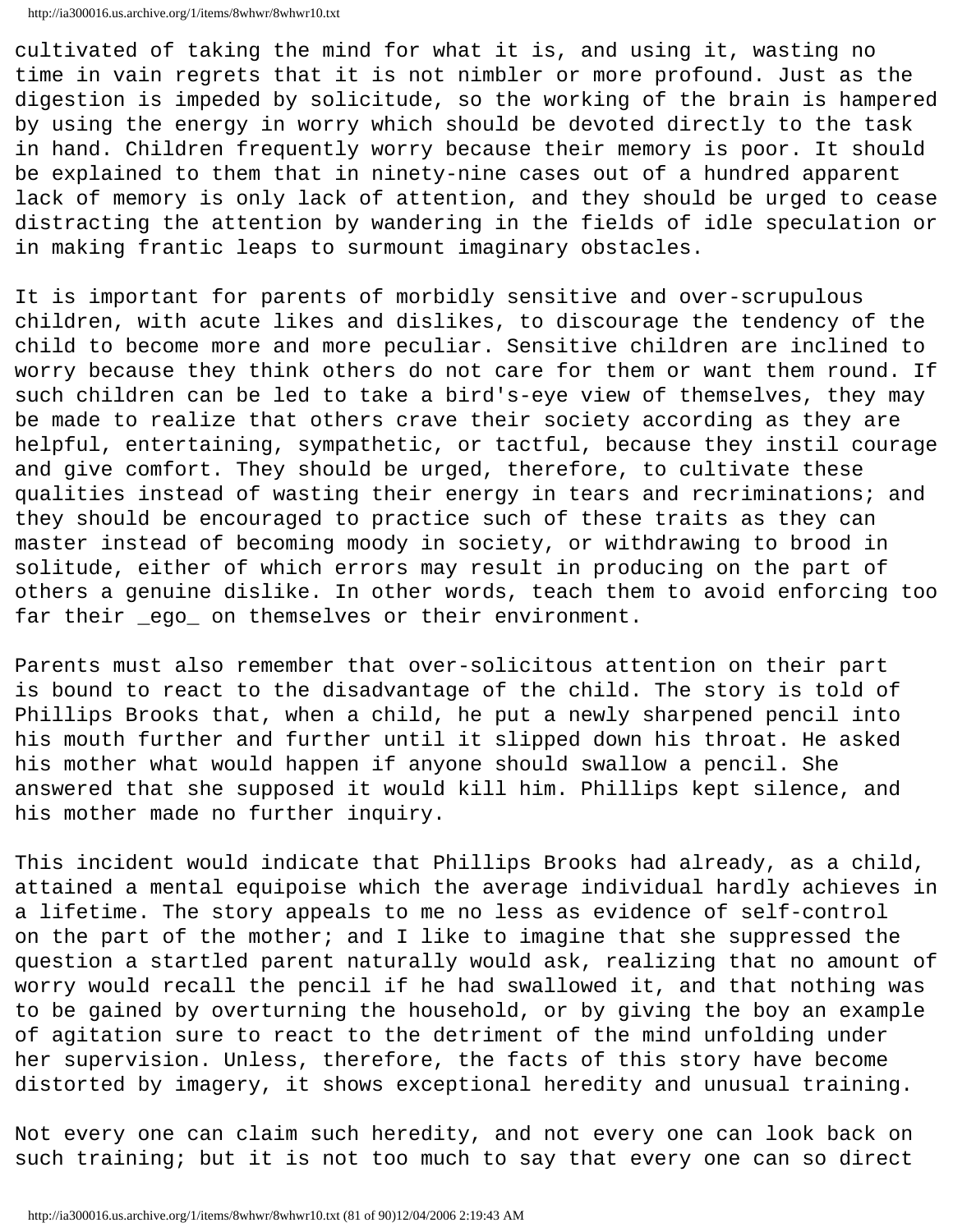```
http://ia300016.us.archive.org/1/items/8whwr/8whwr10.txt
```
his thoughts and so order his actions as gradually to attain a somewhat higher level of self-control than either his mental endowment or his early training would have promised. For mental training is no more limited to feats of memory, and to practice in the solution of difficult problems, than is physical training comprised in the lifting of heavy weights in harness. In fact, such exercises are always in danger of leaving the mental athlete intellectually muscle-bound, if I may use such an expression; whereas the kind of training I have in mind tends to establish mental poise, to improve the disposition, to fit the mind (and indirectly the body) better to meet the varied exigencies of daily life, and to help the individual to react in every way more comfortably to his surroundings.

I have only hinted at the detailed suggestions by which the worry habit and allied faulty mental tendencies may be combated. The obsessive who is able to alter his ideals and systematically pursue the line of thought here sketched will himself find other directions in which control can be exercised. It is true that no one is likely to reach any of the extreme degrees of incapacity we have considered unless he is naturally endowed with a mind predestined to unbalance. At the same time any of us who have a nervous temperament ever so slightly above the average of intensity will do well to check these tendencies as far as possible in their incipiency, realizing that no physical evil we may dread can be worse than the lot of the confirmed hypochondriac or the compulsively insane.

Perhaps I have dwelt too much upon the extreme results of morbid mental tendencies, and too little upon the ideal for which we should strive. This ideal I shall not attempt to portray, but leave it rather to the imagination. Suffice it to say that the ladder by which self-control is attained is so long that there is ample room to ascend and descend without reaching either end. Some of us are started high on the ladder, some low; but it is certainly within the power of each to alter somewhat his level. We can slide down, but must climb up; and that such commonplaces as are here presented may help some of my fellow worriers to gain a rung or two is my earnest wish. Even when we slip back we can appreciate the sentiment of Ironsides:

 "Night after night the cards were fairly shuffled And fairly dealt, but still I got no hand. The morning came, but I with mind unruffled Did simply say, 'I do not understand.'

 "Life is a game of whist; from unseen sources The cards are shuffled and the hands are dealt. Vain are our efforts to control the forces, Which, though unseen, are no less strongly felt.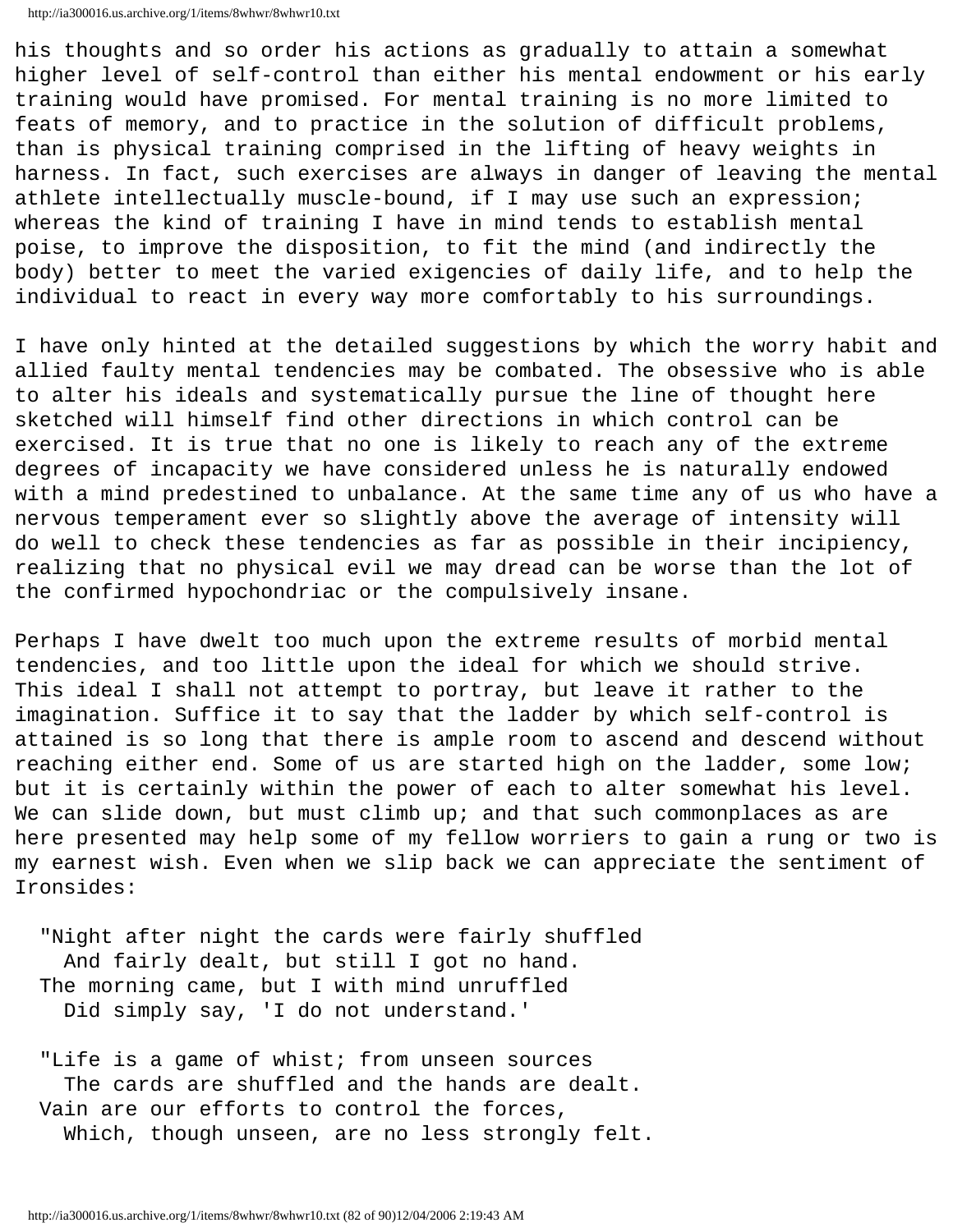"I do not like the way the cards are shuffled, But still I like the game and want to play, And through the long, long night with mind unruffled, Play what I get until the dawn of day."

End of the Project Gutenberg EBook of Why Worry?, by George Lincoln Walton

\*\*\* END OF THE PROJECT GUTENBERG EBOOK WHY WORRY? \*\*\*

This file should be named 8whwr10.txt or 8whwr10.zip Corrected EDITIONS of our eBooks get a new NUMBER, 8whwr11.txt VERSIONS based on separate sources get new LETTER, 8whwr10a.txt

Produced by Charles Aldarondo, Tiffany Vergon, Charles Franks and the Online Distributed Proofreading Team.

Project Gutenberg eBooks are often created from several printed editions, all of which are confirmed as Public Domain in the US unless a copyright notice is included. Thus, we usually do not keep eBooks in compliance with any particular paper edition.

We are now trying to release all our eBooks one year in advance of the official release dates, leaving time for better editing. Please be encouraged to tell us about any error or corrections, even years after the official publication date.

Please note neither this listing nor its contents are final til midnight of the last day of the month of any such announcement. The official release date of all Project Gutenberg eBooks is at Midnight, Central Time, of the last day of the stated month. A preliminary version may often be posted for suggestion, comment and editing by those who wish to do so.

Most people start at our Web sites at: http://gutenberg.net or http://promo.net/pg

These Web sites include award-winning information about Project Gutenberg, including how to donate, how to help produce our new eBooks, and how to subscribe to our email newsletter (free!).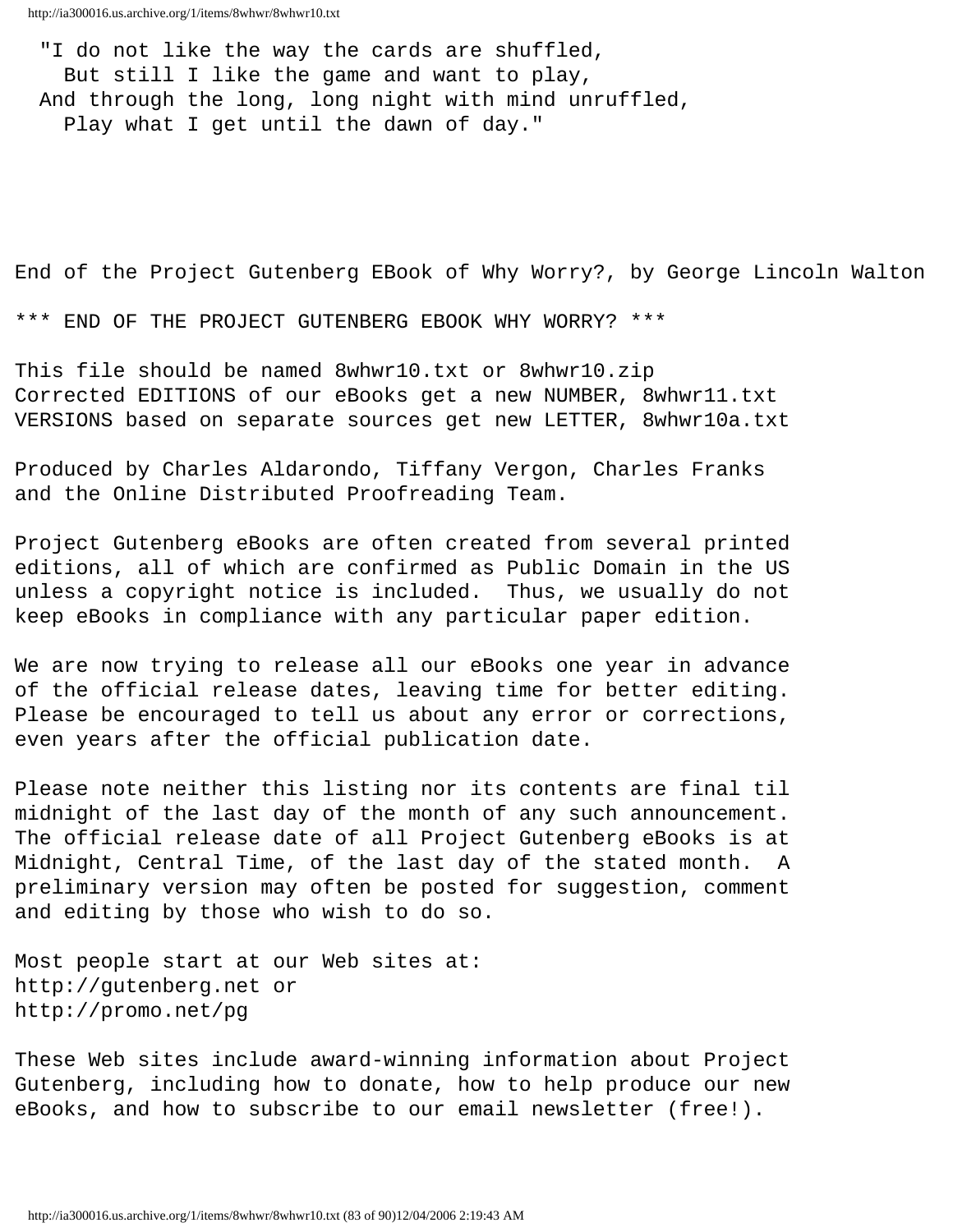Those of you who want to download any eBook before announcement can get to them as follows, and just download by date. This is also a good way to get them instantly upon announcement, as the indexes our cataloguers produce obviously take a while after an announcement goes out in the Project Gutenberg Newsletter.

http://www.ibiblio.org/gutenberg/etext03 or ftp://ftp.ibiblio.org/pub/docs/books/gutenberg/etext03

Or /etext02, 01, 00, 99, 98, 97, 96, 95, 94, 93, 92, 92, 91 or 90

Just search by the first five letters of the filename you want, as it appears in our Newsletters.

Information about Project Gutenberg (one page)

We produce about two million dollars for each hour we work. The time it takes us, a rather conservative estimate, is fifty hours to get any eBook selected, entered, proofread, edited, copyright searched and analyzed, the copyright letters written, etc. Our projected audience is one hundred million readers. If the value per text is nominally estimated at one dollar then we produce \$2 million dollars per hour in 2002 as we release over 100 new text files per month: 1240 more eBooks in 2001 for a total of 4000+ We are already on our way to trying for 2000 more eBooks in 2002 If they reach just 1-2% of the world's population then the total will reach over half a trillion eBooks given away by year's end.

The Goal of Project Gutenberg is to Give Away 1 Trillion eBooks! This is ten thousand titles each to one hundred million readers, which is only about 4% of the present number of computer users.

Here is the briefest record of our progress (\* means estimated):

eBooks Year Month

- 1 1971 July
- 10 1991 January
- 100 1994 January
- 1000 1997 August
- 1500 1998 October
- 2000 1999 December
- 2500 2000 December
- 3000 2001 November
- 4000 2001 October/November

http://ia300016.us.archive.org/1/items/8whwr/8whwr10.txt (84 of 90)12/04/2006 2:19:43 AM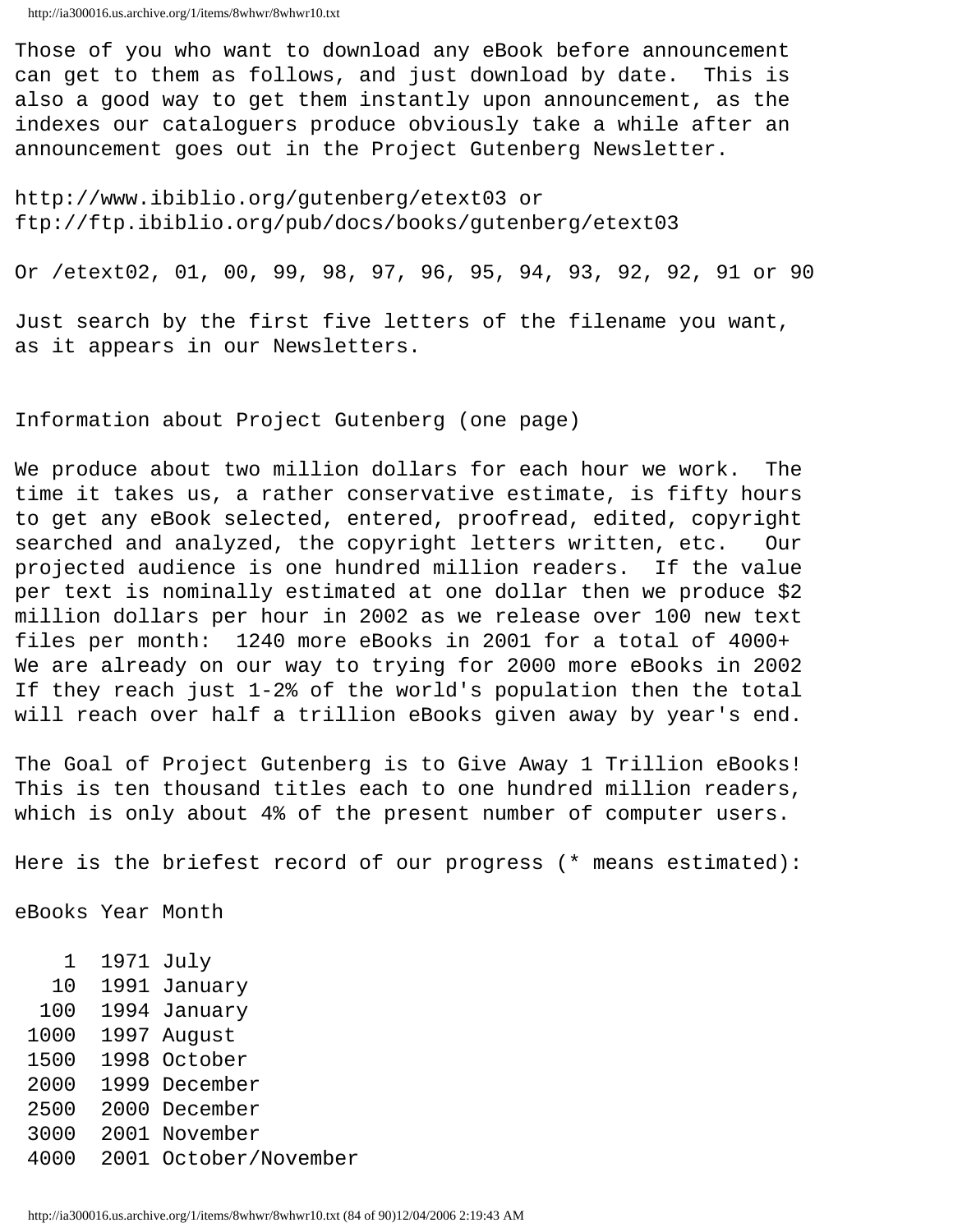6000 2002 December\* 9000 2003 November\* 10000 2004 January\*

The Project Gutenberg Literary Archive Foundation has been created to secure a future for Project Gutenberg into the next millennium.

We need your donations more than ever!

As of February, 2002, contributions are being solicited from people and organizations in: Alabama, Alaska, Arkansas, Connecticut, Delaware, District of Columbia, Florida, Georgia, Hawaii, Illinois, Indiana, Iowa, Kansas, Kentucky, Louisiana, Maine, Massachusetts, Michigan, Mississippi, Missouri, Montana, Nebraska, Nevada, New Hampshire, New Jersey, New Mexico, New York, North Carolina, Ohio, Oklahoma, Oregon, Pennsylvania, Rhode Island, South Carolina, South Dakota, Tennessee, Texas, Utah, Vermont, Virginia, Washington, West Virginia, Wisconsin, and Wyoming.

We have filed in all 50 states now, but these are the only ones that have responded.

As the requirements for other states are met, additions to this list will be made and fund raising will begin in the additional states. Please feel free to ask to check the status of your state.

In answer to various questions we have received on this:

We are constantly working on finishing the paperwork to legally request donations in all 50 states. If your state is not listed and you would like to know if we have added it since the list you have, just ask.

While we cannot solicit donations from people in states where we are not yet registered, we know of no prohibition against accepting donations from donors in these states who approach us with an offer to donate.

International donations are accepted, but we don't know ANYTHING about how to make them tax-deductible, or even if they CAN be made deductible, and don't have the staff to handle it even if there are ways.

Donations by check or money order may be sent to: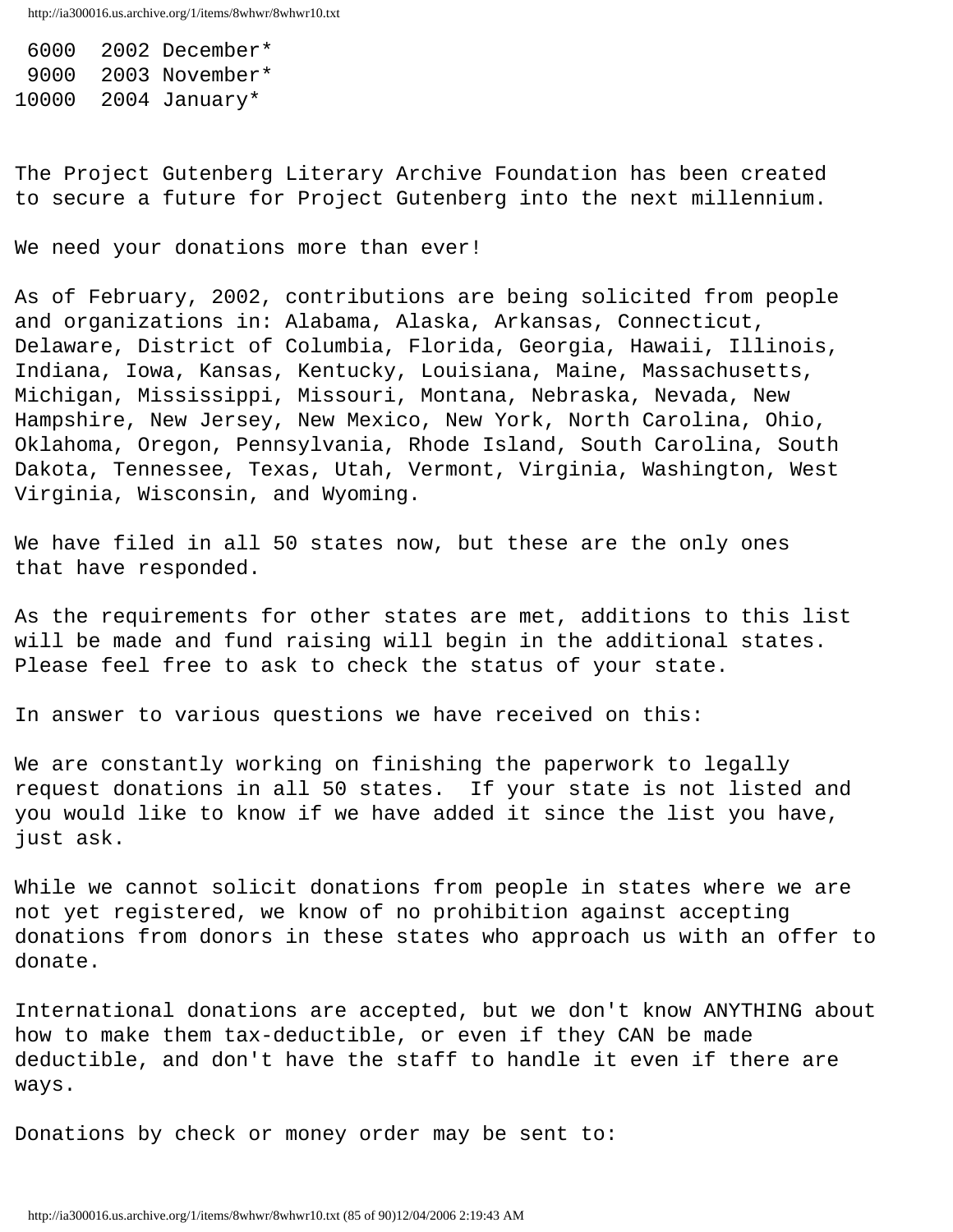Project Gutenberg Literary Archive Foundation PMB 113 1739 University Ave. Oxford, MS 38655-4109

Contact us if you want to arrange for a wire transfer or payment method other than by check or money order.

The Project Gutenberg Literary Archive Foundation has been approved by the US Internal Revenue Service as a  $501(c)(3)$  organization with EIN [Employee Identification Number] 64-622154. Donations are tax-deductible to the maximum extent permitted by law. As fund-raising requirements for other states are met, additions to this list will be made and fund-raising will begin in the additional states.

We need your donations more than ever!

You can get up to date donation information online at:

http://www.gutenberg.net/donation.html

\*\*\*

If you can't reach Project Gutenberg, you can always email directly to:

Michael S. Hart <hart@pobox.com>

Prof. Hart will answer or forward your message.

We would prefer to send you information by email.

\*\*The Legal Small Print\*\*

(Three Pages)

\*\*\*START\*\*THE SMALL PRINT!\*\*FOR PUBLIC DOMAIN EBOOKS\*\*START\*\*\* Why is this "Small Print!" statement here? You know: lawyers. They tell us you might sue us if there is something wrong with your copy of this eBook, even if you got it for free from someone other than us, and even if what's wrong is not our fault. So, among other things, this "Small Print!" statement disclaims most of our liability to you. It also tells you how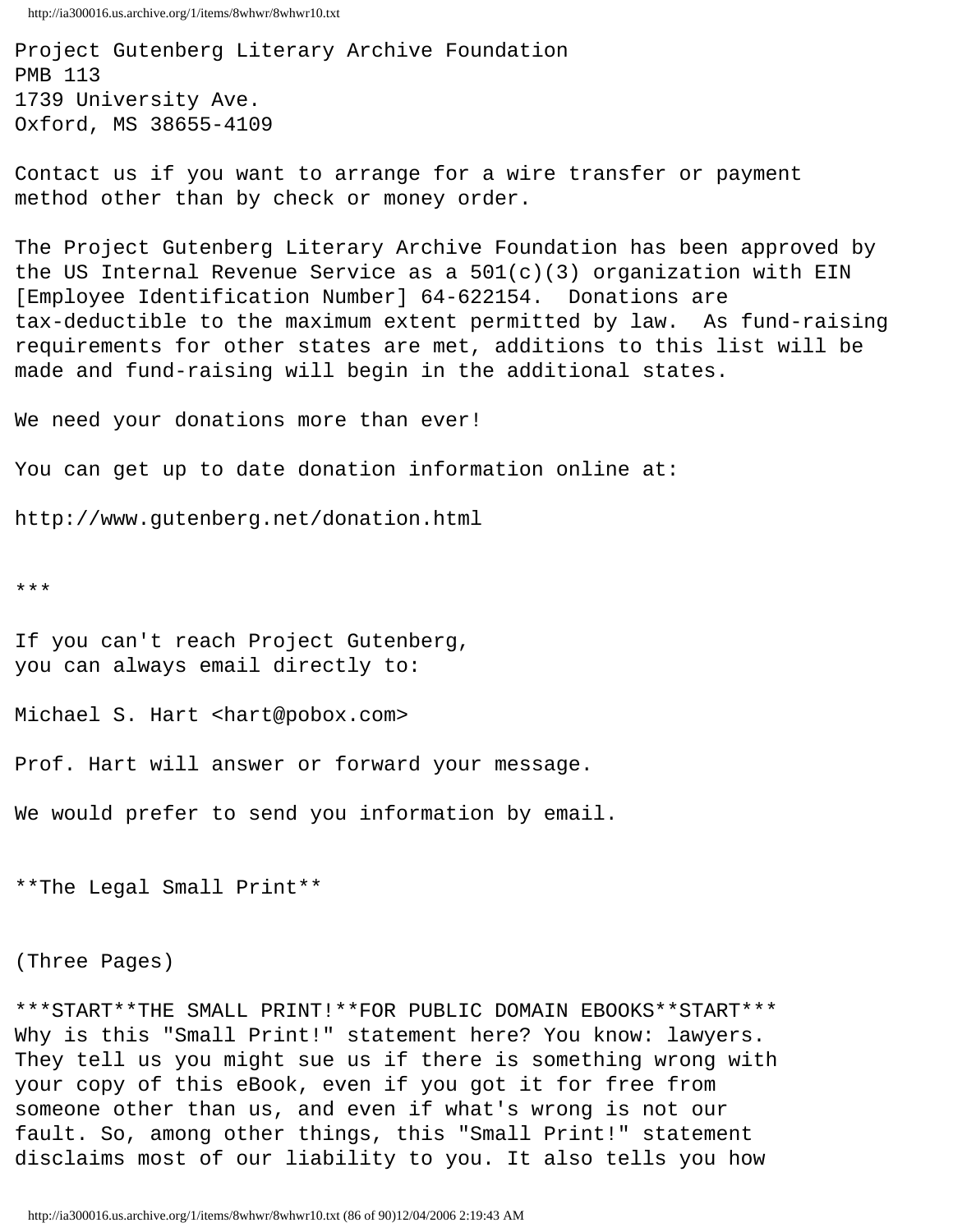you may distribute copies of this eBook if you want to.

### \*BEFORE!\* YOU USE OR READ THIS EBOOK

By using or reading any part of this PROJECT GUTENBERG-tm eBook, you indicate that you understand, agree to and accept this "Small Print!" statement. If you do not, you can receive a refund of the money (if any) you paid for this eBook by sending a request within 30 days of receiving it to the person you got it from. If you received this eBook on a physical medium (such as a disk), you must return it with your request.

## ABOUT PROJECT GUTENBERG-TM EBOOKS

This PROJECT GUTENBERG-tm eBook, like most PROJECT GUTENBERG-tm eBooks, is a "public domain" work distributed by Professor Michael S. Hart through the Project Gutenberg Association (the "Project"). Among other things, this means that no one owns a United States copyright on or for this work, so the Project (and you!) can copy and distribute it in the United States without permission and without paying copyright royalties. Special rules, set forth below, apply if you wish to copy and distribute this eBook under the "PROJECT GUTENBERG" trademark.

Please do not use the "PROJECT GUTENBERG" trademark to market any commercial products without permission.

To create these eBooks, the Project expends considerable efforts to identify, transcribe and proofread public domain works. Despite these efforts, the Project's eBooks and any medium they may be on may contain "Defects". Among other things, Defects may take the form of incomplete, inaccurate or corrupt data, transcription errors, a copyright or other intellectual property infringement, a defective or damaged disk or other eBook medium, a computer virus, or computer codes that damage or cannot be read by your equipment.

### LIMITED WARRANTY; DISCLAIMER OF DAMAGES

But for the "Right of Replacement or Refund" described below, [1] Michael Hart and the Foundation (and any other party you may receive this eBook from as a PROJECT GUTENBERG-tm eBook) disclaims all liability to you for damages, costs and expenses, including legal fees, and [2] YOU HAVE NO REMEDIES FOR NEGLIGENCE OR UNDER STRICT LIABILITY, OR FOR BREACH OF WARRANTY OR CONTRACT, INCLUDING BUT NOT LIMITED TO INDIRECT, CONSEQUENTIAL, PUNITIVE OR INCIDENTAL DAMAGES, EVEN IF YOU GIVE NOTICE OF THE POSSIBILITY OF SUCH DAMAGES.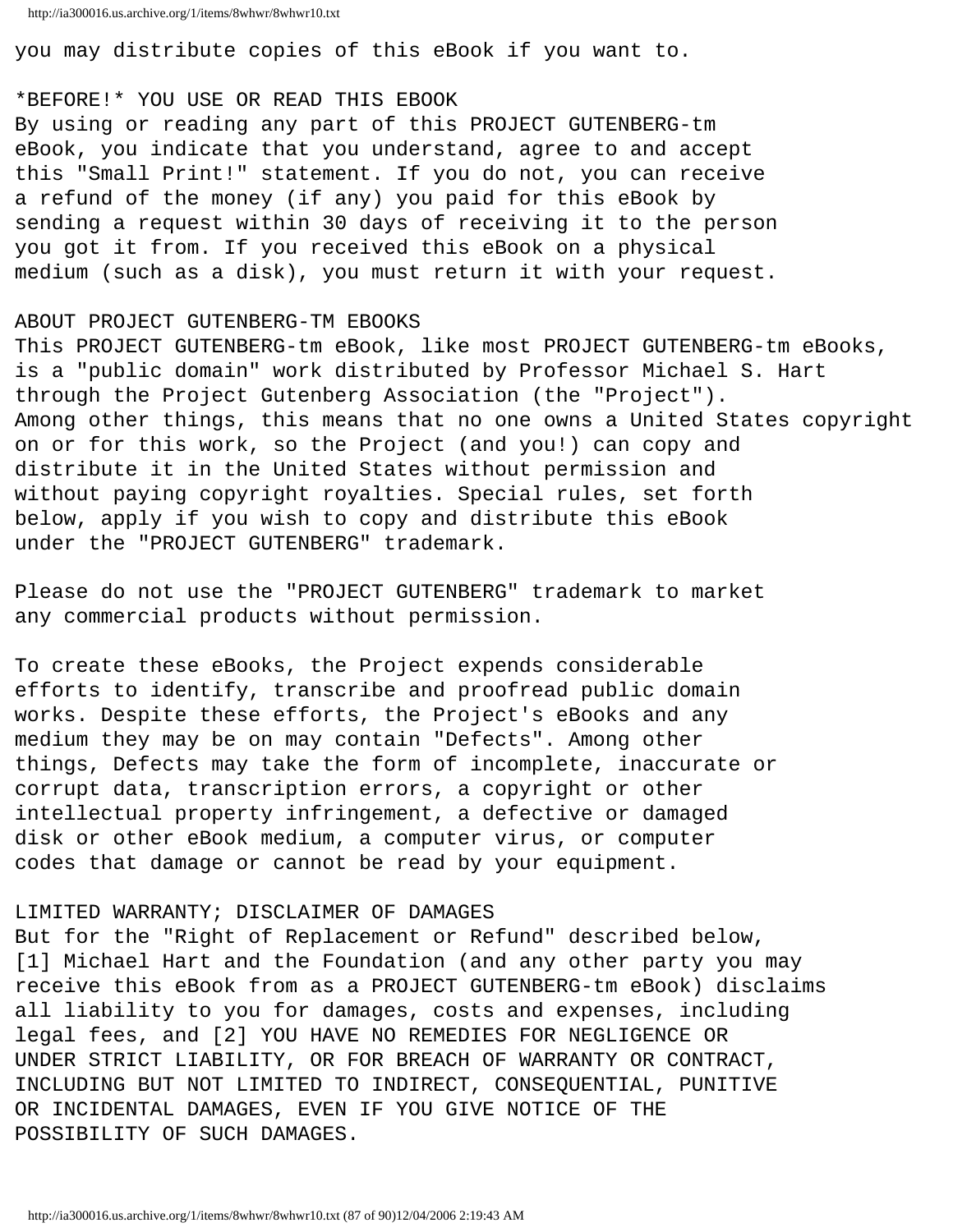```
http://ia300016.us.archive.org/1/items/8whwr/8whwr10.txt
```
If you discover a Defect in this eBook within 90 days of receiving it, you can receive a refund of the money (if any) you paid for it by sending an explanatory note within that time to the person you received it from. If you received it on a physical medium, you must return it with your note, and such person may choose to alternatively give you a replacement copy. If you received it electronically, such person may choose to alternatively give you a second opportunity to receive it electronically.

THIS EBOOK IS OTHERWISE PROVIDED TO YOU "AS-IS". NO OTHER WARRANTIES OF ANY KIND, EXPRESS OR IMPLIED, ARE MADE TO YOU AS TO THE EBOOK OR ANY MEDIUM IT MAY BE ON, INCLUDING BUT NOT LIMITED TO WARRANTIES OF MERCHANTABILITY OR FITNESS FOR A PARTICULAR PURPOSE.

Some states do not allow disclaimers of implied warranties or the exclusion or limitation of consequential damages, so the above disclaimers and exclusions may not apply to you, and you may have other legal rights.

# INDEMNITY

You will indemnify and hold Michael Hart, the Foundation, and its trustees and agents, and any volunteers associated with the production and distribution of Project Gutenberg-tm texts harmless, from all liability, cost and expense, including legal fees, that arise directly or indirectly from any of the following that you do or cause: [1] distribution of this eBook, [2] alteration, modification, or addition to the eBook, or [3] any Defect.

DISTRIBUTION UNDER "PROJECT GUTENBERG-tm" You may distribute copies of this eBook electronically, or by disk, book or any other medium if you either delete this "Small Print!" and all other references to Project Gutenberg, or:

[1] Only give exact copies of it. Among other things, this requires that you do not remove, alter or modify the eBook or this "small print!" statement. You may however, if you wish, distribute this eBook in machine readable binary, compressed, mark-up, or proprietary form, including any form resulting from conversion by word processing or hypertext software, but only so long as \*EITHER\*: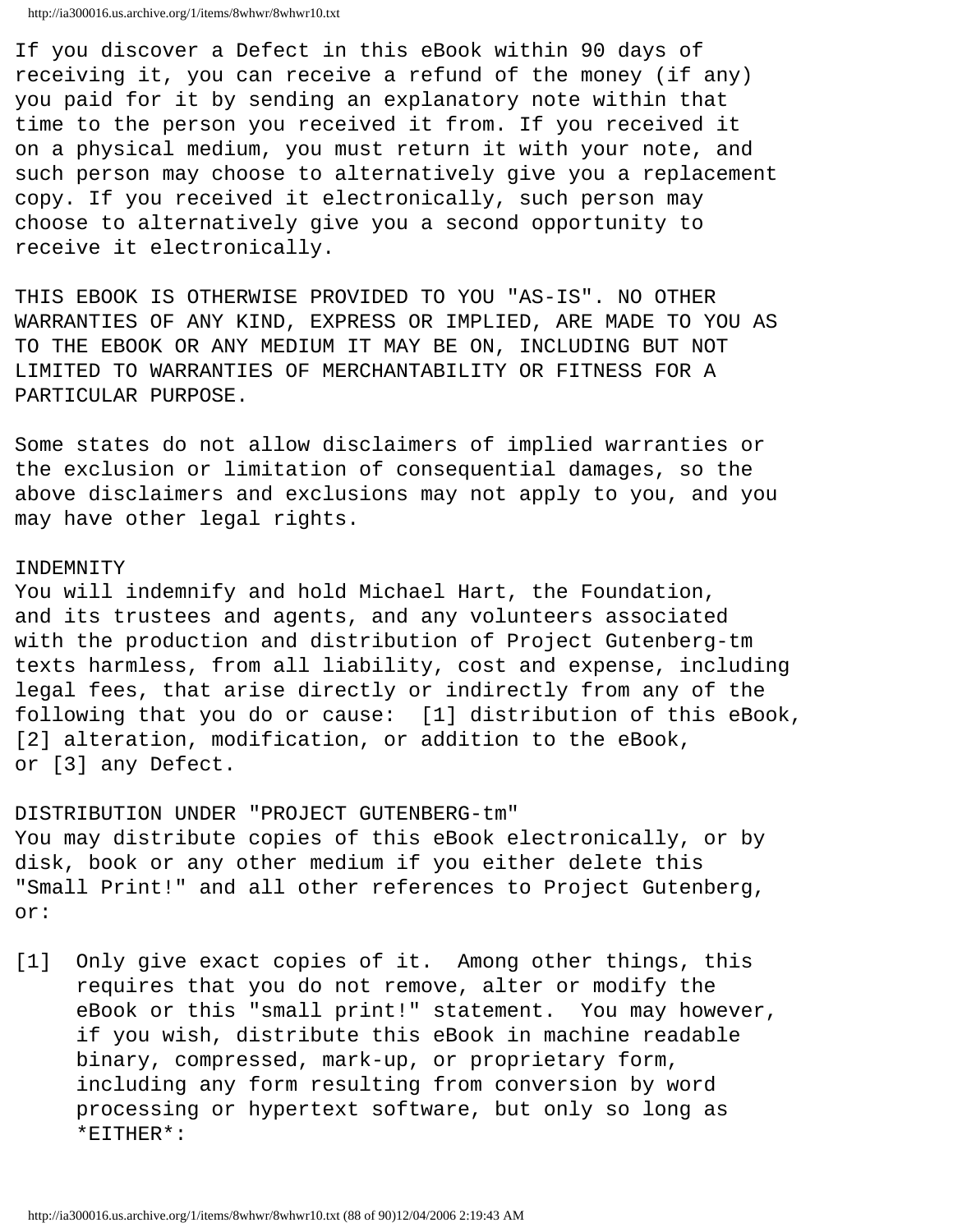- [\*] The eBook, when displayed, is clearly readable, and does \*not\* contain characters other than those intended by the author of the work, although tilde  $(\sim)$ , asterisk  $(*)$  and underline  $(\_)$  characters may be used to convey punctuation intended by the author, and additional characters may be used to indicate hypertext links; OR
- [\*] The eBook may be readily converted by the reader at no expense into plain ASCII, EBCDIC or equivalent form by the program that displays the eBook (as is the case, for instance, with most word processors); OR
- [\*] You provide, or agree to also provide on request at no additional cost, fee or expense, a copy of the eBook in its original plain ASCII form (or in EBCDIC or other equivalent proprietary form).
- [2] Honor the eBook refund and replacement provisions of this "Small Print!" statement.
- [3] Pay a trademark license fee to the Foundation of 20% of the gross profits you derive calculated using the method you already use to calculate your applicable taxes. If you don't derive profits, no royalty is due. Royalties are payable to "Project Gutenberg Literary Archive Foundation" the 60 days following each date you prepare (or were legally required to prepare) your annual (or equivalent periodic) tax return. Please contact us beforehand to let us know your plans and to work out the details.

WHAT IF YOU \*WANT\* TO SEND MONEY EVEN IF YOU DON'T HAVE TO? Project Gutenberg is dedicated to increasing the number of public domain and licensed works that can be freely distributed in machine readable form.

The Project gratefully accepts contributions of money, time, public domain materials, or royalty free copyright licenses. Money should be paid to the: "Project Gutenberg Literary Archive Foundation."

If you are interested in contributing scanning equipment or software or other items, please contact Michael Hart at: hart@pobox.com